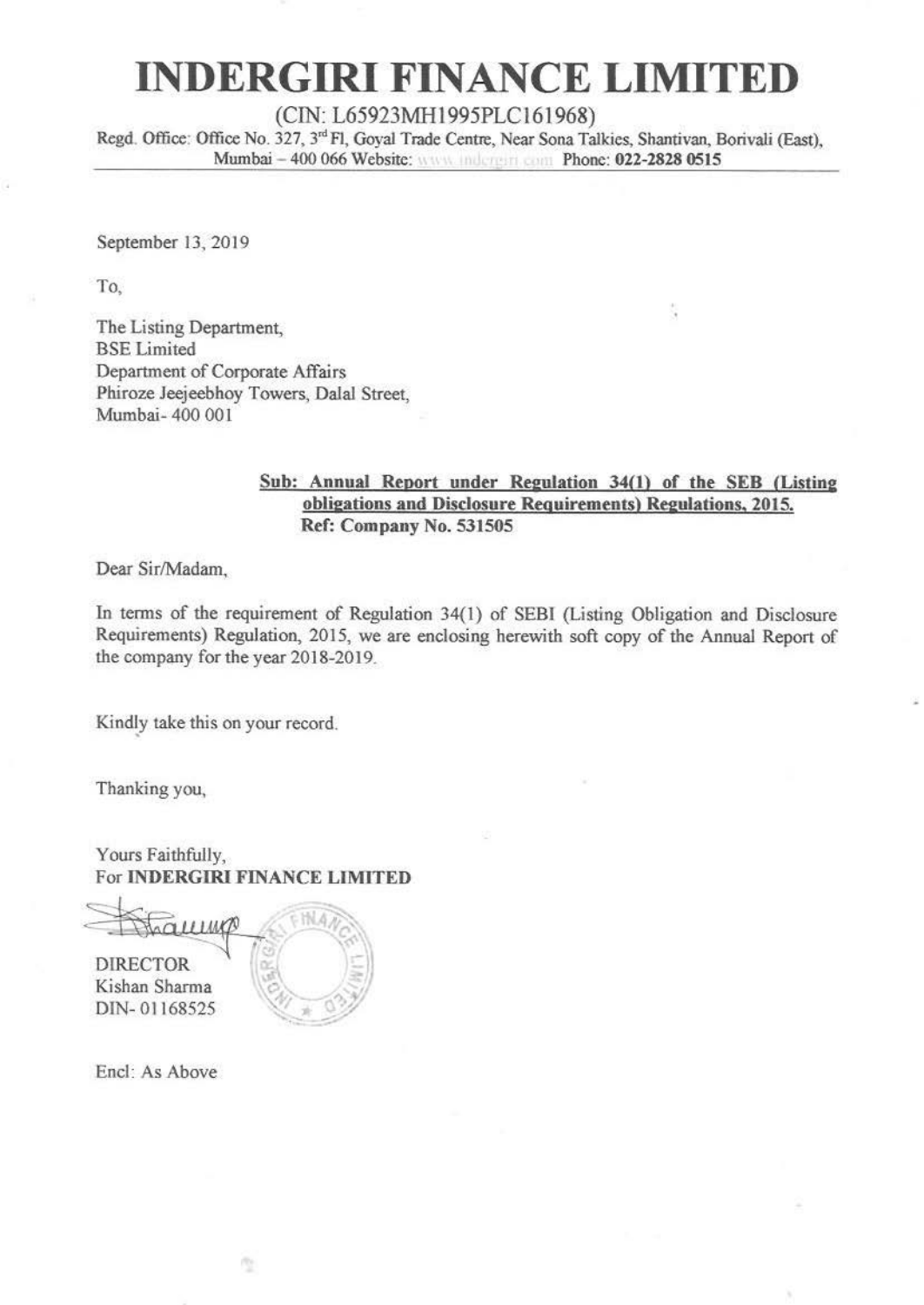

# TWENTY FIFTH ANNUAL REPORT 2018 - 2019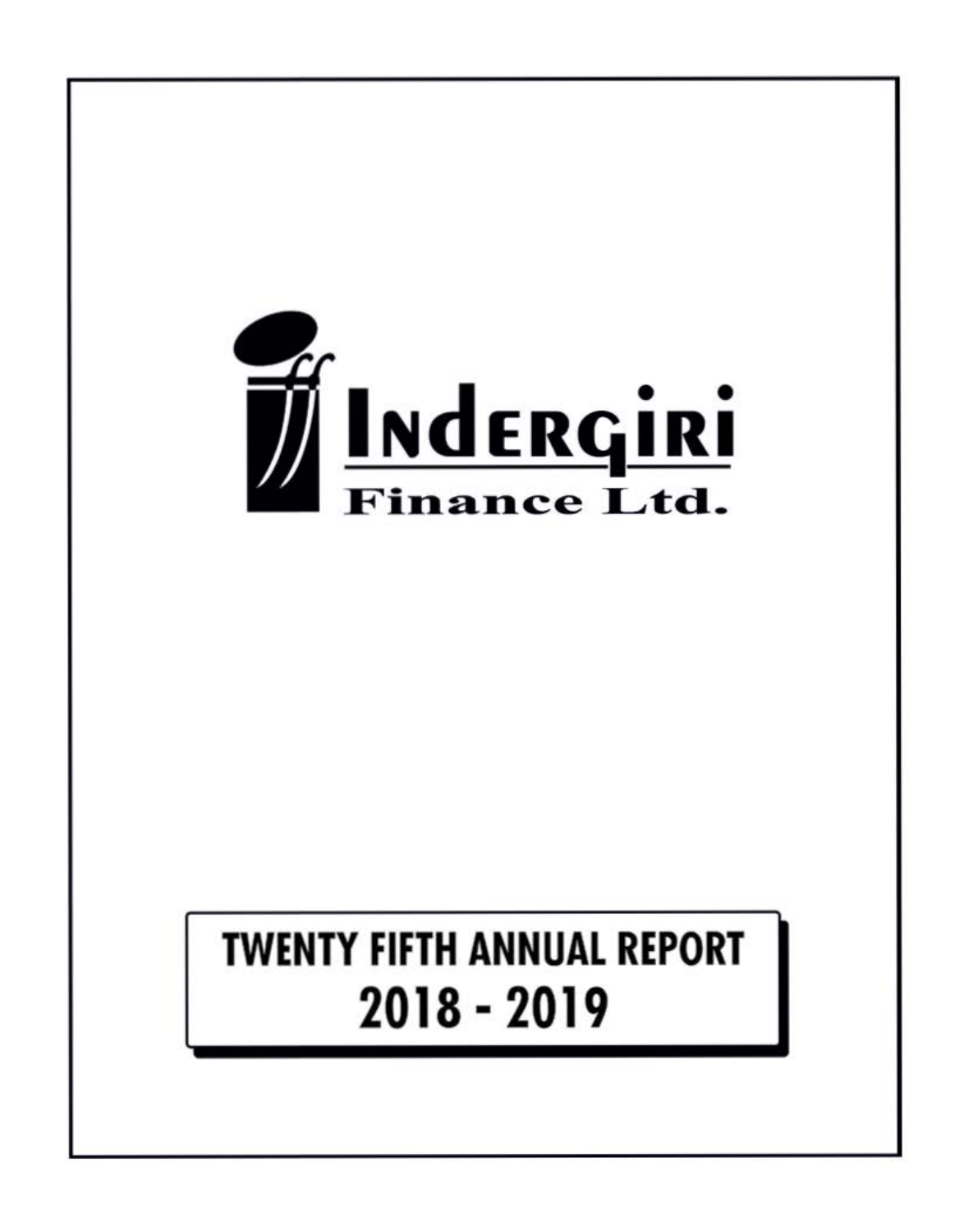### **BOARD OF DIRECTORS**

Mr. Laxmi Narayan Sharma Managing Director Mr. Vinod Kumar Sharma Chairman Mr. Anand D Bagwe Mr. Beni Prasad Rauka Mr. Kishan Sharma Ms. Poonam Sharma

**Company Secretary**

Mr. Ramjeet Yadav

### **REGISTERED OFFICE**

327, Goyal Trade Centre, Near Sona Talkies, Shantivan, Borivali (E), Mumbai-400 066.

### **AUDITORS**

S.K. Rathi & Co., Chartered Accountants, G-075, Profit Center, Mahavir Nagar Road, Mahavir Nagar, Kandivali (W), Mumbai-400 067.

### **BANKERS**

HDFC Bank Ltd.

### **SHARE TRANSFER AGENTS**

Link Intime Pvt Limited C 101, 247 Park, LBS Marg Vikhroli (West), Mumbai - 400 083.

| <b>Contents</b>                    | Page No.  |
|------------------------------------|-----------|
| Notice                             | $03 - 07$ |
| Director's Report                  | 08-11     |
| Management Discussion & Analysis   | $12 - 13$ |
| Annexures to the Director's Report | 14-25     |
| Independent Auditor's Report       | $26 - 31$ |
| <b>Balance Sheet</b>               | $32 - 32$ |
| Statement of Profit & Loss         | $33 - 33$ |
| <b>Cash Flow Statement</b>         | $35 - 35$ |
| Notes to Financial Statements      | $36 - 57$ |
| Schedule as prescribed by RBI      | 58-60     |
| Proxy Form                         | 61-61     |
| Route Map                          | 64-64     |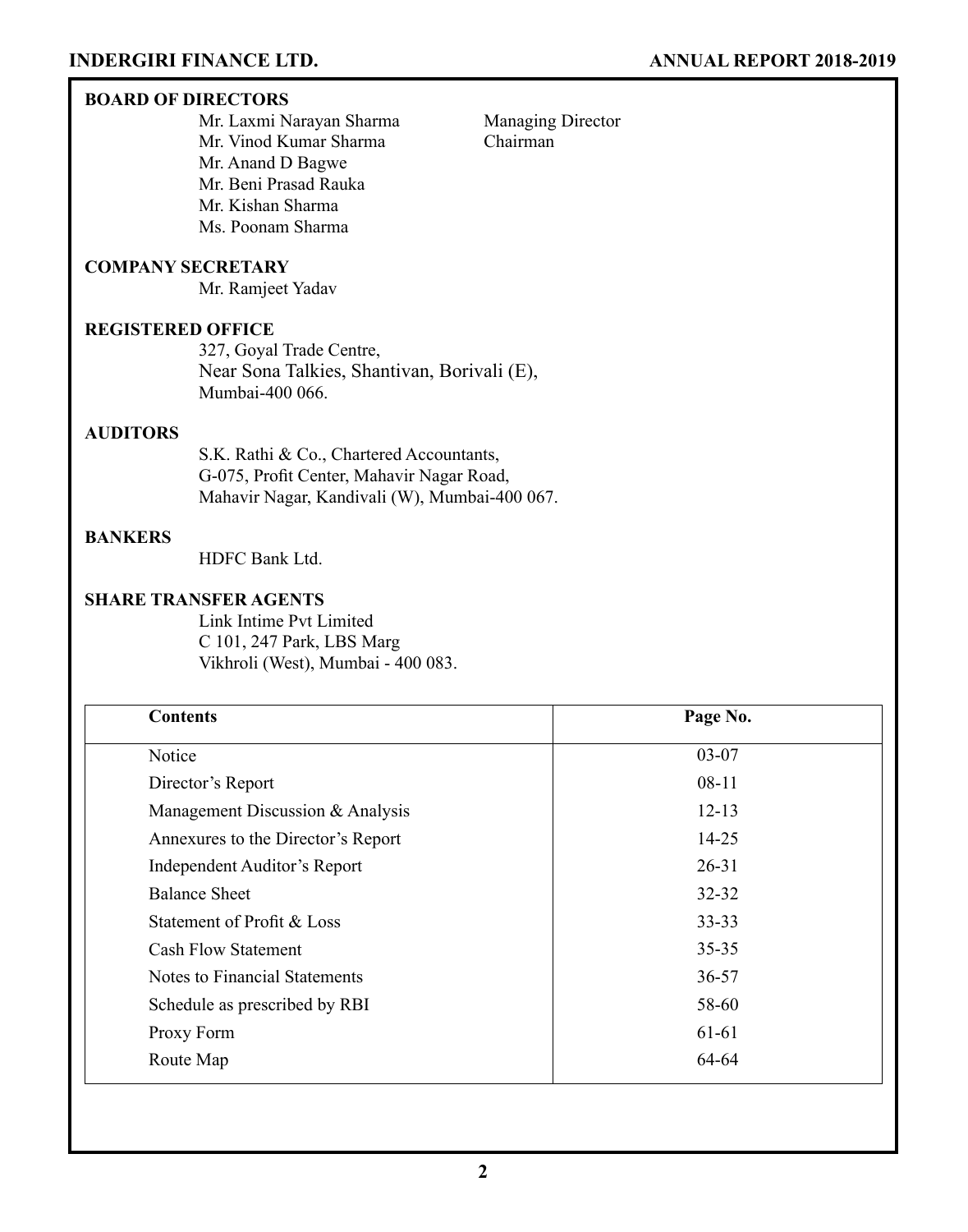### **INDERGIRI FINANCE LIMITED**

### **CIN No.: L65923MH1995PLC161968**

**Regd. Office: Office No 327, Goyal Trade Centre, Near Sona Talkies,** 

**Shantivan, Borivali (E) Mumbai-400 066.**

### **NOTICE**

NOTICE is hereby given that the Twenty Fifth Annual General Meeting of the members of INDERGIRI FINANCE LIMITED will be held at Hotel Classic, Bhanu Apartment, Ground Floor, Shiv Vallabh Road, Ashok Van, Dahisar East, Mumbai – 400 068 on Friday, the  $13<sup>th</sup>$  September, 2019 at 10.30 A.M. to transact following business:

### **ORDINARY BUSINESS**

- 1. To receive, consider and adopt the audited Balance Sheet, Cash Flow Statement as at 31st March 2019 and the Statement of Profit & Loss for the year ended 31<sup>st</sup> March 2019 and the Auditors' Report and Directors' report thereon.
- 2. To appoint a Director in place of Mr. Beni Prasad Rauka (holding DIN-00295213), who retires by rotation and being eligible offers himself for reappointment.
- 3. Re-appointment of auditor M/s. S.K. Rathi & Co. for Five years.

**"RESOLVED THAT** pursuant to provisions of Section 139, 142 and other applicable provisions of the Companies Act, 2013, if any, read with the Companies (Audit & Auditors) Rules, 2014, including any statutory enactment or modification thereof, M/s. S.K. Rathi & CO., Chartered Accountant, (Firm Registration No. 108724W ) be and is hereby appointed as the Statutory Auditors of the Company and to hold the office from the conclusion of this 25th Annual General Meeting till the conclusion of 29th Annual General Meeting of the Company, subject to ratification as to the said appointment at every Annual General Meeting, at a remuneration to be decided by the Board of Directors in consultation with the Auditors plus applicable service tax and reimbursement of travelling and out of pocket expenses incurred by them for the purpose of audit.

### **SPECIAL BUSINESS**

**4. To approve re-appointment of Mr. Vinod Kumar Sharma (DIN: 02226790) as an Independent Director of the Company.**

 To consider and if thought fit, to pass the following Resolution as a **Special Resolution:**

**"RESOLVED THAT** pursuant to the provisions of Section 149, 152, 160 and other applicable provisions, if any, of the Companies Act, 2013, Schedule IV thereto, corresponding rules framed thereunder, the applicable provisions of Secretarial Standards-2 issued by the Institute of Company Secretaries of India read with the SEBI (Listing Obligations and Disclosure Requirements) Regulations, 2015 (including any statutory modifications or re-enactments thereof for the time being in force), the explanatory statement annexed to the Notice of 25th Annual General Meeting of the Company, and in furtherance to the recommendations of the Nomination and Remuneration Committee and the Board of the Company, consent of the members of the Company be and is hereby accorded to approve the re-appointment of Mr. Vinod Kumar Sharma (DIN: 02226790) as an Independent Director of the Company to hold the office for a second term of five years effective from April 01, 2019 to March 31, 2024.

### **5. To approve appointment of Mr. Dinesh Chandra Babel (DIN:03042254) as an Independent Director of the Company.**

 To consider and if thought fit, to pass the following Resolution as a **Special Resolution:**

**"RESOLVED THAT** pursuant to the provisions of Section 149, 152 and 160 of Companies Act, 2013, Schedule IV thereto, corresponding rules framed thereunder and such other provisions as may be applicable, read with the SEBI (Listing Obligations and Disclosure Requirements) Regulations, 2015 (including any statutory modifications or re-enactments thereof for the time being in force), the explanatory statement annexed to the Notice of 25th Annual General Meeting of the Company, and in furtherance to the recommendations of the Nomination and Remuneration Committee and the Board of the Company, consent of the members of the Company be and is hereby accorded to approve the appointment of Mr. Dinesh Chandra Babel (DIN:03042254), who was appointed as an Additional Director (Independent) with effect from August 10, 2019 as an Independent Director on the Board of the Company to hold office from August 10, 2019 to August 09, 2024.

#### **NOTES:**

1. A MEMBER ENTITLED TO ATTEND AND VOTE AT THE MEETING IS ENTITLED TO APPOINT A PROXY TO ATTENDAND VOTE INSTEAD OF HIM SELFAND SUCH PROXY NEED NOT BE MEMBER OF THE COMPANY. THE PROXIES IN ORDER TO BE EFFECTIVE, SHOULD BE DULY STAMPED, SIGNED, COMPLETED AND LODGED AT THE REGISTERED OFFICE OF THE COMPANY NOT LESS THAN 48 HOURS BEFORE THE **MEETING**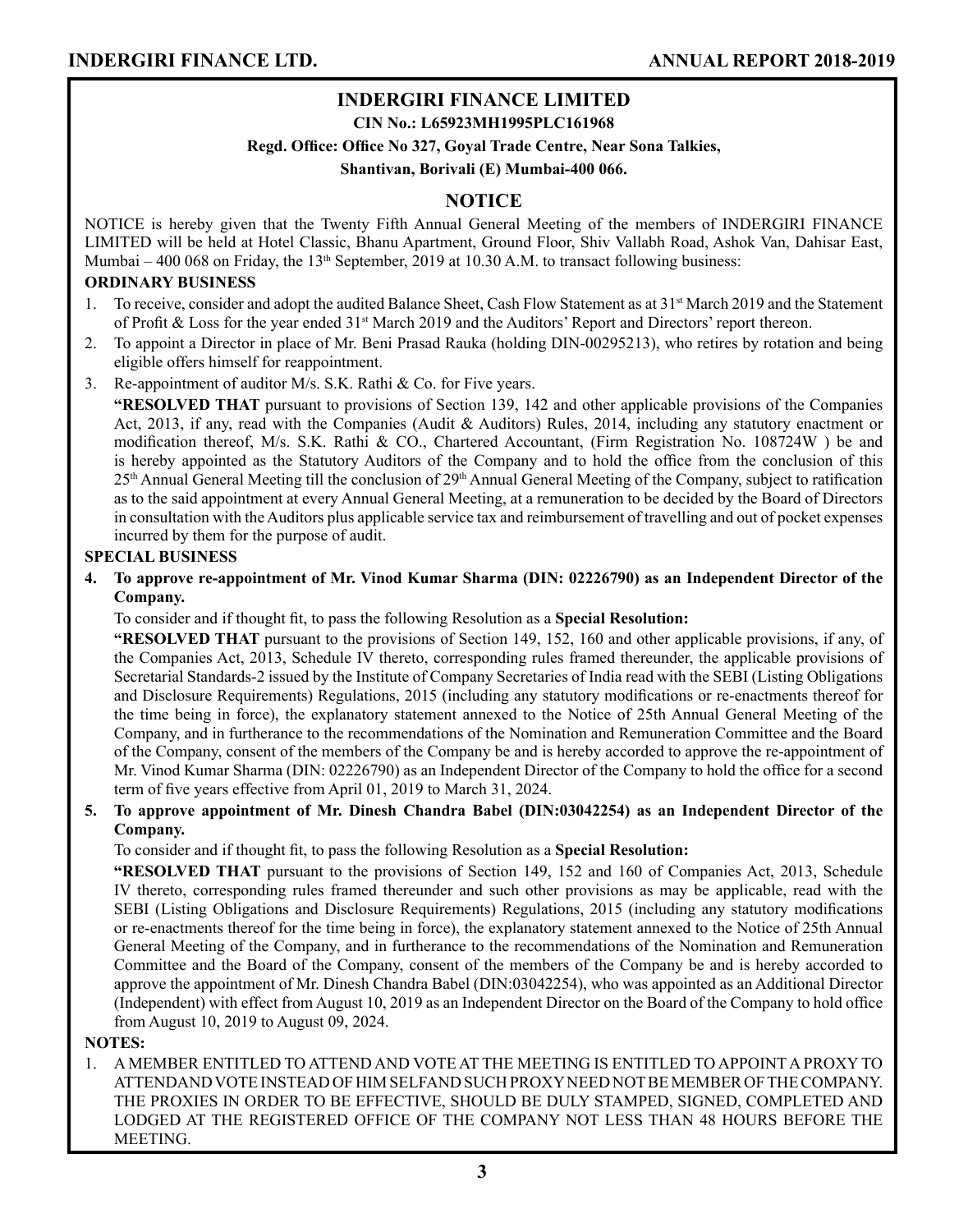- 2. All documents referred in the Notice are open for inspection at the Registered Office of the Company on all working days except Saturdays between 11.00 A.M. to 1.00 P.M. up to the date of Annual General Meeting.
- 3. Electronic copy of the Annual Report and notice for AGM 2019 is being sent to all the members whose email IDs are registered with the Company/Depository Participants(s) for communication purposes unless any member has requested for a hard copy of the same. For members who have not registered their email address, physical copies of the Annual for the financial year ended  $31<sup>st</sup>$  March, 2019 is being sent in the permitted mode.
- 4. Members holding shares in physical form are requested to submit their e-mail address to the Company/RTA, duly quoting their Folio number and Members holding shares in electronic form who have not registered their e-mail address with their DP are requested to do so at the earliest, so as to enable the Company to send the said documents in electronic form, thereby supporting the green initiative of the MCA.
- 5. Register of Share transfer and members will remain closed from Friday 6<sup>th</sup> September 2019 to Friday the 13<sup>th</sup> September 2019 (inclusive of both days).
- 6. Members seeking any information with regard to the Accounts are requested to write to the Company at an early date, so as to enable the Management to keep the information ready at the Meeting.
- 7. Relevant Explanatory Statement pursuant to Section 102 of the Companies Act, 2013, which sets out details relating to Special Business at the meeting, is annexed hereto.
- 8. Members are requested to bring their Annual Report and the Attendance Slip with them at the Annual General Meeting.
- 9. In compliance with the provisions of the Section 108 of the Companies Act, 2013, Rule 20 of the Companies (Management and Administration) Rules, 2014 as substituted by the Companies (Management and Administration) Amendment Rules, 2015 and Regulation 44 of the SEBI (LODR) Regulations, 2015, the Members are provided with the facility to cast their vote electronically, through the e-voting services provided by NSDL, on all the resolutions set forth in this Notice. In order to enable its Members, who do not have the access to e-voting facility to send their assent or dissent in writing in respect of the resolutions as set out in this Notice, the Company is enclosing a Ballot Form with the Notice. Instructions for Ballot Form are given at the back of the said form and instructions for e-voting are given here in below. Resolution(s) passed by Members through Ballot Forms or e-voting is / are deemed to have been passed as if they have been passed at the AGM.
- 10. Mr. Mayank Arora, Practicing Company Secretaries (Membership No. 33328), has been appointed as the Scrutinizer to scrutinize the voting and remote e-voting process (including the Ballot Form received from the Members who do not have access to the e-voting process) in a fair and transparent manner.
- 11. The facility for voting, either through electronic voting system or ballot or polling paper shall also be made available at the meeting and Members attending the meeting who have not already cast their vote by remote e-voting or by ballot form shall be able to exercise their right at the meeting.
- 12. The Members who have cast their vote by remote e-voting or by ballot form prior to the meeting may also attend the meeting but shall not be entitled to cast their vote again.
- 13. Members can opt for only one mode of voting, i.e., either by Ballot Form or e-voting. In case Members cast their votes through both the modes, voting done by e-voting shall prevail and votes cast through Ballot Form shall be treated as invalid.
- 14. Every member entitled to vote at the Annual General Meeting of the Company can inspect the proxies lodged at the Company at any time during the business hours of the Company during the period beginning twenty-four (24) hours before the time fixed for the commencement of the Annual General Meeting. However, a prior notice of not less than 3 (three) days in writing of the intentions to inspect the proxies lodged shall be required to be provided to the Company.
- 15. Members can avail the nomination facility by filing Form SH-13, as prescribed under Section 72 of the Companies Act, 2013 and Rule 19 (1) of the Companies (Share Capital and Debentures) Rules, 2014, with the Company. Blank Forms will be supplied on request.
- 16. The instructions for e-voting are as under:
	- A. In case a Member receives an e-mail from NSDL (for Members whose email addresses are registered with the Company / Depositories):
		- i. Open the e-mail and also open PDF file, namely, "IFL e-voting.pdf" with your Client ID or Folio No. as password. The said PDF file contains your user ID and password for e-voting. Please note that the password is an initial password.
		- ii. Open the internet browser and type the following URL: www.evoting.nsdl.com.
		- iii. Click on Shareholder Login.
		- iv. If you are already registered with NSDL for e-voting, then you can use your existing user ID and password for casting your vote.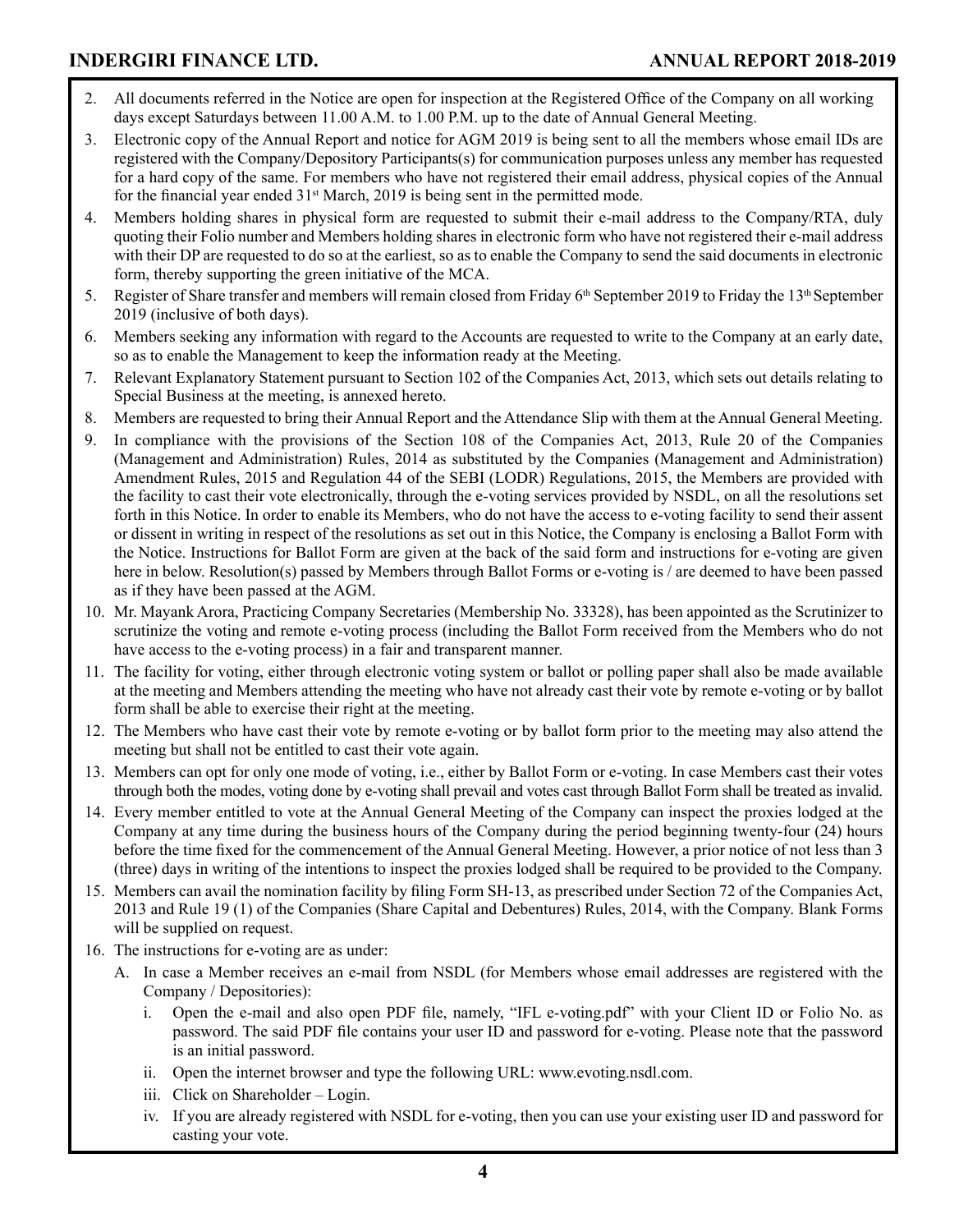- v. If you are logging in for the first time, please enter the user ID and password provided in the PDF file attached with the e-mail as initial password. The Password Change Menu will appear on your screen. Change to a new password of your choice, making sure that it contains a minimum of 8 digits or characters or a combination of both. Please take utmost care to keep your password confidential.
- vi. Once the e-voting home page opens, click on e-Voting> Active Voting Cycles.
- vii. Select "EVEN" (E-voting Event Number) of Indergiri Finance Limited. Now you are ready for e-voting as Cast Vote page opens.
- viii. Cast your vote by selecting the appropriate option and click on "Submit" and also "Confirm" when prompted.
- ix. Upon confirmation, the message "Vote cast successfully" will be displayed.
- x. Once the vote on a resolution is cast, the Member shall not be allowed to change it subsequently.
- xi. Institutional shareholders (i.e. other than individuals, HUF, NRI, etc.) are required to send scanned copy (PDF/ JPG format) of the relevant Board Resolution and / or Authority letter, etc., together with attested specimen signature of the duly authorized signatory(ies) who are authorized to vote, to the Scrutinizer through e-mail to IFL.scrutinizer@gmail.com, with a copy marked to evoting@nsdl.co.in
- xii. In case of any queries, you may refer the Frequently Asked Questions (FAQs) and e-voting user manual for Shareholders available at the Downloads section of www.evoting.nsdl.com. or call on toll free no.: 1800-222- 990.
- B. In case a Member receives physical copy of the Notice of the AGM (for Members whose e-mail addresses are not registered with the Company / Depositories):
	- i. Initial password is provided in the enclosed ballot form: EVEN (E-voting Event Number) + USER ID and PASSWORD
	- ii. Please follow all steps from Sl. No. (ii) to Sl. No. (xii) above, to cast vote.
- C. Other Instructions
	- i. The e-voting period commences on Tuesday, September 10, 2019 (9.00 A.M. IST) and ends on Thursday, September 12, 2019 (5.00 P.M. IST). During this period, Members holding shares either in physical form or in dematerialized form, as on September 6, 2019 i.e. cut-off date, may cast their vote electronically. The e-voting module shall be disabled by NSDL for voting thereafter. Once the vote on a resolution is cast by the Member, he / she shall not be allowed to change it subsequently or cast vote again.
	- ii. The voting rights of members shall be in proportion to their shares in the paid-up equity share capital of the Company as on cut-off date. A person, whose name is recorded in the register of members or in the register of beneficial owners maintained by the depositories as on the cut-off date only shall be entitled to avail the facility of remote e-Voting, voting through ballot form, as well as voting at the meeting through ballot.
	- iii. Any person, who acquires shares of the Company and becomes a member of the Company after dispatch of the Notice and holding shares as of the cut-off date, may obtain the login ID and password by sending a request at evoting@nsdl.co.in. However, if you are already registered with NSDL for remote e-voting then you can use your existing user ID and password for casting your vote.

 If you forget your password, you can reset your password by using "Forgot User Details / Password" option available on www.evoting.nsdl.com.

- iv. The Scrutinizer shall, immediately after the conclusion of voting at the general meeting, would count the votes cast at the meeting, thereafter unblock the votes cast through remote e-voting in the presence of at least two witnesses not in the employment of the Company and make, not later than three days of conclusion of the meeting, a consolidated Scrutinizer's report of the total votes cast in favour or against, if any, to the Chairman or a person authorised by him in writing who shall countersign the same.
- v. The results declared along with the Scrutinizer's Report shall be placed on the Company's website www. indergiri.com and on the website of NSDL www.evoting.nsdl.com immediately after the result is declared. The Company shall simultaneously forward the results to BSE Limited ("BSE") and National Stock Exchange of India Limited ("NSE"), where the shares of the Company are listed.
- 17. Provisions of Section 124 of the Companies Act, 2013 in respect of unclaimed dividend are not applicable to the Company, as the Company has not declared any dividend in last seven years.

#### **For and on behalf of the Board of Director**

|                           | Laxminarayan Sharma      | Kishan Sharma |
|---------------------------|--------------------------|---------------|
| Place: Mumbai             | <b>Managing Director</b> | Director      |
| Date: $10th$ August, 2019 | DIN: 01731396            | DIN: 01168525 |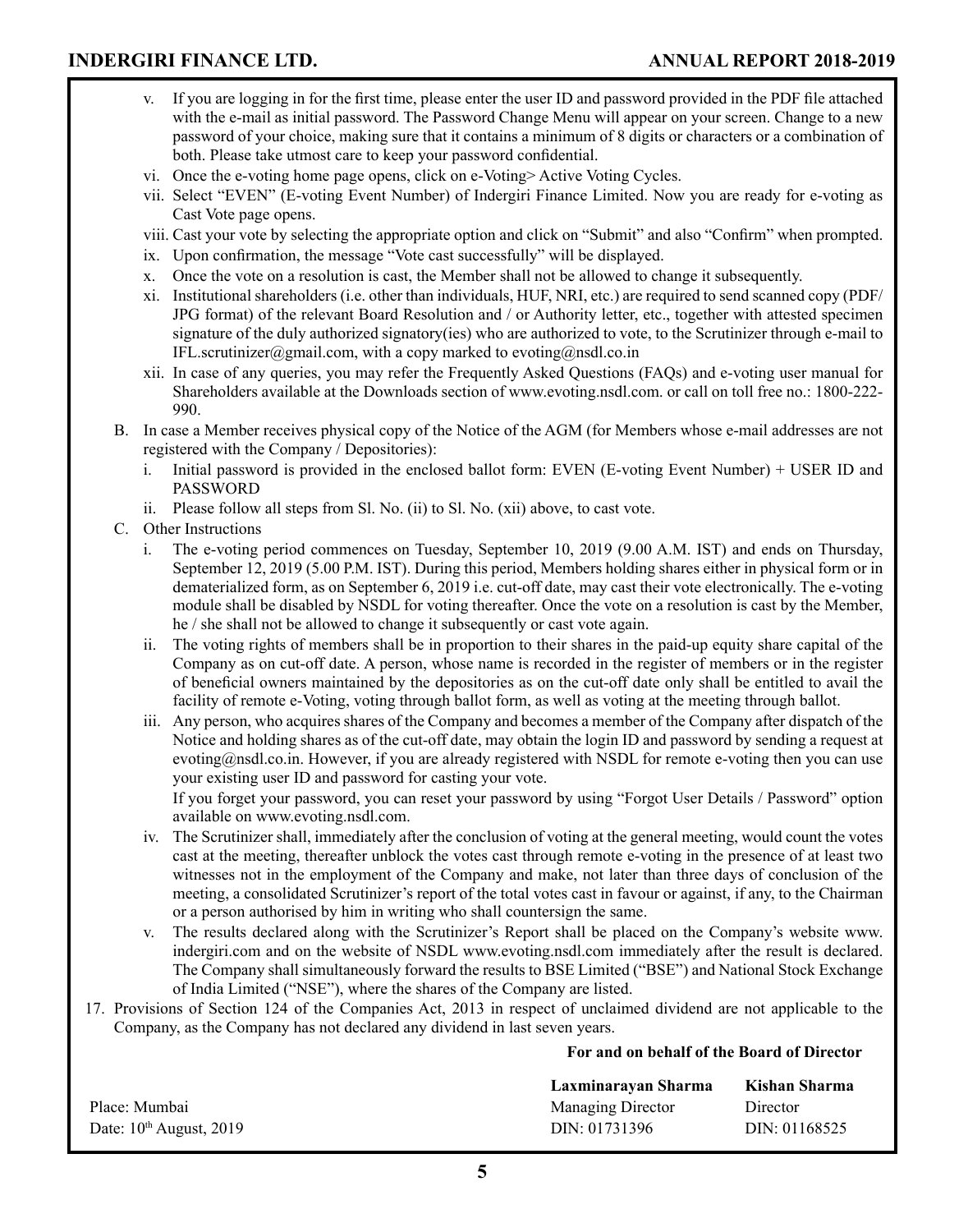### **EXPLANATORY STATEMENT IN RESPECT OF THE SPECIAL BUSINESS PURSUANT TO SECTION 102 OF THE COMPANIES ACT, 2013**

### **Item No.4**

Mr. Vinod Kumar Sharma is a Chartered Accountant, having 36 years of experience in the field of accountancy, taxation, commercial and managerial activities.

It is proposed to reappoint Mr. Vinod Kumar Sharma as an Independent Director in terms of the provisions of the Companies Act 2013 for five consecutive years, for a term up to 31st March 2024. A notice has been received from a member proposing Mr. Vinod Kumar Sharma as a candidate for the office of Director of the Company.

In the opinion of the Board, Mr. Vinod Kumar Sharma fulfills the conditions specified in the Companies Act, 2013 and rules made thereunder for his reappointment as an Independent Director of the Company and he possess requisite skills and experience for such appointment. Copy of the draft letter for appointment of Mr. Vinod Kumar Sharma as an Independent Director would be available for inspection without any fee by the members at the Registered Office of the Company during normal business hours on any working day, excluding Saturday.

The Board considers that induction of Mr. Vinod Kumar Sharma would be of immense benefit to the Company and it is desirable to avail services of Mr. Vinod Kumar Sharma as an Independent Director. Accordingly, the Board recommends the resolution in relation to reappointment of Mr. Vinod Kumar Sharma as an Independent Director, for the approval by the shareholders of the Company.

Mr. Vinod Kumar Sharma does not hold any shares in the Company either in his individual capacity or beneficially for others and is not related any Director of the Company.

Except Mr. Vinod Kumar Sharma, being an appointee, none of the Directors and Key Managerial Personnel of the Company

and their relatives is concerned or interested, financial or otherwise, in the resolution set out at Item No. 4.

#### **Item No.5**

Mr. Dinesh Chandra Babel is a Chartered Accountant and LLB with an experience that spans over more than 50 years in the Industry. He is also a member of National Productivity Council, Surveyor & Loss Assessors Association. He has worked with Birla Corp Limited, Jai Prakash Industries Limited, J K Corp Limited, Hindustan Development Corporation Limited, Birla Yamaha Limited, PSM Limited and Ispat Industries Limited.

Dinesh Chandra Babel, started his career with Birla Corp. Ltd he served in this company for the period of 9 years as Cost Accountant cum Taxation-I/C.

Dinesh Chandra Babel, is a practicing Chartered Accountant and handles various assignment of audit of Companies, Banks and also Taxation matters.

He was also on the Board of Capri Global Capital Ltd., Kusum Electricals Industries Ltd. and Arihant Super Structures Ltd. as Independent **Director** 

The Board considers that induction of Mr. Dinesh Chandra Babel would be of immense benefit to the Company and it is desirable to avail services of Mr. Dinesh Chandra Babel as an Independent Director. Accordingly, the Board recommends the resolution in relation to appointment of Mr. Dinesh Chandra Babel as an Independent Director, for the approval by the shareholders of the Company. As per the requirement of SEBI(LORD), 2015 Regulation under Reg. 17 (1A) since the age of proposed Independent Director is age is more than 75 years therefore special resolution required to be passed by the members.

Mr. Dinesh Chandra Babel does not hold any shares in the Company either in his individual capacity or beneficially for others and is not related any Director of the Company.

Except Mr. Dinesh Chandra Babel, being an appointee, none of the Directors and Key Managerial Personnel of the Company and their relatives is concerned or interested, financial or otherwise, in the resolution set out at Item No. 5.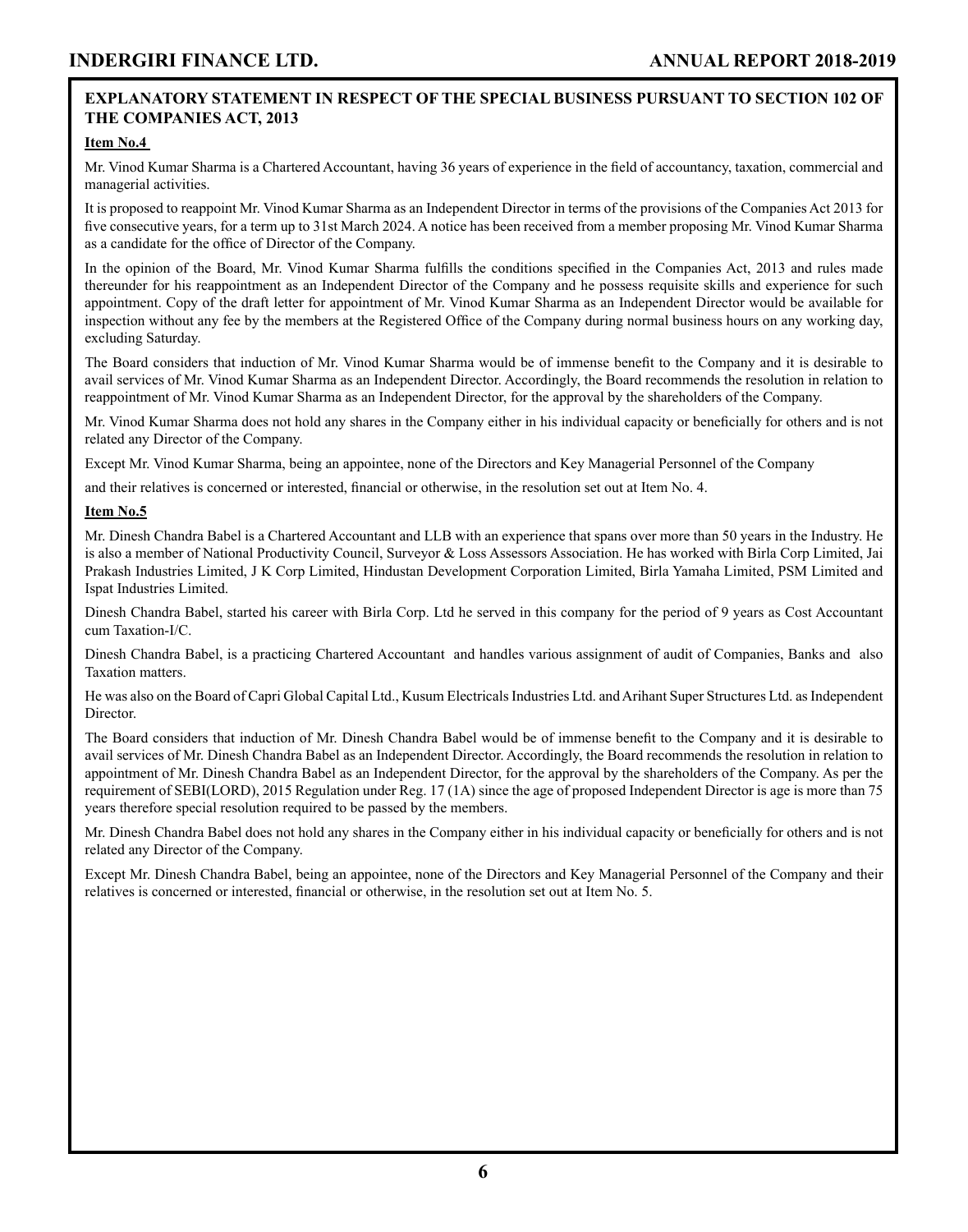**Information on Directors being appointed/re-appointed as required under regulation 36 of the Securities and Exchange Board of India (Listing Obligations and Disclosure Requirements) Regulations, 2015 and Secretarial Standards- 2 on General Meetings:**

| Name of the Director                                                                                                                                                                                                                                                                        | Mr. Beni Prasad Rauka                                                                                                                                                                                                                                                                                                                                                                                                                                                                                                                      | Mr. Vinod Kumar<br>Sharma                                            | Mr. Dinesh Chandra<br><b>Babel</b>                          |  |  |
|---------------------------------------------------------------------------------------------------------------------------------------------------------------------------------------------------------------------------------------------------------------------------------------------|--------------------------------------------------------------------------------------------------------------------------------------------------------------------------------------------------------------------------------------------------------------------------------------------------------------------------------------------------------------------------------------------------------------------------------------------------------------------------------------------------------------------------------------------|----------------------------------------------------------------------|-------------------------------------------------------------|--|--|
| Date of Birth                                                                                                                                                                                                                                                                               | 01/4/1964 (55 Years)                                                                                                                                                                                                                                                                                                                                                                                                                                                                                                                       | 11/11/1953 (66<br>Years)                                             | 23/07/1943(76 Years)                                        |  |  |
| Nationality                                                                                                                                                                                                                                                                                 | Indian                                                                                                                                                                                                                                                                                                                                                                                                                                                                                                                                     | Indian                                                               | Indian                                                      |  |  |
| Date of appointment on the board                                                                                                                                                                                                                                                            | 23rd June 1995                                                                                                                                                                                                                                                                                                                                                                                                                                                                                                                             | 27 <sup>th</sup> September,<br>2014                                  | 10 <sup>th</sup> August, 2019                               |  |  |
| Qualifications                                                                                                                                                                                                                                                                              | Qualified Chartered Accountant and Company<br>Secretary                                                                                                                                                                                                                                                                                                                                                                                                                                                                                    | Qualified Chartered<br>Accountant                                    | Qualified Chartered<br>Accountant                           |  |  |
| Expertise in specific functional<br>area                                                                                                                                                                                                                                                    | More than 32 years in Finance, Investment<br>Banking                                                                                                                                                                                                                                                                                                                                                                                                                                                                                       | More than 36 years<br>in Finance                                     | More than 50 years in<br>Finance.                           |  |  |
| Number of shares held in the<br>Company                                                                                                                                                                                                                                                     | 380860                                                                                                                                                                                                                                                                                                                                                                                                                                                                                                                                     | <b>NIL</b>                                                           | <b>NIL</b>                                                  |  |  |
| Number of Meetings of the Board<br>attended/held                                                                                                                                                                                                                                            | 12/05/18, 25/08/18, 17/11/18, 25/01/2019,<br>23/03/2019.5/5                                                                                                                                                                                                                                                                                                                                                                                                                                                                                | $12/05/18$ ,<br>25/08/18, 17/11/18,<br>25/01/2019,<br>23/03/2019.5/5 | <b>NIL</b>                                                  |  |  |
| Terms and conditions of<br>appointment and remuneration                                                                                                                                                                                                                                     | Non-Executive Promoter director, Remuneration<br>-Nil                                                                                                                                                                                                                                                                                                                                                                                                                                                                                      | Non-Executive<br>Independent<br>director,<br>Remuneration -Nil       | Non-Executive<br>Independent director,<br>Remuneration -Nil |  |  |
| Relative of any other Director/<br>Manager/KMP                                                                                                                                                                                                                                              | <b>NIL</b>                                                                                                                                                                                                                                                                                                                                                                                                                                                                                                                                 | <b>NIL</b>                                                           | <b>NIL</b>                                                  |  |  |
| Directorships held in other public<br>companies (excluding foreign<br>companies and Government<br>Bodies)                                                                                                                                                                                   | $1.$<br>Capri Global Capital Limited<br>2.<br>Indergiri Securities Private Limited<br>3.<br>Indergiri Share and Stock Brokers Private<br>Limited<br>Pranoo Financial Services Private Limited<br>4.<br>5.<br>Manoo Finance and Investment Private<br>Limited<br>Advanced Enzy Tech Limited<br>6.<br>Capri Global Housing Finance Limited<br>7.<br>Advanced Bio-Agro Tech Limited<br>8.<br>Capri Global Resources Private Limited<br>9.<br>JC Biotech Private Limited<br>10.<br>Capri Global Asset Reconstruction Private<br>11.<br>Limited | <b>NIL</b>                                                           | <b>NIL</b>                                                  |  |  |
| Chairman/ member in the<br>committees of the Boards of<br>companies in which he is Director<br>(includes only Audit Committee,<br>Stakeholders' Relationship<br>Committee and Nomination and<br>Remuneration Committee)<br>** Information are provided only<br>in respect of listed Company | Audit Committee -<br>1.<br>Capri Global Capital Limited (Chairman)<br>Capri Global Housing Finance Limited<br>(Chairman)<br>2.<br>Stakeholders' Relationship Committee-<br>Capri Global Capital Limited (Chairman)<br>Nomination and Remuneration Committee-<br>3.<br>Indergiri Finance Limited (Member)                                                                                                                                                                                                                                   | <b>NIL</b>                                                           | <b>NIL</b>                                                  |  |  |

Note: Pursuant to Regulation 26 of SEBI (Listing Obligations and Disclosure Requirement) Regulation 2015, only two committees viz., Audit Committee and Stakeholders Relationship committee have been considered.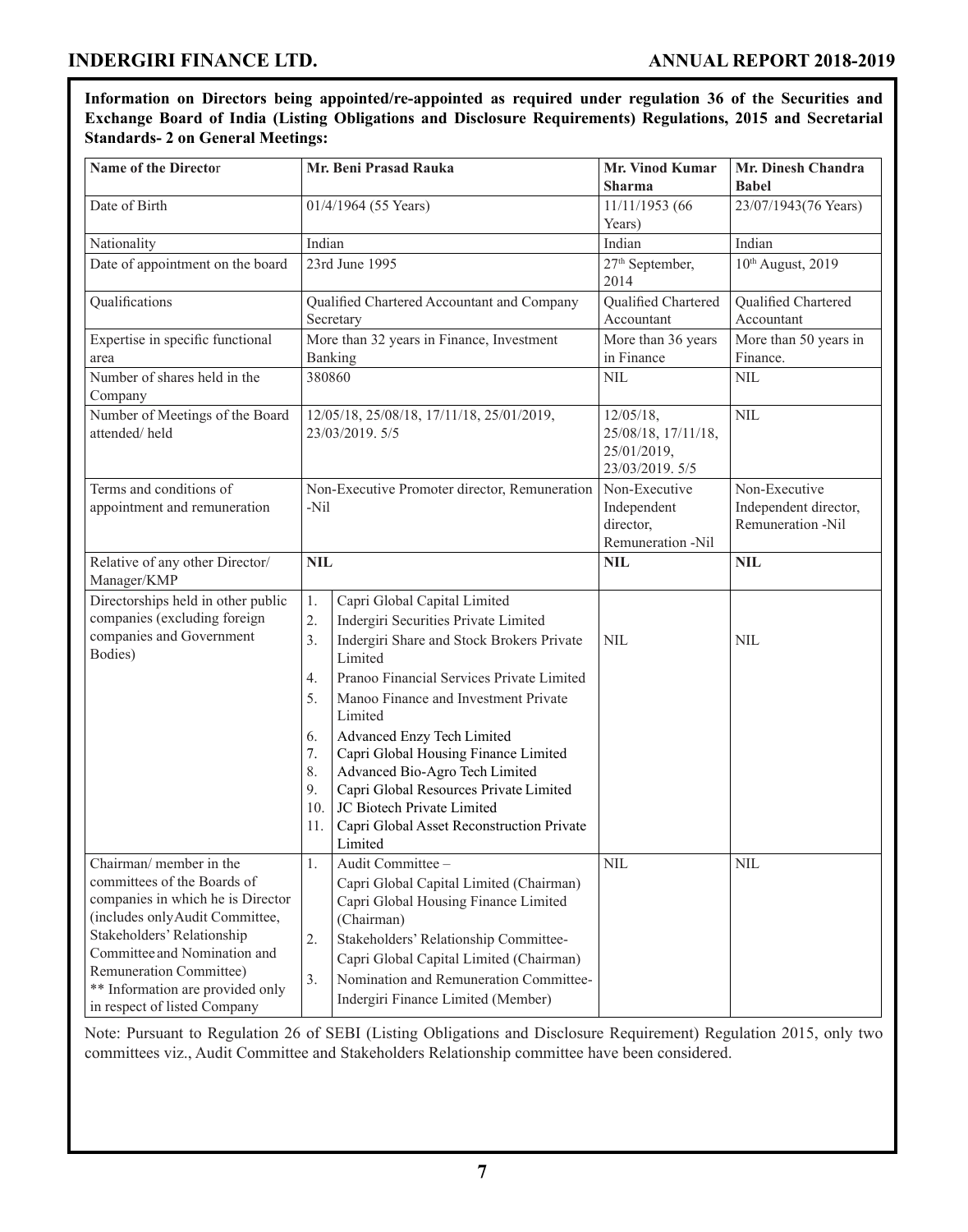### **DIRECTOR'S REPORT**

### To,

The Members,

The Directors are pleased to present Twenty Fifth Annual Report together with the Audited Accounts of the Company for the year ended 31st March, 2019.

### **FINANCIAL RESULTS**

The financial results of the company are summarized as below:

|                                  | $(\bar{\bar{\zeta}}$ in lacs) | $(\bar{\tau}$ in lacs)       |
|----------------------------------|-------------------------------|------------------------------|
|                                  | <b>Year Ended 31/03/2019</b>  | <b>Year Ended 31/03/2018</b> |
| Income                           | 45.60                         | 45.03                        |
| Profit / (Loss) before tax       | 4.54                          | 6.35                         |
| Profit after Tax and adjustments | 3.31                          | 4.69                         |
| Balance carried to Balance Sheet | 3.31                          | 4.69                         |

### **REVIEW OF OPERATIONS**

During the FY 2019, your company has earned a net profit of 3.31 lacs after taking into account tax provision as against 4.69 lacs during FY 2018.

### **DIVIDEND**

In view of inadequate profits, the Board of Directors is not in a position to recommend any dividend for the year.

### **RESERVES**

No amount is proposed for transfer to the General Reserve Account during the financial year 2019.

### **SUBSIDIARY COMPANY AND CONSOLIDATED FINANCIAL STATEMENT**

The Company does not have any subsidiary company hence the requirement of consolidated financial statement pursuant to Section 133 of the Companies Act, 2013 read with Rule 7 of the Companies (Accounts) Rules, 2014 is not applicable.

### **CORPORATE SOCIAL RESPONSIBILITY**

The Company does not fall under the preview of the Section 135 of the Companies Act, 2013.

### **DEPOSITS**

The Company being a Non-Deposit Accepting Non-Banking Finance Company has not accepted any deposits from the public during the year under review and shall not accept any deposits from the public without obtaining prior approval of the Reserve Bank of India (RBI).

### **FUTURE OUTLOOK**

The Company is operating with its own limited resources. As the Financial market is facing lot of challenges interest rates are constantly changing, recoveries have become major concern, therefore survival of small NBFC with limited resource is becoming difficult. In the present scenario and based on the present business model the growth potential in its business is limited.

### **DIRECTORS AND KEY MANAGERIAL PERSONNEL**

In accordance with the provisions of Section 152 of the Companies Act, 2013 and the Articles of Association of the Company Mr. Beni Prasad Rauka, retires by rotation at the ensuing Annual General Meeting and offers himself for reappointment. Mr. Anand Bagwe has expressed inability for appointment as independent director of the Company for second term and accordingly his resignation accepted by the Board of Directors of the Company on 10th August 2019 and Mr. Dinesh Babel , Chartered Accountant , an Independent Director appointed as additional director of the Company and will hold office ensuing Annual General Meeting and proposed to be appointed as Independent Director for a term of 5 years. Mr. Vinod Kumar Sharma is being appointed as Independent Director for second term of 5 years..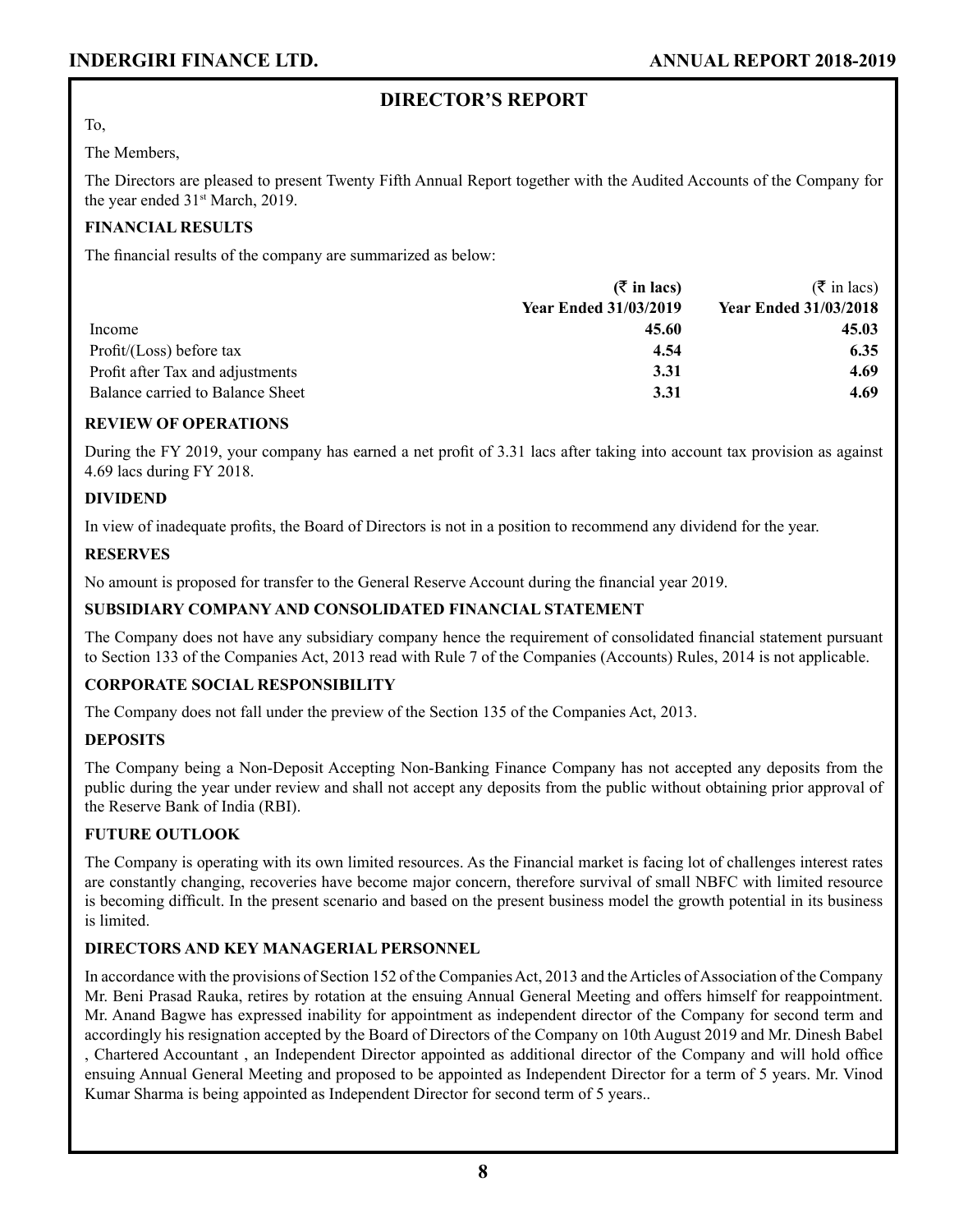### **DECLARATION BY INDEPENDENT DIRECTOR(S)**

The Independent Directors of your Company have given the certificate of independence to your Company stating that they

meet the criteria of independence as mentioned under Section 149(6) of the Companies Act, 2013.

### **FORMAL ANNUAL PERFORMANCE EVALUATION AND FAMILIARIZATION PROGRAM**

Pursuant to the provisions of the Companies Act, 2013 and the SEBI Listing Regulations, the Board has undertaken an Annual Evaluation of its own performance, its various Committees and individual Directors. The manner in which the performance evaluation has been carried out has been given in the Corporate Governance Report, annexed to this Report. The Board expressed its satisfaction of the evaluation process & outcome.

The Board Evaluation policy can be accessed on your Company's website at www.indergiri.com

On appointment, the concerned Director is issued a Letter of Appointment setting out in detail, the terms of appointment, duties, responsibilities and expected time commitments. The details of program for familiarization of Independent Directors with the Company, their roles, rights, responsibilities in the Company and related matters are put up on the website of the Company at link: http://www.indergiri.com/images/policies/Familiarsation\_Progrrame\_for\_Independent\_Director.pdf

### **NOMINATION AND REMUNERATION POLICY**

The Nomination and Remuneration Committee comprises Mr. Anand Bagwe as the Chairman and Mr. Beni Prasad Rauka, Mr. Kishan Sharma and Mr. Vinod Kumar Sharma as members of the Committee. In terms of Section 178(1) of the Companies Act, 2013 and Regulation 19 of Listing Regulations, the Nomination and Remuneration Committee should comprise of at least three Directors; all of whom should be Non-Executive Directors. At least half of the Committee members should be Independent with an Independent Director acting as the Chairman of the Committee.

The Nomination and remuneration policy of the Board has provided as **"Annexure C"** to this Report.

### **NUMBER OF MEETINGS OF THE BOARD**

Five meetings of the board were held during the year.

### **DIRECTORS' RESPONSIBILITY STATEMENT**

The Directors confirm that:

- a) in the preparation of the annual accounts for the year ended  $31<sup>st</sup>$  March 2019, the applicable accounting standards have been followed and that no material departures have been made from the same;
- b) they have selected such accounting policies and applied them consistently and made judgments and estimates that are reasonable and prudent, so as to give a true and fair view of the state of affairs of the Company at the end of the financial year and of the profits of the Company for that period;
- c) they have taken proper and sufficient care for the maintenance of adequate accounting records in accordance with the provisions of the Companies Act, 2013, for safeguarding the assets of the Company and for preventing and detecting fraud and other irregularities;
- d) they have prepared the annual accounts on a going concern basis;
- e) they have laid down internal financial controls for the Company and such internal financial controls are adequate and operating effectively; and
- f) they have devised proper systems to ensure compliance with the provisions of all applicable laws and such systems are adequate and operating effectively.

### **VIGIL MECHANISM / WHISTLE BLOWER POLICY**

The Company as part of the 'vigil mechanism' has in place a 'Whistle Blower Policy' to deal with instances of fraud and mismanagement, if any. The Whistle Blower Policy has been approved by the Board at its meeting held on 31st May, 2014 and has been placed on the website of the Company.

This vigil mechanism of the Company is overseen by the Audit Committee and provides adequate safeguard against victimization of employees and directors who avail of the vigil mechanism and also provide direct access to the Chairperson of the Audit Committee in exceptional circumstances.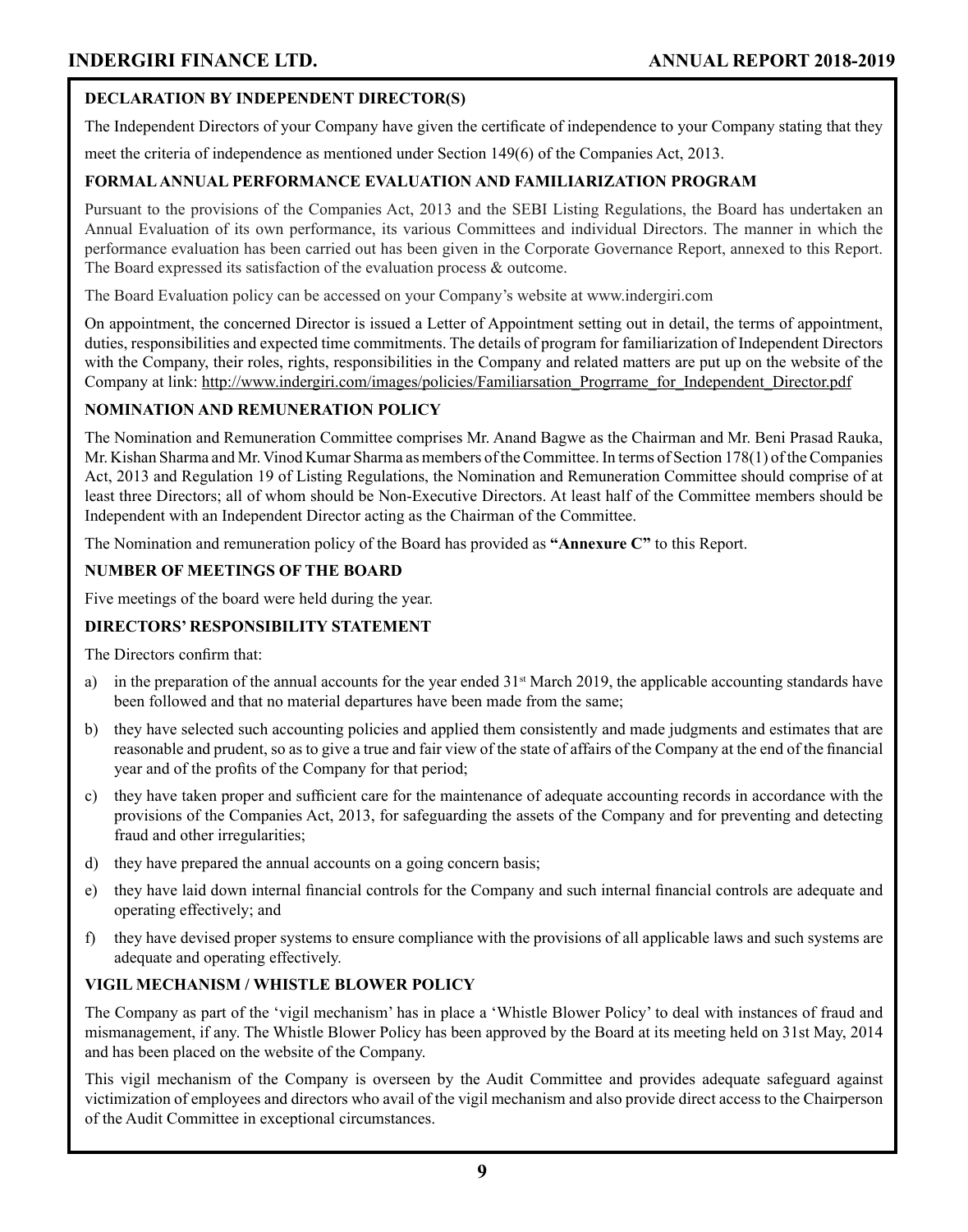### **RISK MANAGEMENT**

Your Company has an elaborate Risk Management procedure, which is based on three pillars: Business Risk Assessment, Operational Controls Assessment and Policy Compliance processes. Major risks identified by the businesses and functions are systematically addressed through mitigating actions on a continuing basis. The Company has set up a Risk Management Committee to monitor the risks and their mitigating actions and the key risks are also discussed at the Audit Committee. Some of the risks identified by the Risk Management Committee relate to competitive intensity and cost volatility.

### **INTERNAL CONTROL SYSTEMS**

The Company's internal control systems are commensurate with the nature of its business and the size and complexity of its operations. These are routinely tested and certified by Statutory as well as Internal Auditors and cover all functions and areas.

Significant audit observations and follow up actions thereon are reported to the Audit Committee. The Audit Committee reviews adequacy and effectiveness of the Company's internal control environment and monitors the implementation of audit recommendations, including those relating to strengthening of the Company's risk management policies and systems.

### **POLICY ON PREVENTION OF SEXUAL HARASSMENT**

As per the requirement of The Sexual Harassment of Women at Workplace (Prevention, Prohibition & Redressal) Act, 2013 ('Act') and Rules made thereunder, your Company has approved the "IFL Policy on Prevention and Redressal Sexual Harassment at Workplace". During the year under review, there were no complaints received against any employee.

### **STATUTORY AUDITORS**

M/s. S.K. Rathi & Co., Chartered Accountants, Mumbai (Firm Registration No. 108724W) were reappointed as Statutory Auditors of your Company at the 25th Annual General Meeting held on 13<sup>th</sup> September, 2019 for a term of five consecutive years.

### **AUDITORS' REPORT**

The Report given by the Auditors on the financial statements of the Company is part of the Annual Report. There has been no qualification, reservation, adverse remark or disclaimer given by the Auditors in their Report.

### **SECRETARIAL AUDITOR**

Pursuant to the provisions of Section 204 of the Companies Act, 2013 and The Companies (Appointment and Remuneration of Managerial Personnel) Rules, 2014, the Company has appointed Dinesh Kumar Deora, practicing company secretary to undertake the Secretarial Audit of the Company for the financial year 2018-19. The Secretarial Audit Report in Form MR-3 is annexed herewith marked as "**Annexure A"** to this Report.

### **INTERNAL AUDIT AND COMPLIANCE**

The Company conducts its internal audit and compliance functions within the parameters of regulatory framework which is well commensurate with the size, scale and complexity of operations. The internal controls and compliance functions are installed, evolved, reviewed, and upgraded periodically.

The Company has appointed Manoj Sharma & Associates, Chartered Accountants, to conduct internal audit covering all areas of operations of the Company. The reports are placed before the Audit Committee of the Board.

The Audit Committee reviews the performance of the audit and compliance functions, the effectiveness of controls and compliance with regulatory guidelines and gives such directions to the Management as necessary / considered appropriate. The Company has framed a compliance policy to effectively monitor and supervise the compliance function in accordance with the statutory requirements.

### **RELATED PARTY TRANSACTIONS**

In line with the requirements of the Companies Act, 2013 and Listing Regulations, your Company has formulated a Policy on Related Party Transactions which is also available on Company's website http://www.indergiri.com/images/policies/ IFL\_Policy\_on\_Related\_Party\_Transactions.pdf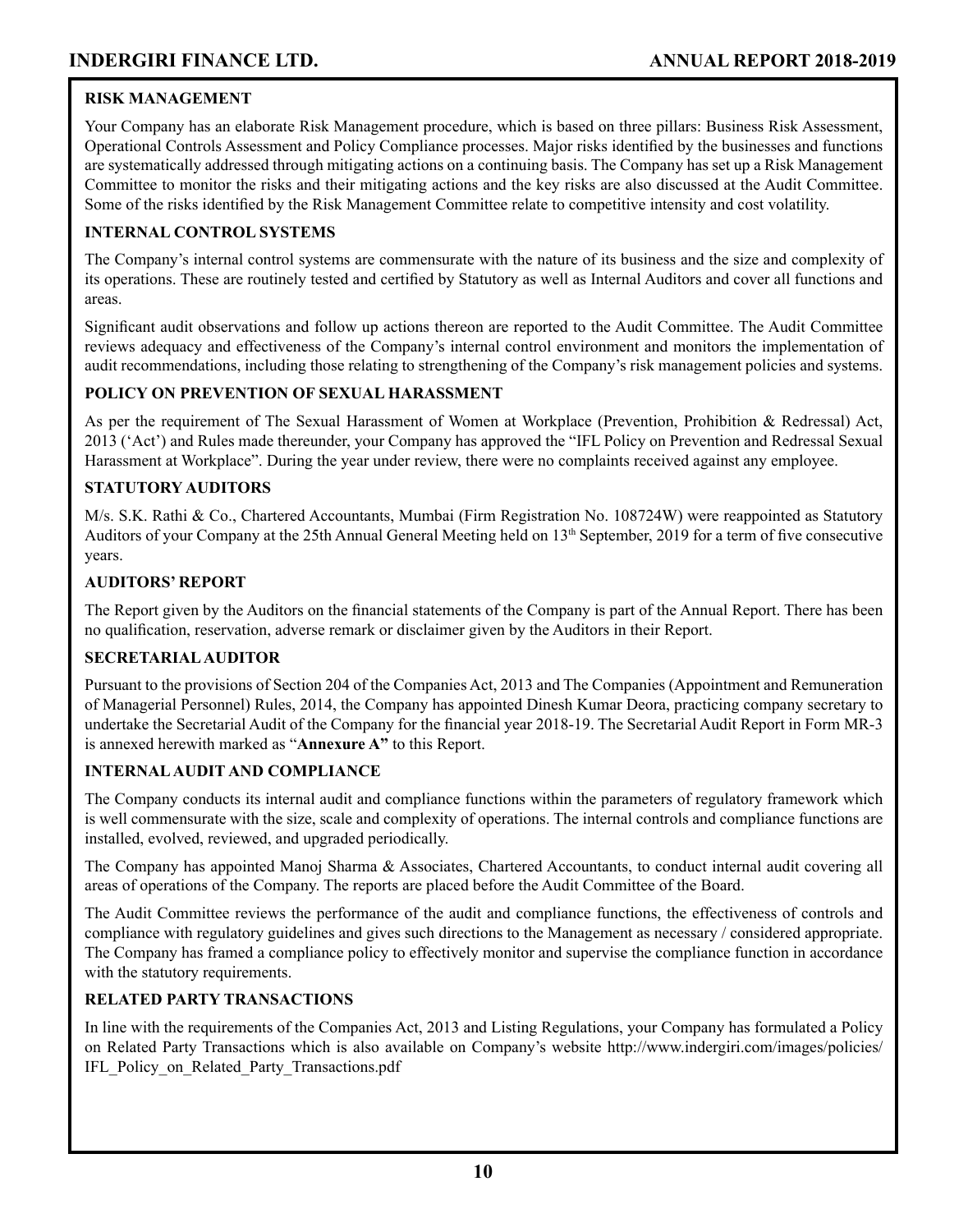### **ANNUAL REPORT 2018-2019**

The Policy intends to ensure that proper reporting, approval and disclosure processes are in place for all transactions between the Company and Related Parties. All Related Party Transactions entered during the year were in Ordinary Course of the Business and on Arm's Length basis. No Material Related Party Transactions, i.e. transactions exceeding ten percent of the annual consolidated turnover as per the last audited financial statements, were entered during the year by your Company. Accordingly, the disclosure of Related Party Transactions as required under Section 134(3)(h) of the Companies Act, 2013 in Form AOC-2 is not applicable.

All related party transactions are placed before the Audit Committee as also the Board for their approval on quarterly basis. Transactions with related parties, as per the requirements of Accounting Standard 18, are disclosed to the notes to accounts annexed to the financial statements.

### **ENERGY CONSERVATION, TECHNOLOGY ABSORPTION AND FOREIGN EXCHANGE EARNINGS AND OUTGO**

The provisions of Section 134(3) (m) of the Companies Act, 2013, and the rules made there under relating to conservation of energy, technology absorption do not apply to your Company as it is not a manufacturing Company.

However, your Company has been increasingly using information technology in its operations and promotes conservation of resources. During the year under review, there was no foreign earning or expenditure in the Company.

### **INTERNAL FINANCIAL CONTROL AND ITS ADEQUACY**

The Board has adopted policies and procedures for ensuring the orderly and efficient conduct of its business, including adherence to the company's policies, the safeguarding of its assets, the prevention and detection of frauds and errors, the accuracy and completeness of the accounting records, and the timely preparation of reliable financial disclosures.

### **PARTICULARS OF LOANS, GUARANTEES OR INVESTMENTS**

The provisions of Section 186 of the Act pertaining to investment and lending activities is not applicable to the Company since the Company is an NBFC whose principal business is acquisition of securities.

### **INSURANCE**

The Company does not possess any material properties, which need insurance.

### **STANDARD ASSETS' PROVISIONING AND STATUTORY RESERVE**

The Company has made Statutory Reserve (SR) pursuant to the provisions of Section 45 IC (1) of RBI Act and accordingly transferred 20% on its net profit for FY 2019 to Statutory Reserve.

### **EXTRACT OF ANNUAL RETURN**

Extract of Annual Return of the Company in Form MGT-9 is annexed herewith as "**Annexure B"** to this Report.

### **PARTICULARS OF EMPLOYEES**

None of the employees was in receipt of remuneration in excess of limits prescribed under Section 197(12) of the Companies Act, 2013 read with Rules 5(2) and 5(3) of the Companies (Appointment and Remuneration of Managerial Personnel) Rules, 2014.

### **ACKNOWLEDGEMENTS:**

The Company gratefully acknowledges the co-operation and supports extended by the Banker, Shareholders and Clients of the Company and place on record its appreciation for the active support and assistance of the employees for the performance.

### **For and on behalf of the Board of Director**

Place: Mumbai Date: 10<sup>th</sup> August, 2019 **Laxminarayan Sharma** Managing Director DIN: 01731396

**Kishan Sharma Director** DIN: 01168525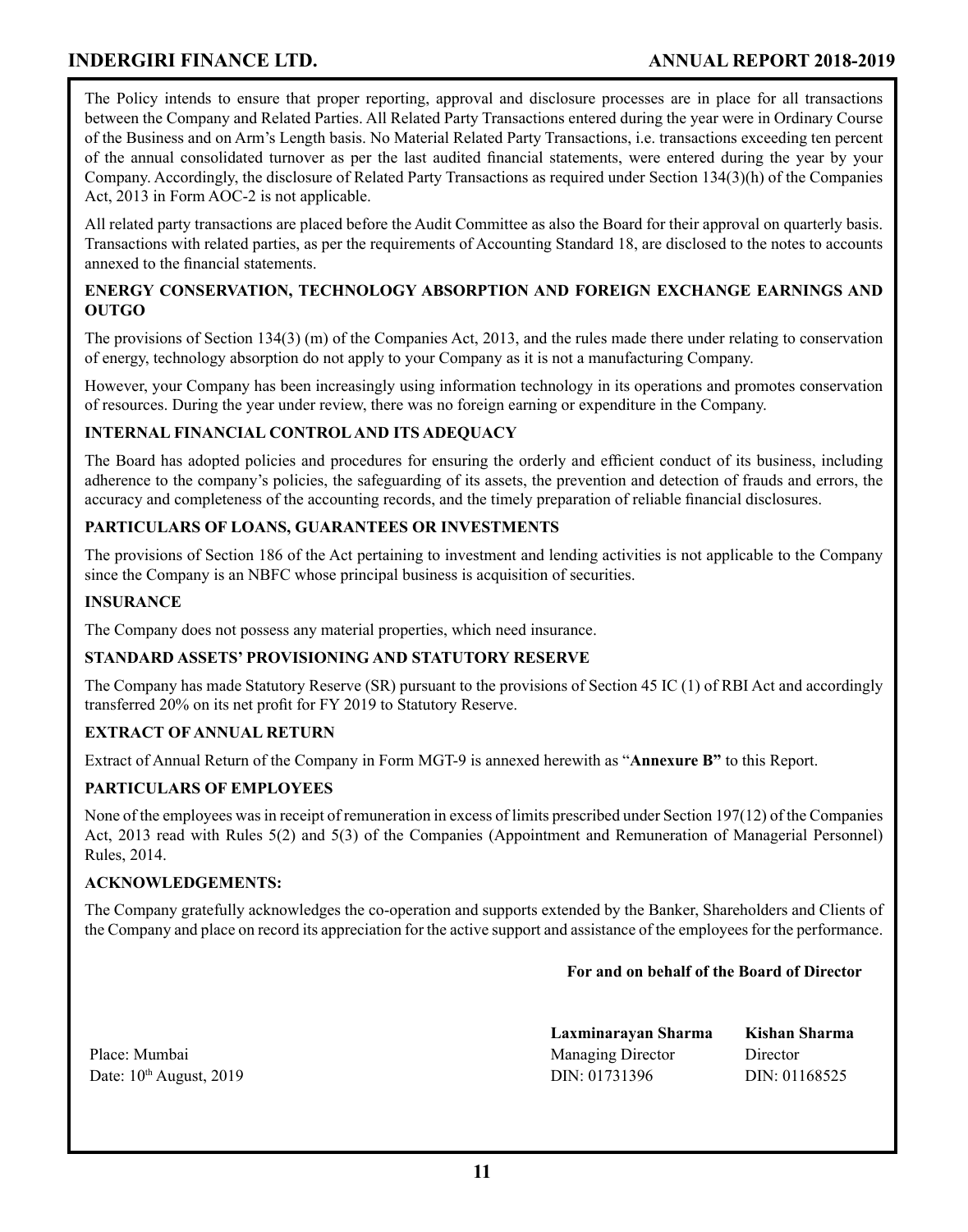### **MANAGEMENT'S DISCUSSION AND ANALYSIS**

### **Indian economic review**

Demonetisation in November 2016 had affected the MSMEs, housing and construction sectors distinctly given the predominance of cash in transactions relating to these businesses. With the Reserve Bank of India (RBI) beginning the process of remonetisation; and digitisation also catching on in the subsequent months, the economy moved towards a new equilibrium position. The move has helped the Economy to be become more formalised and financialisation has also improved. Hence for these sectors, FY 2019 was a year of getting back on track gradually as the conduct of business was streamlined.

Following the demonetisation reform, the Government showed resolution in terms of introducing the GST in July 2017 which was another bold measure. This came along with Real Estate (Regulation and Development) Act, 2016 (RERA), a major reform for the real estate industry and thus posed challenges to this sector. The GST was also a major transformation move for the SMEs who had to revisit their operations and restructure them to ensure harmony with the new tax system.

### **NBFC industry review**

### **Recent trends:**

Investments into NBFC sector has witnessed diverse structures ranging from strategic investments, private equity investments to debt funding through NCD's route, which provide financial and operating synergy and help NBFCs tap new markets and provide expertise in operations. The NBFC sector is also seeing a surge of new structured products like market and credit linked debentures wherein the principal investment of the debenture holder is protected and the interest payment, to be made at maturity, is linked to the performance of an underlying Index or a stock.

### **OPPORTUNITIES & THREATS, RISKS & CONCERNS, PERFORMANCE AND OUTLOOK**

### **Opportunities**

The sector is coming up with newer and innovative business models such as 'account aggregators' and 'peer to peer lending platforms' ("P2P Lending"). Account aggregator is a form of NBFC engaged in collecting and providing information on a customer's financial assets, in a consolidated, organised and retrievable manner. Further, P2P Lending is a form of bilateral lending which uses an online platform to match lenders with borrowers to provide unsecured loans. The new regulations are expected to bring a major shift in crowd funding in India.

NBFCs are also becoming the go-to lenders for youngsters in India. According to the report by BCG, of the total loans given by financial institutions in India to persons aged between 21 and 35 years, NBFCs had the maximum Market share of 49% due to their focus on lower ticket and early credit life-stage products

**Threats:** NBFC act as a critical link in the overall financial system catering to a large market of niche customers. In spite of strong competition faced by the NBFCs, the inner strength of NBFCs viz local knowledge, credit appraisal skill, well trained collection machinery, close monitoring of borrowers and personalized attention to each client, small and medium enterprises in the rural and semi urban area and risk of defaults by certain categories of borrowers.

**Risk, Concerns and Risk Management:** A NBFC contains both internal risk and external risk. The IFL is exposed to credit risk, liquidity risk and interest rate risk as an internal risk and external risk. Non availability of borrowed funds and competition and availability of cheaper funds in the market from large NBFC and bankers. Slowdown in economic growth rate, political instability, market volatility, decline in foreign exchange reserves, etc.

The Company operates within its available resources and all risk mitigations are paid attention to ensure proper recovery of its investment and funds. Key initiatives also included comprehensive checklist for monitoring operational risks, comprehensive review of all operational and financial controls under IFC. The Company on regular basis reviews its Risk Management Policy and takes proactive steps to safeguard and minimize any adversity.

### **FINANCIAL**

The financial performance of the Company is given as under: -

|                                                                   |                     | <b>Year Ended 31/03/2019</b> Year Ended 31/03/2018 |
|-------------------------------------------------------------------|---------------------|----------------------------------------------------|
| <b>PERFORMANCE</b>                                                | Amount in $\bar{z}$ | Amount in $\bar{z}$                                |
| Gross Profit before Depreciation and Provisioning                 | 472,450             | 653,318                                            |
| Less: Depreciation                                                | 18,032              | 18,170                                             |
| Less: Provision for Income Tax (net of MAT Entitlement) including |                     |                                                    |
| deferred tax and earlier year tax liability                       | 123,272             | 165,490                                            |
| Net Profit / (Loss)                                               | 331,146             | 469,658                                            |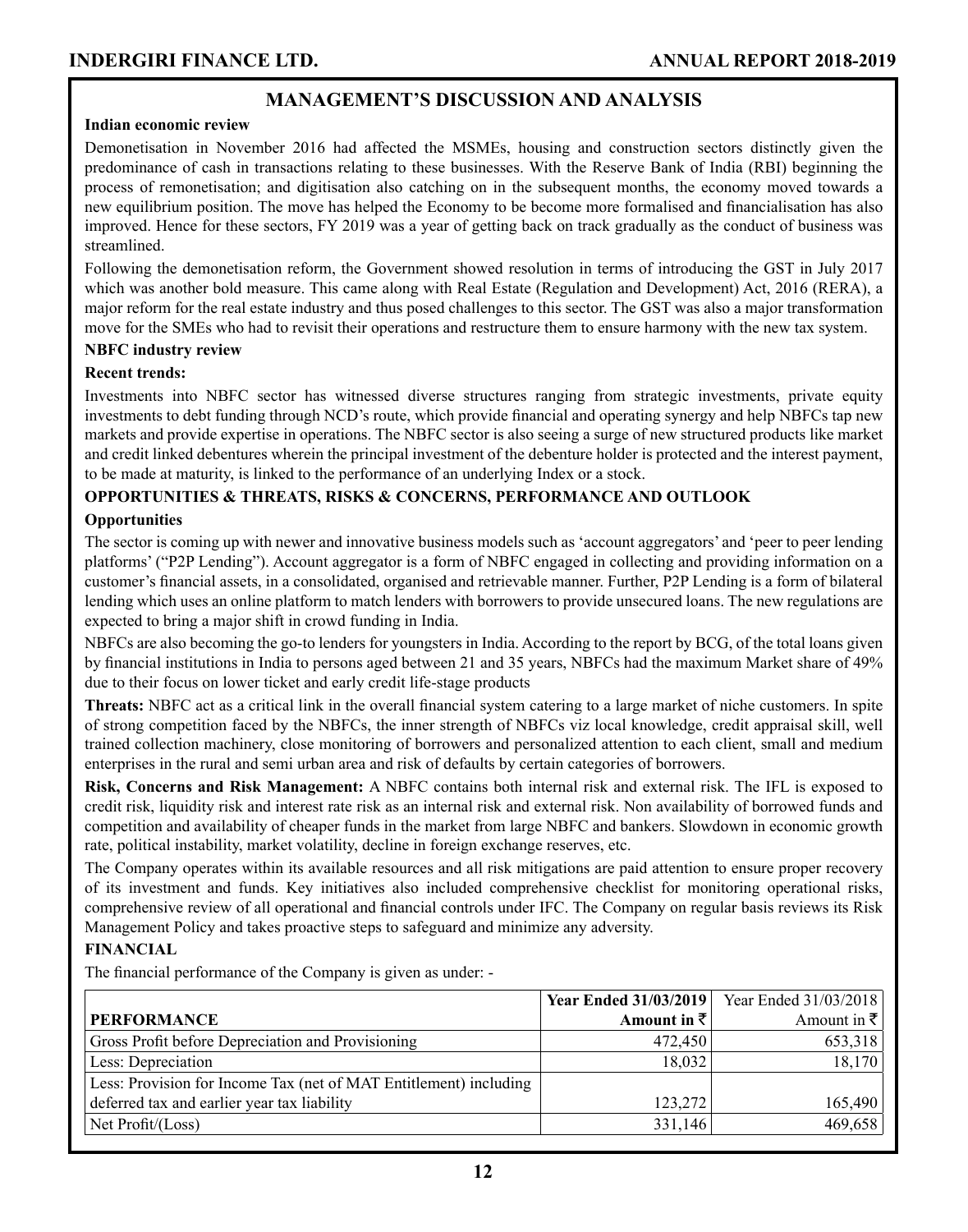### **OUTLOOK**

The Company operates with its own limited resource; based on the present business model the growth potential in its business is limited. IFL expects to maintain its performance in FY 2019-20. The approach would be to continue with the growth momentum while balancing risk.

### **INTERNAL CONTROL SYSTEM AND THEIR ADEQUACY**

The Company has an Internal Control System which is commensurate with the size, scale and complexity of its operations. Internal controls and systems are part of the principles of good governance, and should be exercised within a framework of proper checks and balances. Your Company remains committed to ensuring a reasonably effective internal control environment that provides assurance on the operations and safeguarding of its assets. The internal controls have been designed to provide assurance with regard to recording and providing reliable financial and operational information, complying with the applicable statutes, safeguarding assets, executing transactions with proper authorisation and ensuring compliance within the policies of the Company.

The Audit Committee of the Board of Directors, Statutory Auditors are periodically appraised of the internal audit findings and corrective actions taken. During the year M/s. Manoj Sharma & Associates, Chartered Accountants, reviewed the adequacy and operating effectiveness of the internal financial controls as per Section 134 (5) of the Companies Act, 2013.

### **HUMAN RESOURCES**

The Company's vision is to become an employer of choice by providing a compelling employee value proposition. It strives to attract the best talent and ensures employees' development, retention and contribution to the Company's success. The HR policies and practices are focused on creating a happy, engaged and productive workforce. Company's current business activity does not require any technology up gradation or modernization.

### **DISCLAIMER**

Statements made in this Management Discussion and Analysis Report may contain certain forward-looking statements based on various assumptions on the Company's present and future business strategies and the environment in which it operates. Actual results may differ substantially or materially from those expressed or implied due to risk and uncertainties. These risks and uncertainties include the effect of economic and political conditions in India and abroad, volatility in interest rates and in the securities market, new regulations and Government policies that may impact the Company's businesses as well as the ability to implement its strategies.

#### **For and on behalf of the Board of Director**

| Place: Mumbai        |
|----------------------|
| Date: 25th May, 2019 |

| Laxminarayan Sharma      | Kishan Sharma |
|--------------------------|---------------|
| <b>Managing Director</b> | Director      |
| DIN: 01731396            | DIN: 01168525 |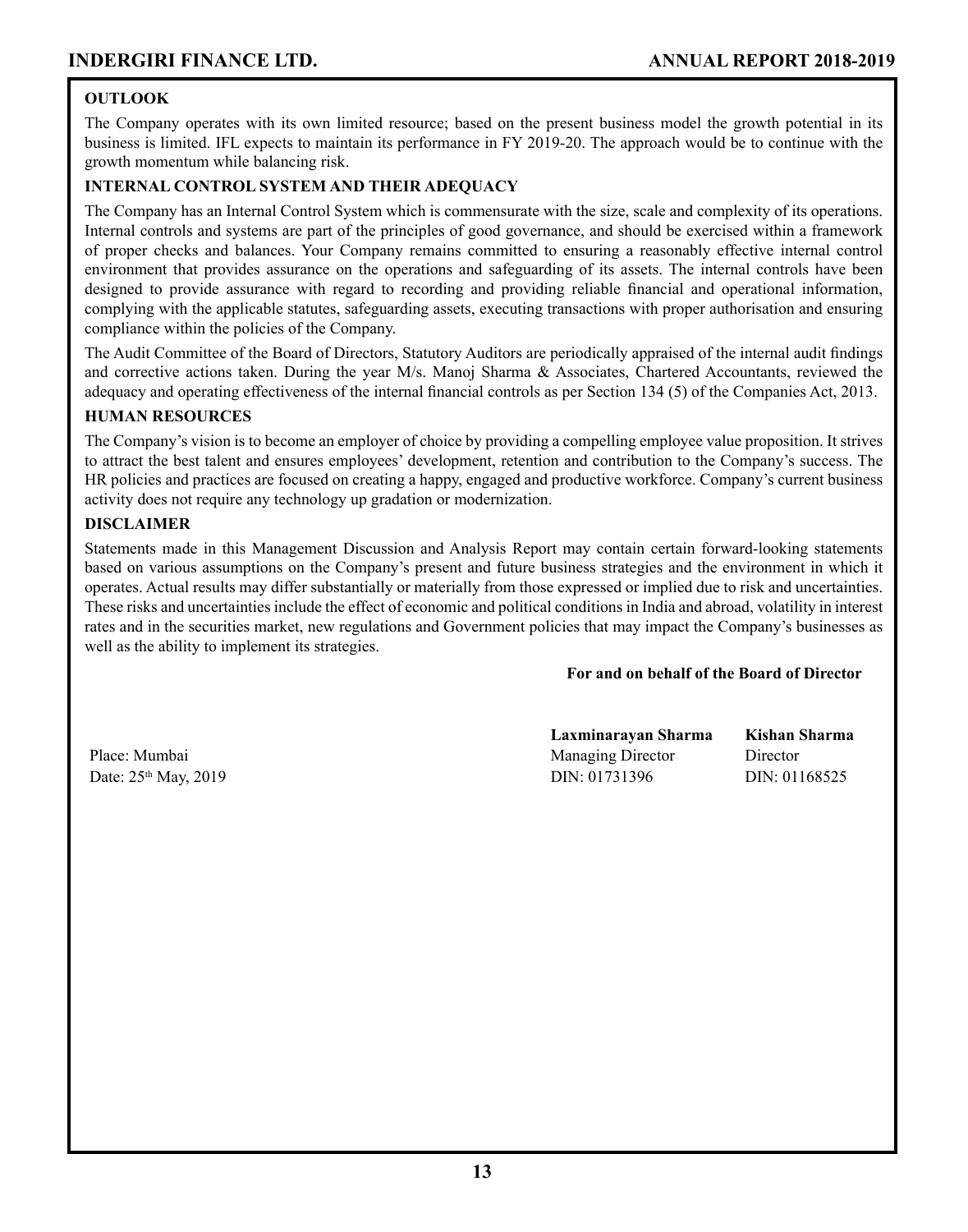### **ANNEXURE I- CORPORATE GOVERNANCE FY 2018-19**

We would like to mention that our company Indergiri Finance Limited is a Non-Banking Financial Company (NBFC) under Reserve Bank of India Act 1934, and Paid-up Equity share capital of our company as on 31.03.2019 was Rs. 50,610,000 & net worth of the company was Rs. 5,10,03,184. Accordingly, provisions as specified in regulation 17 to 27 and clauses (b) to (i) of sub-regulation 2 of regulation 46 and para C, D, E of Schedule V are not applicable to us. In view of this we shall not be including a report on Corporate Governance in our Annual Report of FY 2019. Although we have been providing quarterly corporate governance report during FY 2019.

We hope this will be in compliance with the provisions of SEBI (LODR) 2015.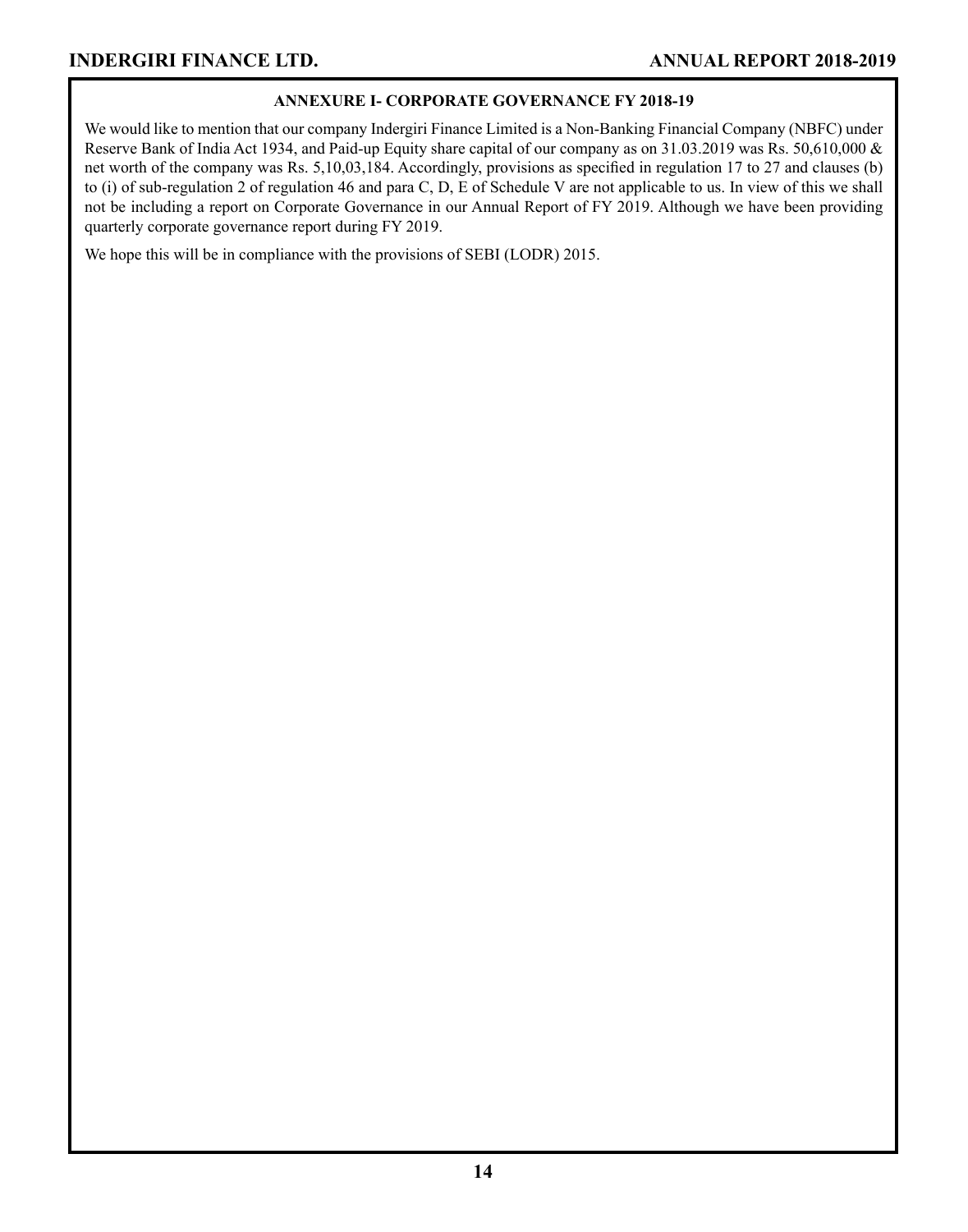### **"Annexure A" to the Director Report SECRETARIAL AUDIT REPORT**

[Pursuant to Section 204(1) of the Companies Act, 2013 and Rule No. 9 of the Companies (Appointment and Remuneration of Managerial Personnel) Rules, 2014]

### **FOR THE FINANCIAL YEAR ENDED 31ST MARCH, 2019**

To,

The Members,

### **INDERGIRI FINANCE LIMITED**

Mumbai

We have conducted the Secretarial Audit of the compliance of applicable statutory provisions and the adherence to good corporate practices by Indergiri Finance Limited (hereinafter called **"the Company"**). Secretarial Audit was conducted in a manner that provided me a reasonable basis for evaluating the corporate conducts / statutory compliances and expressing my opinion there on.

Based on our verification of the Company's books, papers, minute books, forms and returns filed and other records maintained by the Company and also the information provided by the Company, its officers, agents and authorized representatives during the conduct of secretarial audit, We hereby report that in our opinion, the Company has, during the audit period covering the financial year ended 31st March, 2019 complied with the statutory provisions listed hereunder and also that the Company has proper Board-processes and compliance mechanism in place to the extent, in the manner and subject to the reporting made hereinafter:

We have examined the books, papers, minute books, forms and returns filed and other records maintained by the Company for the financial year ended on  $31<sup>st</sup>$  March, 2019 according to the provisions of:

- 1. The Companies Act, 2013 (the Act) and the rules made there under;
- 2. The Securities Contracts (Regulation) Act, 1956 ('SCRA') and the rules made there under;
- 3. The Depositories Act, 1996 and the Regulations and bye-laws framed there under;
- 4. The provisions of Foreign Exchange Management Act, 1999 and the rules and regulations made there under to the extent of Foreign Direct Investment, Overseas Direct Investment and External Commercial borrowings were not applicable to the Company under the financial year under report;
- 5. The following Regulations and Guidelines prescribed under the Securities and Exchange Board of India Act, 1992 ('SEBI Act'):
	- a. The Securities and Exchange Board of India (Substantial Acquisition of Shares and Takeovers) Regulations, 2013;
	- b. The Securities and Exchange Board of India (Prohibition of Insider Trading) Regulations, 1992;
	- c. The Securities and Exchange Board of India (Registrars to an Issue and Share Transfer Agents) Regulations, 1993, regarding the Companies Act and dealing with client;
- 6 Provisions of the following Regulations and Guidelines prescribed under the Securities and Exchange Board of India Act,1992 ('SEBI') were not applicable to the Company under the financial year under report:
	- a. The Securities and Exchange Board of India (Employee Stock Option Scheme and employee Stock Purchase Scheme) Guidelines, 1999;
	- b. The Securities and Exchange Board of India (Issue and Listing of Debt Securities) Regulations,2008;
	- c. The Securities and Exchange Board of India (Issue of Capital and Disclosure requirements) Regulations, 2009;
	- d. The Securities and Exchange Board of India (Delisting of Equity Shares) Regulations, 2009; and
	- e. The Securities and Exchange Board of India (Buyback of Securities) Regulations, 1998;

We further report that, having regard to the compliance system prevailing in the Company and on examination of the relevant documents and records in pursuance thereof, the Company has complied with the following laws applicable specifically to the Company;

- i. Reserve Bank of India Act, 1934.
- ii. Professional Tax Act, 1975.
- iii. The Bombay Shops and Establishment Act, 1948.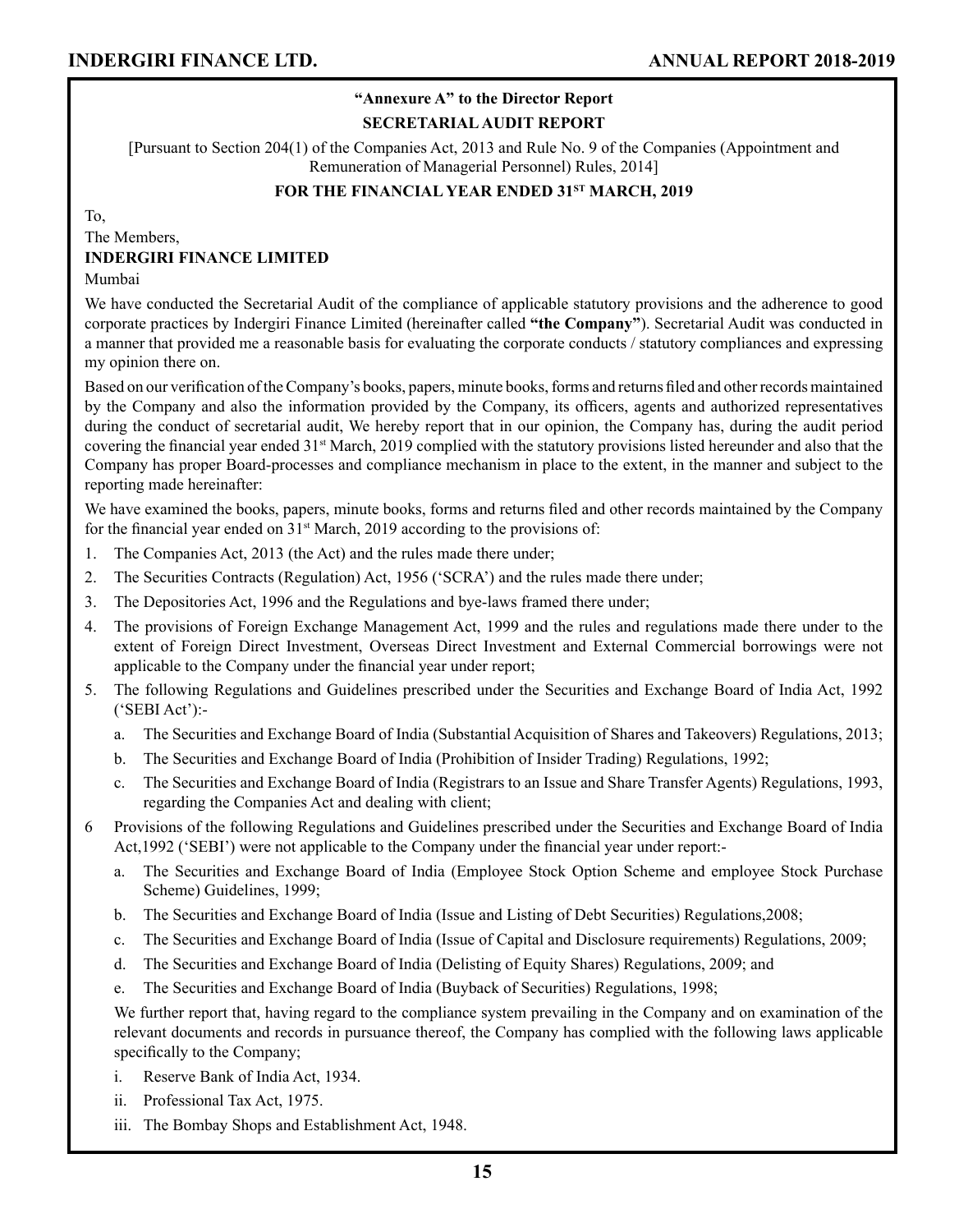- iv. Bombay Stamps Act, 1958.
- v. Acts prescribed under Direct Tax and Indirect Tax Laws by the Central and respective State Governments.
- vi. Indian Stamp Act, 1999.
- vii. Negotiable Instruments Act, 1881.
- viii. Indian Contract Act, 1872.

We have also examined compliance with the applicable clauses of the following:

- 1. Secretarial Standards issued by The Institute of Company Secretaries of India.
- 2. SEBI (Listing Obligations and Disclosure Requirements) Regulations, 2015.

During the period under review, the Company has complied with the provisions of the Act, Rules, Regulations, Guidelines, Standards etc. mentioned above **except to the extent as mentioned below**

i. The Company has appointed Chief Financial Officer during the audit period under review w.e.f.  $23<sup>rd</sup>$  March, 2019 as required under section 203 of the Companies Act, 2013 read with rules made there under.

**We further report that** the Board of Directors of the Company is duly constituted with proper balance of Executive Directors, Non-Executive Directors and Independent Directors. The changes in the composition of the Board of Directors that took place during the period under review were carried out in compliance with the provisions of the Act.

Adequate notice is given to all Directors to schedule the Board Meetings, agenda and detailed notes on agenda were sent at least seven days in advance, and a system exists for seeking and obtaining further information and clarifications on the agenda items before the meeting and for meaningful participation at the meeting. Majority decision is carried through while the dissenting members' views are captured and recorded as part of the minutes.

**We further report that** there are adequate systems and processes in the Company commensurate with the size and operations of the Company to monitor and ensure compliance with applicable laws, rules, regulations and guidelines.

**For DM & Associates Company Secretaries LLP Company Secretaries ICSI Unique Code L2017MH003500**

**Dinesh Kumar Deora Partner FCS NO 5683 C P NO 4119**

Place: Mumbai Date: 24<sup>th</sup> May, 2019

**Note: This report is to be read with our letter of even date that is annexed as Annexure - I and forms an integral part of this report.**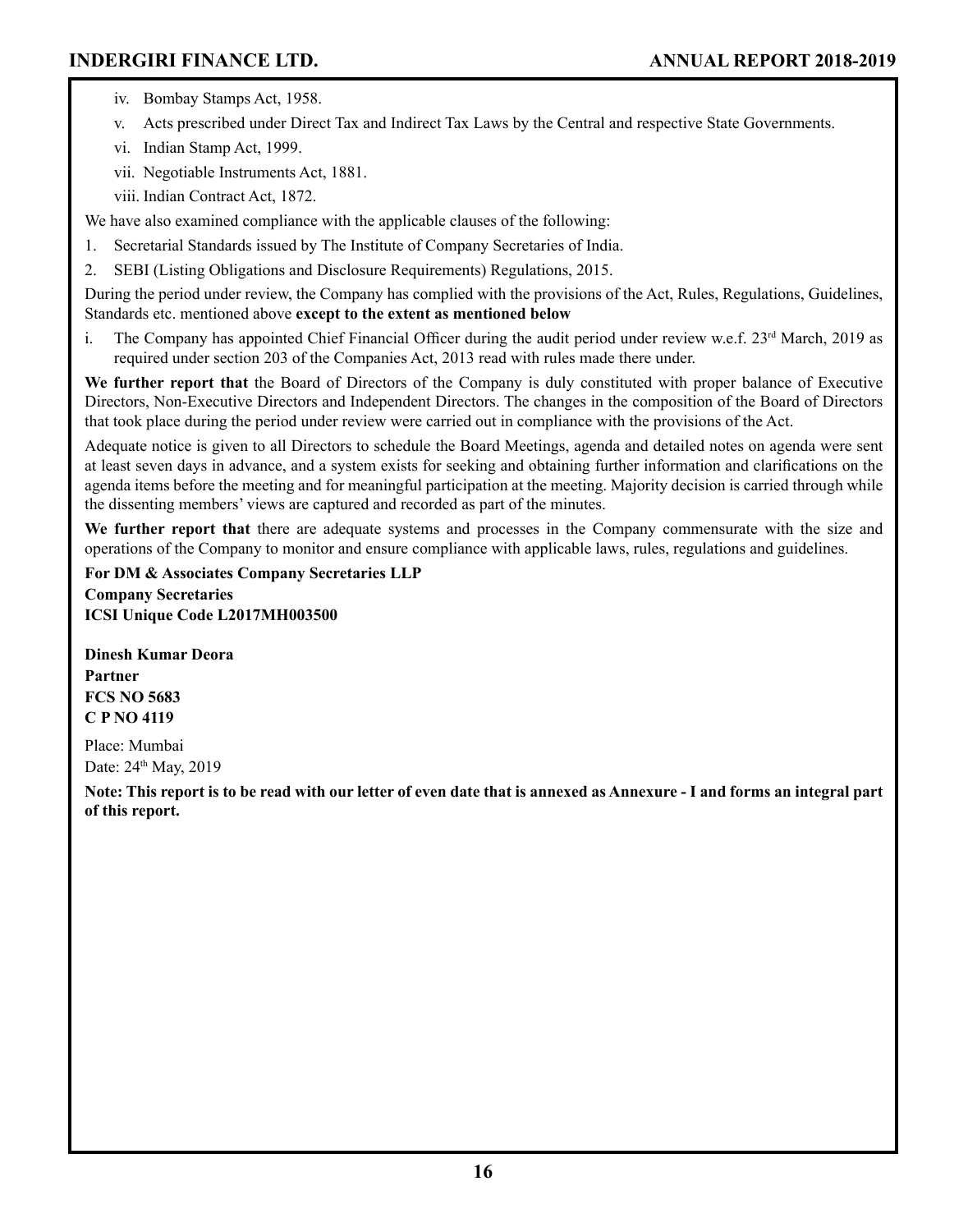### **ANNEXURE - I**

To, The Members, INDERGIRI FINANCE LIMITED Mumbai

Our report of even date is to be read along with this letter:

- 1. Maintenance of secretarial records is the responsibility of management of the Company. Our responsibility is to express an opinion on these secretarial records based on our audit.
- 2. We have followed the audit practices and processes as were appropriate to obtain reasonable assurance about the correctness of the contents of the Secretarial records. The verification was done on test basis to ensure that correct facts are reflected in secretarial records. We believe that the processes and practices, followed provide a reasonable basis for our opinion.
- 3. We have not verified the correctness and appropriateness of financial records and books of accounts of the Company.
- 4. Wherever required, We have obtained the Management Representation about the compliance of laws, rules and regulations and happening of events, etc.
- 5. The compliance of the provisions of corporate and other applicable laws, rules and regulations, standards is the responsibility of the management. Our examination was limited to the verification of procedures on test basis.
- 6. The Secretarial Audit Report is neither an assurance as to the future viability of the Company nor of the efficacy or effectiveness with which the management has conducted the affairs of the Company.

**For DM & Associates Company Secretaries LLP Company Secretaries ICSI Unique Code L2017MH003500**

**Dinesh Kumar Deora Partner FCS NO 5683 C P NO 4119**

Place: Mumbai Date: 24<sup>th</sup> May, 2019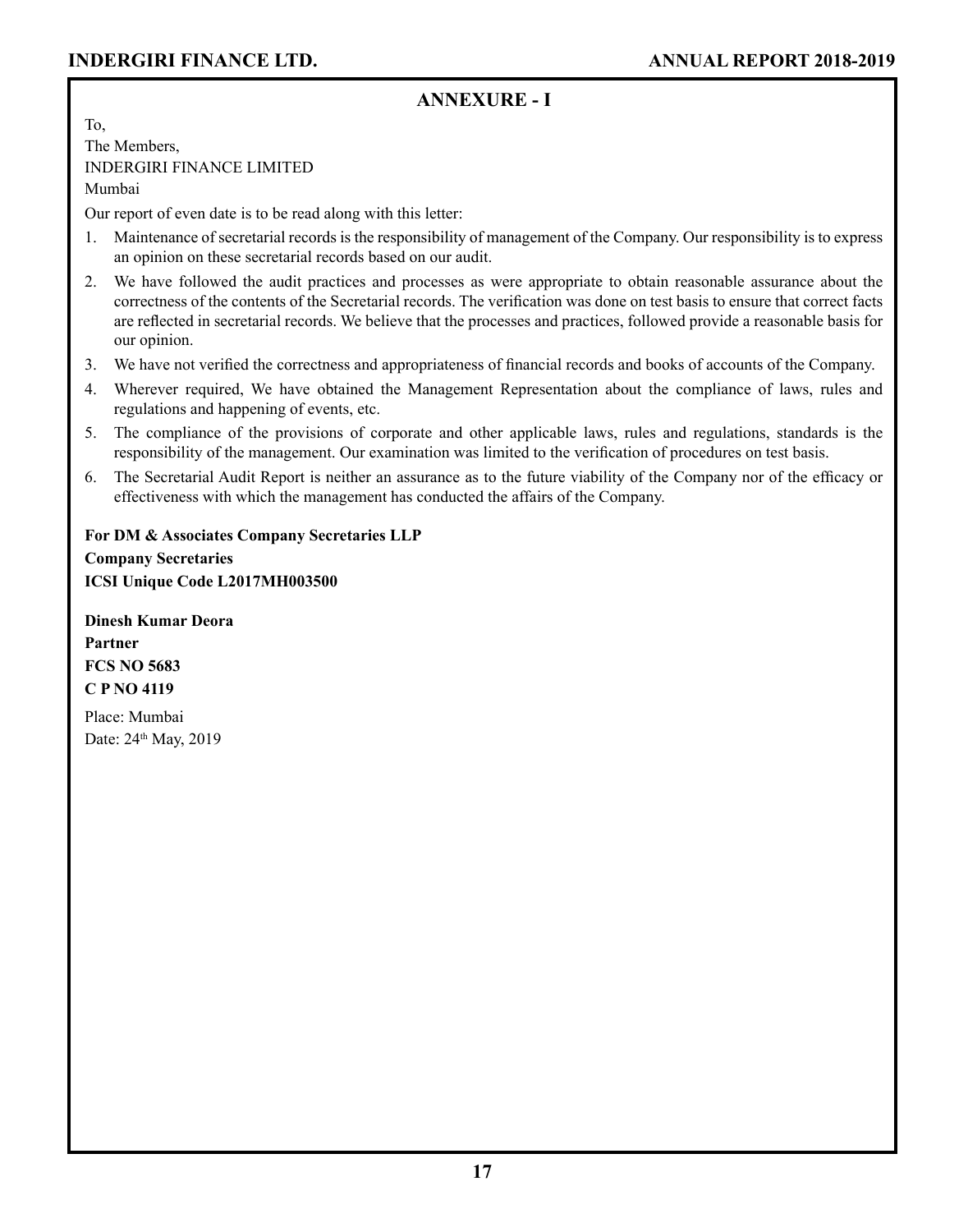### **ANNEXURE "B" TO THE DIRECTOR'S REPORT FORM NO. MGT 9 EXTRACT OF ANNUAL RETURN**

### **As on financial year ended on 31.03.2019**

Pursuant to Section 92 (3) of the Companies Act, 2013 and rule 12(1) of the Company (Management & Administration) Rules, 2014.

### **I. REGISTRATION & OTHER DETAILS:**

|    | <b>CIN</b>                                      | L65923MH1995PLC161968                                            |
|----|-------------------------------------------------|------------------------------------------------------------------|
| 2  | <b>Registration Date</b>                        | 27/01/1996                                                       |
| 3  | Name of the Company                             | <b>INDERGIRI FINANCE LIMITED</b>                                 |
| 4  | Category                                        | <b>Public Listed Company</b>                                     |
| 5  | Sub-category                                    | Company Limited by Shares                                        |
| 6  | Address of the Registered office                | Office No. 327, 3rd Fl, Goyal Trade Centre,                      |
|    |                                                 | Near Sona Talkies, Shantivan, Borivali (East), Mumbai - 400 066. |
| 7  | Contact details                                 | 022-2828 0515, E-mail: info@indergiri.com,                       |
|    |                                                 | Website: www.indergiri.com                                       |
| 8  | Whether listed company                          | Listed                                                           |
| 9  | Name of the Registrar & Transfer Agent, if any. | Link Intime Private Limited                                      |
| 10 | Address                                         | C 101, 247 Park, LBS Marg, Vikhroli (W), Mumbai 400 083          |
|    | Contact details                                 | 022-49186000                                                     |

### **II. PRINCIPAL BUSINESS ACTIVITIES OF THE COMPANY**

(All the business activities contributing 10 % or more of the total turnover of the company shall be stated)

| Name and Description of main | NIC Code of the Product/service | % to total turnover of the company |
|------------------------------|---------------------------------|------------------------------------|
| No. products / services      |                                 |                                    |
| Finance & Investment         | 64920                           | $100\%$                            |

### **III. PARTICULARS OF HOLDING, SUBSIDIARY AND ASSOCIATE COMPANIES – NIL**

### **IV. Shareholding Pattern**

### **(Equity Share Capital Breakup as percentage of Total Equity)**

### **i) Category-wise Shareholding**

| <b>Category of Shareholders</b> |             |                 | No. of Shares held at the beginning of the<br>year [As on 31-March-2018] |                                         | No. of Shares held at the end of the year<br>[As on 31-March-2019] | $\frac{6}{9}$<br>Change |           |                                         |                    |
|---------------------------------|-------------|-----------------|--------------------------------------------------------------------------|-----------------------------------------|--------------------------------------------------------------------|-------------------------|-----------|-----------------------------------------|--------------------|
|                                 | Demat       | <b>Physical</b> | <b>Total</b>                                                             | $%$ of<br><b>Total</b><br><b>Shares</b> | Demat                                                              | <b>Physical</b>         | Total     | $%$ of<br><b>Total</b><br><b>Shares</b> | during<br>the year |
| A. Promoters                    |             |                 |                                                                          |                                         |                                                                    |                         |           |                                         |                    |
| $(1)$ Indian                    |             |                 |                                                                          |                                         |                                                                    |                         |           |                                         |                    |
| a) Individual/HUF               | 5,07,720    | 2,500           | 5,10,220                                                                 | 10.08                                   | 5,08,420                                                           | 1,800                   | 5,10,220  | 10.08                                   |                    |
| b) Central Govt                 |             |                 |                                                                          |                                         |                                                                    |                         |           |                                         |                    |
| c) State Govt $(s)$             |             |                 |                                                                          |                                         |                                                                    |                         |           |                                         |                    |
| d) Bodies Corporate             | 16,10,000   |                 | 16,10,000                                                                | 31.81                                   | 16,10,000                                                          |                         | 16,10,000 | 31.81                                   |                    |
| e) Banks / FI                   |             |                 |                                                                          |                                         |                                                                    |                         |           |                                         |                    |
| f) Any other                    |             |                 |                                                                          |                                         |                                                                    |                         |           |                                         |                    |
| Sub-Total $(A)(1)$ :            | 21, 17, 720 | 2,500           | 21,20,220                                                                | 41.89                                   | 21,18,420                                                          | 1,800                   | 21,20,220 | 41.89                                   |                    |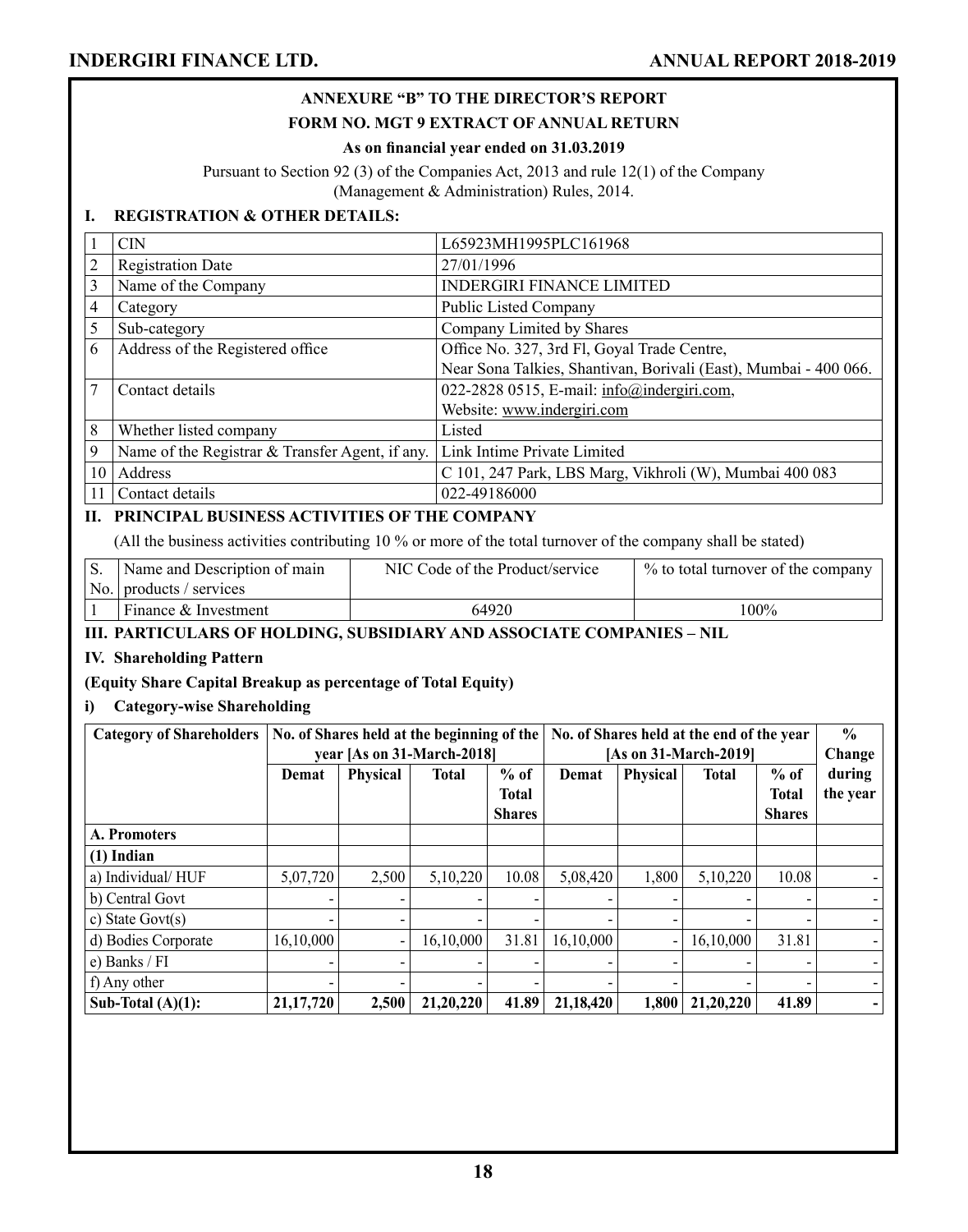### **ANNUAL REPORT 2018-2019**

| <b>Category of Shareholders</b> |                                                                                   |           |          | No. of Shares held at the beginning of the<br>year [As on 31-March-2018] |                                                              | No. of Shares held at the end of the year<br>[As on 31-March-2019] |          |              |                                       | $\overline{\frac{0}{0}}$<br>Change |
|---------------------------------|-----------------------------------------------------------------------------------|-----------|----------|--------------------------------------------------------------------------|--------------------------------------------------------------|--------------------------------------------------------------------|----------|--------------|---------------------------------------|------------------------------------|
|                                 |                                                                                   | Demat     | Physical | <b>Total</b>                                                             | $\overline{\frac{9}{6}}$ of<br><b>Total</b><br><b>Shares</b> | <b>Demat</b>                                                       | Physical | <b>Total</b> | % of<br><b>Total</b><br><b>Shares</b> | during<br>the year                 |
| $[2]$                           | Foreign                                                                           |           |          |                                                                          |                                                              |                                                                    |          |              |                                       |                                    |
| (a)                             | Individuals (Non-Resident<br>Individuals /<br>Foreign Individuals)                |           |          |                                                                          |                                                              |                                                                    |          |              |                                       |                                    |
| (b)                             | Government                                                                        |           |          |                                                                          |                                                              |                                                                    |          |              |                                       |                                    |
| (c)                             | Institutions                                                                      |           |          |                                                                          |                                                              |                                                                    |          |              |                                       |                                    |
| (d)                             | Foreign Portfolio Investor                                                        |           |          |                                                                          |                                                              |                                                                    |          |              |                                       |                                    |
| (e)                             | Any Other (Specify)                                                               |           |          |                                                                          |                                                              |                                                                    |          |              |                                       |                                    |
|                                 | Sub Total (A)(2)                                                                  |           |          |                                                                          |                                                              |                                                                    |          |              |                                       |                                    |
|                                 | <b>Total Shareholding of</b>                                                      | 21,17,720 |          | 2,500 21,20,220                                                          | 41.89                                                        | 21,18,420                                                          | 1,800    | 21,20,220    | 41.89                                 | 0.0000                             |
|                                 | <b>Promoter and Promoter</b><br>Group(A)=(A)(1)+(A)(2)                            |           |          |                                                                          |                                                              |                                                                    |          |              |                                       |                                    |
| (B)                             | <b>Public Shareholding</b>                                                        |           |          |                                                                          |                                                              |                                                                    |          |              |                                       |                                    |
| [1]                             | Institutions                                                                      |           |          |                                                                          |                                                              |                                                                    |          |              |                                       |                                    |
| (a)                             | Mutual Funds / UTI                                                                |           |          |                                                                          |                                                              |                                                                    |          |              |                                       |                                    |
| (b)                             | Venture Capital Funds                                                             |           |          |                                                                          |                                                              |                                                                    |          |              |                                       |                                    |
| (c)                             | Alternate Investment<br>Funds                                                     |           |          |                                                                          |                                                              |                                                                    |          |              |                                       |                                    |
| (d)                             | Foreign Venture Capital<br>Investors                                              |           |          |                                                                          |                                                              |                                                                    |          |              |                                       |                                    |
| (e)                             | Foreign Portfolio Investor                                                        |           |          |                                                                          |                                                              |                                                                    |          |              |                                       |                                    |
| (f)                             | Financial Institutions /<br><b>Banks</b>                                          |           |          |                                                                          |                                                              |                                                                    |          |              |                                       |                                    |
| (g)                             | <b>Insurance Companies</b>                                                        |           |          |                                                                          |                                                              |                                                                    |          |              |                                       |                                    |
| (h)                             | Provident Funds/ Pension<br>Funds                                                 |           |          |                                                                          |                                                              |                                                                    |          |              |                                       |                                    |
| (i)                             | Any Other (Specify)                                                               |           |          |                                                                          |                                                              |                                                                    |          |              |                                       |                                    |
|                                 | Sub Total $(B)(1)$                                                                |           |          |                                                                          |                                                              |                                                                    |          |              |                                       |                                    |
| $\lceil 2 \rceil$               | Central Government/ State<br>Government(s)/<br>President of India                 |           |          |                                                                          |                                                              |                                                                    |          |              |                                       |                                    |
|                                 | $\overline{\text{Sub Total (B)}}(2)$                                              |           |          |                                                                          |                                                              |                                                                    |          |              |                                       |                                    |
|                                 | [3] Non-Institutions                                                              |           |          |                                                                          |                                                              |                                                                    |          |              |                                       |                                    |
| (a)                             | Individuals                                                                       |           |          |                                                                          |                                                              |                                                                    |          |              |                                       |                                    |
| (i)                             | Individual shareholders<br>holding nominal share<br>capital up to ₹ 1 lakh.       | 2,77,686  | 3,91,100 | 6,68,786                                                                 | 13.2145                                                      | 2,86,487                                                           | 3,84,200 | 6,70,687     | 13.2521                               | 0.0376                             |
| (ii)                            | Individual shareholders<br>holding nominal share<br>capital in excess of ₹ 1 lakh | 11,34,731 |          | 11,34,731                                                                | 22.4211                                                      | 11,63,261                                                          |          | 11,63,261    | 22.9848                               | 0.5637                             |
| (b)                             | NBFCs registered with RBI                                                         |           |          |                                                                          |                                                              |                                                                    |          |              |                                       |                                    |
| (c)                             | <b>Employee Trusts</b>                                                            |           |          |                                                                          |                                                              |                                                                    |          |              |                                       |                                    |
| (d)                             | <b>Overseas Depositories</b><br>(holding DRs)<br>(balancing figure)               |           |          |                                                                          |                                                              |                                                                    |          |              |                                       |                                    |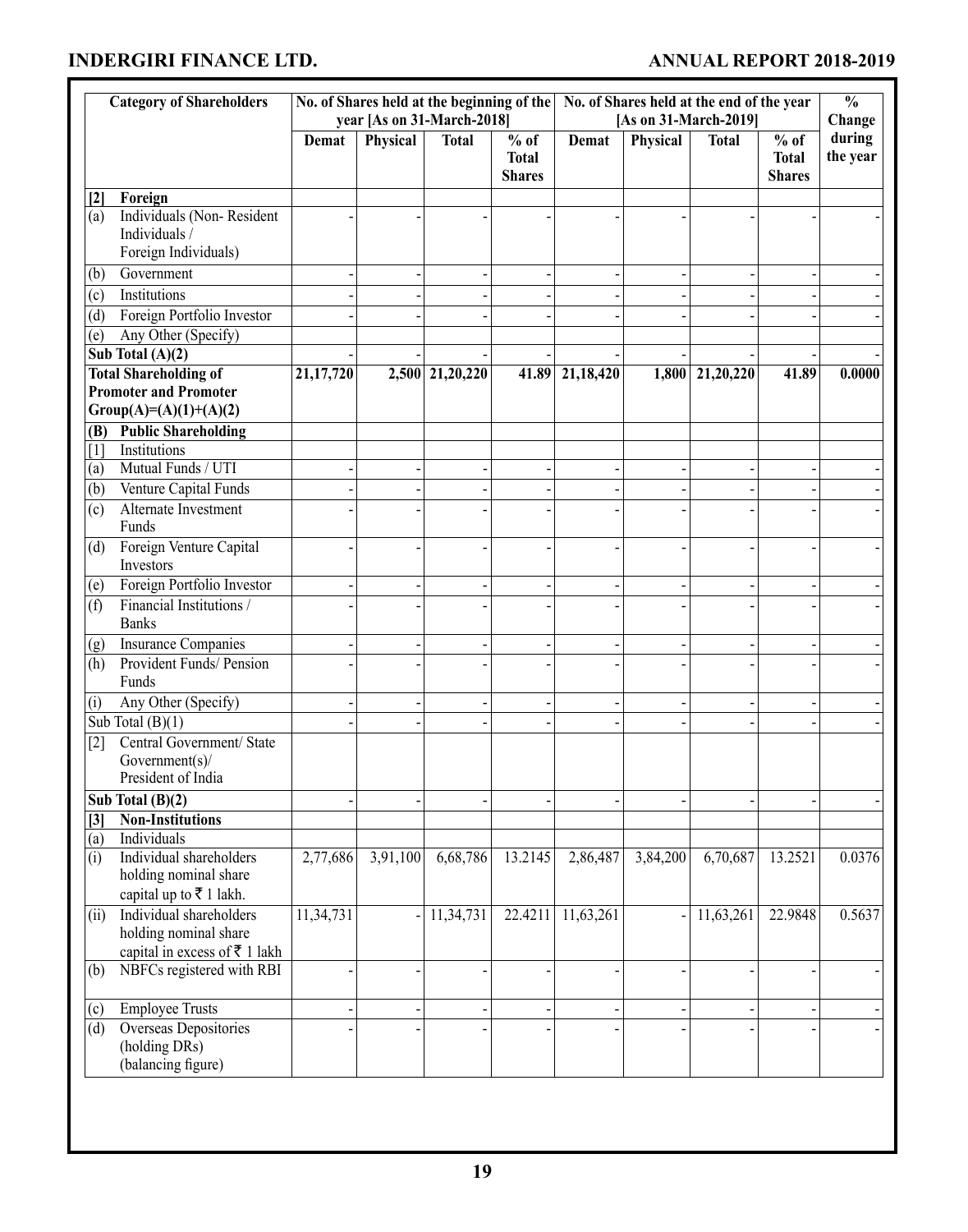|                         |                                  | Category of Shareholders No. of Shares held at the beginning of the No. of Shares held at the end of the year |               |                            |              |            |                                  |                                   | $\overline{\frac{0}{0}}$       |                                 |                             |                          |
|-------------------------|----------------------------------|---------------------------------------------------------------------------------------------------------------|---------------|----------------------------|--------------|------------|----------------------------------|-----------------------------------|--------------------------------|---------------------------------|-----------------------------|--------------------------|
|                         |                                  |                                                                                                               |               | year [As on 31-March-2018] |              |            |                                  |                                   | [As on 31-March-2019]          |                                 |                             | Change                   |
|                         |                                  | <b>Demat</b>                                                                                                  |               | Physical                   | <b>Total</b> |            | $%$ of                           | Demat                             | Physical                       | <b>Total</b>                    | $\overline{\frac{9}{6}}$ of | during                   |
|                         |                                  |                                                                                                               |               |                            |              |            | <b>Total</b>                     |                                   |                                |                                 | <b>Total</b>                | the year                 |
|                         |                                  |                                                                                                               |               |                            |              |            | <b>Shares</b>                    |                                   |                                |                                 | <b>Shares</b>               |                          |
| (e)                     | Any Other (Specify)              |                                                                                                               |               |                            |              |            |                                  |                                   |                                |                                 |                             |                          |
|                         | Hindu Undivided                  | 1,20,700                                                                                                      |               |                            | 1,20,700     |            | 2.3849                           | 1,21,699                          |                                | 1,21,699                        | 2.4046                      | 0.0197                   |
|                         | Family                           |                                                                                                               |               |                            |              |            |                                  |                                   |                                |                                 |                             |                          |
|                         | Non-Resident Indians             | 300                                                                                                           |               |                            |              | 300        | 0.0059                           | 300                               |                                | 300                             | 0.0059                      |                          |
|                         | (Non Repat)                      |                                                                                                               |               |                            |              |            |                                  |                                   |                                |                                 |                             |                          |
|                         | <b>Clearing Member</b>           | 11,900                                                                                                        |               |                            |              | 11,900     | 0.2351                           | 6,900                             |                                | 6,900                           | 0.1363                      | $-0.0988$                |
|                         | <b>Bodies Corporate</b>          | 9,12,563                                                                                                      |               | 91,800 10,04,363           |              |            | 19.8451                          | 8,86,133                          | 91,800                         | 9,77,933                        | 19.3229                     | $-0.5222$                |
|                         | Sub Total $(B)(3)$               | 24,57,880                                                                                                     |               | 4,82,900 29,40,780         |              |            |                                  | 58.1067 24,64,780                 | 4,76,000                       | 29,40,780                       | 58.1067                     |                          |
|                         | <b>Total Public</b>              | 24,57,880                                                                                                     |               | 4,82,900 29,40,780         |              |            |                                  | 58.1067 24,64,780                 | 4,76,000                       | 29,40,780                       | 58.1067                     |                          |
|                         | Shareholding $(B)= (B)$          |                                                                                                               |               |                            |              |            |                                  |                                   |                                |                                 |                             |                          |
|                         | $(1)+(B)(2)+(B)(3)$              |                                                                                                               |               |                            |              |            |                                  |                                   |                                |                                 |                             |                          |
|                         | Total $(A)+(B)$                  | 45,75,600                                                                                                     |               | $4,85,400$ 50,61,000       |              |            |                                  | $100.0000$ 45,83,200              |                                | $\overline{4,77,800}$ 50,61,000 | 100.0000                    | 0.0000                   |
| (C)                     | Non Promoter - Non               |                                                                                                               |               |                            |              |            |                                  |                                   |                                |                                 |                             |                          |
|                         | Public                           |                                                                                                               |               |                            |              |            |                                  |                                   |                                |                                 |                             |                          |
| [1]                     | Custodian/DR Holder              |                                                                                                               |               |                            |              |            |                                  |                                   |                                |                                 |                             |                          |
| $[2]$                   | Employee Benefit                 |                                                                                                               |               |                            |              |            |                                  |                                   |                                |                                 |                             |                          |
|                         | Trust (under SEBI                |                                                                                                               |               |                            |              |            |                                  |                                   |                                |                                 |                             |                          |
|                         | (Share based                     |                                                                                                               |               |                            |              |            |                                  |                                   |                                |                                 |                             |                          |
|                         |                                  |                                                                                                               |               |                            |              |            |                                  |                                   |                                |                                 |                             |                          |
|                         | Employee Benefit)                |                                                                                                               |               |                            |              |            |                                  |                                   |                                |                                 |                             |                          |
|                         | Regulations, 2014)               |                                                                                                               |               |                            |              |            |                                  |                                   |                                |                                 |                             |                          |
|                         | Total $(A)+(B)+(C)$              | 45,75,600                                                                                                     |               | $4,85,400$ 50,61,000       |              |            |                                  | $100.0000$ 45,83,200              |                                | $4,77,800$ 50,61,000            | 100.0000                    |                          |
| ii)                     | <b>Shareholding of Promoter-</b> |                                                                                                               |               |                            |              |            |                                  |                                   |                                |                                 |                             |                          |
| <b>SN</b>               | <b>Shareholder's Name</b>        |                                                                                                               |               |                            |              |            | Shareholding at the beginning of |                                   | Shareholding at the end of the |                                 |                             | $\frac{0}{0}$            |
|                         |                                  |                                                                                                               |               |                            | the year     |            |                                  |                                   | year                           |                                 |                             | change                   |
|                         |                                  |                                                                                                               | No. of        | % of total                 |              |            | <b>%of Shares</b>                | No. of                            | % of total                     |                                 | <b>%of Shares</b>           | in share-                |
|                         |                                  |                                                                                                               | <b>Shares</b> | <b>Shares</b> of           |              |            | Pledged /                        | <b>Shares</b><br><b>Shares</b> of |                                |                                 | Pledged /                   | holding                  |
|                         |                                  |                                                                                                               |               | the                        |              |            | encumbered                       |                                   | the                            |                                 | encumbered                  | during                   |
|                         |                                  |                                                                                                               |               | company                    |              |            | to total shares                  | company                           |                                |                                 | to total shares             | the year                 |
| 1                       | Kishan Sharma                    |                                                                                                               | 1,03,860      |                            | 2.05         | NIL        |                                  | $1,\overline{03,860}$             | 2.05                           |                                 | <b>NIL</b>                  |                          |
| $\overline{2}$          | Kaizen Finance Pvt Ltd           |                                                                                                               | 1,12,000      |                            | 2.21         | <b>NIL</b> |                                  | $1,\overline{12,000}$             | 2.21                           |                                 | <b>NIL</b>                  |                          |
| $\overline{\mathbf{3}}$ | <b>Bagra Financial Services</b>  |                                                                                                               | 2,00,000      |                            | 3.95         | <b>NIL</b> |                                  | 2,00,000                          | 3.95                           |                                 | <b>NIL</b>                  |                          |
|                         | Pvt Ltd                          |                                                                                                               |               |                            |              |            |                                  |                                   |                                |                                 |                             |                          |
| $\overline{4}$          | L.N. Sharama                     |                                                                                                               | 500           |                            | 0.01         | <b>NIL</b> |                                  |                                   | 500<br>0.01                    |                                 | <b>NIL</b>                  |                          |
| 5                       | Sudha Sharma                     |                                                                                                               | 17,700        |                            | 0.35         | <b>NIL</b> |                                  | 17,700                            |                                | 0.35                            |                             |                          |
| 6                       | Neha Sharma                      |                                                                                                               | 5,400         |                            | 0.11         |            | <b>NIL</b>                       | 5,400                             | 0.11                           |                                 | NIL<br><b>NIL</b>           | $\overline{\phantom{a}}$ |
| 7                       | Beni Prasad Rauka                |                                                                                                               | 3,80,860      |                            | 7.53         |            | <b>NIL</b>                       | 3,80,860                          |                                | 7.53                            | NIL                         |                          |
| $\overline{8}$          | Manoo Finance &                  |                                                                                                               | 3,60,000      |                            | 7.11         |            | <b>NIL</b>                       | 3,60,000                          |                                | 7.11                            | <b>NIL</b>                  |                          |
|                         | Investment Pvt Ltd               |                                                                                                               |               |                            |              |            |                                  |                                   |                                |                                 |                             |                          |
| 9                       | Pranoo Financial Services        |                                                                                                               | 85,500        |                            | 1.69         |            | <b>NIL</b>                       | 85,500                            |                                | 1.69                            | <b>NIL</b>                  |                          |
|                         |                                  |                                                                                                               |               |                            |              |            |                                  |                                   |                                |                                 |                             | -                        |
|                         | Pvt Ltd                          |                                                                                                               |               |                            |              |            |                                  |                                   |                                |                                 |                             |                          |
| 10                      | Vishnu Rauka                     |                                                                                                               | 300           |                            | 0.01         |            | $\text{NIL}$                     | 300                               | 0.01                           |                                 | <b>NIL</b>                  |                          |
| 11                      | Urmila Rauka                     |                                                                                                               | 400           |                            | 0.01         |            | <b>NIL</b>                       | 400                               | 0.01                           |                                 | <b>NIL</b>                  |                          |
| 12                      | Sharda Rauka                     |                                                                                                               | 600           |                            | 0.01         |            | <b>NIL</b>                       | 600                               | 0.01                           |                                 | <b>NIL</b>                  |                          |
| 13                      | Ramawatar Sharma                 |                                                                                                               | 600           |                            | 0.01         |            | <b>NIL</b>                       | 600                               | 0.01                           |                                 | <b>NIL</b>                  |                          |
| 14                      | Indergiri Securities Pvt         |                                                                                                               | 4,60,000      |                            | 9.09         |            | <b>NIL</b>                       | 4,60,000                          | 9.09                           |                                 | <b>NIL</b>                  |                          |
|                         | Ltd                              |                                                                                                               |               |                            |              |            |                                  |                                   |                                |                                 |                             |                          |
| 15                      | Indergiri Share And Stock        |                                                                                                               | 3,92,500      |                            | 7.75         |            | <b>NIL</b>                       | 3,92,500                          | 7.75                           |                                 | <b>NIL</b>                  | $\frac{1}{2}$            |
|                         | <b>Brokers Pvt Ltd</b>           |                                                                                                               |               |                            |              |            |                                  |                                   |                                |                                 |                             |                          |
|                         | <b>TOTAL</b>                     |                                                                                                               | 21,20,220     |                            |              |            |                                  | NIL 21,20,220                     |                                |                                 | $\overline{\text{NIL}}$     |                          |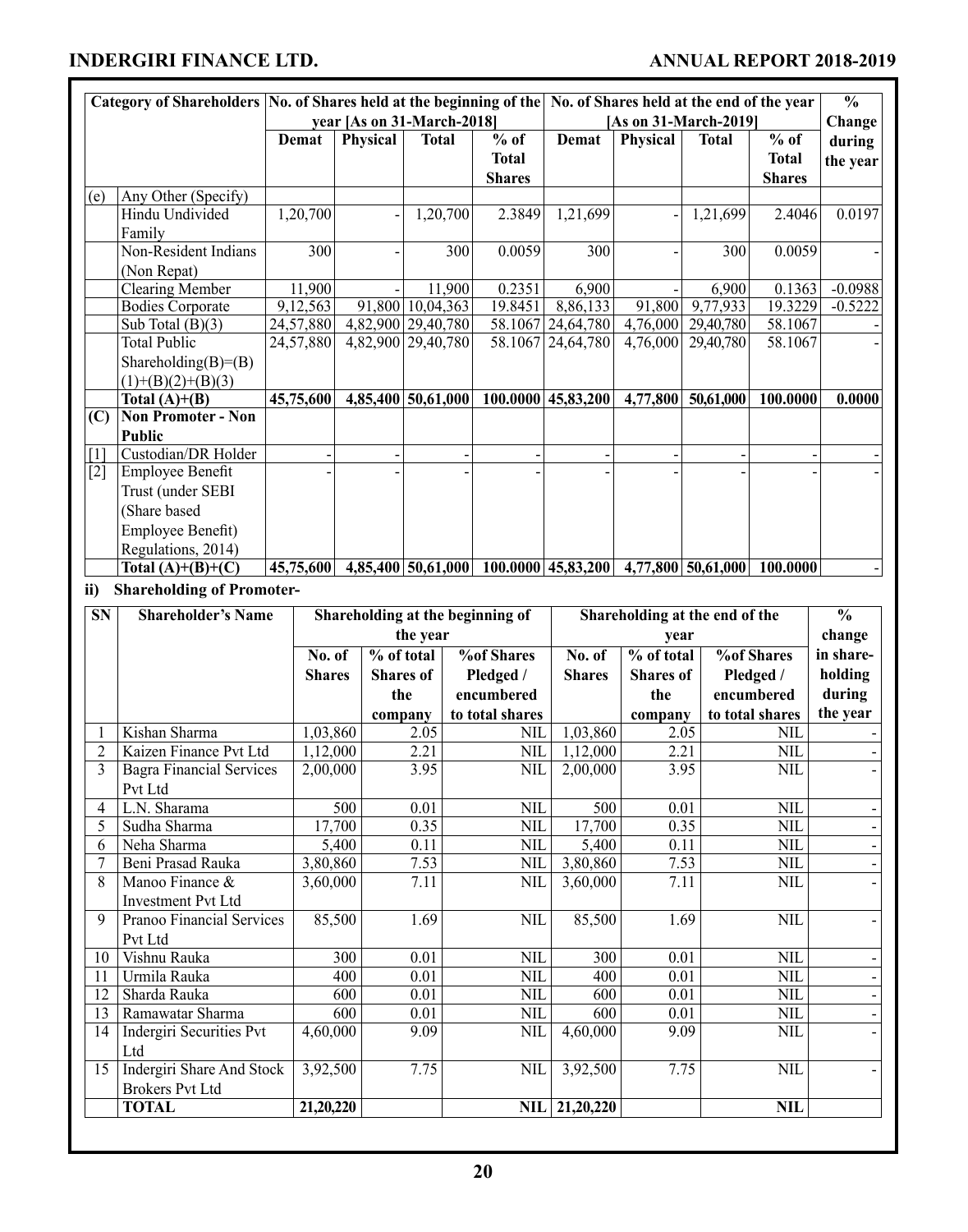- **iii) Change Promoter holding-** There is no change in shareholding of promoters.
- **iv) Shareholding Pattern of top ten Shareholders:**
	- **(Other than Directors, Promoters and Holders of GDRs and ADRs):**

| SN             | For Each of the Top 10<br><b>Shareholders (Name of</b><br>the Shareholder) |                  | Shareholding at the<br>beginning of the year | Date wise Increase/ (Decrease) in<br>Shareholding during the year specifying<br>the Reason for increase / decrease | Shareholding at the<br>end of the year |                      |                  |                                |
|----------------|----------------------------------------------------------------------------|------------------|----------------------------------------------|--------------------------------------------------------------------------------------------------------------------|----------------------------------------|----------------------|------------------|--------------------------------|
|                |                                                                            | No. of<br>shares | % of total<br>shares of<br>the               | Date                                                                                                               | No. of<br><b>Shares</b>                | <b>Reason</b>        | No. of<br>shares | % of total<br>shares of<br>the |
|                |                                                                            |                  | Company                                      |                                                                                                                    |                                        |                      |                  | Company                        |
| 1              | Shailesh Rajesh Agrawal                                                    | 2,52,100         | 4.98                                         |                                                                                                                    |                                        |                      | 2,52,100         | 4.98                           |
| $\overline{c}$ | <b>Carnation Commodities</b>                                               | 2,51,680         | 4.97                                         |                                                                                                                    |                                        |                      | 2,51,680         | 4.97                           |
| $\overline{3}$ | Vishesh Developers Pvt.<br>Ltd.                                            | 2,49,408         | 4.93                                         | 18 <sup>th</sup> May, 2018                                                                                         | 1,000                                  | Sale                 | 2,48,408         | 4.91                           |
| 4              | Pritam Dutt                                                                | 1,62,586         | 3.21                                         |                                                                                                                    |                                        |                      | 1,62,586         | 3.21                           |
| 5              | Hariom Sharma                                                              | 1,49,600         | 2.96                                         |                                                                                                                    |                                        |                      | 149,600          | 2.96                           |
| 6              | Hemant Demble                                                              | 1,15,202         | 2.28                                         | 21st December, 2018                                                                                                | 3,030                                  | Purchase             | 118,232          | 2.33                           |
| 7              | Hargovind Gupta HUF                                                        | 83,243           | 1.64                                         |                                                                                                                    |                                        |                      | 83,243           | 1.64                           |
| 8              | Bridgeway Fiduciary<br><b>Advisors Private Ltd</b>                         | 82,125           | 1.64                                         |                                                                                                                    |                                        |                      | 83,125           | 1.64                           |
| 9              | Arora Sundri Dilip                                                         | 81,900           | 1.62                                         |                                                                                                                    |                                        |                      | 81,900           | 1.62                           |
| 10             | Scriptech Wealth<br>Management Services Pvt.<br>Ltd.                       | 0                | $\theta$                                     | 24th August, 2018                                                                                                  | 76,060                                 | Purchase             | 76,060           | 1.50                           |
| 11             | Shri Parasram Holding<br>Pvt. Ltd.                                         | 1,04,790         | 2.07                                         | $10th$ August, 2018<br>24 <sup>th</sup> August, 2018<br>21 <sup>th</sup> December, 2018                            | 25,500<br>76,060<br>3,030              | Sale<br>Sale<br>Sale | 200              | 0.004                          |

\*The shares of the Company are traded on day to day basis hence date wise increase/decrease in shareholding is not indicated.

### **v) Shareholding of Directors and Key Managerial Personnel:**

**(Other than Directors, Promoters and Holders of GDRs and ADRs):**

| <b>SN</b> | Name of the<br>Director / Key<br>Managerial<br>Personnel | Shareholding at the<br>beginning of the year |                   | Increase/ (Decrease) in<br>Shareholding during the<br>year specifying the Reason<br>for increase / decrease |               | Shareholding at the end of<br>the year |                   |
|-----------|----------------------------------------------------------|----------------------------------------------|-------------------|-------------------------------------------------------------------------------------------------------------|---------------|----------------------------------------|-------------------|
|           |                                                          | No. of                                       | % of total shares | No. of                                                                                                      | <b>Reason</b> | No. of                                 | % of total shares |
|           |                                                          | shares                                       | of the Company    | <b>Shares</b>                                                                                               |               | shares                                 | of the Company    |
|           | Kishan Sharma                                            | 1,03,860                                     | 2.05              | NIL                                                                                                         | No Change     | 1,03,860                               | 2.05              |
|           | L. N. Sharama                                            | 500                                          | 0.01              | NIL                                                                                                         | No Change     | 500                                    | 0.01              |
|           | Beni Prasad Rauka                                        | 3,80,860                                     | 7.53              | NIL                                                                                                         | No Change     | 3,80,860                               | 7.53              |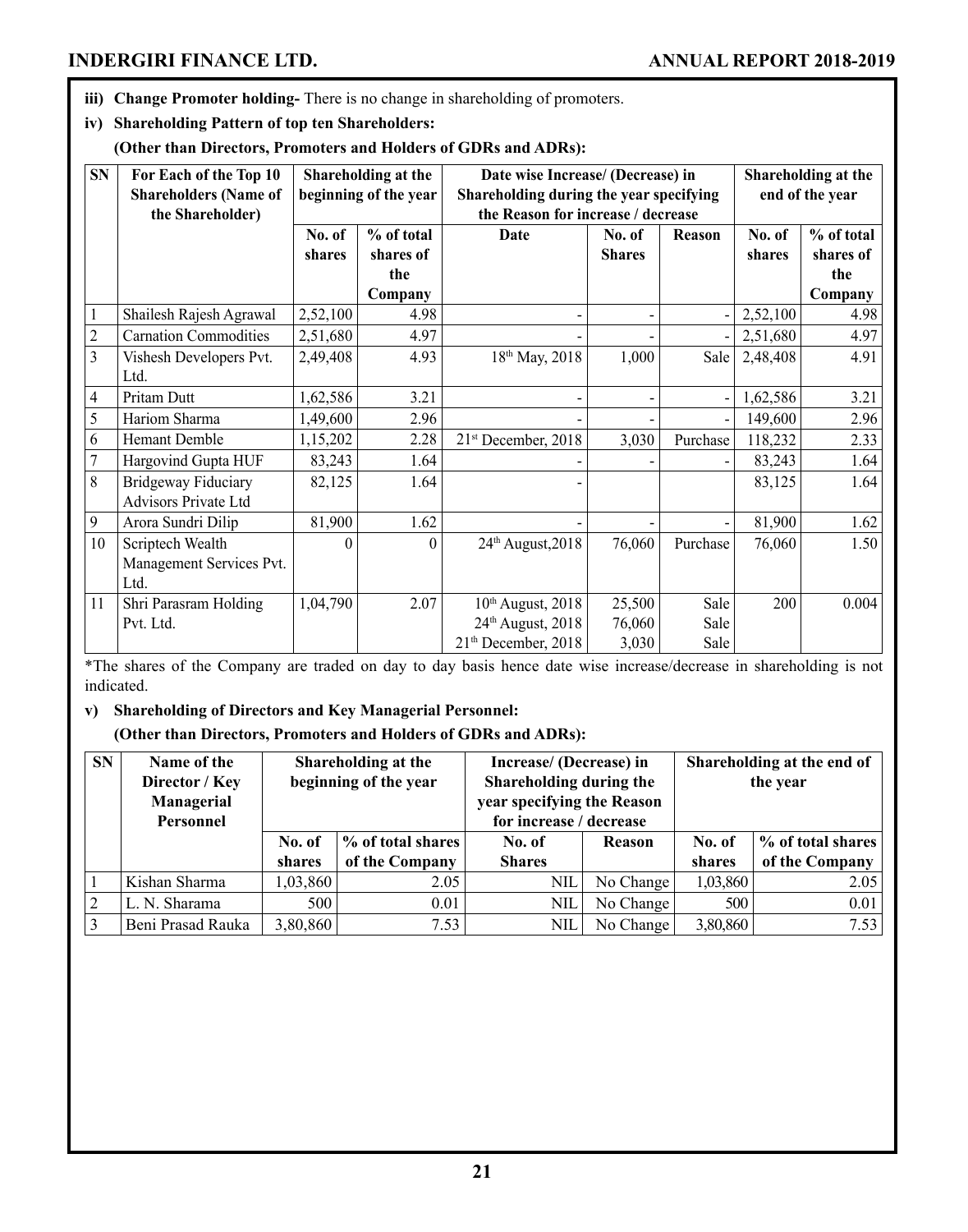### **V. INDEBTEDNESS -**

The Company does not have any borrowing.  $\vec{\tau}$  in Lakh

|                                                     | <b>Secured Loans</b><br>excluding deposits | <b>Unsecured</b><br>Loans | <b>Deposits</b>          | <b>Total</b><br><b>Indebtedness</b> |
|-----------------------------------------------------|--------------------------------------------|---------------------------|--------------------------|-------------------------------------|
| Indebtedness at the beginning of the financial year |                                            |                           |                          |                                     |
| Principal Amount<br>1)                              | -                                          |                           |                          |                                     |
| Interest due but not paid<br>$\overline{ii}$        |                                            |                           |                          |                                     |
| $\overline{iii}$<br>Interest accrued but not due    |                                            |                           | $\overline{\phantom{0}}$ |                                     |
| Total (i+ii+iii)                                    |                                            |                           |                          |                                     |
| Change in Indebtedness during the financial year    |                                            |                           |                          |                                     |
| * Addition                                          |                                            |                           |                          |                                     |
| * Reduction                                         |                                            |                           |                          |                                     |
| <b>Net Change</b>                                   |                                            |                           |                          |                                     |
| Indebtedness at the end of the financial year       |                                            |                           |                          |                                     |
| Principal Amount<br>1)                              |                                            |                           |                          |                                     |
| $\overline{ii}$<br>Interest due but not paid        |                                            |                           |                          |                                     |
| Interest accrued but not due<br>111)                |                                            |                           |                          |                                     |
| Total (i+ii+iii)                                    |                                            |                           |                          |                                     |

### **VI. REMUNERATION OF DIRECTORS AND KEY MANAGERIAL PERSONNEL**

| SN. | <b>Particulars of Remuneration</b>                                          | Ramjeet Yadav (CS)       | L.N. Sharma, (MD) |
|-----|-----------------------------------------------------------------------------|--------------------------|-------------------|
|     | Gross salary                                                                | Rupees                   | Rupees            |
|     | Salary as per provisions contained in section $17(1)$ of the Income-<br>(a) |                          |                   |
|     | tax Act, 1961                                                               | 360,000                  | 360,000           |
|     | Value of perquisites u/s 17(2) Income-tax Act, 1961<br>(b)                  |                          |                   |
|     | Profits in lieu of salary under section 17(3) Income-tax Act, 1961<br>(c)   | $\overline{\phantom{0}}$ |                   |
|     | <b>Stock Option</b>                                                         |                          |                   |
|     | <b>Sweat Equity</b>                                                         |                          |                   |
| 4   | Commission                                                                  |                          |                   |
|     | as $\%$ of profit<br>$\overline{\phantom{a}}$                               | $\overline{\phantom{0}}$ |                   |
|     | others, specify<br>$\overline{\phantom{a}}$                                 |                          |                   |
|     | Others, please specify                                                      |                          |                   |
|     | Total (A)                                                                   | 360,000                  | 360,000           |

**B. Remuneration to other directors: NIL during the year.**

**C. Remuneration to key managerial personnel other than MD/Manager/WTD- NIL during the year VII. PENALTIES / PUNISHMENT/ COMPOUNDING OF OFFENCES:**

|           | <b>Type</b>      | <b>Section of the</b>        | <b>Brief</b>       | <b>Details of Penalty /</b>   | <b>Authority</b> | Appeal made, |
|-----------|------------------|------------------------------|--------------------|-------------------------------|------------------|--------------|
|           |                  | Companies                    | <b>Description</b> | <b>Punishment/Compounding</b> | [RD / NCLT/      | if any (give |
|           |                  | Act                          |                    | fees imposed                  | <b>COURT</b>     | Details)     |
| A.        | <b>COMPANY</b>   |                              |                    |                               |                  |              |
|           | Penalty          |                              |                    |                               |                  |              |
|           | Punishment       |                              |                    | <b>None</b>                   |                  |              |
|           | Compounding      |                              |                    |                               |                  |              |
| <b>B.</b> | <b>DIRECTORS</b> |                              |                    |                               |                  |              |
|           | Penalty          |                              |                    |                               |                  |              |
|           | Punishment       |                              |                    | <b>None</b>                   |                  |              |
|           | Compounding      |                              |                    |                               |                  |              |
|           |                  | C. OTHER OFFICERS IN DEFAULT |                    |                               |                  |              |
|           | Penalty          |                              |                    | <b>None</b>                   |                  |              |
|           | Punishment       |                              |                    |                               |                  |              |
|           |                  |                              |                    |                               |                  |              |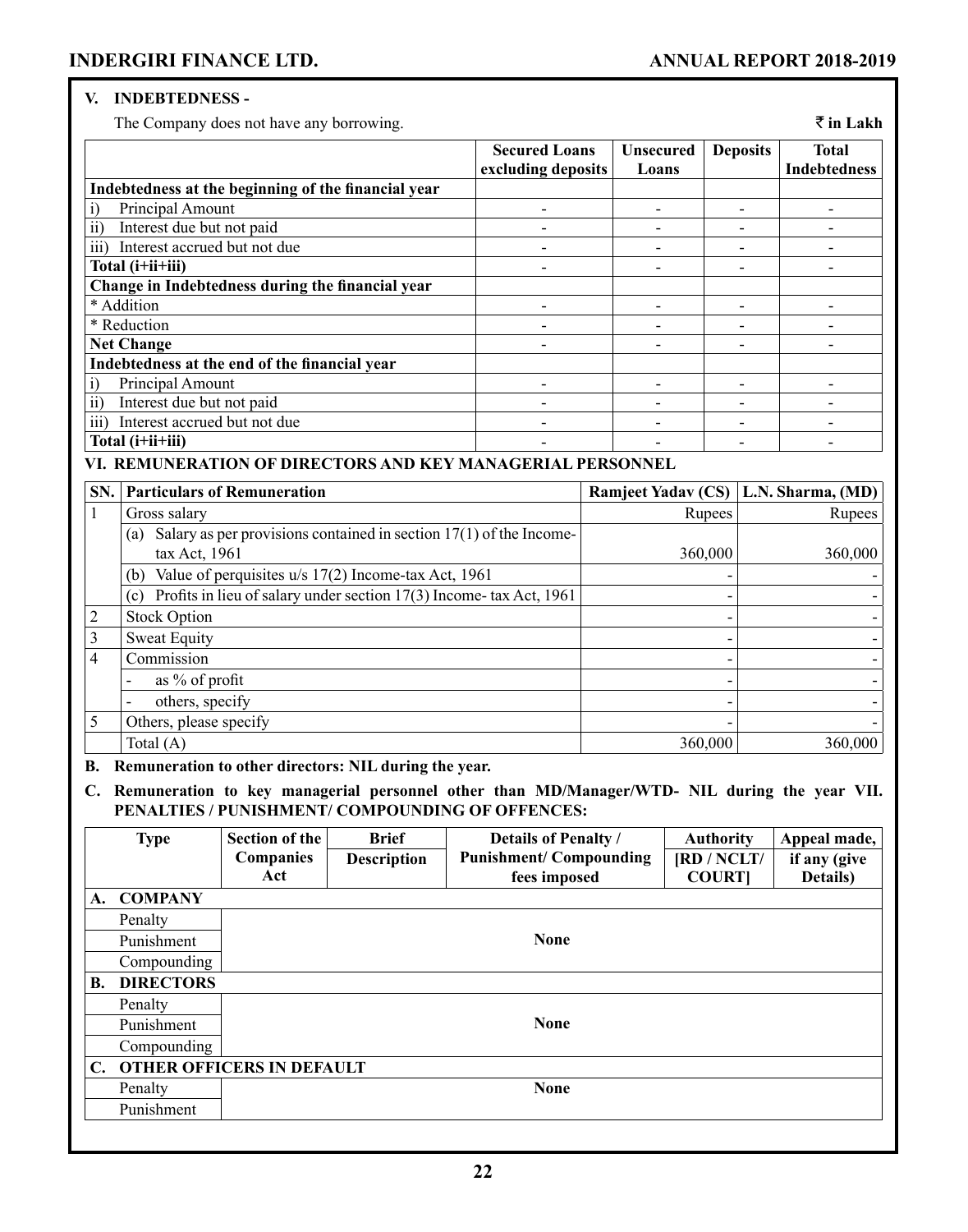### **ANNEXURE "C" TO THE DIRECTOR'S REPORT**

INDERGIRI FINANCE LIMITED.

(CIN: L65923MH1995PLC161968)

### **Nomination and Remuneration Policy ('Policy')**

Pursuant to Section 178 of the Companies Act, 2013 and Regulation 19 of the SEBI (Listing Obligations and Disclosure Requirements) Regulation 2015 (SEBI (LODR) Regulations, 2015), the Board of Directors of every listed Company shall constitute a Nomination and Remuneration Committee. The Company has constituted a Nomination and Remuneration Committee as required by the SEBI (LODR) Regulations, 2015 and the Companies Act, 2013.

This Committee has formulated the policy in compliance with Section 178 of the Companies Act, 2013 read along with the applicable rules thereto and Regulation 19 of SEBI (LODR) Regulations, 2015

### **Role of the Committee**

Term of reference of the committee, as below:

- (1) formulation of the criteria for determining qualifications, positive attributes and independence of a director and recommend to the board of directors a policy relating to, the remuneration of the directors, key managerial personnel and other employees;
- (2) formulation of criteria for evaluation of performance of independent directors and the board of directors;
- (3) devising a policy on diversity of board of directors;
- (4) identifying persons who are qualified to become directors and who may be appointed in senior management in accordance with the criteria laid down, and recommend to the board of directors their appointment and removal.
- (5) whether to extend or continue the term of appointment of the independent director, on the basis of the report of performance evaluation of independent directors.
- (6) implementation of Employee Stock Option Scheme as per scope provided in ESOP Scheme

### **Definitions**

- i. "Board" means Board of Directors of the Company.
- ii. "Company" means "Indergiri Finance Limited."
- iii. "Employees' Stock Option" means the option given to the Directors, Officers or Employees of a company or of its holding company or subsidiary company or companies, if any, which gives such Directors, Officers or Employees, the benefit or right to purchase, or to subscribe for, the shares of the company at a future date at a pre-determined price.
- iv. "Independent Director" means a director referred to in Section 149 (6) of the Companies Act, 2013.
- v. "Key Managerial Personnel" (KMP) means
	- a) Chief Executive Officer or the Managing / Executive Director or the Manager (Managerial Person),
	- b) Company Secretary,
	- c) Whole-time Director,
	- d) Chief Financial Officer and
	- e) Such other officer as may be prescribed.
- vi. "Committee" shall mean the Nomination & Remuneration Committee of Board of Directors of the Company, constituted in accordance with the provisions of Section 178 of the Companies Act, 2013 and the Listing Agreement.
- vii. "Policy or This Policy" means, "Nomination and Remuneration Policy."
- viii. "Remuneration" means any money or its equivalent given or passed to any person for services rendered by him and includes perquisites as defined under the Income-tax Act, 1961.
- ix. "Senior Management" means, personnel of the Company who are members of its core management team excluding Board of Directors. This would include all members of management one level below the executive directors, including all the functional heads.

### **Interpretation**

Terms that have not been defined in this Policy shall have the same meaning assigned to them in the Companies Act, 2013, SEBI Act, 1992, Listing Agreement and Regulations as notified by the Securities and Exchange Board of India from time to time.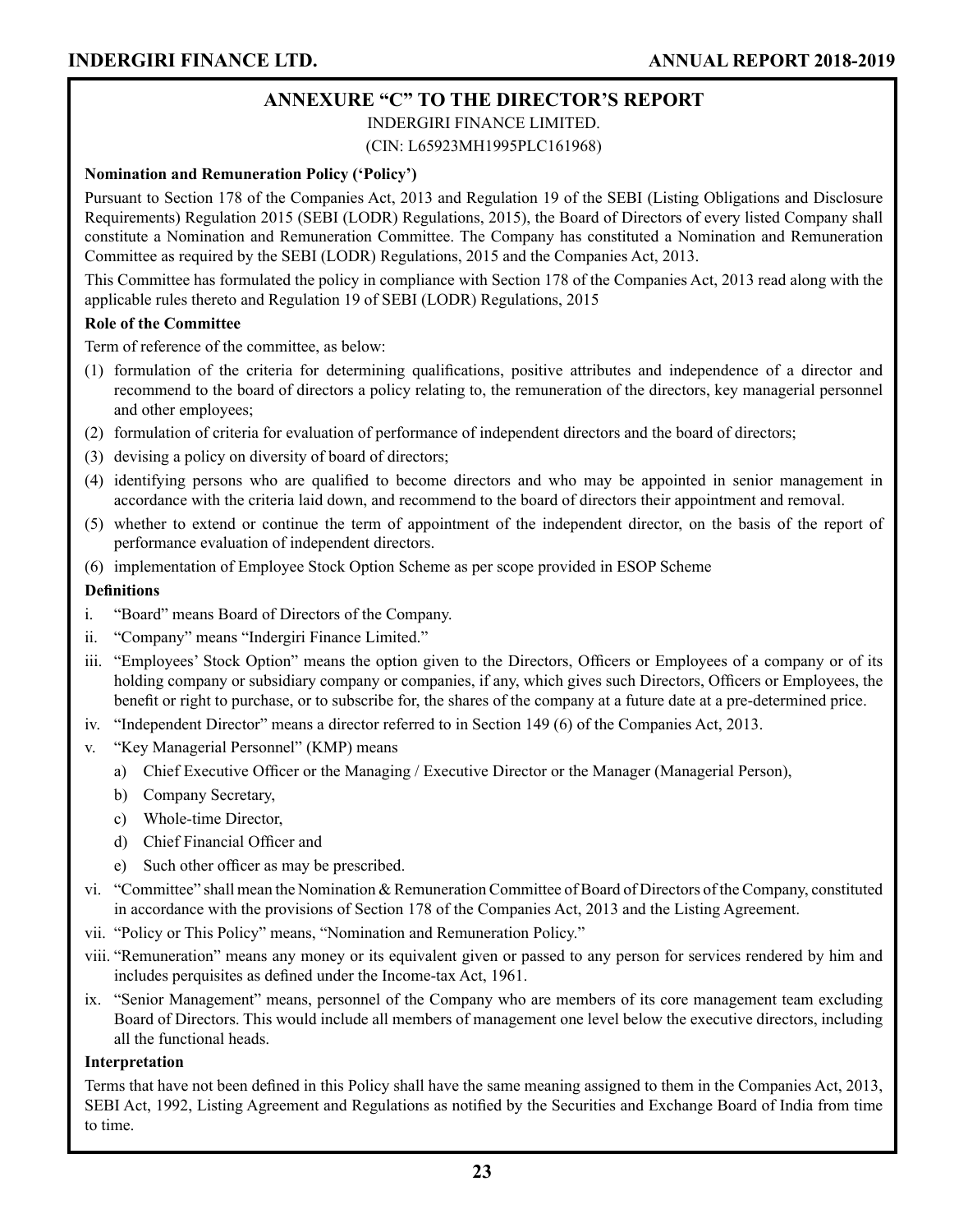### **Appointment and Removal of Managerial Person, Director, Key Management Personnel and Senior Management**

### **i. Appointment criteria and qualifications:**

- a) The Committee shall identify and ascertain the integrity, qualification, expertise and experience of the person for appointment as Managerial Person, Director, KMP or Senior Management Personnel and recommend to the Board his / her appointment.
- b) The Committee has discretion to decide the adequacy of qualification, expertise and experience for the concerned position.

### **ii. Term / Tenure:**

- a) The Company shall appoint or re-appoint any person as its Managerial Personnel for a term not exceeding five years at a time. No re-appointment shall be made earlier than one year before the expiry of term.
- b) The Company shall appoint or re-appoint a person as its Managerial Person by passing of a special resolution and disclosure of such appointment in the Directors Report forming part of the Annual Report.
- c) No Independent Director shall hold office for more than two consecutive Terms, but such Independent Director shall be eligible for appointment after expiry of three years of ceasing to become an Independent Director. Term can be for a maximum period of five years.

Provided that an Independent Director shall not, during the said period of three years, be appointed in or be associated with the Company in any other capacity, either directly or indirectly.

d) At the time of appointment of Independent Director, it should be ensured that number of Boards on which such Independent Director serves, is restricted to seven listed companies as an Independent Director and three listed companies as an Independent Director in case such person is serving as a Whole-time Director of a listed company.

### **iii. Removal:**

Due to reasons for any disqualification mentioned in the Companies Act, 2013, rules made there under or under any other applicable Act, rules and regulations, the Committee may recommend, to the Board with reasons recorded in writing, removal of a Managerial Person, Director, KMP or Senior Management subject to the provisions and compliance of the said Act, rules and regulations.

### **iv. Retirement:**

The Managerial Person, Director, KMP and Senior Management shall retire as per the applicable provisions of the Companies Act, 2013 and the prevailing policy of the Company. The Board will have the discretion to retain the Managerial Person, Director, and KMP, Senior Management in the same position / remuneration or otherwise even after attaining the retirement age, for the benefit of the Company.

### **Disqualifications for Appointment of Directors:**

Pursuant to section 164 of the Companies Act, 2013

- i. A person shall not be eligible for appointment as director of the company if:
	- a) he is of unsound mind and stands so declared by a competent court;
	- b) he is undischarged insolvent;
	- c) he has applied to be adjudicated as an insolvent and his application is pending;
	- d) He has been convicted by a court of any offence, weather involving moral turpitude or otherwise, and sentenced in respect thereof to imprisonment for not less than six months and a period of five years has not elapsed from the date of expiry of the sentence:

*Provided that if a person has been convicted of any offence and sentenced in respect thereof to imprisonment for a period of seven years or more, he shall not be eligible to be appointed as a director in any company:*

- 1) An order disqualifying him for appointment as a director has been passed by a court or Tribunal and the order in force;
- 2) He has not paid any calls in respect of any shares of the company held by him whether alone or jointly with others and six months have elapsed from the last day fixed for the payment of the call;
- 3) He has been convicted of the offence dealing with related party transactions under section 188 at any time during the last preceding five years; or
- 4) He has not complied with sub-section (3) of section 152 of the Companies Act, 2013.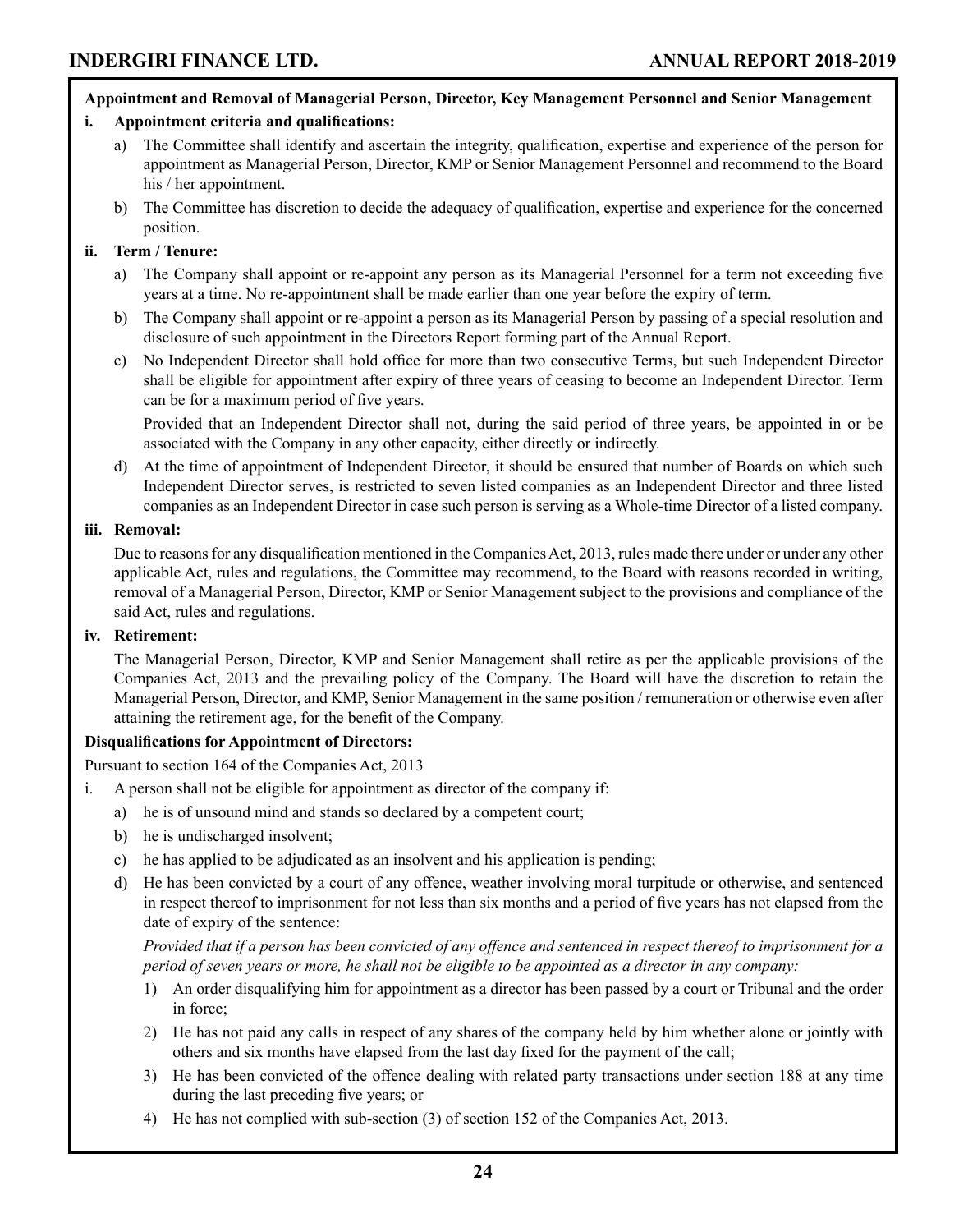- ii. A person who has been a Director of the company which:
	- a) Has not filed financial statements or annual returns for any continuous period of three financial years; or
	- b) Has failed to repay the deposits accepted by it or pay interest thereon or to redeem any debentures on the due date or pay interest due thereon or pay dividend declared and such failure to pay or redeem continues for one year of more, shall be eligible to be re-appointed as a director of that company or appointed in other company for a period of five years from the date on which the company fails to do so.
- iii. A person shall not be eligible for appointment and continuance as a Director, if he / she is not found 'fit and proper' as per criteria laid down by the Company.

### **Remuneration Policy**

The remuneration / compensation / commission etc. to Managerial Personnel will be determined by the Committee and recommended to the Board for approval. The remuneration / compensation / commission etc. shall be subject to the approval of the shareholders of the Company and Central Government, wherever required.

The remuneration and commission to be paid to the Managerial Personnel shall be as per the statutory provisions of the Companies Act, 2013, and the rules made thereunder for the time being in force.

Increments to the existing remuneration / compensation structure may be recommended by the Committee to the Board which should be within the slabs approved by the Shareholders in the case of Managerial Personnel.

### **Remuneration to Managerial Personnel, KMP, Senior Management and other Employees. Fixed Pay**

Managerial Personnel shall be eligible for a monthly remuneration as may be approved by the Board on the recommendation of the Committee in accordance with the statutory provisions of the Companies Act, 2013, and the rules made thereunder for the time being in force. The break-up of the pay scale and quantum of perquisites including, employer's contribution to provident fund, pension scheme, medical expenses, club fees etc. shall be decided and approved by the Board on the recommendation of the Committee and approved by the shareholders and Central Government, wherever required.

### **Minimum Remuneration**

If, in any financial year, the Company has no profits or its profits are inadequate, the Company shall pay remuneration to its Managerial Personnel in accordance with the provisions of Schedule V of the Companies Act, 2013 and if it is not able to comply with such provisions, with the prior approval of the Central Government.

### **Provisions for excess remuneration**

If any Managerial Personnel draws or receives, directly or indirectly by way of remuneration any such sums in excess of the limits prescribed under the Companies Act, 2013 or without the prior sanction of the Central Government, where required, he / she shall refund such sums to the Company and until such sum is refunded, hold it in trust for the Company. The Company shall not waive recovery of such sum refundable to it unless permitted by the Central Government.

The remuneration to Personnel of Senior Management and other employees shall be governed by the IFL HR Policy.

### **Remuneration to Non-Executive / Independent Director Remuneration / Commission**

The remuneration / commission shall be in accordance with the statutory provisions of the Companies Act, 2013, and the rules made thereunder for the time being in force.

### **Sitting Fees**

The Non- Executive / Independent Director may receive remuneration by way of fees for attending meetings of Board or Committee thereof.

Provided that the amount of such fees shall not exceed the maximum amount as provided in the Companies Act, 2013, per meeting of the Board or Committee or such amount as may be prescribed by the Central Government from time to time. The sitting fee paid to Independent Directors and Women Directors, shall not be less than the sitting fee payable to other directors.

### **Limit of Remuneration / Commission**

Remuneration / Commission may be paid within the monetary limit approved by shareholders, subject to the limit not exceeding 1% of the net profits of the Company computed as per the applicable provisions of the Companies Act, 2013.

### **Deviations from the Policy**

Deviations on elements of this policy in extraordinary circumstances, when deemed necessary in the interests of the Company, will be made if there are specific reasons to do so in an individual case.

#### **Amendments**

The Remuneration policy may be reviewed by the Board of the Company on the recommendation of the Nomination  $\&$ Remuneration Committee of the Board.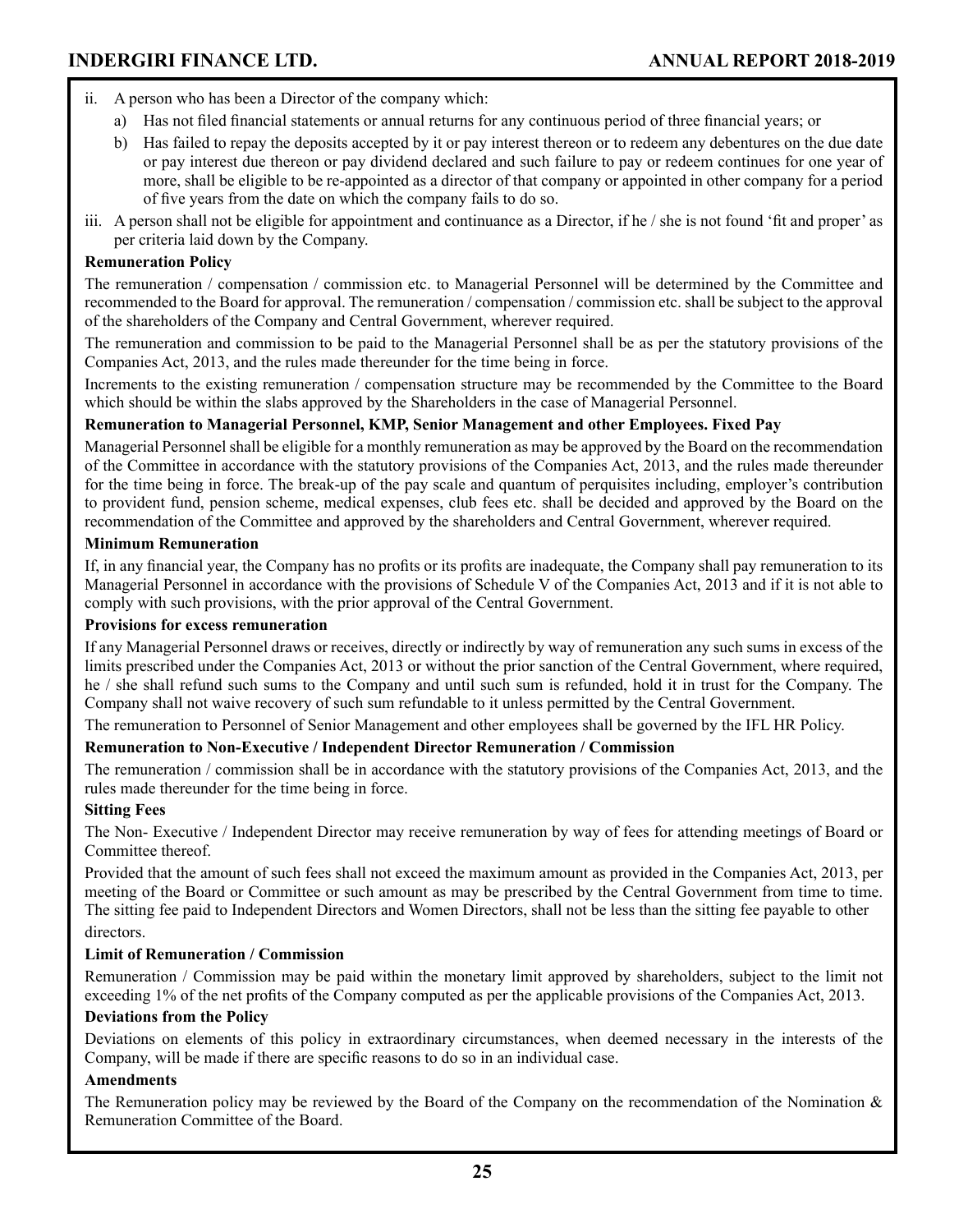### **INDEPENDENT AUDITOR'S REPORT**

To,

The Members,

Indergiri Finance Limited.

Mumbai

### **Report on the Audit of the Standalone Financial Statements**

### **Opinion**

We have audited the standalone financial statements of Indergiri Finance Limited ("the Company"), which comprise the balance sheet as at 31<sup>st</sup> March 2019, and the statement of Profit and Loss, statement of changes in equity and statement of cash flows for the year then ended, and notes to the financial statements, including a summary of significant accounting policies and other explanatory information.

In our opinion and to the best of our information and according to the explanations given to us, the aforesaid standalone financial statements give the information required by the Act in the manner so required and give a true and fair view in conformity with the accounting principles generally accepted in India, of the state of affairs of the Company as at  $31<sup>st</sup>$  March 2019, and profit/loss, changes in equity and its cash flows for the year ended on that date.

### **Basis for Opinion**

We conducted our audit in accordance with the Standards on Auditing (SAs) specified under section 143(10) of the Companies Act, 2013. Our responsibilities under those Standards are further described in the Auditor's Responsibilities for the Audit of the Financial Statements section of our report. We are independent of the Company in accordance with the Code of Ethics issued by the Institute of Chartered Accountants of India together with the ethical requirements that are relevant to our audit of the financial statements under the provisions of the Companies Act, 2013 and the Rules thereunder, and we have fulfilled our other ethical responsibilities in accordance with these requirements and the Code of Ethics. We believe that the audit evidence we have obtained is sufficient and appropriate to provide a basis for our opinion.

### **Key Audit Matters**

Key audit matters are those matters that, in our professional judgment, were of most significance in our audit of the financial statements of the current period. These matters were addressed in the context of our audit of the financial statements as a whole, and in forming our opinion thereon, and we do not provide a separate opinion on these matters.

| <b>Key Audit Matters</b>                                                      | <b>Auditor's Response</b>                                                                                          |
|-------------------------------------------------------------------------------|--------------------------------------------------------------------------------------------------------------------|
| Accuracy of recognition, measurement, presentation Principal Audit Procedures |                                                                                                                    |
|                                                                               | and disclosures of revenue and other related balances We assessed the company's process to identify the impact of  |
|                                                                               | presented in the financial statements in view of adoption adoption of the new Indian Accounting Standard (Ind AS). |
| of Ind AS.                                                                    | Our audit approach consisted testing of the design and operating                                                   |
|                                                                               | effectiveness of the internal controls.                                                                            |

### **Other Information**

The Company's Board of Directors is responsible for the other information. The other information comprises the [information included in the Management report, but does not include the financial statements and our auditor's report thereon.]

Our opinion on the financial statements does not cover the other information and we do not express any form of assurance conclusion thereon.

In connection with our audit of the financial statements, our responsibility is to read the other information and, in doing so, consider whether the other information is materially inconsistent with the financial statements or our knowledge obtained in the audit or otherwise appears to be materially misstated.

If, based on the work we have performed, we conclude that there is a material misstatement of this other information; we are required to report that fact. We have nothing to report in this regard.

### **Management's Responsibility for the Financial Statements**

The Company's Board of Directors is responsible for the matters stated in section 134(5) of the Companies Act, 2013 ("the Act") with respect to the preparation of these standalone financial statements that give a true and fair view of the financial position, financial performance, and cash flows of the Company in accordance with the accounting principles generally accepted in India, including the accounting Standards specified under section 133 of the Act. This responsibility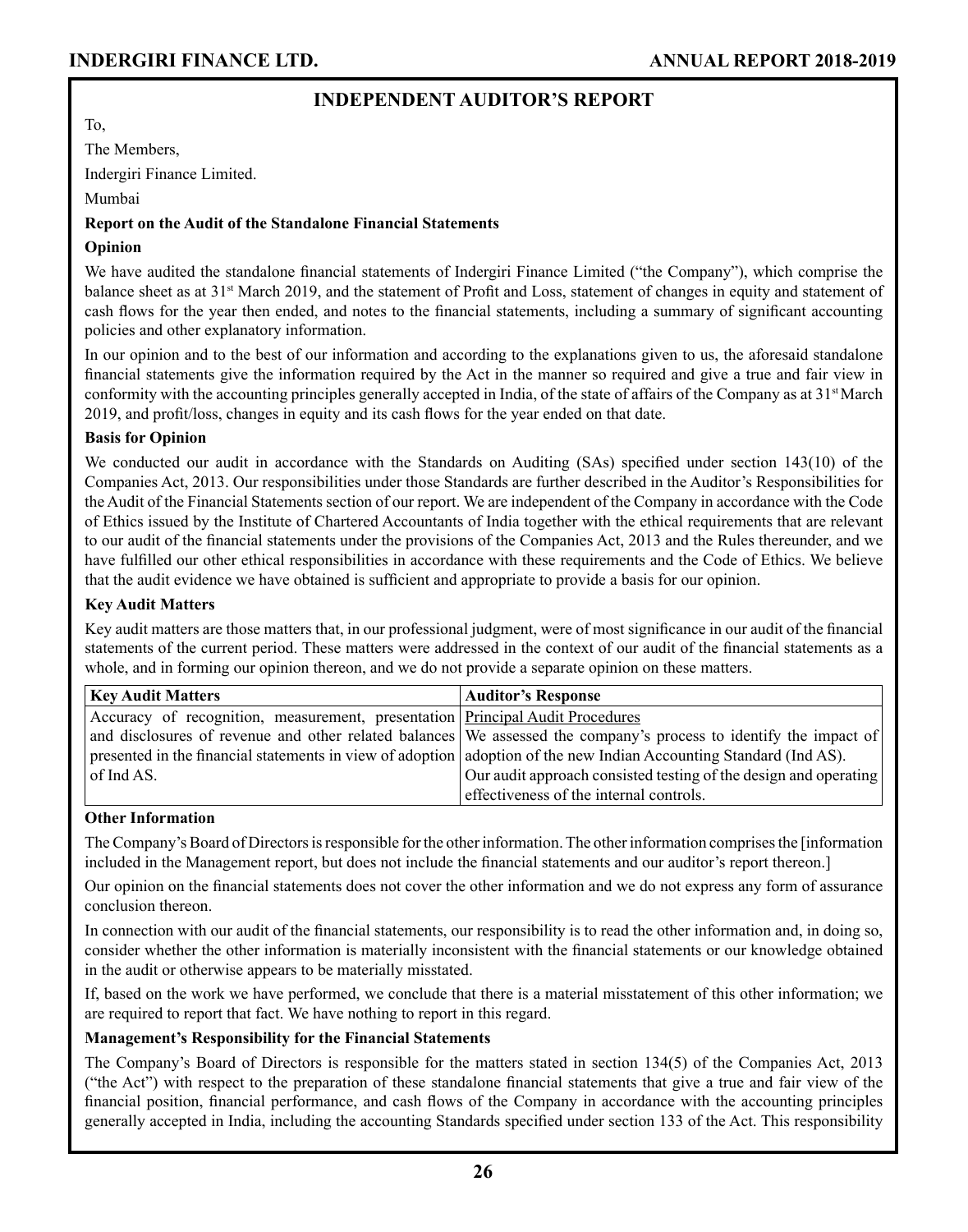also includes maintenance of adequate accounting records in accordance with the provisions of the Act for safeguarding of the assets of the Company and for preventing and detecting frauds and other irregularities; selection and application of appropriate accounting policies; making judgments and estimates that are reasonable and prudent; and design, implementation and maintenance of adequate internal financial controls, that were operating effectively for ensuring the accuracy and completeness of the accounting records, relevant to the preparation and presentation of the financial statement that give a true and fair view and are free from material misstatement, whether due to fraud or error.

In preparing the financial statements, management is responsible for assessing the Company's ability to continue as a going concern, disclosing, as applicable, matters related to going concern and using the going concern basis of accounting unless management either intends to liquidate the Company or to cease operations, or has no realistic alternative but to do so.

The Board of Directors are also responsible for overseeing the Company's financial reporting process.

### **Auditor's Responsibilities for the Audit of the Financial Statements**

Our objectives are to obtain reasonable assurance about whether the financial statements as a whole are free from material misstatement, whether due to fraud or error, and to issue an auditor's report that includes our opinion. Reasonable assurance is a high level of assurance, but is not a guarantee that an audit conducted in accordance with SAs will always detect a material misstatement when it exists. Misstatements can arise from fraud or error and are considered material if, individually or in the aggregate, they could reasonably be expected to influence the economic decisions of users taken on the basis of these financial statements.

As part of an audit in accordance with SAs, we exercise professional judgment and maintain professional skepticism throughout the audit. We also:

- Identify and assess the risks of material misstatement of the financial statements, whether due to fraud or error, design and perform audit procedures responsive to those risks, and obtain audit evidence that is sufficient and appropriate to provide a basis for our opinion. The risk of not detecting a material misstatement resulting from fraud is higher than for one resulting from error, as fraud may involve collusion, forgery, intentional omissions, misrepresentations, or the override of internal control.
- Obtain an understanding of internal control relevant to the audit in order to design audit procedures that are appropriate in the circumstances. Under section 143(3)(i) of the Companies Act, 2013, we are also responsible for expressing our opinion on whether the company has adequate internal financial controls system in place and the operating effectiveness of such controls
- Evaluate the appropriateness of accounting policies used and the reasonableness of accounting estimates and related disclosures made by management.
- Conclude on the appropriateness of management's use of the going concern basis of accounting and, based on the audit evidence obtained, whether a material uncertainty exists related to events or conditions that may cast significant doubt on the Company's ability to continue as a going concern. If we conclude that a material uncertainty exists, we are required to draw attention in our auditor's report to the related disclosures in the financial statements or, if such disclosures are inadequate, to modify our opinion. Our conclusions are based on the audit evidence obtained up to the date of our auditor's report. However, future events or conditions may cause the Company to cease to continue as a going concern.
- Evaluate the overall presentation, structure and content of the financial statements, including the disclosures, and whether the financial statements represent the underlying transactions and events in a manner that achieves fair presentation.
- We communicate with those charged with governance regarding, among other matters, the planned scope and timing of the audit and significant audit findings, including any significant deficiencies in internal control that we identify during our audit
- We also provide those charged with governance with a statement that we have complied with relevant ethical requirements regarding independence, and to communicate with them all relationships and other matters that may reasonably be thought to bear on our independence, and where applicable, related safeguards.

From the matters communicated with those charged with governance, we determine those matters that were of most significance in the audit of the financial statements of the current period and are therefore the key audit matters. We describe these matters in our auditor's report unless law or regulation precludes public disclosure about the matter or when, in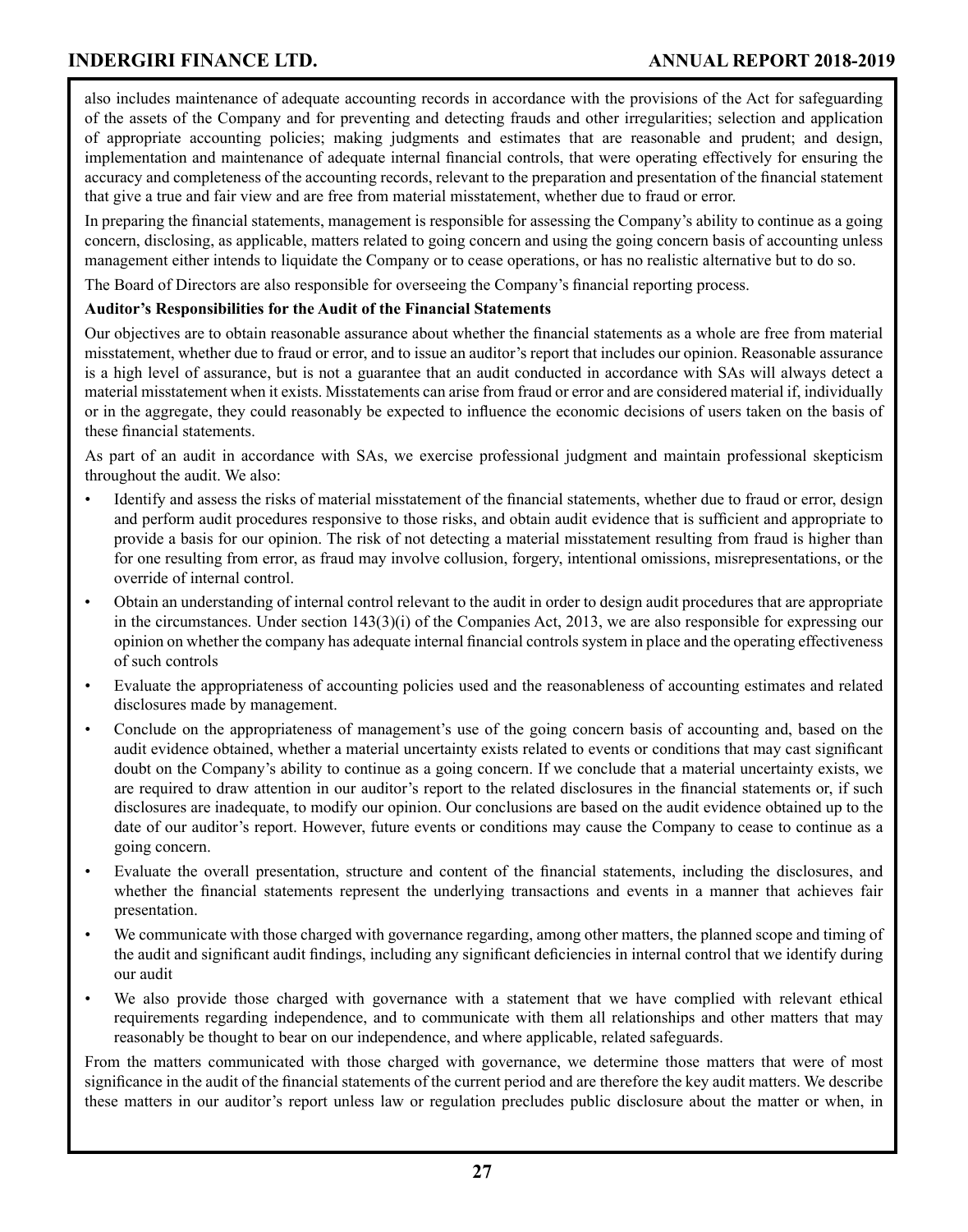extremely rare circumstances, we determine that a matter should not be communicated in our report because the adverse consequences of doing so would reasonably be expected to outweigh the public interest benefits of such communication.

### **Other Matters**

The comparative financial information of the company for the year ended  $31<sup>st</sup>$  March, 2018 and the transition date opening balance sheet as at 1<sup>st</sup> April, 2017 included in this Ind AS financial statements, are based on previously issued statutory financial statements prepared in accordance with the Companies ( Accounting Standard ) Rules, 2006 audited by us for the year ended  $31<sup>st</sup> March,2017$  and  $31<sup>st</sup> March,2018$  dated  $29<sup>th</sup> May, 2017$  and  $12<sup>th</sup> May, 2018$ , respectively expressed an unmodified opinion on those financial statements, as adjusted for the differences in the accounting principles adopted by the Company on the transition to Ind AS, which have been audited by us.

Our opinion is not modified in respect of this matter.

### **Report on Other Legal and Regulatory Requirements**

As required by the Companies (Auditor's Report) Order, 2016 ("the Order"), issued by the Central Government of India in terms of sub-section (11) of section 143 of the Companies Act, 2013, we give in the Annexure "B" a statement on the matters specified in paragraphs 3 and 4 of the Order, to the extent applicable.

As required by Section 143(3) of the Act, we report that:

- (a) We have sought and obtained all the information and explanations which to the best of our knowledge and belief were necessary for the purposes of our audit.
- (b) In our opinion, proper books of account as required by law have been kept by the Company so far as it appears from our examination of those books.
- (c) The Balance Sheet, the Statement of Profit and Loss ( including other compressive income, statement of Changes in Equity and statement of the Cash Flow dealt with by this Report are in agreement with the books of account.
- (d) In our opinion, the aforesaid standalone financial statements comply with the Accounting Standards specified under Section 133 of the Act, read with Rule 7 of the Companies (Accounts) Rules, 2014.
- (e) On the basis of the written representations received from the directors as on  $31<sup>st</sup>$  March, 2019 taken on record by the Board of Directors, none of the directors is disqualified as on  $31<sup>st</sup>$  March, 2019 from being appointed as a director in terms of Section 164 (2) of the Act.
- (f) With respect to the adequacy of the internal financial controls over financial reporting of the Company and the operating effectiveness of such controls, refer to our separate Report in "Annexure A".
- (g) With respect to the other matters to be included in the Auditor's Report in accordance with Rule 11 of the Companies (Audit and Auditors) Rules, 2014, in our opinion and to the best of our information and according to the explanations given to us:
	- i. The Company has disclosed the impact of pending litigations on its financial position in its financial statements -Refer Note 29 to the financial statements;
	- ii. The Company did not have any long-term contracts including derivative contracts for which there were any material foreseeable losses.
	- iii. There has been no delay in transferring amounts, required to be transferred, to the investor education and protection fund by the company.

**For S.K.Rathi & Co.** Chartered Accountants

Firm Registration No.108724W

**CA S.K.Rathi** Place: Mumbai (Partner) Date:  $25<sup>th</sup>$  May, 2019 Membership No. 031071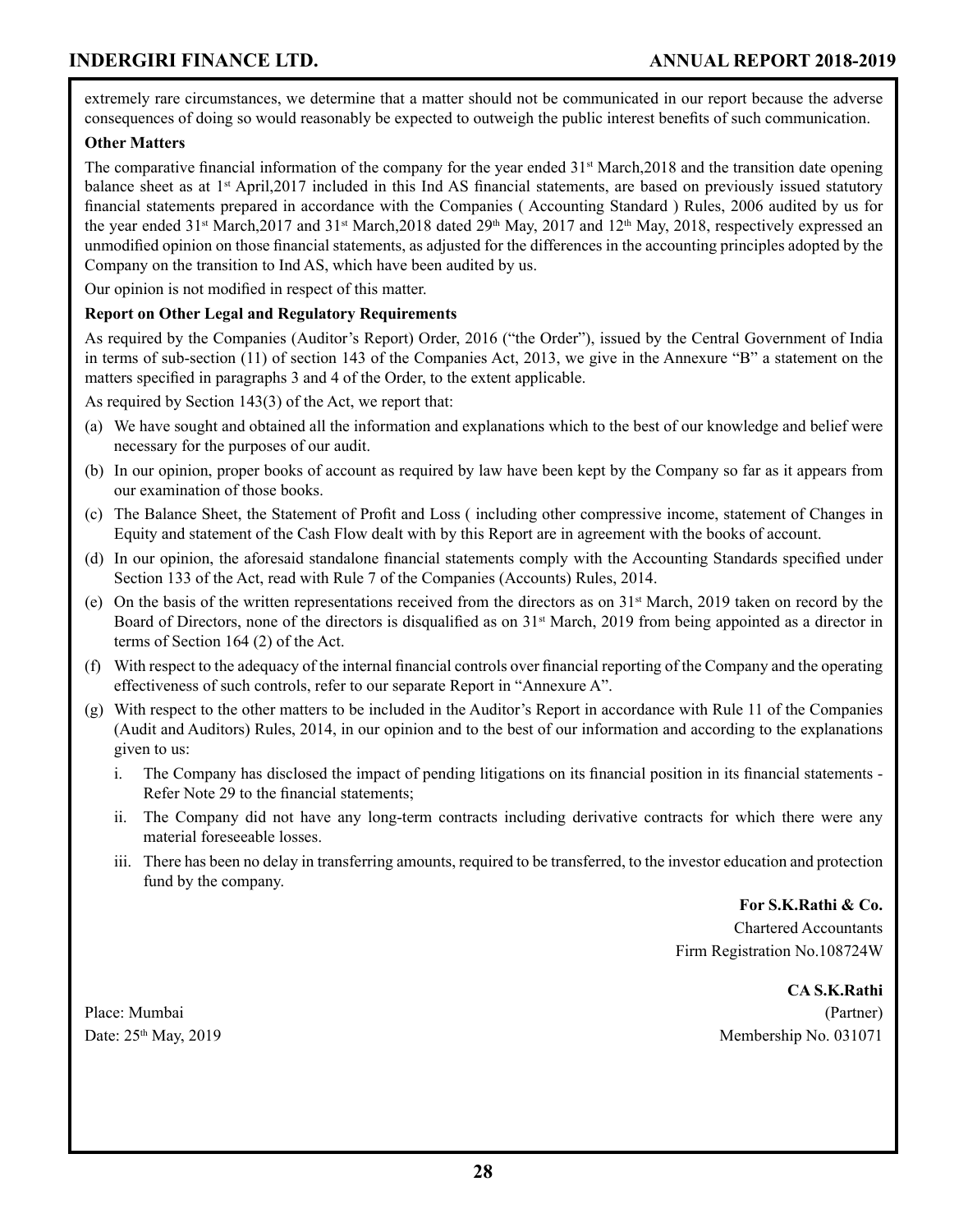### **Annexure A- To the Independent Auditors' Report**

The Annexure referred to in paragraph 1 under the 'Report on Other Legal and Regulatory Requirements' our report in the members of Indergiri Finance Limited ("The Company") for the year ended on 31<sup>st</sup> March 2019, We report that: -

- (i) (a) The company is maintaining proper records showing full particulars, including quantitative details and situation of fixed assets;
	- (b) Fixed assets have been physically verified by the management at reasonable intervals; and no material discrepancies were noticed on such verification
	- (c) The company does not hold any immovable property. Hence, clause  $3(i)(c)$  about title deeds of immovable properties is not applicable in the present case.
- (ii) Company has inventory in electronic mode hence verification of inventory has been done through demat statement at reasonable intervals by the management and no material discrepancies were noticed.
- (iii) The company has not granted any loans, secured or unsecured to companies, firms, Limited Liability Partnerships or other parties covered in the register maintained under section 189 of the Companies Act, 2013.
	- (a) as the company has not granted any loans to parties covered under section 189 clause 3(iii)(a) which deals with terms and conditions of the grant of such loans is not applicable;
	- (b) as the company has not granted any loans to parties covered under section 189 clause 3(iii)(b) which deals with schedule of repayment of principal and payment of interest is not applicable;
	- (c) as the company has not granted any loans to parties covered under section 189 the question of amount being overdue does not arise;
- (iv) In our opinion and according to the information and explanations given to us, the Company has not granted any loans or provided any guarantee or security to the parties covered under Section 185 and hence provisions of Clause  $3(iv)$  of the aforesaid Order in this regard are not applicable to the Company. Further, the Company has complied with provision of Section 186 of the Act in respect of the investments made by it.
	- (v) In our opinion and according to the information and explanations given to us, The Company has not accepted any deposits. Hence, clause 3(v) which deals with directives issued by the Reserve Bank of India and the provisions of sections 73 to 76 or any other relevant provisions of the Companies Act, 2013 and the rules framed there under, are not applicable
	- (vi) In our opinion and according to the information and explanations given to us The Company is not required to maintain cost records pursuant to the Rules made by the Central Government for the maintenance of cost records under sub-section (l) of section 148 of the Companies Act.
- (vii)According to the records of the Company, the Company is generally regular in depositing with appropriate authorities undisputed statutory dues including provident fund, employees' state insurance, income-tax, sales tax, wealth tax, duty of customs, duty of excise, value added tax or cess and other statutory dues applicable to it. No undisputed amounts payable in respect of provident fund, employees' state insurance, income-tax, sales tax, wealth tax, duty of customs, duty of excise, value added tax or cess and other statutory dues were outstanding, as at 31-03-2018, for a period of more than six months from the date they became payable.
	- a) According to the records of the Company and information and explanations given to us no dues of income tax, sales tax, wealth tax, service tax, duty of customs, duty of excise, value added tax or cess that have not been deposited on account of any disputes except as follows:

| Name of the | Nature of | Amount      | Amount paid under     | Period to which the | Forum where dispute is   |
|-------------|-----------|-------------|-----------------------|---------------------|--------------------------|
| Statue      | Dispute   | Rs in lakhs | Protest (Rs in lakhs) | amount relates      | pending                  |
| Income Tax  | Income    | 1.75        | 0.35                  | AY 2011-12          | $ $ C.I.T. (Appeals) -9, |
| Act, 1961   | Tax       |             |                       |                     | Mumbai Dt.26/02/2019     |
| Income Tax  | Income    | 9.47        | .42                   | AY 2014-15          | $ $ C.I.T. (Appeals) -9, |
| Act, 1961   | Tax       |             |                       |                     | Mumbai Dt.07/01/2017     |

(viii)Based on our audit procedures and according to the information and explanations given to us by the management, we are of the opinion that the Company has not defaulted in repayment of dues to financial institutions and bank.

(ix) Based on our audit procedures and according to the information and explanations given to us by the management, the Company has not raised any money during the year under review.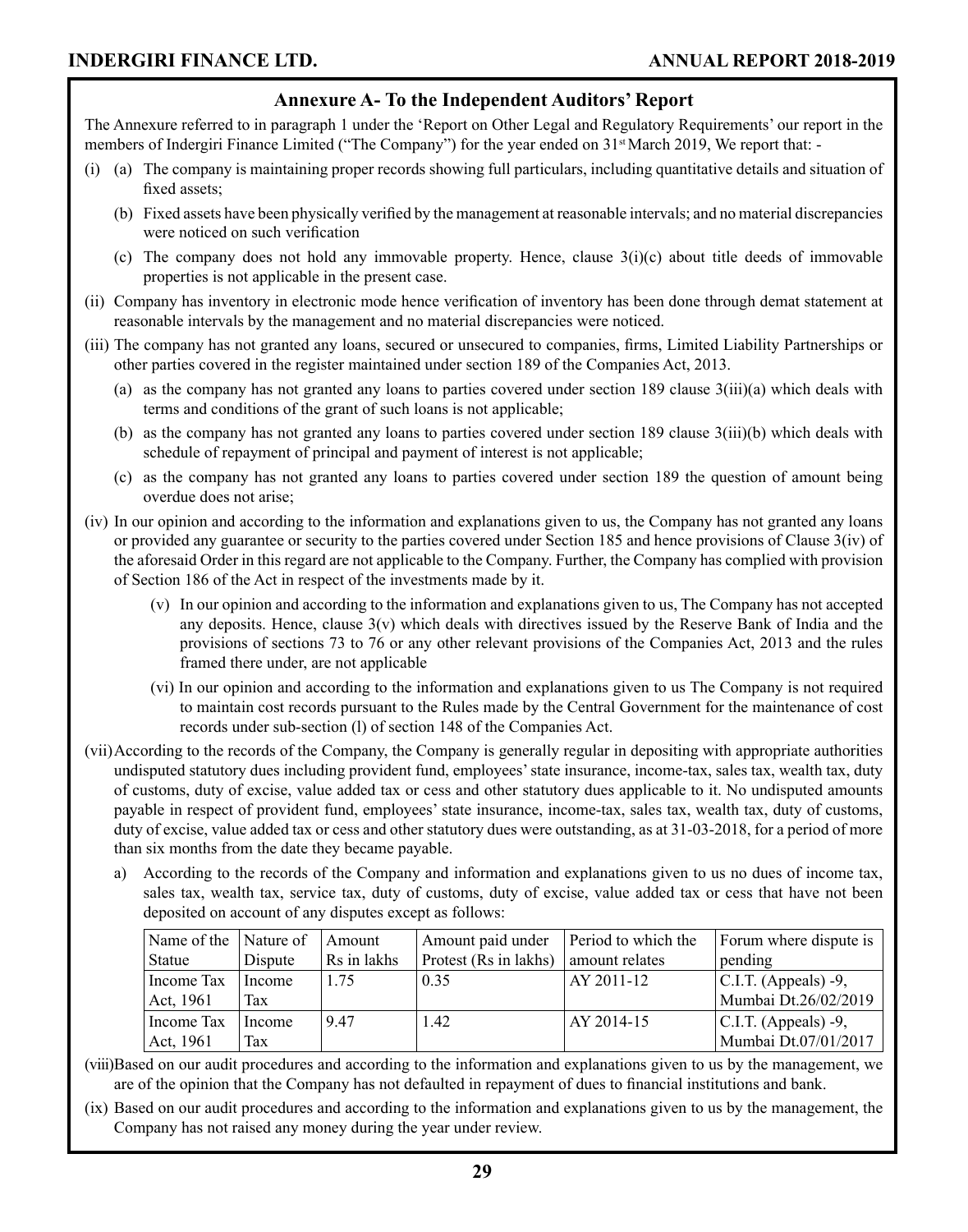- (x) During the course of our examination of the books and records of the Company, carried out in accordance with the generally accepted auditing practices in India, and according to the information and explanations given to us, we have neither come across any instance of material fraud by the Company or on the Company by its officers or employees, noticed or reported during the year, nor we have been informed of any such case by the management.
- (xi) Managerial remuneration has been paid or provided in accordance with the requisite approvals mandated by the provisions of section 197 read with Schedule V to the Companies Act;
- $(xii)$ The company is not a Nidhi Company. Hence, clause  $3(xii)$  will not be applicable
- (xiii)The Company has entered into the transaction with the related parties in compliance with the provisions of the Section 177 and 188 of the Act. The details of such related party transactions have been disclosed in the standalone financial statements as required under Indian Accounting Standard (Ind AS) 24, Related Party Disclosures specified under Section 133 of the Act, read with Rule 7 of the Companies (Accounts) Rules, 2014.

Name of Related Party Designation

1. L. N. Sharma Director

| Sr. No.        | Nature of Payments         | Amount  |
|----------------|----------------------------|---------|
|                | <b>Basic Remuneration</b>  | 144,000 |
| $\overline{2}$ | Attire Allowance           | 36,000  |
| $\mathbf{3}$   | Medical Reimbursement      | 15,000  |
| 4              | Conveyance                 | 19,200  |
| 5              | <b>Education Allowance</b> | 2,400   |
| 6              | House Rent Allowance       | 72,000  |
|                | Others                     | 71,400  |

- (xiv)The Company has not made any preferential allotment or private placement of shares or fully or partly convertible debentures during the year under review and hence provisions of Clause  $3(xiv)$  of the aforesaid Order are not applicable to the Company.
- (xv)The Company has not entered into any non-cash transactions with its directors or the persons connected with him and hence provisions of Clause 3(xv) of the aforesaid Order are not applicable to the Company.
- (xvi)The company is registered under section 45-IA of the Reserve Bank of India Act, 1934 and the registration is enforced for the same.

### **For S.K.Rathi & Co.**

Chartered Accountants Firm Registration No.108724W

**CA S.K.Rathi**

Date:  $25<sup>th</sup>$  May, 2019 Membership No. 031071

Place: Mumbai (Partner)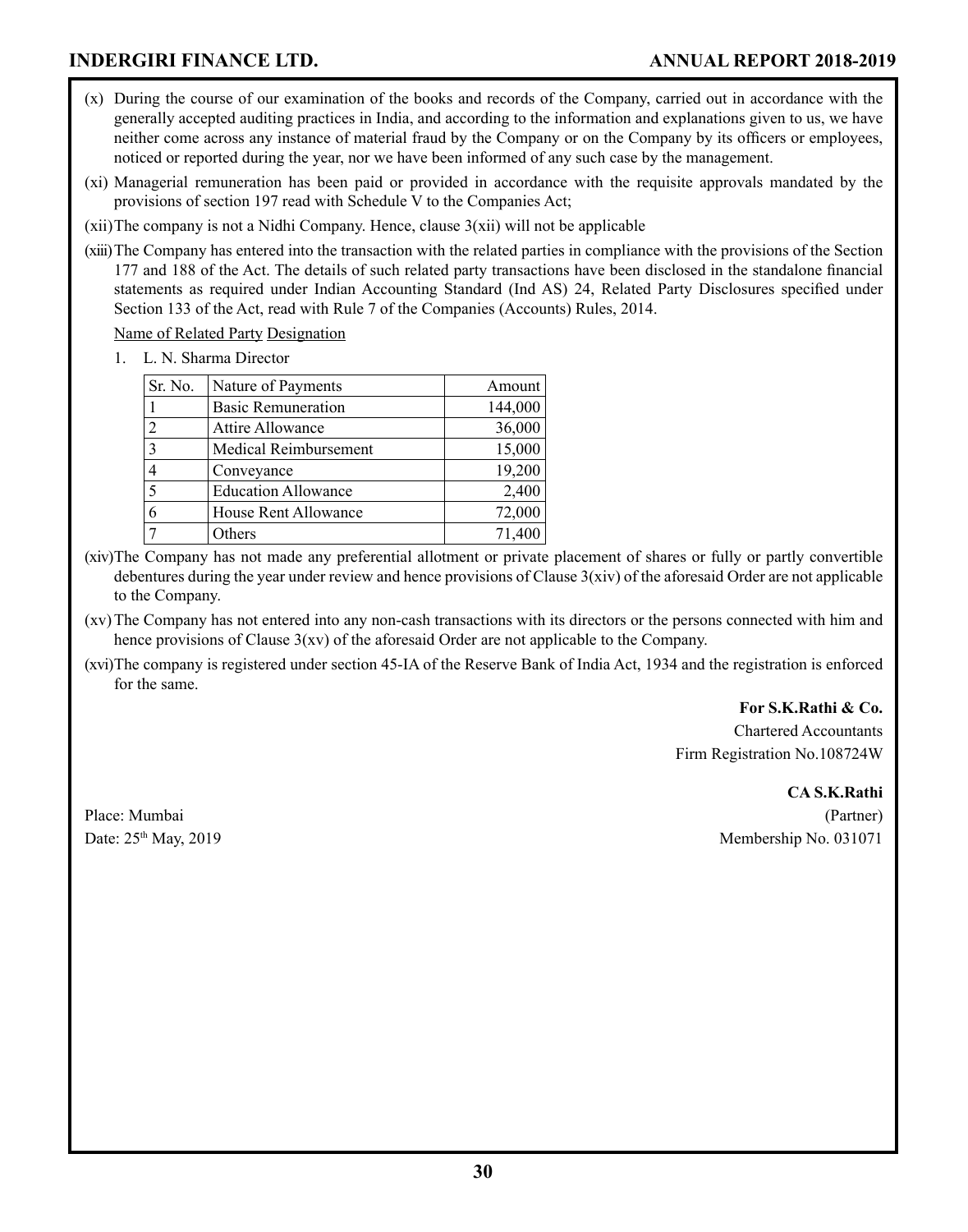### **Annexure B- to the Independent Auditor's Report**

#### **Report on the Internal Financial Controls under Clause (i) of Sub-section 3 of Section 143 of the Companies Act, 2013 ("the Act")**

We have audited the internal financial controls over financial reporting of Indergiri Finance Limited ("the Company") as of March 31, 2019 in conjunction with our audit of the standalone financial statements of the Company for the year ended on that date.

#### **Management's Responsibility for Internal Financial Controls**

The Company's management is responsible for establishing and maintaining internal financial controls based on the internal control over financial reporting criteria established by the Company considering the essential components of internal control stated in the Guidance Note on Audit of Internal Financial Controls Over Financial Reporting (the "Guidance Note") issued by the Institute of Chartered Accountants of India (ICAI). These responsibilities include the design, implementation and maintenance of adequate internal financial controls that were operating effectively for ensuring the orderly and efficient conduct of its business, including adherence to company's policies, the safeguarding of its assets, the prevention and detection of frauds and errors, the accuracy and completeness of the accounting records, and the timely preparation of reliable financial information, as required under the Companies Act, 2013.

#### **Auditors' Responsibility**

Our responsibility is to express an opinion on the Company's internal financial controls over financial reporting based on our audit. We conducted our audit in accordance with the Guidance Note and the Standards on Auditing, issued by ICAI and deemed to be prescribed under section 143(10) of the Companies Act, 2013, to the extent applicable to an audit of internal financial controls, both applicable to an audit of Internal Financial Controls and, both issued by the Institute of Chartered Accountants of India. Those Standards and the Guidance Note require that we comply with ethical requirements and plan and perform the audit to obtain reasonable assurance about whether adequate internal financial controls over financial reporting was established and maintained and if such controls operated effectively in all material respects.

Our audit involves performing procedures to obtain audit evidence about the adequacy of the internal financial controls system over financial reporting and their operating effectiveness. Our audit of internal financial controls over financial reporting included obtaining an understanding of internal financial controls over financial reporting, assessing the risk that a material weakness exists, and testing and evaluating the design and operating effectiveness of internal control based on the assessed risk. The procedures selected depend on the auditor's judgment, including the assessment of the risks of material misstatement of the financial statements, whether due to fraud or error.

We believe that the audit evidence we have obtained is sufficient and appropriate to provide a basis for our audit opinion on the Company's internal financial controls system over financial reporting.

### **Meaning of Internal Financial Controls Over Financial Reporting**

A company's internal financial control over financial reporting is a process designed to provide reasonable assurance regarding the reliability of financial reporting and the preparation of financial statements for external purposes in accordance with generally accepted accounting principles. A company's internal financial control over financial reporting includes those policies and procedures that (1) pertain to the maintenance of records that, in reasonable detail, accurately and fairly reflect the transactions and dispositions of the assets of the company; (2) provide reasonable assurance that transactions are recorded as necessary to permit preparation of financial statements in accordance with generally accepted accounting principles, and that receipts and expenditures of the company are being made only in accordance with authorizations of management and directors of the company; and (3) provide reasonable assurance regarding prevention or timely detection of unauthorized acquisition, use, or disposition of the company's assets that could have a material effect on the financial statements.

#### **Inherent Limitations of Internal Financial Controls Over Financial Reporting**

Because of the inherent limitations of internal financial controls over financial reporting, including the possibility of collusion or improper management override of controls, material misstatements due to error or fraud may occur and not be detected. Also, projections of any evaluation of the internal financial controls over financial reporting to future periods are subject to the risk that the internal financial control over financial reporting may become inadequate because of changes in conditions, or that the degree of compliance with the policies or procedures may deteriorate.

#### **Opinion**

In our opinion, the Company has, in all material respects, an adequate internal financial controls system over financial reporting and such internal financial controls over financial reporting were operating effectively as at March 31, 2019, based on the internal control over financial reporting criteria established by the Company considering the essential components of internal control stated in the Guidance Note issued by the Institute of Chartered Accountants of India.

> **For S.K.Rathi & Co.** Chartered Accountants Firm Registration No.108724W

**CA S.K.Rathi** Place: Mumbai (Partner) Date:  $25<sup>th</sup>$  May, 2019 Membership No. 031071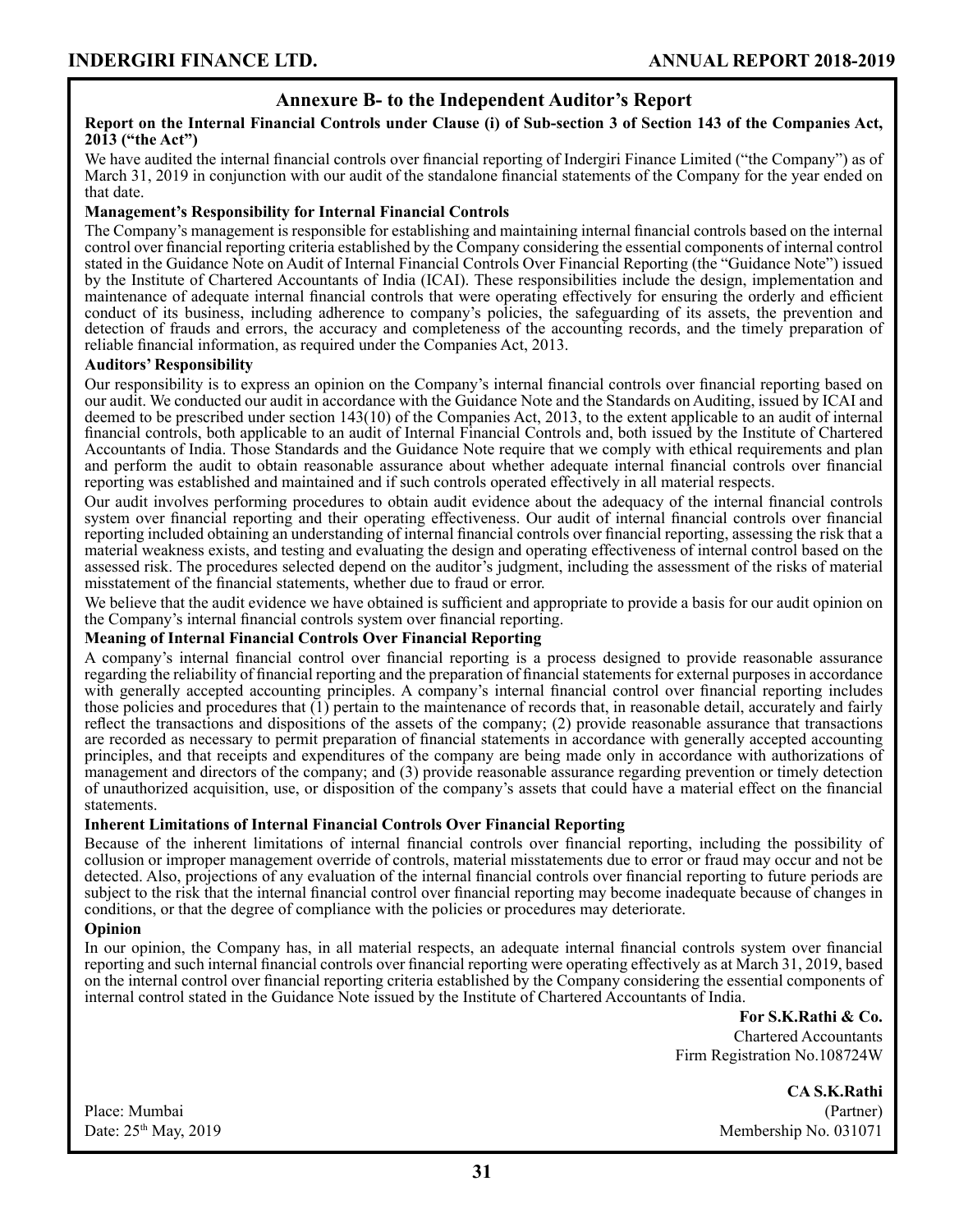|         |                                                                   | BALANCE SHEET AS AT 31ST MARCH, 2019        |                             |                      |              |
|---------|-------------------------------------------------------------------|---------------------------------------------|-----------------------------|----------------------|--------------|
|         | Particulars                                                       | <b>Note</b>                                 | As at                       | As at                | As at        |
|         |                                                                   | No.                                         | 31 March 2019 31 March 2018 |                      | 1 April 2017 |
|         |                                                                   |                                             | (3)                         | (3)                  | (3)          |
|         | <b>ASSETS</b>                                                     |                                             |                             |                      |              |
| (1)     | <b>Financial assets</b>                                           |                                             |                             |                      |              |
| (a)     | Cash and cash equivalents                                         | 3                                           | 73,621                      | 1,63,013             | 3,44,339     |
| (b)     | Trade receivables                                                 | 4                                           | 47,51,835                   | 38,03,794            | 38, 35, 033  |
| (c)     | Loans                                                             | 5                                           | 4,50,64,799                 | 4,47,44,825          | 4,55,91,745  |
| (d)     | Investments                                                       | 6                                           | 1,50,000                    | 1,50,000             | 1,50,000     |
| (e)     | Other financial assets                                            | 7                                           | 1,55,700                    | 1,55,700             | 78,700       |
|         | <b>Total financial assets</b>                                     |                                             | 5,01,95,955                 | 4,90,17,332          | 4,99,99,817  |
| (2)     | <b>Non-financial assets</b>                                       |                                             |                             |                      |              |
| (a)     | Inventories                                                       | $8\,$                                       | 6,58,424                    | 6,61,607             | 6,78,107     |
| (b)     | Current tax assets (net)                                          | 9                                           | 10,32,310                   | 7,45,932             | 3,40,038     |
| (c)     | Deferred tax assets (net)                                         | 10                                          | 4,83,315                    | 5,25,566             | 5,70,382     |
| (d)     | Property, plant and equipment                                     | 11                                          | 1,43,787                    | 1,42,115             | 1,425        |
| (e)     | Other non-financial assets                                        | 12                                          | 47,723                      | 30,362               | 10,375       |
|         | <b>Total non-financial assets</b>                                 |                                             | 23,65,559                   | 21,05,582            | 16,00,327    |
|         | <b>Total assets</b>                                               |                                             | 5,25,61,514                 | 5, 11, 22, 914       | 5,16,00,144  |
|         | <b>EQUITY AND LIABILITIES</b>                                     |                                             |                             |                      |              |
|         | <b>LIABILITIES</b>                                                |                                             |                             |                      |              |
| (1)     | Financial liabilities                                             |                                             |                             |                      |              |
| (a)     | Payables                                                          |                                             |                             |                      |              |
|         | Trade payables                                                    | 13                                          |                             |                      |              |
|         | (i) total outstanding dues of micro enterprises and               |                                             |                             |                      |              |
|         | small enterprises                                                 |                                             |                             |                      |              |
|         | (ii) total outstanding dues of creditors other than micro         |                                             |                             |                      |              |
|         | enterprises and small enterprises                                 |                                             |                             |                      |              |
| (b)     | Other financial liabilities                                       | 14                                          | 15,55,330                   | 4,47,876             | 13, 35, 765  |
|         | <b>Total financial liabilities</b>                                |                                             | 15,55,330                   | 4,47,876             | 13,35,765    |
| (2)     | <b>Non-financial liabilities</b>                                  |                                             |                             |                      |              |
| (a)     | Other non-financial liabilities                                   | 15                                          | 3,000                       | 3,000                | 62,000       |
|         | <b>Total non-financial liabilities</b>                            |                                             | 3,000                       | 3,000                | 62,000       |
|         | <b>Total liabilities</b>                                          |                                             | 15,58,330                   | 4,50,876             | 13,97,765    |
| (3)     | <b>EQUITY</b>                                                     |                                             |                             |                      |              |
| (a)     | Equity                                                            | 16                                          | 5,06,10,000                 | 5,06,10,000          | 5,06,10,000  |
| (b)     | Other equity                                                      | 17                                          | 3,93,184                    | 62,038               | (4,07,621)   |
|         | Total equity                                                      |                                             | 5,10,03,184                 | 5,06,72,038          | 5,02,02,379  |
|         | <b>Total equity and liabilities</b>                               |                                             | 5,25,61,514                 | 5, 11, 22, 914       | 5,16,00,144  |
|         | The accompanying notes are an integral part of the Financial 1-38 |                                             |                             |                      |              |
|         | Statements.                                                       |                                             |                             |                      |              |
|         | For S. K. Rathi & Co.                                             | For and on behalf of the Board of Directors |                             |                      |              |
|         | <b>Chartered Accountants</b>                                      |                                             |                             |                      |              |
|         | Firm Registration no. 108724W                                     | Laxmi Narayan Sharma                        |                             | <b>Kishan Sharma</b> |              |
|         |                                                                   | <b>Managing Director</b>                    |                             | Director             |              |
|         |                                                                   | (DIN 01731396)                              |                             | (DIN 01168525)       |              |
|         |                                                                   |                                             |                             |                      |              |
|         | Surendra Kumar Rathi                                              | <b>Beni Prasad Rauka</b>                    |                             | <b>Ramjeet Yadav</b> |              |
| Partner |                                                                   | Director                                    |                             | Company Secretary    |              |
|         | M. No.: 31071                                                     | (DIN 00295213)                              |                             | M. No. A50581        |              |
|         | Place: Mumbai                                                     | Place: Mumbai                               |                             |                      |              |
|         | Date: 25 <sup>th</sup> May, 2019                                  | Date: 25 <sup>th</sup> May, 2019            |                             |                      |              |

### **BALANCE SHEET AS AT 31ST MARCH, 2019**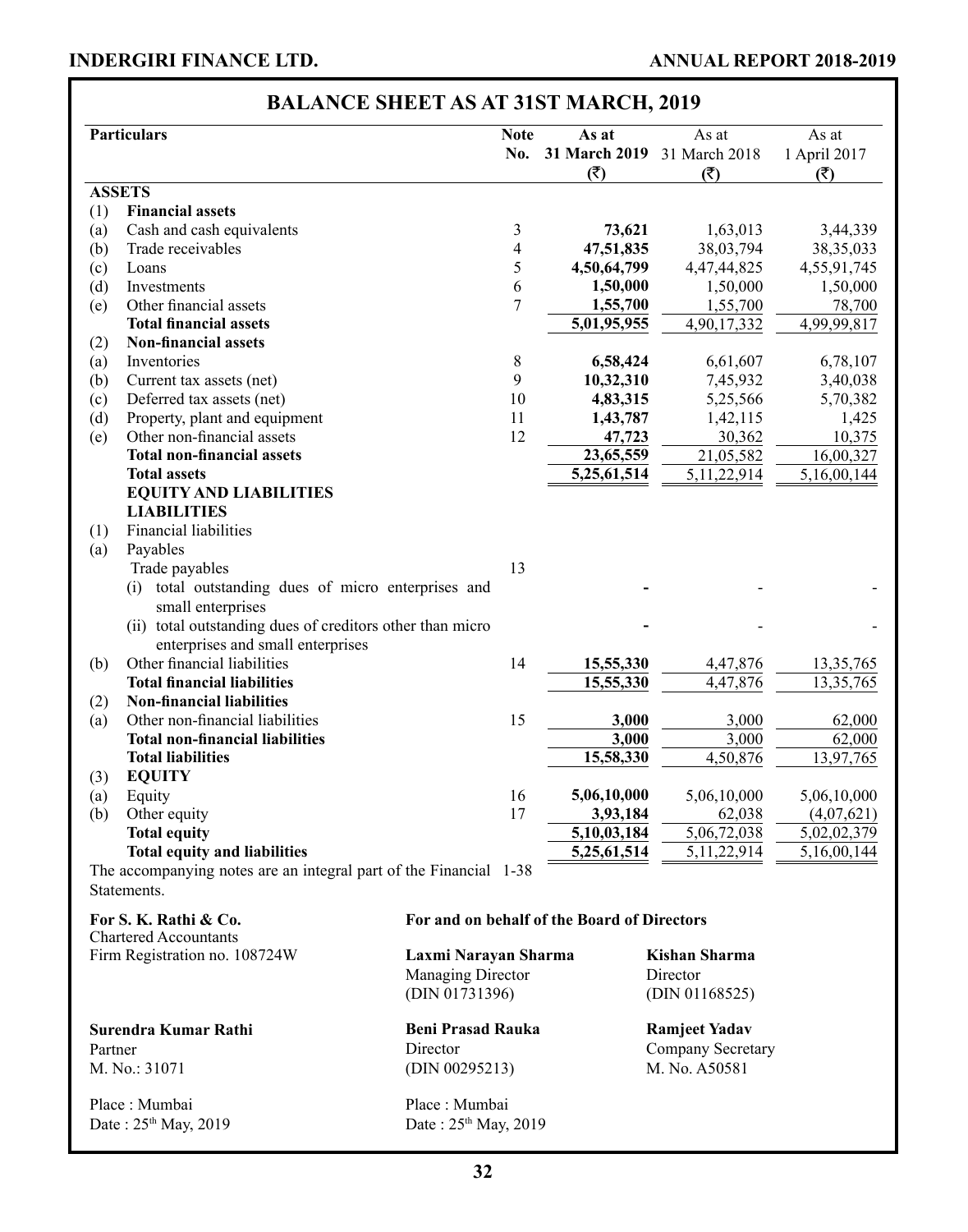### **STATEMENT OF PROFIT AND LOSS FOR THE YEAR ENDED 31ST MARCH, 2019**

|                                                       |                                                                                          |                                                             | <b>Note</b><br>No. | <b>Year ended</b><br>31 March 2019          | Year ended<br>31 March 2018 |
|-------------------------------------------------------|------------------------------------------------------------------------------------------|-------------------------------------------------------------|--------------------|---------------------------------------------|-----------------------------|
|                                                       |                                                                                          |                                                             |                    | $(\overline{\zeta})$                        | (3)                         |
|                                                       | <b>Revenue from operations</b><br>Interest income                                        |                                                             | 18                 |                                             | 44,55,050                   |
| (i)<br>(ii)                                           | Other operating income                                                                   |                                                             | 19                 | 44,26,810<br>1,00,000                       |                             |
| (I)                                                   | <b>Total revenue from operations</b>                                                     |                                                             |                    | 45,26,810                                   | 44,55,050                   |
| (II)                                                  | Other income                                                                             |                                                             | 20                 | 33,314                                      | 48,384                      |
| (III)                                                 | Total income (I+II)                                                                      |                                                             |                    | 45,60,124                                   | 45,03,434                   |
|                                                       | <b>Expenses</b>                                                                          |                                                             |                    |                                             |                             |
| (i)                                                   | Changes in inventories of finished goods, work-in-progress and<br>stock-in-trade         |                                                             | 21                 | 3,183                                       | 16,500                      |
| (ii)                                                  | Employee benefit expense                                                                 |                                                             | 22                 | 29,04,000                                   | 29,24,000                   |
| (iii)                                                 | Depreciation and amortisation expense                                                    |                                                             | 23                 | 18,032                                      | 18,170                      |
| (iv)                                                  | Other expenses                                                                           |                                                             | 24                 | 11,80,491                                   | 9,09,615                    |
| (IV)                                                  | <b>Total expenses</b>                                                                    |                                                             |                    | 41,05,706                                   | 38,68,286                   |
| (V)                                                   | Profit/(Loss) before tax (III - IV)                                                      |                                                             |                    | 4,54,418                                    | 6, 35, 148                  |
|                                                       | <b>Tax expense</b>                                                                       |                                                             | 32                 |                                             |                             |
|                                                       | - Current tax                                                                            |                                                             |                    | 1,10,457                                    | 1,63,500                    |
|                                                       | - Deferred tax                                                                           |                                                             |                    | 12,815                                      | 1,990                       |
| (VI)                                                  | <b>Total tax expense</b>                                                                 |                                                             |                    | 1,23,272                                    | 1,65,490                    |
| (VII)                                                 | Net profit/ (loss) after tax $(V - VI)$                                                  |                                                             |                    | 3,31,146                                    | 4,69,658                    |
| (VIII)                                                | Other comprehensive income<br>(i) Items that will not be reclassified to profit or loss: |                                                             |                    |                                             |                             |
|                                                       | Remeasurement of defined benefit plans                                                   |                                                             |                    |                                             |                             |
|                                                       | (ii) Income tax relating to items that will not be reclassified to                       |                                                             |                    |                                             |                             |
|                                                       | profit or loss                                                                           |                                                             |                    |                                             |                             |
|                                                       | Subtotal (A)                                                                             |                                                             |                    |                                             |                             |
|                                                       | (B) (i) Items that will be reclassified to profit or loss (specify                       |                                                             |                    |                                             |                             |
|                                                       | items and amounts)                                                                       |                                                             |                    |                                             |                             |
|                                                       | (ii) Income tax relating to items that will be reclassified to<br>profit or loss         |                                                             |                    |                                             |                             |
|                                                       | Subtotal (B)                                                                             |                                                             |                    |                                             |                             |
|                                                       | Other comprehensive income                                                               |                                                             |                    |                                             |                             |
| (IX)                                                  | Total comprehensive income (VII + VIII)                                                  |                                                             | 27                 | 3,31,146                                    | 4,69,658                    |
| (X)                                                   | Earnings per equity share                                                                |                                                             |                    | 0.07                                        | 0.09                        |
|                                                       | Basic $(\overline{\tau})$                                                                |                                                             |                    | 0.07                                        | 0.09                        |
|                                                       | Diluted $(\overline{\mathbf{z}})$                                                        |                                                             | $1 - 38$           |                                             |                             |
|                                                       | The accompanying notes are an integral part of the Financial Statements.                 |                                                             |                    |                                             |                             |
| For S. K. Rathi & Co.<br><b>Chartered Accountants</b> |                                                                                          | For and on behalf of the Board of Directors                 |                    |                                             |                             |
|                                                       | Firm Registration no. 108724W                                                            | Laxmi Narayan Sharma<br>Managing Director<br>(DIN 01731396) |                    | Kishan Sharma<br>Director<br>(DIN 01168525) |                             |
|                                                       | Surendra Kumar Rathi                                                                     | <b>Beni Prasad Rauka</b>                                    |                    | <b>Ramjeet Yadav</b>                        |                             |
| Partner                                               |                                                                                          | Director                                                    |                    | Company Secretary                           |                             |
|                                                       | M. No.: 31071                                                                            | (DIN 00295213)                                              |                    | M. No. A50581                               |                             |
|                                                       |                                                                                          |                                                             |                    |                                             |                             |
|                                                       | Place: Mumbai                                                                            | Place: Mumbai                                               |                    |                                             |                             |
|                                                       | Date: 25 <sup>th</sup> May, 2019                                                         | Date: 25 <sup>th</sup> May, 2019                            |                    |                                             |                             |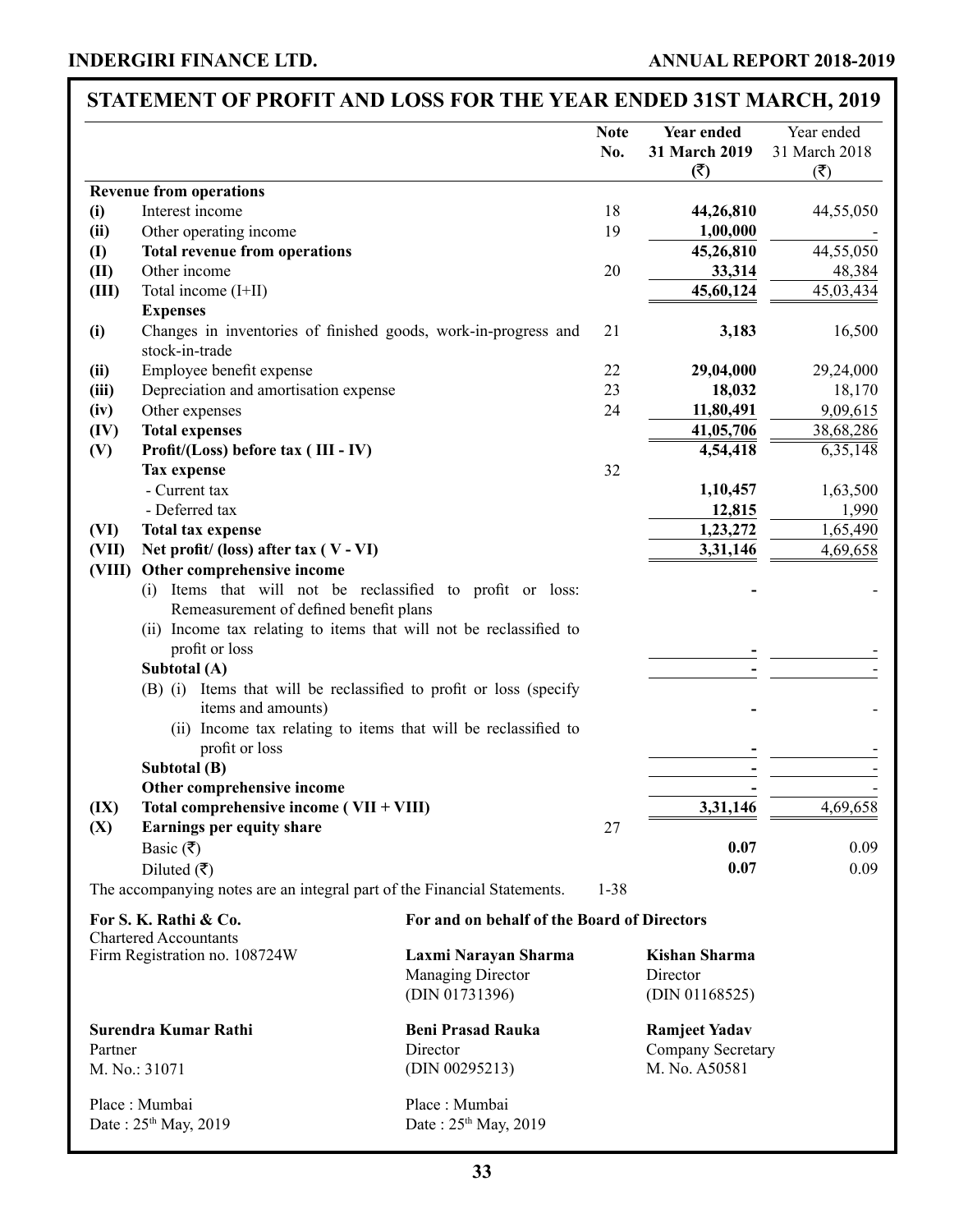### **Statement of Changes in Equity (SOCIE) for the year ended 31 March 2019**

**(a) Equity share capital (refer note 16)**

|                                                                         | <b>As at 31 March 2019</b> |                                                   | As at $31$ March $2018$ |                               | As at 1 April 2017 |                       |
|-------------------------------------------------------------------------|----------------------------|---------------------------------------------------|-------------------------|-------------------------------|--------------------|-----------------------|
|                                                                         | No. of                     | Amount                                            | No. of                  | Amount                        | No. of             | Amount                |
|                                                                         | shares                     |                                                   | shares                  |                               | shares             |                       |
| Balance at the beginning of the year<br>Changes in equity share capital |                            | 50,61,000 5,06,10,000                             |                         | 50,61,000 5,06,10,000         |                    | 50,61,000 5,06,10,000 |
| during the year<br>Balance at the end of the year                       | ۰                          | $\overline{\phantom{0}}$<br>50,61,000 5,06,10,000 |                         | $\,$<br>50,61,000 5,06,10,000 | $\,$               | 50,61,000 5,06,10,000 |

### **(b) Other equity (refer note 17)**

| <b>Particulars</b>                          |                 | Reserves & surplus             | <b>Other</b>  | Total         |
|---------------------------------------------|-----------------|--------------------------------|---------------|---------------|
|                                             | <b>Retained</b> | <b>Statutory Reserve</b>       | comprehensive | equity        |
|                                             | earnings        | <b>Fund under section</b>      | income        |               |
|                                             |                 | 45IC (1) of The Reserve        |               |               |
|                                             |                 | <b>Bank of India Act, 1934</b> |               |               |
| <b>Balance at 1 April 2017</b>              | (4,18,400)      |                                |               | (4,18,400)    |
| Ind AS adjustments                          | 10,780          |                                |               | 10,780        |
| <b>Balance at 1 April 2017</b>              | (4,07,621)      |                                |               | (4,07,621)    |
| Received during the year                    | 4,69,659        | 87,567                         |               | 5, 57, 226    |
| Utilised during the year                    | (87, 567)       |                                |               | (87, 567)     |
| <b>Balance at 31 March 2018</b>             | (25, 529)       | 87,567                         |               | 62,038        |
| Received during the year                    | 3, 31, 146      | 65,729                         |               | 3,96,875      |
| Received during the year for previous years |                 | 24,84,446                      |               | 24,84,446     |
| Utilised during the year                    | (65, 729)       |                                |               | (65, 729)     |
| Utilised during the year for previous years | (24, 84, 446)   |                                |               | (24, 84, 446) |
| <b>Balance at 31 March 2019</b>             | (22, 44, 558)   | 26, 37, 742                    |               | 3,93,184      |

### **Nature and component of equity:**

### **Statutory Reserve Fund under section 45-IC(1) of The Reserve Bank of India Act, 1934**

This reserve fund had been created in compliance with section 45-IC(1) of The Reserve Bank of India Act, 1934 which requires every non-banking finance company to create a reserve fund the transfer therein a sum not less than twenty percent of its net profit every year as disclosed in the profit and loss account and before any dividend is declared. The accompanying notes form an integral part of the financial statements.

| For S. K. Rathi & Co.<br><b>Chartered Accountants</b> | For and on behalf of the Board of Directors                        |                                                            |  |  |  |
|-------------------------------------------------------|--------------------------------------------------------------------|------------------------------------------------------------|--|--|--|
| Firm Registration no. 108724W                         | Laxmi Narayan Sharma<br><b>Managing Director</b><br>(DIN 01731396) | Kishan Sharma<br>Director<br>(DIN 01168525)                |  |  |  |
| Surendra Kumar Rathi<br>Partner<br>M. No.: $31071$    | <b>Beni Prasad Rauka</b><br>Director<br>(DIN 00295213)             | <b>Ramjeet Yadav</b><br>Company Secretary<br>M. No. A50581 |  |  |  |
| Place : Mumbai<br>Date: $25^{th}$ May, 2019           | Place : Mumbai<br>Date: $25^{th}$ May, 2019                        |                                                            |  |  |  |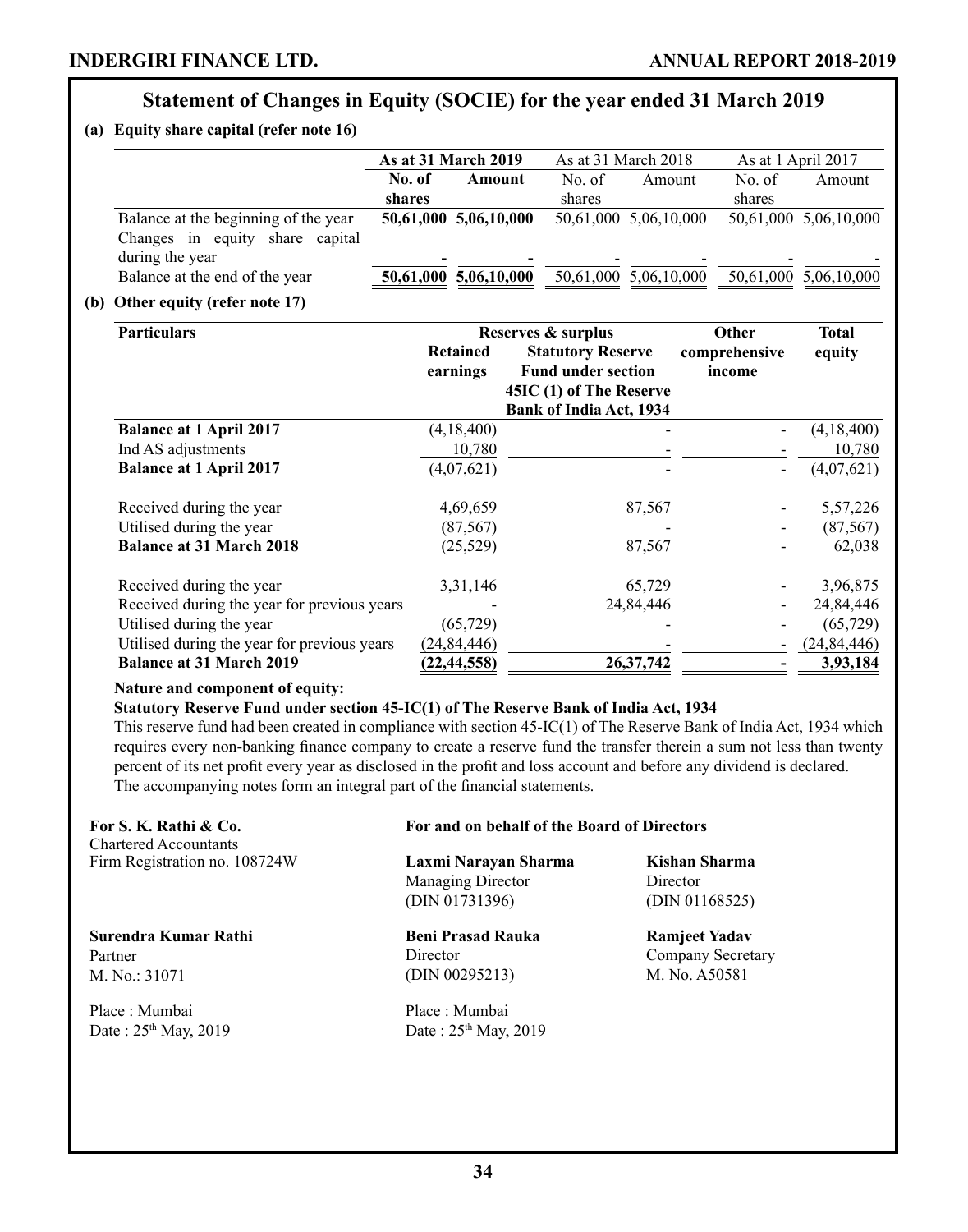### **ANNUAL REPORT 2018-2019**

### **CASH FLOW STATEMENT FOR THE YEAR ENDED 31ST MARCH, 2019**

|    |                                                                             | <b>Year ended</b> | Year ended                          |
|----|-----------------------------------------------------------------------------|-------------------|-------------------------------------|
|    |                                                                             | 31 March 2019     | 31 March 2018                       |
|    |                                                                             | (3)               | (3)                                 |
|    | A. Cash flow from operating activities                                      |                   |                                     |
|    | Net profit/loss(-) before tax and extraordinary items                       | 4,54,418          | 6, 35, 148                          |
|    | Adjustment for:                                                             |                   |                                     |
|    | Impairment on financial instruments                                         | (33,314)          | (12, 307)                           |
|    | Depreciation                                                                | 18,032            | 18,170                              |
|    |                                                                             | (15, 282)         | 5,863                               |
|    | Operating profit before working capital changes                             | 4,39,136          | 6,41,011                            |
|    | Changes in working capital:                                                 |                   |                                     |
|    | Adjustments for (increase) / decrease in operating assets:                  |                   |                                     |
|    | <b>Trade Receivables</b>                                                    | (9,14,727)        | 43,546                              |
|    | Loans                                                                       | (3,19,974)        | 8,46,920                            |
|    | Other financial assets                                                      |                   | (77,000)                            |
|    | Inventories                                                                 | 3,183             | 16,501                              |
|    | Other non-financial assets                                                  | (17,361)          | (19,987)                            |
|    | Adjustments for increase / (decrease) in operating liabilities:             |                   |                                     |
|    | Other financial liabilities                                                 | 11,07,454         | (8, 87, 889)                        |
|    | Other non-financial liabilities                                             |                   | (59,000)                            |
|    |                                                                             | (1,41,425)        | (1,36,910)                          |
|    | Tax adjustment                                                              | (3,67,399)        | (5,26,568)                          |
|    | <b>Cash generated from operations</b>                                       | (69, 688)         | (22, 466)                           |
| В. | Cash flow from investing activities                                         |                   |                                     |
|    | Purchase of fixed assets                                                    | (19,704)          | (1,58,860)                          |
|    | Net cash used in investing activities                                       | (19,704)          | (1, 58, 860)                        |
|    | C. Cash flow from financing activities                                      |                   |                                     |
|    | Net (decrease) / increase in cash and cash equivalents (A+B+C)              | (89, 392)         | (1, 81, 326)                        |
|    | Cash and cash equivalents at the beginning of the year                      | 1,63,013          | 3,44,339                            |
|    | Cash and cash equivalents at the close of the year                          | 73,621            | 1,63,013                            |
|    | The chains Cool, Flam Statement has been moneyed under the Tudinest Method? |                   | and in this Association Classifical |

1. The above Cash Flow Statement has been prepared under the 'Indirect Method' as set out in the Accounting Standard (IND AS) 7 - "Cash Flow Statements".

Chartered Accountants Firm Registration no. 108724W **Laxmi Narayan Sharma**

**Surendra Kumar Rathi** Partner M. No.: 31071

Place : Mumbai Date:  $25<sup>th</sup>$  May, 2019

**For S. K. Rathi & Co. For and on behalf of the Board of Directors**

Managing Director (DIN 01731396)

**Beni Prasad Rauka Director** (DIN 00295213)

Place : Mumbai Date: 25<sup>th</sup> May, 2019 **Kishan Sharma** Director (DIN 01168525)

**Ramjeet Yadav** Company Secretary M. No. A50581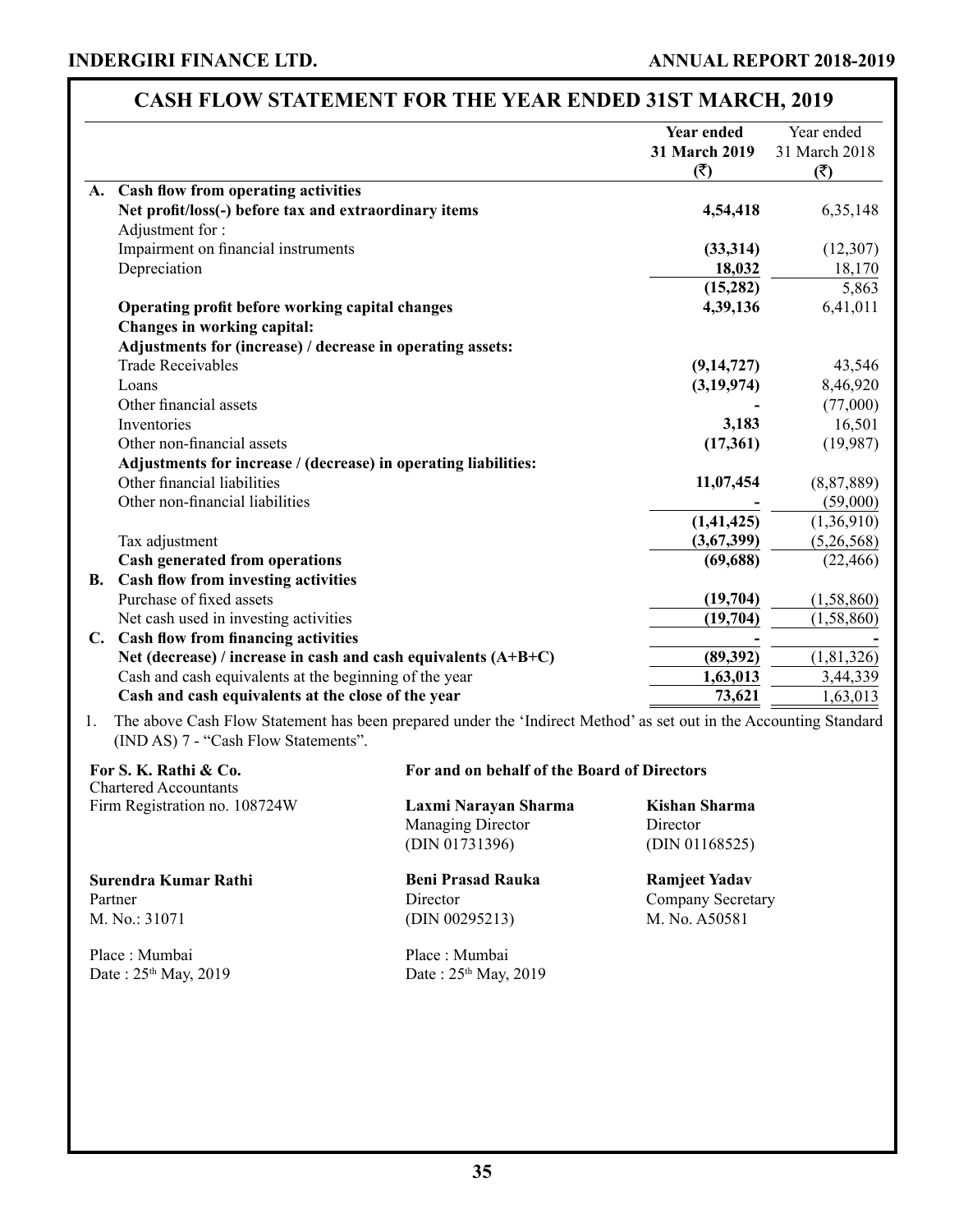### **Notes to the Financial Statements for the year ended 31 March 2019**

### **1 Overview of the Company**

 Indergiri Finance Limited ("the Company") was incorporated on 27 January 1995 and is primarily engaged into providing financial services, investment (finance and invenstment) and trading in shares.

### **2 Basis of preparation of financial statements**

### **Statement of compliance**

The Financial statements of the Company comply with all material aspects with Indian Accounting Standards (Ind AS) notified under Section 133 of the Companies Act, 2013 (the Act) [Companies (Indian Accounting Standards) Rules, 2015] and other relevant provisions of the Act.

 The financial statements for the year ended 31 March 2019 are the first financials with comparatives, prepared under Ind AS. For all previous accounting years, the Company had prepared its financial statements in accordance with the accounting standards notified under companies (Accounting Standard) Rule, 2006 (as amended) and other relevant provisions of the Act (hereinafter referred to as 'Previous GAAP') used for its statutory reporting requirement in India.

 The transition to Ind AS has been carried out from the accounting principles generally accepted in India ("Indian GAAP"), which is considered as the "Previous GAAP" for purposes of IndAS 101. An explanation of how the transition to Ind AS has affected the Company's equity and its net profit is provided in Note 36.

 These financial statements are the first financial statements of the Company under Ind AS.

### **Functional and presentation currency**

 These financial statements are presented in Indian rupees, which is also the Company's functional currency.

### **Basis of measurement**

 The financial statements have been prepared on a historical cost basis, except for the following:

- certain financial assets and liabilities (including derivative instruments) that are measured at fair value; and
- net defined benefit (asset)/ liability that are measured at fair value of plan assets less present value of defined benefit obligations.

### **2A Use of estimates**

 The preparation of the financial statements in accordance with Ind AS requires use of judgements, estimates and assumptions, that affect the application of accounting policies and the reported amounts of assets, liabilities, income and expenses. The actual results may differ from these estimates.

Estimates and underlying assumptions are reviewed on an ongoing basis. Revision to accounting estimates are recognised prospectively.

 Assumptions and estimation uncertainties that have a significant risk of resulting in a material adjustment in the year ended 31 March 2019 are as follows:

### **a. Property, plant and equipment**

Determination of the estimated useful lives of tangible assets and the assessment as to which components of the cost may be capitalised. Useful lives of tangible assets are based on the life prescribed in Schedule II of the Act. In cases, where the useful lives are different from that prescribed in Schedule II, they are based on technical advice, taking into account the nature of the asset, the estimated usage of the asset, the operating conditions of the asset, past history of replacement, anticipated technological changes, manufacturers' warranties and maintenance support.

### **b. Recognition and measurement of defined benefit obligations**

 The obligation arising from defined benefit plan is determined on the basis of actuarial assumptions. Key actuarial assumptions include discount rate, trends in salary escalation, actuarial rates and life expectancy. The discount rate is determined by reference to market yields at the end of the reporting period on government bonds. The period to maturity of the underlying bonds correspond to the probable maturity of the post-employment benefit obligations.

#### **c. Recognition of deferred tax assets**

Deferred tax assets are recognised for the future tax consequences of temporary differences between the carrying values of assets and liabilities and their respective tax bases, and unutilised business loss and depreciation carryforwards and tax credits. Deferred tax assets are recognised to the extent that it is probable that future taxable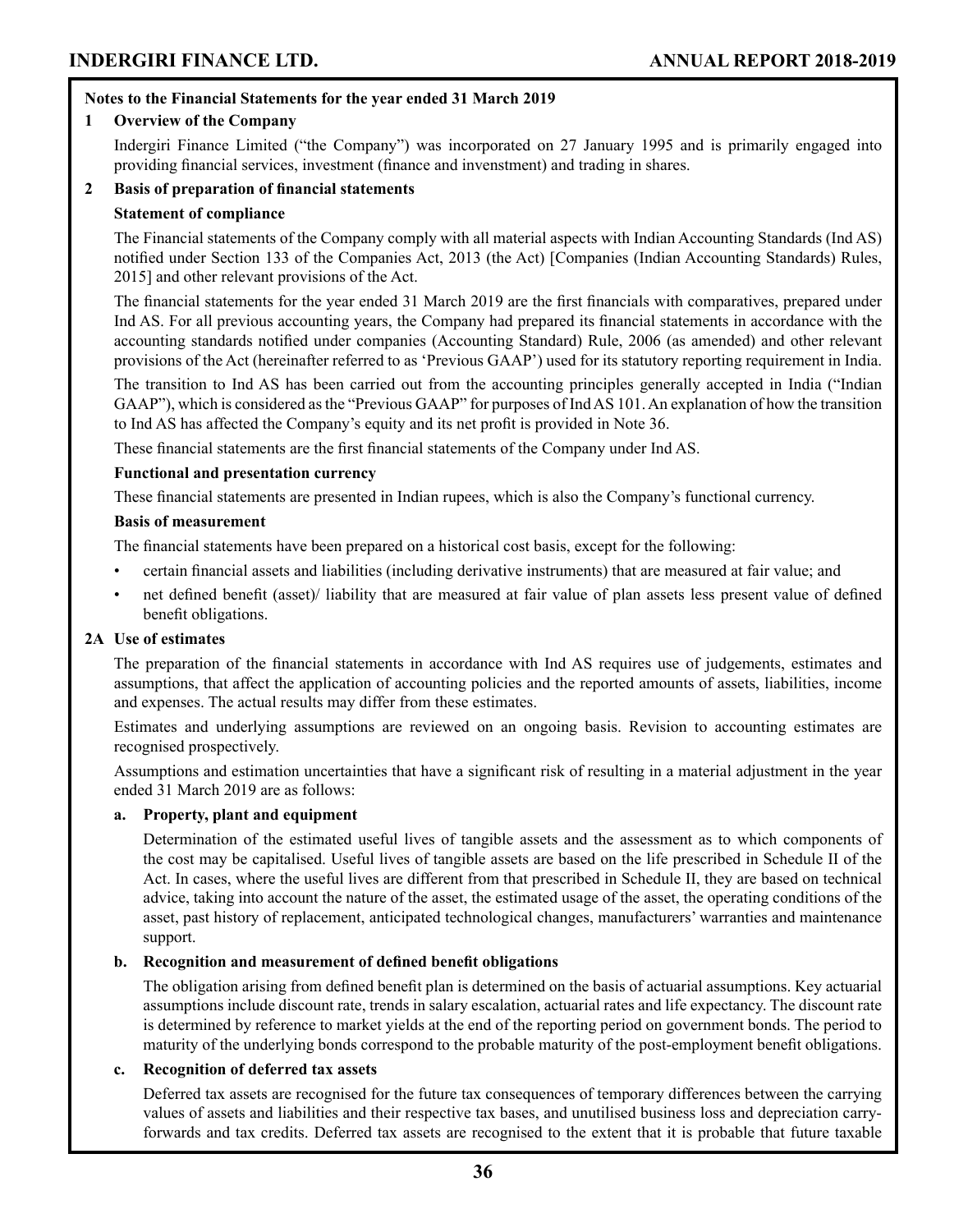income will be available against which the deductible temporary differences, unused tax losses, depreciation carryforwards and unused tax credits could be utilised.

### **Measurement of fair values**

 The Company's accounting policies and disclosures require the measurement of fair values, for both financial and nonfinancial assets and liabilities.

The Company has an established control framework with respect to the measurement of fair values, which includes overseeing all significant fair value meaasurements, including Level 3 fair values by the management. The management regularly reviews significant unobservable inputs and valuation adjustments. If third party information, such as broker quotes or pricing services, is used to measure fair values, then the management assesses the evidence obtained from the third parties to support the conclusion that such valuations meet the requirements of Ind AS, including the level in the fair value hierarchy in which such valuations should be classified.

When measuring the fair value of a financial asset or a financial liability, the Company uses observable market data as far as possible. Fair values are categorised into different levels in a fair value hierarchy based on the inputs used in the valuation techniques as follows.

When measuring the fair value of a financial asset or a financial liability, the Company uses observable market data as far as possible. Fair values are categorised into different levels in a fair value hierarchy based on the inputs used in the valuation techniques as follows.

- Level 1: quoted prices (unadjusted) in active markets for identical assets or liabilities.
- Level 2: inputs other than quoted prices included in Level 1 that are observable for the asset or liability, either directly (i.e. as prices) or indirectly (i.e. derived from prices).
- Level 3: inputs for the asset or liability that are not based on observable market data (unobservable inputs).

If the inputs used to measure the fair value of an asset or a liability fall into different levels of the fair value hierarchy, then the fair value measurement is categorised in its entirety in the same level of the fair value hierarchy as the lowest level input that is significant to the entire measurement. The Company recognises transfers between levels of the fair value hierarchy at the end of the reporting period during which the change has occurred.

### **2B Significant accounting policies:**

The accounting policies set out below have been applied consistently to the periods presented in the financial statements.

### **a. Revenue from contracts with customers:**

(i) Interest Income

 Interest income is recognised by applying (EIR) to the gross carrying amount of financial assets other than credit-impaired assets and financial assets classified as measured at FVTPL, taking into account the amount outstanding and the applicable interest rate. Interest income is recognised on non-performing assets at net of ECL.

The EIR is computed

- a. As the rate that exactly discounts estimated future cash payments or receipts through the expected life of the financial asset to the gross carrying amount of a financial asset
- b. By considering all the contractual terms of the financial instrument (for example, prepayment, extension, call and similar options) in estimating the cash flows
- c. Including all fees paid or received between parties to the contract that are an integral part of the effective interest rate, transaction costs, and all other premiums or discounts.

 Any subsequent changes in the estimation of the future cash flows is recognised in interest income with the corresponding adjustment to the carrying amount of the assets.

(ii) Dividend Income

Dividend income is recognised when the right to receive the payment is established.

(iii) Fees & Commission Income

 Fees and commissions are recognised when the Company satisfies the performance obligation, at fair value of the consideration received or receivable based on a five-step model as set out below, unless included in the effective interest calculation: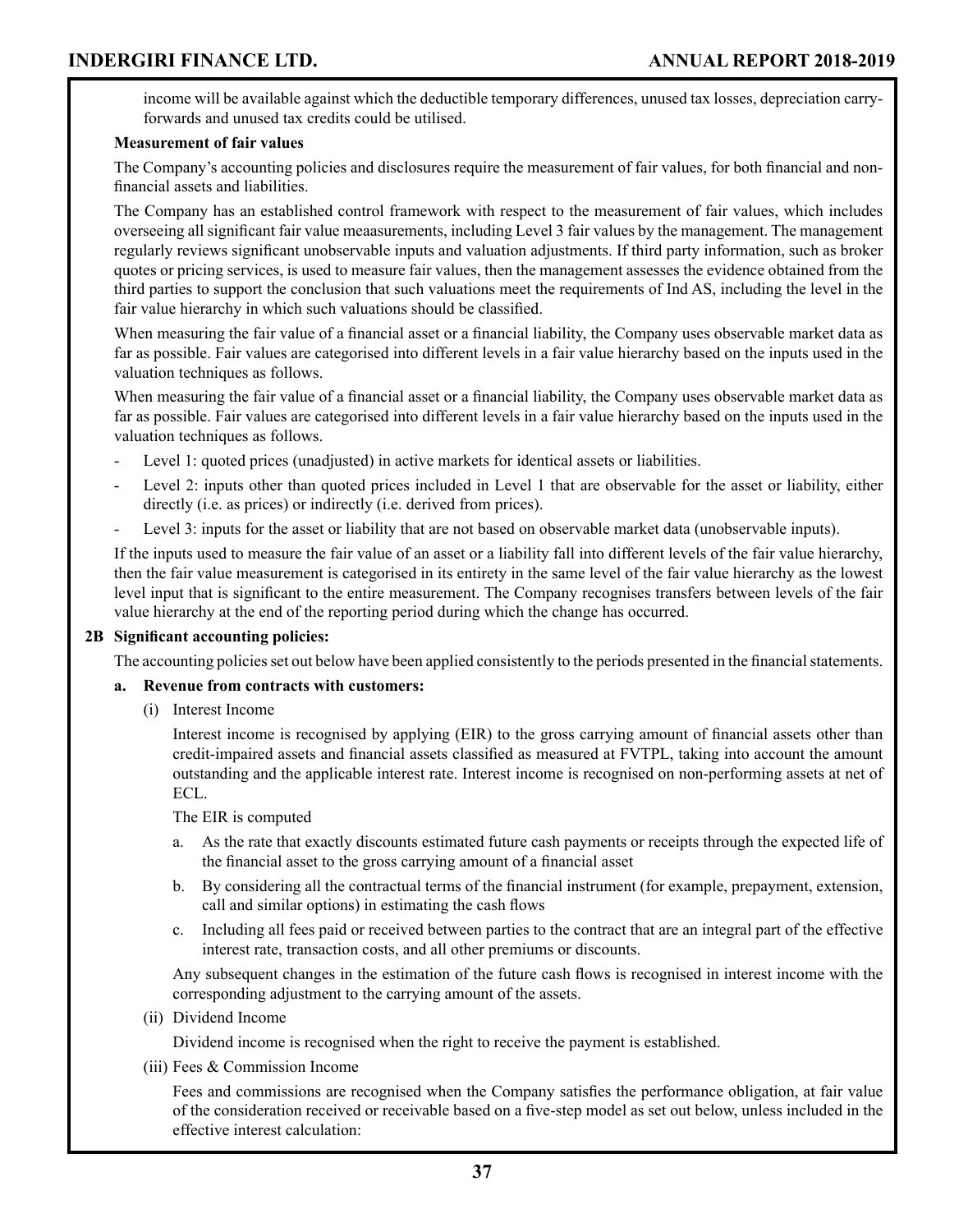Step 1: Identify contract(s) with a customer: A contract is defined as an agreement between two or more parties that creates enforceable rights and obligations and sets out the criteria for every contract that must be met.

Step 2: Identify performance obligations in the contract: A performance obligation is a promise in a contract with a customer to transfer a good or service to the customer.

Step 3: Determine the transaction price: The transaction price is the amount of consideration to which the Company expects to be entitled in exchange for transferring promised goods or services to a customer, excluding amounts collected on behalf of third parties.

Step 4: Allocate the transaction price to the performance obligations in the contract: For a contract that has more than one performance obligation, the Company allocates the transaction price to each performance obligation in an amount that depicts the amount of consideration to which the Company expects to be entitled in exchange for satisfying each performance obligation.

 Step 5: Recognise revenue when (or as) the Company satisfies a performance obligation

(iv) Net gain on Fair value changes

 Any differences between the fair values of financial assets classified as FVTPL held by the Company on the balance sheet date is recognised as an unrealised gain / loss. In cases there is a net gain in the aggregate, the same is recognised in "Net gains on fair value changes" under Revenue from operations and if there is a net loss the same is disclosed as "Net loss on fair value changes" under Expenses in the Statement of Profit and Loss.

 Similarly, any realised gain or loss on sale of financial instruments measured at FVTPL and debt instruments measured at FVOCI is recognised in net gain / loss on fair value changes.

 However, Net gain / loss on derecognition of financial instruments classified as amortised cost is presented separately under the respective head in the Statement of Profit and Loss.

### **b. Property, plant and equipment and depreciation**

- i. Items of property, plant and equipment are measured at cost, which includes capitalised borrowing costs, less accumulated depreciation and accumulated impairment losses, if any. Cost includes taxes, duties, freight and other incidental expenses directly related to acquisition/construction and installation of the assets. Any trade discounts and rebates are deducted in arriving at the purchase price.
- ii. Subsequent expenditure related to an item of tangible assets are added to its book value only if they increase the future benefits from the exisiting asset beyond its previously assessed standard of performance.
- iii. Capital work-in-progress includes fixed assets not ready for their intended use and related incidental expenses and attributable interest.
- iv. The estimated useful life of assets are as follows:
	- Furniture and fixtures 10 years

Computer and data processing equipment 3 years

Depreciation on tangible assets other than plant and equipment has been provided on Written Down Value method and on plant and equipment on Straight Line Method. Depreciation is provided on a pro-rata basis, i.e. from the date on which asset is ready for use.

 Depreciation method, useful lives and residual values are reviewed at each financial year-end and adjusted if appropriate.

v. An item of property, plant and equipment is eliminated from the financial statements on disposal or when no further benefit is expected from its use and disposal. Gains / losses arising from disposal are recognised in the Statement of Profit and Loss.

#### **c. Impairment of Property, plant and equipments**

The carrying values of assets at each balance sheet date are reviewed for impairment if any indication of impairment exists.

If the carrying amount of the assets exceed the estimated recoverable amount, an impairment is recognized for such excess amount. The impairment loss is recognized as an expense in the Statement of Profit and Loss, unless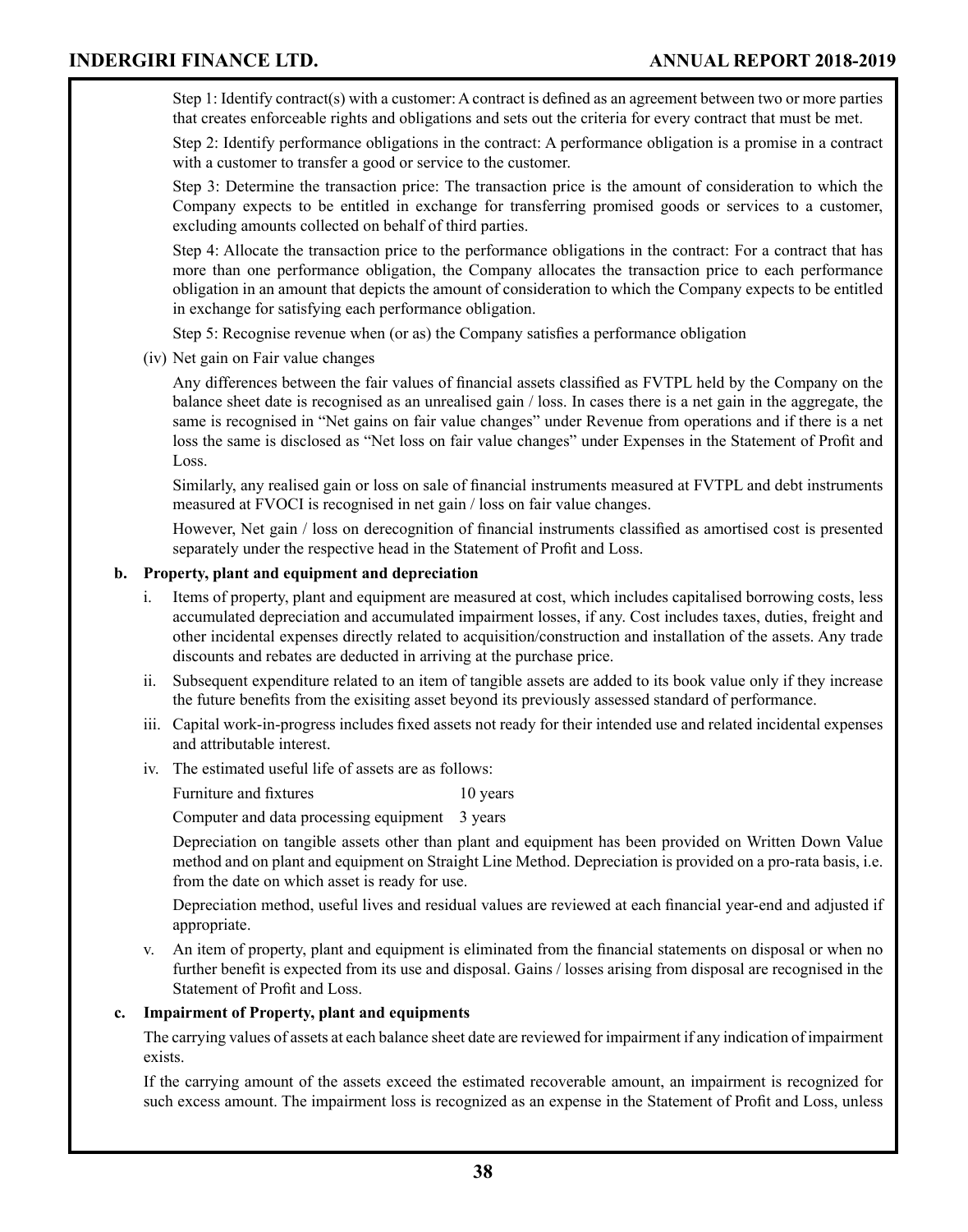the asset is carried at revalued amount, in which case any impairment loss of the revalued asset is treated as a revaluation decrease to the extent a revaluation reserve is available for that asset.

The recoverable amount is the greater of the net selling price and their value in use. Value in use is arrived at by discounting the future cash flows to their present value based on an appropriate discount factor.

When there is indication that an impairment loss recognized for an asset (other than a revalued asset) in earlier accounting periods no longer exists or may have decreased, such reversal of impairment loss is recognized in the Statement of Profit and Loss, to the extent the amount was previously charged to the Statement of Profit and Loss. In case of revalued assets such reversal is not recognized.

### **d. Inventories**

i. Stock in trade is valued at lower of cost and net reliasable value. Cost is determind on weighted average cost method, which is determined on their specific individual costs which includes only purchase cost.

### **e. Employee benefits**

i. Employee benefits payable wholly within twelve months of receiving employees services are classified as short-term employee benefits. The short term employee benefits are accounted on undiscounted basis during the accounting period based on services rendered by employees.

### **f. Income taxes**

Income tax expense comprises current tax (i.e. amount of tax for the period determined in accordance with the income tax law), deferred tax charge or credit (reflecting the tax effects of timing differences between accounting income and taxable income for the period)

### **Current tax**

Current tax is computed and provided for in accordance with the applicable provisions of the Income Tax Act, 1961.

### **g. Deferred tax**

Deferred tax is provided using the liability method on temporary differences between the tax bases of assets and liabilities and their carrying amounts for financial reporting purposes at the reporting date.

Deferred tax assets and liabilities are measured at the tax rates that are expected to apply in the year when the asset is realised or the liability is settled, based on tax rates (and tax laws) that have been enacted or substantively enacted at the reporting date.

Deferred tax assets are recognised for all deductible temporary differences, the carry forward of unused tax credits and any unused tax losses. Deferred tax assets are recognised to the extent that it is probable that taxable profit will be available against which the deductible temporary differences, and the carry forward of unused tax credits and unused tax losses can be utilised.

The carrying amount of deferred tax assets is reviewed at each reporting date and reduced to the extent that it is no longer probable that sufficient taxable profit will be available to allow all or part of the deferred tax asset to be utilised. Unrecognised deferred tax assets are re-assessed at each reporting date and are recognised to the extent that it has become probable that future taxable profits will allow the deferred tax asset to be recovered.

 Deferred tax relating to items recognised outside profit or loss is recognised outside profit or loss (either in other comprehensive income or in equity). Deferred tax items are recognised in correlation to the underlying transaction either in OCI or directly in equity.

Deferred tax assets and deferred tax liabilities are offset if a legally enforceable right exists to set off current tax assets against current tax liabilities and the deferred taxes relate to the same taxable entity and the same taxation.

Minimum Alternate Tax(MAT) credit is recognised as an asset only when and to the extent there is convincing evidence that the company will pay normal income tax during the specified period. Such asset is reviewed at each Balance Sheet date and the carrying amount of the MAT credit asset is written down to the extent there is no longer a convincing evidence to the effect that the company will pay normal income tax during the specified period.

#### **h. Borrowing costs**

Borrowing costs incurred on constructing or acquiring a qualifying asset are capitalized as cost of that asset until it is ready for its intended use. A qualifying asset is an asset that necessarily takes a substantial period of time to get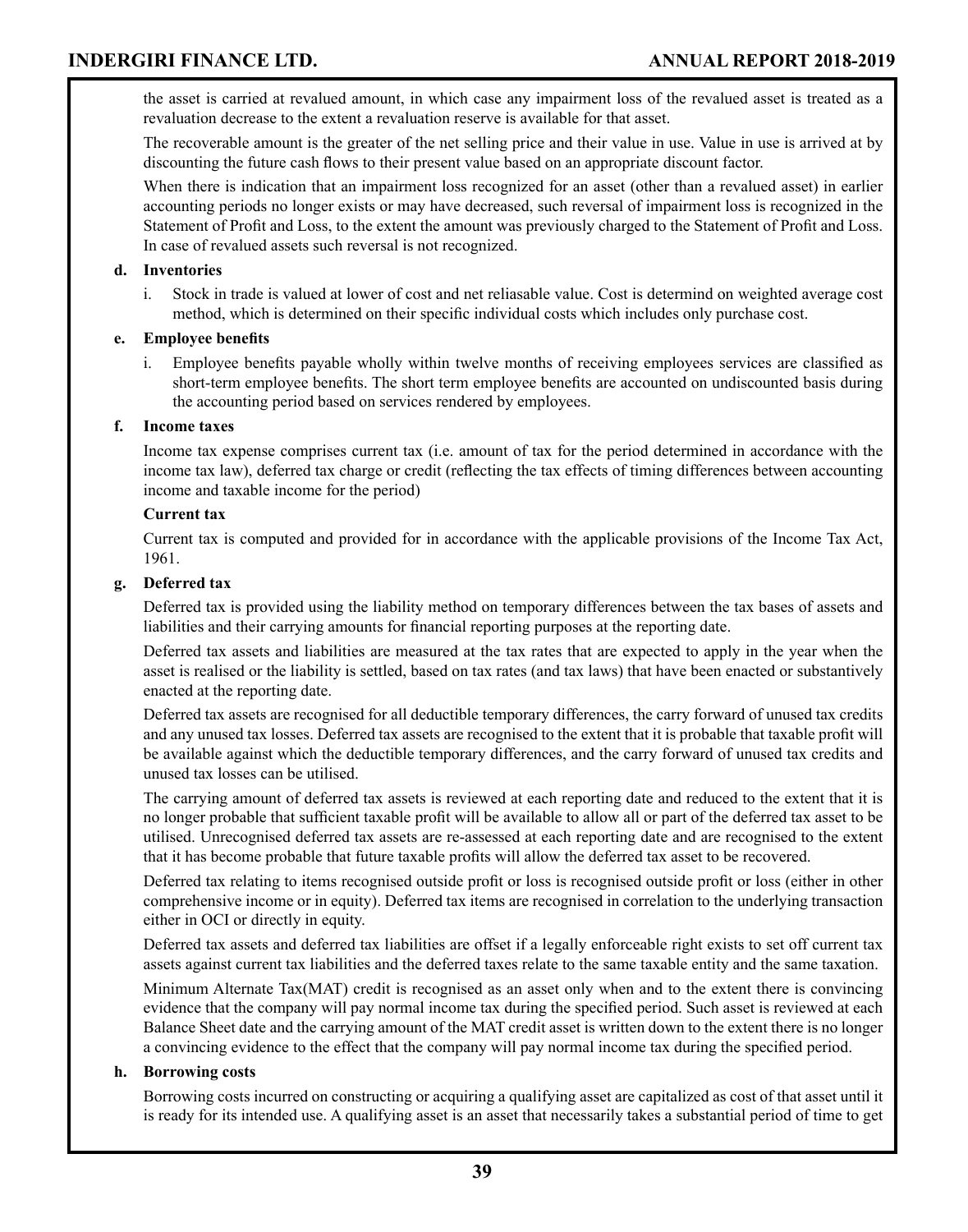ready for its intended use. All other borrowing costs are charged to revenue and recognized as an expense in the Statement of Profit and Loss.

### **i. Provisions and contingencies**

A provision is recognised if, as a result of a past event, the Company has a present legal or constructive obligation that can be estimated reliably, and it is probable that an outflow of economic benefits will be required to settle the obligation. Provisions are determined by discounting the expected future cash flows at a pre-tax rate that reflects current market assessments of the time value of money and the risks specific to the liability. The unwinding of the discount is recognised as finance cost.

A disclosure for a contingent liability is made when there is a possible obligation or a present obligation that may, but will probably not, require an outflow of resources. When there is a possible obligation of a present obligation in respect of which the likelihood of outflow of resources is remote, no provision disclosure is made.

### **j. Leases**

The determination of whether an arrangement is a lease, or contains a lease, is based on the substance of the arrangement and requires an assessment of whether the fulfilment of the arrangement is dependent on the use of a specific asset or assets or whether the arrangement conveys a right to use the asset.

For arrangements entered into prior to 1 April 2017, the Company has determined whether the arrangement contain lease on the basis of facts and circumstances existing on the date of transition.

Recognition of lease payments:

 Rent Expenses representing operating lease payments are recognised as an expense in the Statement of Profit and Loss on a straight-line basis over the lease term, unless the increase is in line with expected general inflation, in which case lease payments are recognised based on contractual terms.

 Leases that do not transfer to the Company substantially all of the risks and benefits incidental to ownership of the leased items are operating leases.

### **k. Cash and cash equivalents**

 Statement of cash flows is prepared in accordance with the indirect method prescribed in the relevant Accounting Standard. For the purpose of presentation in the Statement of cash flows, cash and cash equivalents includes cash on hand, deposits held at call with financial institutions, other short-term, highly liquid investments with original maturities of three months or less that are readily convertible to known amounts of cash and which are subject to an insignificant risk of changes in value, and bank overdrafts. However, Bank overdrafts are shown within borrowings in current liabilities in the balance sheet for the purpose of presentation.

### **l. Operating cycle**

 All assets and liabilities have been classified as current or non-current as per criteria set out in the Schedule III to the Companies Act, 2013.

### **m. Financial Instruments**

### **a. Financial assets**

### **i. Recognition and initial measurement**

Trade receivables and debt instruments issued are initially recognised when they are originated. All other financial assets are initially recognised when the Company becomes a party to the contractual provisions of the instrument.

 A financial asset is initially measured at fair value. In the case of financial assets which are recognised at fair value through profit and loss (FVTPL), the transaction costs are recognised in the statement of profit and loss. In other cases, the transaction costs are attributed to the acquisition value of the financial asset.

### **ii. Classification**

 On initial recognition, a financial asset is classified as measured at

- amortised cost; or
- fair value through profit or loss (FVTPL); or
- fair value through other comprehensive income (FVOCI) debt investment or equity investment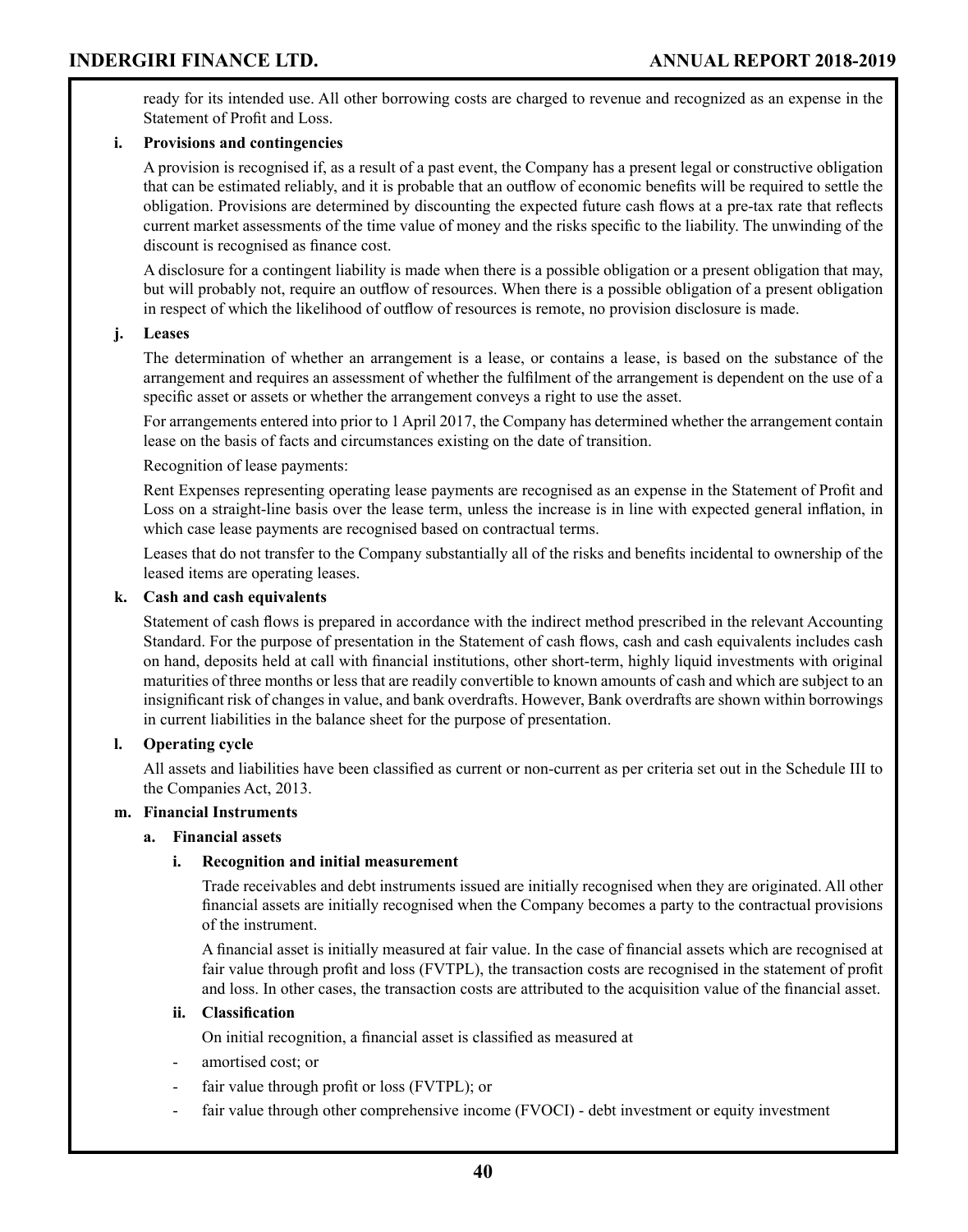Financial assets are not reclassified subsequent to their initial recognition, except if and in the period the Company changes its business model for managing financial assets.

 A financial asset is measured at amortised cost if it meets both of the following conditions and is not designated as at FVTPL:

- the asset is held within a business model whose objective is to hold assets to collect contractual cash flows; and
- the contractual terms of the financial asset give rise on specified dates to cash flows that are solely payments of principal and interest on the principal amount outstanding.

A debt investment is measured at FVOCI if it meets both of the following conditions and is not designated as at FVTPL:

- the asset is held within a business model whose objective is achieved by both collecting contractual cash flows and selling financial assets; and
- the contractual terms of the financial asset give rise on specified dates to cash flows that are solely payments of principal and interest on the principal amount outstanding.

On initial recognition of an equity investment that is not held for trading, the Company may irrevocably elect to present subsequent changes in the investment's fair value in OCI (designated as FVOCI – equity investment). This election is made on an investment- by- investment basis.

 All financial assets not classified as measured at amortised cost or FVOCI as described above are measured at FVTPL. This includes all derivative financial assets. On initial recognition, the Company may irrevocably designate a financial asset that otherwise meets the requirements to be measured at amortised cost or at FVOCI as at FVTPL if doing so eliminates or significantly reduces an accounting mismatch that would otherwise arise.

Financial assets that are held for trading or are managed and whose performance is evaluated on a fair value basis are measured at FVTPL.

### **iii Subsequent measurement and gains and losses**

Financial assets at FVTPL

These assets are subsequently measured at fair value. Net gains and losses, including any interest or dividend income, are recognised in profit or loss.

Financial assets at amortised cost

These assets are subsequently measured at amortised cost using the effective interest method. The amortised cost is reduced by impairment losses. Interest income, foreign exchange gains and losses and impairment are recognised in profit or loss. Any gain or loss on derecognition is recognised in profit or loss.

Debt investments at FVOCI

These assets are subsequently measured at fair value. Interest income under the effective interest method, foreign exchange gains and losses and impairment are recognised in profit or loss. Other net gains and losses are recognised in OCI. On derecognition, gains and losses accumulated in OCI are reclassified to profit or loss.

Equity investments at FVOCI

 These assets are subsequently measured at fair value. Dividends are recognised as income in profit or loss unless the dividend clearly represents a recovery of part of the cost of the investment. Other net gains and losses are recognised in OCI and are not reclassified to profit or loss.

### **iv. Derecognition**

 The Company derecognises a financial asset when the contractual rights to the cash flows from the financial asset expire, or it transfers the rights to receive the contractual cash flows in a transactionin which substantially all of the risks and rewards of ownership of the financial asset are transferred or in which the Company neither transfers nor retains substantially all of the risks and rewards of ownership and does not retain control of the financial asset.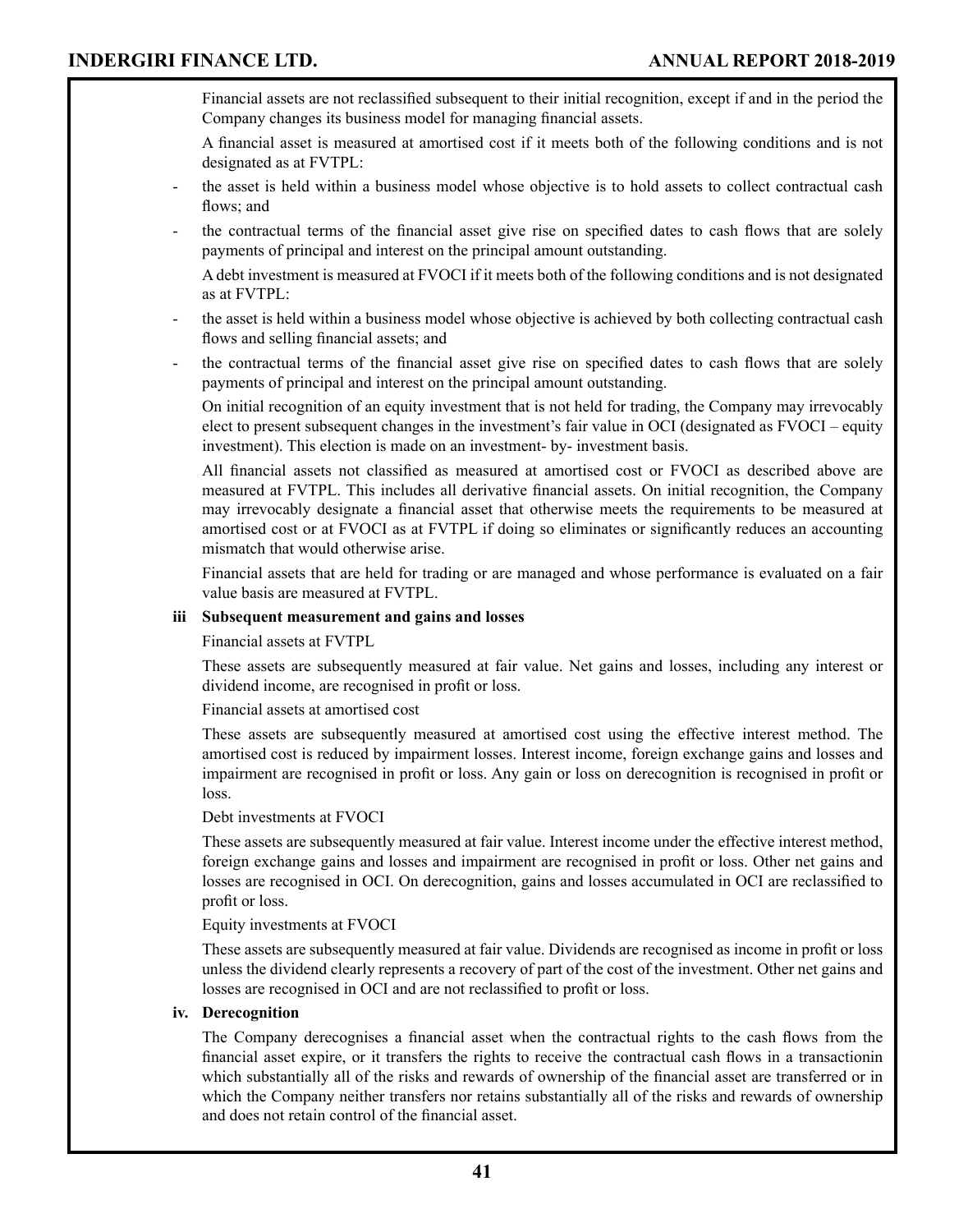If the Company enters into transactions whereby it transfers assets recognised on its balance sheet, but retains either all or substantially all of the risks and rewards of the transferred assets, the transferred assets are not derecognised.

### **v. Impairment of financial assets**

In accordance with Ind AS 109, the company applies Expected Credit Loss (ECL) model for measurement and recognition of impairment loss on the following financial assets and credit risk exposure:

- i. Financial assets that are debt instruments, and are measured at amortised cost e.g., loans, debt securities,deposits, and bank balance.
- ii. Trade receivables.

 The application of simplified approach does not require the company to track changes in credit risk. Rather,it recognises impairment loss allowance based on lifetime ECLs at each reporting date, right from its initial recognition.

### **b. Financial liabilities**

### **i. Recognition and initial measurement**

 All financial liabilities are initially recognised when the Company becomes a party to the contractual provisions of the instrument.

 A financial liability is initially measured at fair value. In the case of financial liabilities which are recognised at fair value through profit and loss (FVTPL), the transaction costs are recognised in the statement of profit and loss. In other cases, the transaction costs are attributed to the acquisition or issue of financial liability.

### **ii Classification, subsequent measurement and gains and losses**

 Financial liabilities are classified as measured at amortised cost or FVTPL.Afinancial liability is classified as at FVTPL if it is classified as held–for–trading, or it is a derivative or it is designated as such on initial recognition. Financial liabilities at FVTPL are measured at fair value and net gains and losses, including any interest expense, are recognised in profit or loss. Other financial liabilities are subsequently measured at amortised cost using the effective interest method. Interest expense and foreign exchange gains and losses are recognised in profit or loss. Any gain or loss on derecognition is also recognised in profit or loss.

#### **iii. Derecognition**

 The Company derecognises a financial liability when its contractual obligations are discharged or cancelled, or expire.

 The Company also derecognises a financial liability when its terms are modified and the cash flows under the modified terms are substantially different. In this case, a new financial liability based on the modified terms is recognised at fair value. The difference between the carrying amount of the financial liability extinguished and the new financial liability with modified terms is recognised in profit or loss.

#### **iv. Offsetting**

 Financial assets and financial liabilities are offset and the net amount presented in the balance sheet when, and only when, the Company currently has a legally enforceable right to set off the amounts and it intends either to settle them on a net basis or to realise the asset and settle the liability simultaneously.

#### **n. Share capital and share premium**

 Ordinary shares are classified as equity. Incremental costs directly attributable to the issue of new shares are shown in equity as a deduction net of tax from the proceeds. Par value of the equity share is recorded as share capital and the amount received in excess of the par value is classified as share premium.

### **o. Dividend Distribution to equity shareholders**

The Company recognizes a liability to make cash distributions to equity holders when the distribution is authorized and the distribution is no longer at the discretion of the Company. As per the corporate laws in India, a distribution is authorized when it is approved by the shareholders. A corresponding amount is recognized directly in other equity along with any tax thereon.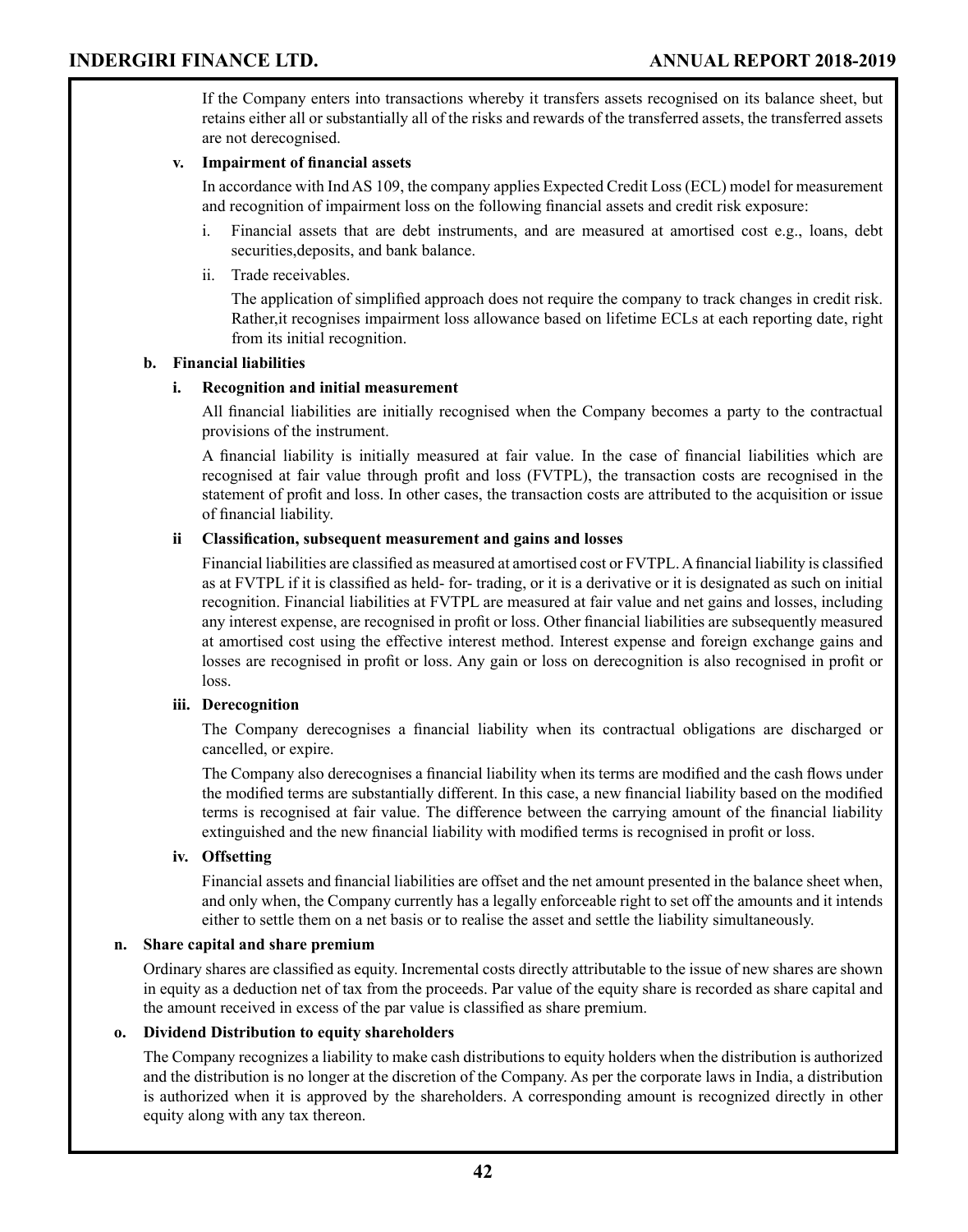### **p. Foreign Currency Transactions**

The Financial Statements of Company are presented in INR, which is also its functional currency. In preparing the Financial Statements, transactions in currencies other than the entity's functional currency are recognised at the rates of exchange prevailing at the dates of the transactions. At the end of each reporting period, monetary items denominated in foreign currencies are translated at the rates prevailing at that date. Non-monetary items denominated in foreign currency are reported at the exchange rate ruling on the date of transaction.

 Exchange differences on monetary items are recognised in the Statement of Profit & Loss in the period in which they arise.

### **2C Recent accounting pronouncements**

The Ministry of Corporate Affairs (MCA) on 30th March, 2019 through companies (Indian Accounting Standards) Amendment Rules , 2019 has notified the following new IND AS and amendments to IND AS which are applicable on 1st April 2019

### **i) Issue of IND AS 116 – Leases**

IND AS 116 Leases will replace the existing lease standard, IND AS 17 and related interpretations.

The standard sets out the principles for the recognition, measurement ,presentation and disclosure of leases for both the parties to a contract i.e., the lessee and the lessor. It introduces a single lessee accounting model and requires a lessee to recognize assets and liabilities for all leases with a term of more than twelve months unless the underlying asset is of low value.

 Currently operating lease expenses are charged to statement of profit and loss account. As regards accounting requirements of lessor are concerned IND AS 116,Substantially carries forward the requirements in IND AS 17.

 The company is proposing to use the "Modified Retrospective Approach" for transition to IND AS 116 and accordingly take the cumulative adjustments to retained earnings on the date of initial application ( 1st April 2019) and will not restate the comparative information. The company will recognize a lease liability at the present value of remaining lease payments, discounted at the incremental borrowing rate and the right of use assets at its carrying amount as if the standard had been applied since the commencement date, but discounted using the lessee's incremental borrowing rate at the date of initial application.

In accordance with the standard the company will elect not to apply the requirements of IND AS 116 to short term leases for which the underlying asset is of low value.

On transition to IND AS 116, the company will be using the practical expedient provided in the standard and will not reassess whether a contract is or contains a lease, at the date of initial application. As on the transition date the company will recognize new assets and liabilities for its operating lease of premises and other assets. The nature of expenses related to those leases will change from lease rent in previous periods to amortization charge for the right to use assets and interest accrued on lease liability.

The company is currently evaluating the effect of adoption as on the transition date.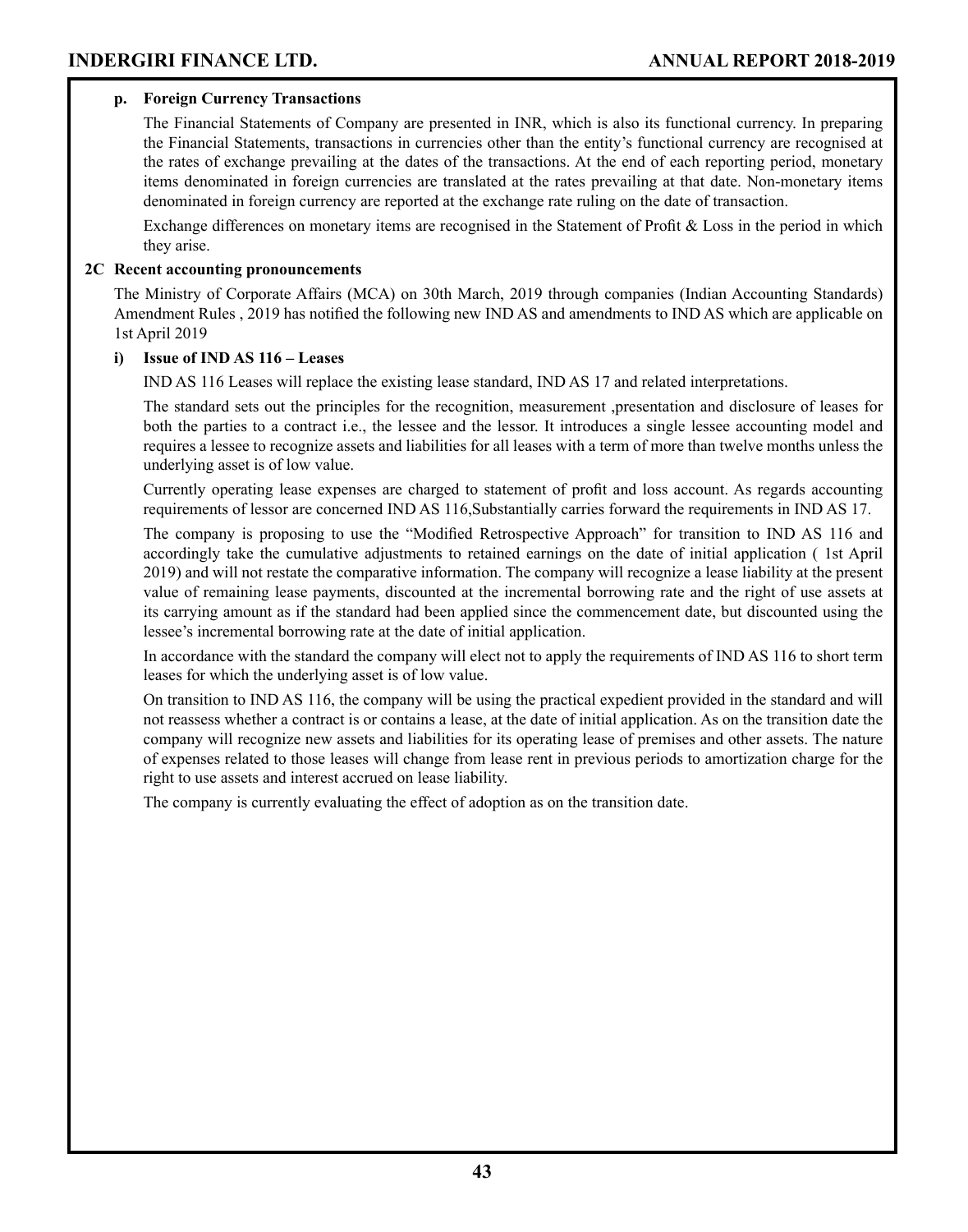### **Notes to Financial Statements for the year ended 31 March, 2019**

|   |                                                         | As at                | As at         | As at        |
|---|---------------------------------------------------------|----------------------|---------------|--------------|
|   |                                                         | <b>31 March 2019</b> | 31 March 2018 | 1 April 2017 |
| 3 | Cash and cash equivalents                               |                      |               |              |
|   | (i) Cash on hand                                        | 8,498                | 66,248        | 1,75,248     |
|   | (ii) Balances with banks:                               |                      |               |              |
|   | - In Current Accounts                                   | 65,123               | 96,765        | 1,69,091     |
|   | Total                                                   | 73,621               | 1,63,013      | 3,44,339     |
| 4 | <b>Trade Receivables</b>                                |                      |               |              |
|   | Unsecured                                               |                      |               |              |
|   | - Considered good                                       | 47,51,835            | 38,03,794     | 38, 35, 033  |
|   | <b>Credit impaired</b>                                  |                      |               |              |
|   | - Considered doubtful                                   | 1,74,266             | 2,07,580      | 2,19,887     |
|   |                                                         | 49,26,101            | 40, 11, 375   | 40,54,920    |
|   | Less: Impairment position on Expected Credit Loss Model | 1,74,266             | 2,07,580      | 2,19,887     |
|   | Total                                                   | 47,51,835            | 38,03,794     | 38, 35, 033  |

 No trade or other receivable are due from directors or other officers of the company either severally or jointly with any other person. Nor any trade or other receivable are due from firms or private companies respectively in which any director is a partner, a director or a member.

#### **5 Loans**

| <b>Particulars</b>                 | As at 31 March 2019 |              | As at 31 March 2018 |             | As at 1 April 2017 |             |
|------------------------------------|---------------------|--------------|---------------------|-------------|--------------------|-------------|
|                                    | Amortised           | <b>Total</b> | Amortised           | Total       | Amortised          | Total       |
|                                    | cost                |              | cost                |             | cost               |             |
| $\mathbf{A}$                       |                     |              |                     |             |                    |             |
| Loan extended                      | 4,50,64,799         | 4,50,64,799  | 4,47,44,825         | 4,47,44,825 | 4,54,91,745        | 4,54,91,745 |
| Others                             |                     |              |                     |             |                    |             |
| Loan to employees                  |                     |              |                     |             | 1,00,000           | 1,00,000    |
| $Total - Gross (A)$                | 4,50,64,799         | 4,50,64,799  | 4,47,44,825         | 4,47,44,825 | 4,55,91,745        | 4,55,91,745 |
| Less: Expected credit loss         |                     |              |                     |             |                    |             |
| $Total - Net (A)$                  | 4,50,64,799         | 4,50,64,799  | 4,47,44,825         | 4,47,44,825 | 4,55,91,745        | 4,55,91,745 |
| (a) Secured by tangible assets     |                     |              |                     |             |                    |             |
| (b) Unsecured                      | 4,50,64,799         | 4,50,64,799  | 4,47,44,825         | 4,47,44,825 | 4,55,91,745        | 4,55,91,745 |
| $Total - Gross(B)$                 | 4,50,64,799         | 4,50,64,799  | 4,47,44,825         | 4,47,44,825 | 4,55,91,745        | 4,55,91,745 |
| Less: Expected credit loss         |                     |              |                     |             |                    |             |
| $Total - Net(B)$                   | 4,50,64,799         | 4,50,64,799  | 4,47,44,825         | 4,47,44,825 | 4,55,91,745        | 4,55,91,745 |
| Loans in India<br>(I)              |                     |              |                     |             |                    |             |
| Public sector<br>$\left( i\right)$ |                     |              |                     |             |                    |             |
| Others<br>(ii)                     | 4,50,64,799         | 4,50,64,799  | 4,47,44,825         | 4,47,44,825 | 4,55,91,745        | 4,55,91,745 |
| Total (C)- Gross                   | 4,50,64,799         | 4,50,64,799  | 4,47,44,825         | 4,47,44,825 | 4,55,91,745        | 4,55,91,745 |
| Less: Expected credit loss         |                     |              |                     |             |                    |             |
| Total $(C)$ - Net                  | 4,50,64,799         | 4,50,64,799  | 4,47,44,825         | 4,47,44,825 | 4,55,91,745        | 4,55,91,745 |

Note 1 - The Company's business model is hold contractual cash flows, being the payment of principal and interest, till maturity and accordingly the loans are measured at amortised cost.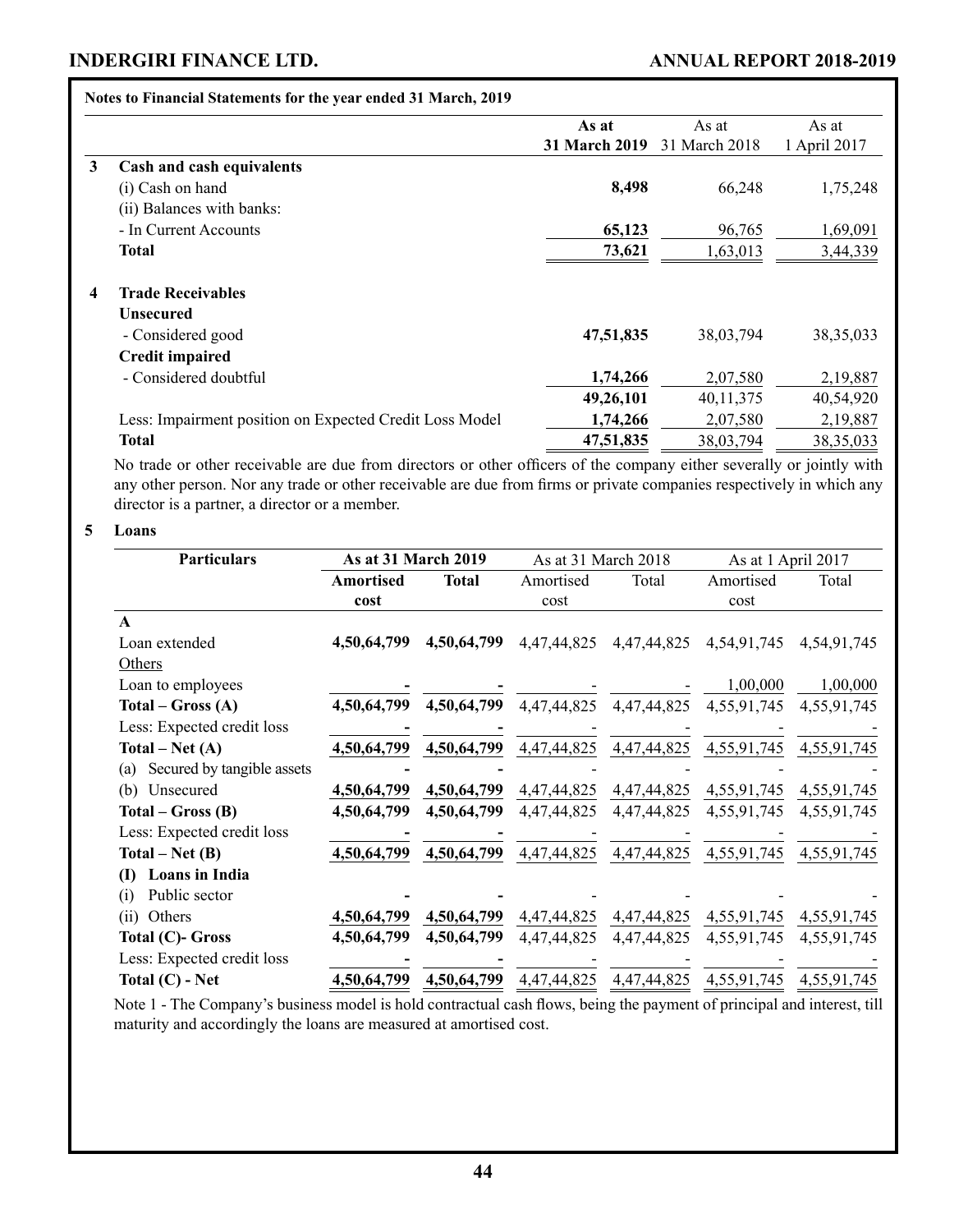**6 Investments**

|                |                                                                   | As at 31 March 2019 |              | As at 31 March 2018   |            |                | As at 1 April 2017    |
|----------------|-------------------------------------------------------------------|---------------------|--------------|-----------------------|------------|----------------|-----------------------|
|                |                                                                   | At fair value       | <b>Total</b> | At fair value         | Total      | At fair value  | Total                 |
|                |                                                                   | through             |              | through               |            | through        |                       |
|                |                                                                   | profit or loss      |              | profit or loss        |            | profit or loss |                       |
|                | Other                                                             |                     |              |                       |            |                |                       |
|                | Equity shares                                                     |                     |              |                       |            |                |                       |
|                | 10,000 (10,000) Equity Shares                                     |                     |              |                       |            |                |                       |
|                | of $\bar{\tau}$ 10/- each fully paid up of                        |                     |              |                       |            |                |                       |
|                | Pranjal Corporate Ser. Pvt. Ltd                                   | 1,00,000            | 1,00,000     | 1,00,000              | 1,00,000   | 1,00,000       | 1,00,000              |
|                | 50,000 (50,000) Equity Shares                                     |                     |              |                       |            |                |                       |
|                | of $\bar{\tau}$ 10/- each fully paid up                           |                     |              |                       |            |                |                       |
|                | of Somani Securities Private                                      |                     |              |                       |            |                |                       |
|                | Limited                                                           | 5,00,000            | 5,00,000     | 5,00,000              | 5,00,000   | 5,00,000       | 5,00,000              |
|                | Total- Gross (A)                                                  | 6,00,000            | 6,00,000     | $\overline{6,00,000}$ | 6,00,000   | 6,00,000       | $6,00,\overline{000}$ |
|                | Investments outside India<br>(i)                                  |                     |              |                       |            |                |                       |
|                | (ii) Investments in India                                         | 6,00,000            | 6,00,000     | 6,00,000              | 6,00,000   | 6,00,000       | 6,00,000              |
|                | Total- Gross (B)                                                  | 6,00,000            | 6,00,000     | 6,00,000              | 6,00,000   | 6,00,000       | 6,00,000              |
|                | Less: Allowance for impairment                                    |                     |              |                       |            |                |                       |
|                | loss(C)                                                           | (4,50,000)          | (4,50,000)   | (4,50,000)            | (4,50,000) | (4,50,000)     | (4,50,000)            |
|                | Total-Net (D=A-C)                                                 | 1,50,000            | 1,50,000     | 1,50,000              | 1,50,000   | 1,50,000       | 1,50,000              |
|                |                                                                   |                     |              |                       |            |                |                       |
|                |                                                                   |                     |              | As at                 |            | As at          | As at                 |
|                |                                                                   |                     |              | 31 March 2019         |            | 31 March 2018  | 1 April 2017          |
| $\overline{7}$ | <b>Other financial assets</b>                                     |                     |              |                       |            |                |                       |
|                | Security deposits                                                 |                     |              | 1,55,700              |            | 1,55,700       | 78,700                |
|                | <b>Total</b>                                                      |                     |              | 1,55,700              |            | 1,55,700       | 78,700                |
|                |                                                                   |                     |              |                       |            |                |                       |
| 8              | <b>Inventories</b>                                                |                     |              |                       |            |                |                       |
|                | 13,000 (13,000) Equity shares of Rs 10 each fully paid of         |                     |              | 13,00,000             |            | 13,00,000      | 13,00,000             |
|                | Indergiri Securities Pvt Ltd                                      |                     |              |                       |            |                |                       |
|                | 8,500 (8,500) Equity shares of Rs 10 each fully paid of Indergiri |                     |              | 8,50,000              |            | 8,50,000       | 8,50,000              |
|                | Share & Securities Pvt Ltd                                        |                     |              |                       |            |                |                       |
|                | Less: Provision for diminution in the value of stocks             |                     |              | 17,83,944             |            | 17,84,721      | 17,68,220             |
|                |                                                                   |                     |              | 3,66,056              |            | 3,65,279       | 3,81,780              |
|                | <b>Traded Goods - Shares</b>                                      |                     |              | 2,92,367              |            | 2,96,327       | 2,96,327              |
|                | <b>Total</b>                                                      |                     |              | 6,58,424              |            | 6,61,607       | 6,78,107              |
|                |                                                                   |                     |              |                       |            |                |                       |
| 9              | Current tax assets (net)                                          |                     |              |                       |            |                |                       |
|                | Advance tax (net of provision for tax)                            |                     |              | 10,32,310             |            | 7,45,932       | 3,40,038              |
|                | <b>Total</b>                                                      |                     |              | 10,32,310             |            | 7,45,932       | 3,40,038              |
|                |                                                                   |                     |              |                       |            |                |                       |
| 10             | Deferred tax assets (net)                                         |                     |              |                       |            |                |                       |
|                | The breakup of deferred tax lssets:<br>i)                         |                     |              |                       |            |                |                       |
|                | Arising on account of timing difference in:                       |                     |              |                       |            |                |                       |
|                | MAT credit entitlement                                            |                     |              | 4,41,934              |            | 4,71,370       | 5, 14, 197            |
|                | Property, plant and equipment                                     |                     |              |                       |            | 225            |                       |
|                | Trade receivables<br>$\overline{\phantom{0}}$                     |                     |              |                       | 45,309     | 53,971         | 56,620                |
|                |                                                                   |                     |              | 4,87,243              |            | 5,25,566       | 5,70,817              |
|                | The breakup of deferred tax liabilities:<br>ii)                   |                     |              |                       |            |                |                       |
|                | Property, plant and equipment                                     |                     |              |                       | 3,928      |                | 435                   |
|                |                                                                   |                     |              |                       | 3,928      |                | 435                   |
|                | Deferred tax assets (net)                                         |                     |              | 4,83,315              |            | 5,25,566       | 5,70,382              |
|                |                                                                   |                     |              |                       |            |                |                       |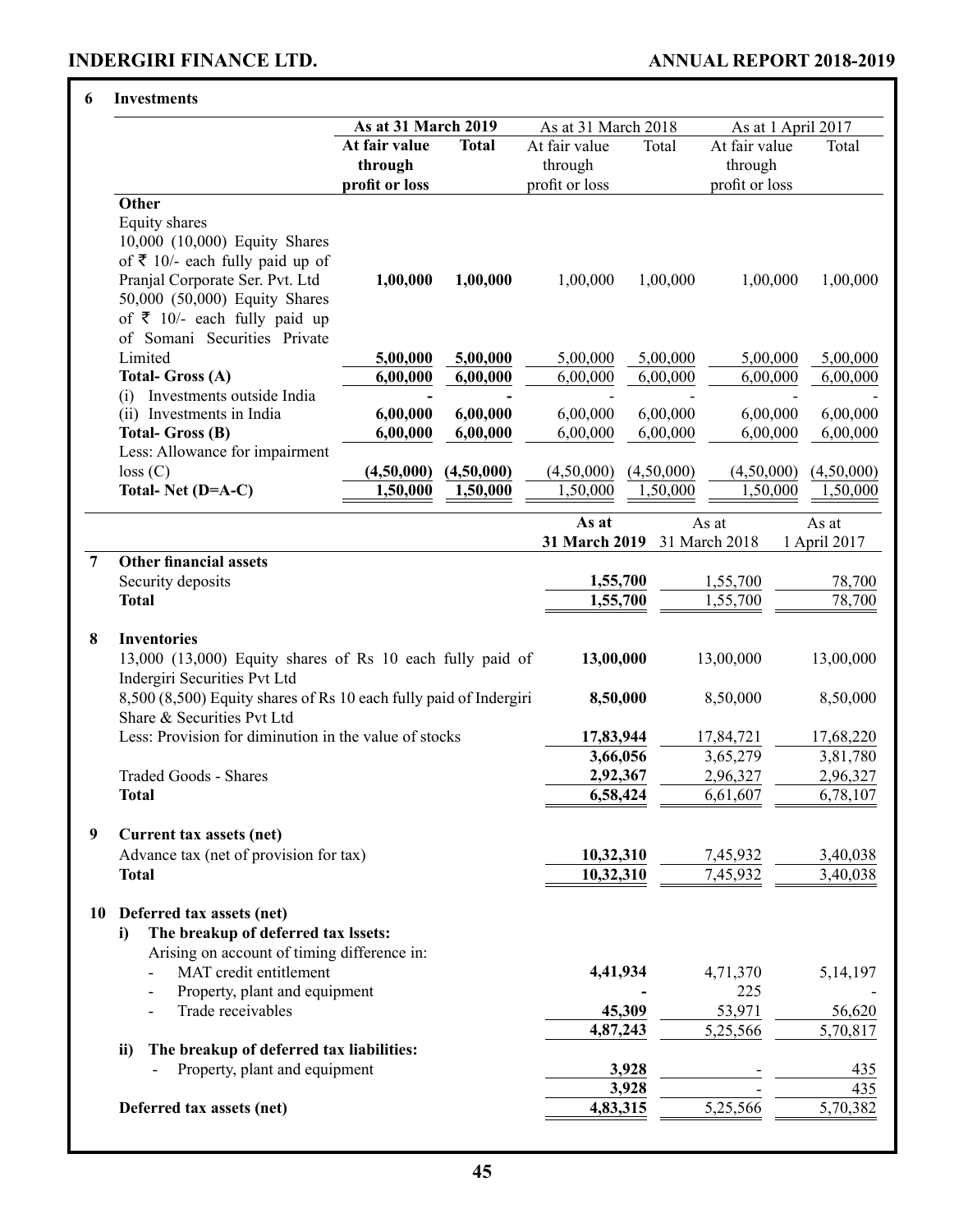### **11 Property, plant and equipment**

| <b>Particulars</b>                               | <b>Furniture and</b> | <b>Computers</b> | <b>Total</b> |
|--------------------------------------------------|----------------------|------------------|--------------|
|                                                  | fixtures             |                  |              |
| <b>Gross block</b>                               |                      |                  |              |
| <b>Balance as at 31 March 2017</b>               |                      | 1,425            | 1,425        |
| <b>Additions</b>                                 | 1,58,860             |                  | 1,58,860     |
| Balance as at 31 March 2018                      | 1,58,860             | 1,425            | 1,60,285     |
| <b>Additions</b>                                 |                      | 19,704           | 19,704       |
| <b>Balance as at 31 March 2019</b>               | 1,58,860             | 21,129           | 1,79,989     |
| <b>Accumulated depreciation and amortisation</b> |                      |                  |              |
| <b>Balance as at 31 March 2017</b>               |                      |                  |              |
| Depreciation and amortisation                    | 18,170               |                  | 18,170       |
| <b>Balance as at 31 March 2018</b>               | 18,170               |                  | 18,170       |
| Depreciation and amortisation                    | 15,092               | 2,940            | 18,032       |
| <b>Balance as at 31 March 2019</b>               | 33,262               | 2,940            | 36,202       |
| <b>Net block</b>                                 |                      |                  |              |
| Balance as at 1 April 2017                       |                      | 1,425            | 1,425        |
| Balance as at 31 March 2018                      | 1,40,690             | 1,425            | 1,42,115     |
| <b>Balance as at 31 March 2019</b>               | 1,25,598             | 18,189           | 1,43,787     |

The Company has availed the deemed cost exemption in relation to the property plant and equipment on the date of transition and hence the net block carrying amount has been considered as the gross block carrying amount on that date. Refer note below for the gross block value and the accumulated depreciation on 1 April 2017 under the previous GAAP

| <b>Description</b>       | <b>Furniture</b>         | <b>Computers</b> | Total  |
|--------------------------|--------------------------|------------------|--------|
|                          | and fixtures             |                  |        |
| Gross Block              | $\overline{\phantom{a}}$ | 28,500           | 28,500 |
| Accumulated Depreciation | $\,$                     | 27,075           | 27,075 |
| Net Block                | -                        | . 425            | 1,425  |

|    |                                                                                                                                                                                                            | As at<br><b>31 March 2019</b> | As at<br>31 March 2018 | As at<br>1 April 2017 |
|----|------------------------------------------------------------------------------------------------------------------------------------------------------------------------------------------------------------|-------------------------------|------------------------|-----------------------|
| 12 | Other non-financial assets                                                                                                                                                                                 |                               |                        |                       |
|    | Prepaid expenses                                                                                                                                                                                           | 22,150                        | 30,362                 | 10,375                |
|    | Goods and service tax input credit                                                                                                                                                                         | 25,573                        |                        |                       |
|    | <b>Total</b>                                                                                                                                                                                               | 47,723                        | 30,362                 | 10,375                |
| 13 | <b>Trade payables</b>                                                                                                                                                                                      |                               |                        |                       |
|    | Total outstanding dues of micro enterprises and small enterprises<br>(refer note below)                                                                                                                    |                               |                        |                       |
|    | Total outstanding dues of creditors other than micro enterprises<br>and small enterprises                                                                                                                  |                               |                        |                       |
|    | <b>Total</b>                                                                                                                                                                                               |                               |                        |                       |
|    | Note:                                                                                                                                                                                                      |                               |                        |                       |
|    | Dues to micro, small and medium enterprises pursuant to section<br>22 of the Micro, Small and Medium Enterprises Development<br>Act (MSMED), 2006                                                          |                               |                        |                       |
|    | Principal amount remaining unpaid                                                                                                                                                                          |                               |                        |                       |
|    | Interest due thereon                                                                                                                                                                                       |                               |                        |                       |
|    | Interest paid by the Company in terms of Section 16 of MSMED<br>Act, 2006, along with the amount of the payment made to the<br>suppliers and service providers beyond the appointed day during<br>the year |                               |                        |                       |
|    |                                                                                                                                                                                                            |                               |                        |                       |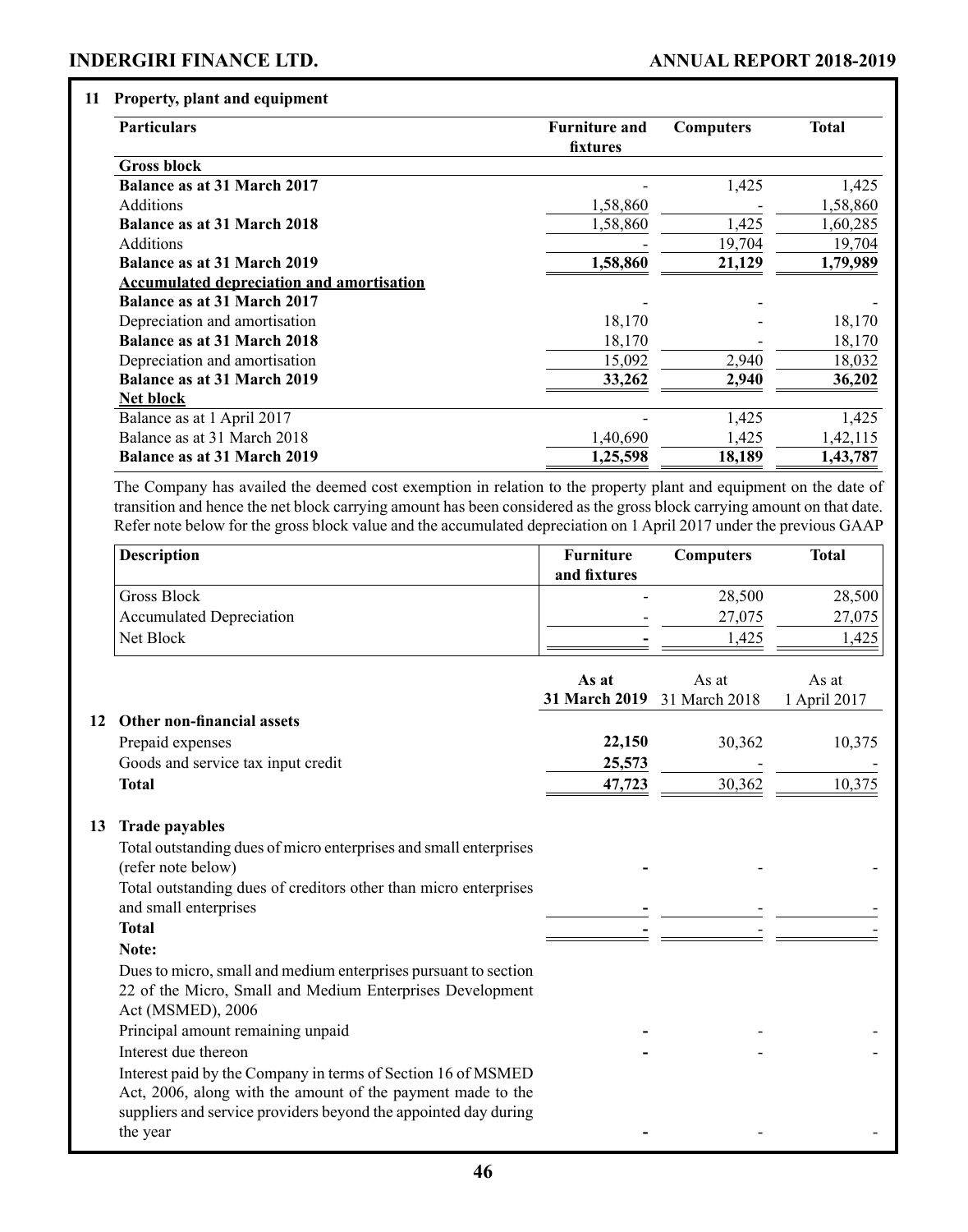### **ANNUAL REPORT 2018-2019**

|                                                                                                                                                                                                                                                                                                                                                       |                                      | As at<br>31 March 2019               | As at<br>31 March 2018     | As at<br>1 April 2017                |
|-------------------------------------------------------------------------------------------------------------------------------------------------------------------------------------------------------------------------------------------------------------------------------------------------------------------------------------------------------|--------------------------------------|--------------------------------------|----------------------------|--------------------------------------|
| Interest due and payable for the period of delay in making<br>payment (which has been paid but beyond the appointed day<br>during the year) but without adding the interest specified under<br>MSMED Act, 2006                                                                                                                                        |                                      |                                      |                            |                                      |
| Interest accrued and remaining unpaid as at balance sheet date<br>Further interest remaining due and payable even in the<br>succeeding years, until such date when the interest dues as<br>above are actually paid to the small enterprise for the purpose<br>of disallowance as a deductible expenditure under section 23 of<br>the MSMED Act, 2006. |                                      |                                      |                            |                                      |
| 14 Other financial liabilities                                                                                                                                                                                                                                                                                                                        |                                      |                                      |                            |                                      |
| Employee benefits payable                                                                                                                                                                                                                                                                                                                             |                                      | 11,46,750                            | 2,26,600                   | 6,19,600                             |
| Other payables                                                                                                                                                                                                                                                                                                                                        |                                      | 4,08,580                             | 2,21,276                   | 7,16,165                             |
| <b>Total</b>                                                                                                                                                                                                                                                                                                                                          |                                      | 15,55,330                            | 4,47,876                   | 13,35,765                            |
| 15 Other non-financial liabilities<br>Other payables                                                                                                                                                                                                                                                                                                  |                                      |                                      |                            |                                      |
| Statutory remittances                                                                                                                                                                                                                                                                                                                                 |                                      | 3,000                                | 3,000                      | 62,000                               |
| <b>Total</b>                                                                                                                                                                                                                                                                                                                                          |                                      | 3,000                                | 3,000                      | 62,000                               |
| 16 Equity<br>Share capital<br><b>Authorised</b><br>50,61,000 Equity shares of ₹10/- each<br><b>Total</b>                                                                                                                                                                                                                                              |                                      | 5,06,10,000<br>5,06,10,000           | 5,06,10,000<br>5,06,10,000 | 5,06,10,000<br>5,06,10,000           |
|                                                                                                                                                                                                                                                                                                                                                       |                                      |                                      |                            |                                      |
| Issued, subscribed & paid up<br>50,61,000 Equity shares of ₹10/- each                                                                                                                                                                                                                                                                                 |                                      | 5,06,10,000                          | 5,06,10,000                | 5,06,10,000                          |
| <b>Total</b>                                                                                                                                                                                                                                                                                                                                          |                                      | 5,06,10,000                          | 5,06,10,000                | 5,06,10,000                          |
| Reconciliation of number of shares outstanding at the beginning and at the end of the reporting period:                                                                                                                                                                                                                                               |                                      |                                      |                            |                                      |
|                                                                                                                                                                                                                                                                                                                                                       |                                      | No. of shares                        | No. of shares              | No. of shares                        |
| Shares outstanding at the beginning of the Year<br>Shares Issued during the year                                                                                                                                                                                                                                                                      |                                      | 50,61,000                            | 50,61,000                  | 50,61,000                            |
| Shares outstanding at the end of the year                                                                                                                                                                                                                                                                                                             |                                      | 50,61,000                            | 50,61,000                  | 50,61,000                            |
| Details of shareholders holding more than 5 percent shares in the Company are given below:                                                                                                                                                                                                                                                            |                                      |                                      |                            |                                      |
| <b>Name of Shareholder</b>                                                                                                                                                                                                                                                                                                                            | No. of Shares held<br>(% of holding) | No. of Shares held<br>(% of holding) |                            | No. of Shares held<br>(% of holding) |
| Beni Prrasad Rauka                                                                                                                                                                                                                                                                                                                                    | 3,80,860 (7.53%)                     |                                      | 3,80,860 (7.53%)           | 3,80,860 (7.53%)                     |
| Indergiri Securities Pvt Ltd                                                                                                                                                                                                                                                                                                                          | 4,60,000 (9.09%)                     |                                      | 4,60,000 (9.09%)           | 4,60,000 (9.09%)                     |
| Indergiri Share And Stock Brokers Pvt Ltd<br>Manoo Investment & Finance Pvt Ltd                                                                                                                                                                                                                                                                       | 3,92,500 (7.75%)                     |                                      | 3,92,500 (7.75%)           | 3,92,500 (7.75%)                     |
|                                                                                                                                                                                                                                                                                                                                                       | $3,60,000$ (7.11%)                   |                                      | $3,60,000$ $(7.11\%)$      | $3,60,000$ $(7.11\%)$                |
| Rights, preferences and restrictions attached to shares:                                                                                                                                                                                                                                                                                              |                                      |                                      |                            |                                      |

The company has one class of equity shares having a par value of  $\bar{c}10$  per share. Each shareholder is eligible for one vote per share held.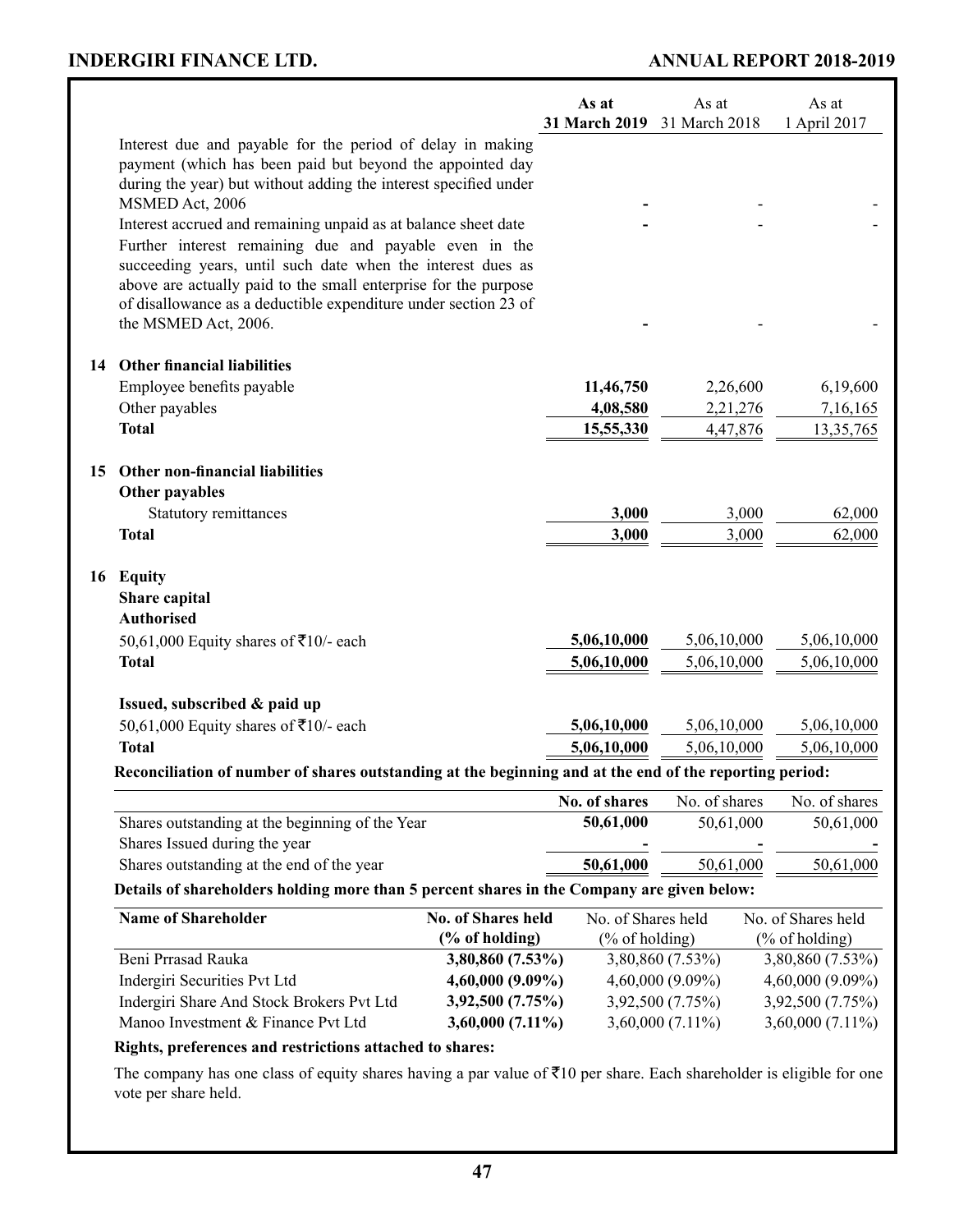The Dividend proposed by the Board of Directors is subject to the approval of the shareholders in the ensuing Annual General Meeting, except is case of interim dividend. In the event of liquidation, the equity shareholders are eligible to receive the remaining assets of the Company after distribution of all preferential amounts, in proportion to their shareholding.

During the year ended 31 March 2019, the amount of per share dividend recognized as distributions to equity shareholders was  $\bar{\mathbf{\xi}}$  Nil (31 March 2018  $\bar{\mathbf{\xi}}$  Nil)

|    |                                                                 | As at                              | As at      | As at        |
|----|-----------------------------------------------------------------|------------------------------------|------------|--------------|
|    |                                                                 | <b>31 March 2019</b> 31 March 2018 |            | 1 April 2017 |
| 17 | Other equity                                                    |                                    |            |              |
|    | Statutory Reserve Fund under section 45 I C (1) of RBI Act      |                                    |            |              |
|    | Balance as per the last Financial Statements                    | 87,567                             |            |              |
|    | Add: Amount transferred from balance in the Statement of Profit |                                    |            |              |
|    | and Loss                                                        | 25,50,915                          | 87,567     |              |
|    | <b>Closing balance</b>                                          | 26,38,482                          | 87,567     |              |
|    | <b>Surplus in the Statement of Profit and Loss</b>              |                                    |            |              |
|    | <b>Opening Balance</b>                                          | (25, 529)                          | (4,07,621) | (7,03,738)   |
|    | Profit $/(Loss)$ for the year:                                  | 3,31,146                           | 4,69,658   | 2,85,337     |
|    | Less: Transfer to Statutory Reserve                             | (25,50,915)                        | (87, 567)  |              |
|    | Add/Less: Ind AS adjustments on transition                      |                                    |            | 10,780       |
|    | <b>Closing balance</b>                                          | (22, 45, 299)                      | (25, 529)  | (4,07,621)   |
|    | Total                                                           | 3,93,184                           | 62,038     | (4,07,621)   |
|    |                                                                 |                                    |            |              |

### **Statutory Reserve Fund under section 45-IC(1) of The Reserve Bank of India Act, 1934**

This reserve fund had been created in compliance with section 45-IC(1) of The Reserve Bank of India Act, 1934 which requires every non-banking finance company to create a reserve fund the transfer therein a sum not less than twenty per cent of its net profit every year as disclosed in the profit and loss account and before any dividend is declared.

|    |                                                                                   | 31 March 2019 31 March 2018 |           |
|----|-----------------------------------------------------------------------------------|-----------------------------|-----------|
| 18 | <b>Interest income</b>                                                            |                             |           |
|    | On financial assets measured at amortised cost                                    |                             |           |
|    | Interest on loans                                                                 | 44,26,810                   | 44,55,050 |
|    | <b>Total</b>                                                                      | 44,26,810                   | 44,55,050 |
|    |                                                                                   |                             |           |
| 19 | Other operating income                                                            |                             |           |
|    | Consultancy services                                                              | 1,00,000                    |           |
|    | <b>Total</b>                                                                      | 1,00,000                    |           |
| 20 | Other income                                                                      |                             |           |
|    | Sundry balance written off                                                        |                             | 36,077    |
|    | Reversal of impairment loss on financial instrument                               | 33,314                      | 12,307    |
|    | <b>Total</b>                                                                      | 33,314                      | 48,384    |
|    |                                                                                   |                             |           |
| 21 | Changes in inventories of finished goods, work-in-progress and stock-in-<br>trade |                             |           |
|    |                                                                                   | 6,58,424                    | 6,61,607  |
|    | Closing Stock Stock-in-trade:                                                     |                             |           |
|    | Less: Opening Stock Stock-in-trade                                                | 6,61,607                    | 6,78,107  |
|    | <b>Total</b>                                                                      | 3,183                       | 16,500    |
|    |                                                                                   |                             |           |
|    |                                                                                   |                             |           |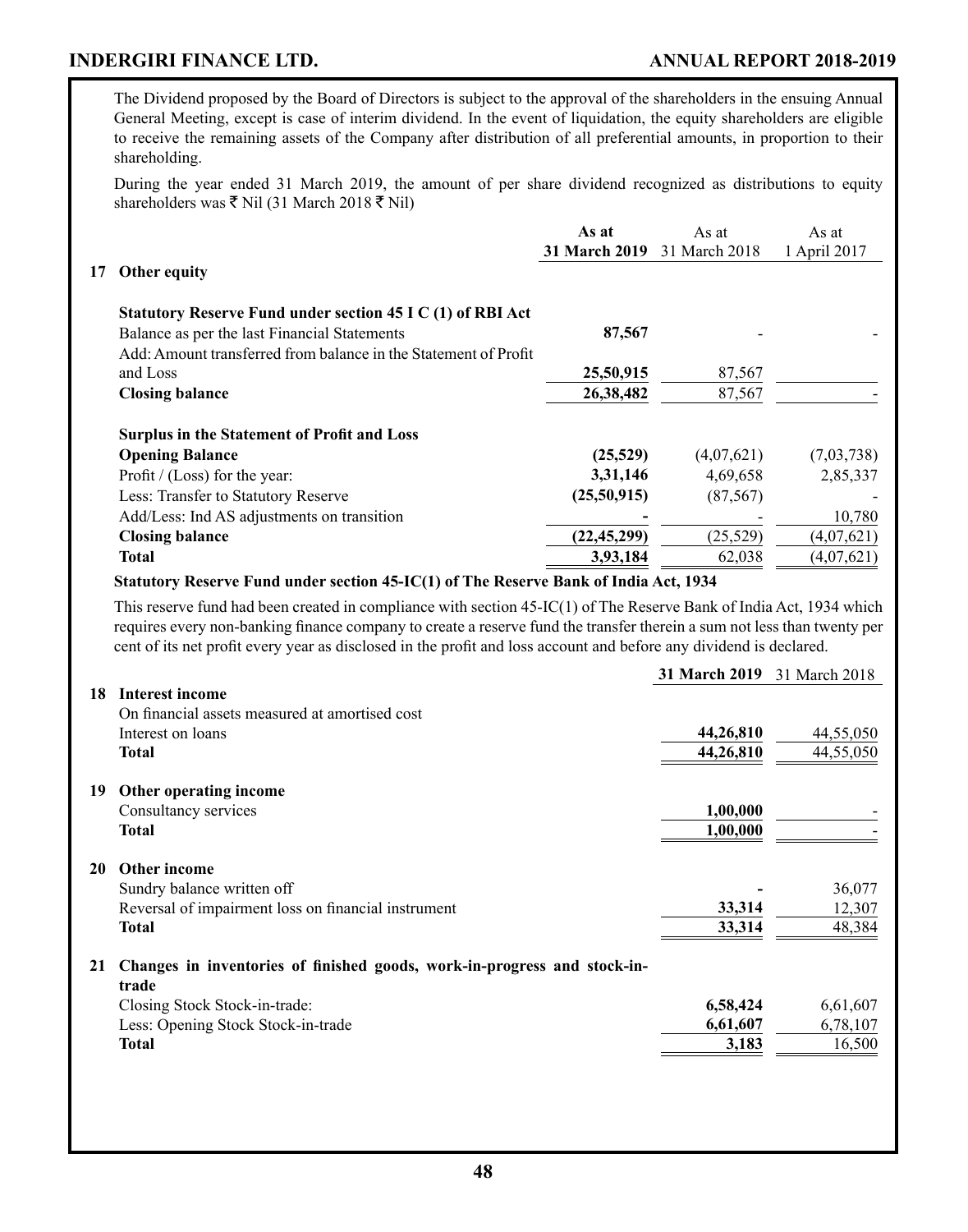### **ANNUAL REPORT 2018-2019**

|    |                                                  | 31 March 2019 31 March 2018 |           |
|----|--------------------------------------------------|-----------------------------|-----------|
|    | 22 Employee benefits expense                     |                             |           |
|    | Salaries, wages & bonus                          | 27,60,000                   | 27,80,000 |
|    | Staff welfare expenses                           | 1,44,000                    | 1,44,000  |
|    | <b>Total</b>                                     | 29,04,000                   | 29,24,000 |
| 23 | Depreciation and amortisation expense            |                             |           |
|    | Depreciation of tangible assets                  | 18,032                      | 18,170    |
|    | <b>Total</b>                                     | 18,032                      | 18,170    |
|    |                                                  |                             |           |
| 24 | Other expenses                                   |                             |           |
|    | Rent                                             | 2,12,150                    | 1,33,000  |
|    | Rates & taxes                                    | 10,157                      | 2,500     |
|    | Advertisement expenses                           | 55,063                      | 48,106    |
|    | Fees & subscription including NSDL & CDSL        | 1,08,602                    | 59,564    |
|    | Filing fees to ROC                               | 26,400                      | 4,200     |
|    | General expenses                                 | 1,26,399                    | 1,16,976  |
|    | Bank charges                                     | 34,593                      | 1,380     |
|    | Bad debts written off                            |                             | 11,340    |
|    | Travel expenses                                  | 5,688                       |           |
|    | Legal & professional fees                        | 42,280                      | 39,000    |
|    | Listing fees $\&$ stock exchange fees            | 3,06,250                    | 2,87,500  |
|    | Payment to auditors (as per details given below) | 25,000                      | 20,000    |
|    | Printing & stationery                            | 16,960                      | 18,172    |
|    | Registrar & transfer charges                     | 91,070                      | 56,049    |
|    | Books & periodicals                              | 43,200                      | 43,200    |
|    | Repair & maintenance charges                     | 8,200                       | 5,700     |
|    | Telephone and internet expenses                  | 68,479                      | 62,928    |
|    | <b>Total</b>                                     | 11,80,491                   | 9,09,615  |
|    | <b>Disclosures</b>                               |                             |           |
|    | Payments to auditors (net of tax)<br>$1_{\cdot}$ |                             |           |
|    | For audit<br>a)                                  | 25,000                      | 20,000    |
|    | For taxation matters<br>b)                       |                             |           |
|    | For other services<br>$\mathbf{c}$               |                             |           |
|    | <b>Total</b>                                     | 25,000                      | 20,000    |

### **25 Segment Reporting - Disclosures under Ind AS 108 - "Operating Segment":**

 The Company operates mainly in the business segment of fund based financing activity. All other activities revolve around the main business. Further, all activities are carried out within India. As such, there are no separate reportable segments as per the provisions of IND AS 108 on 'Operating Segments'.

### **26 Leases**

#### **Operating leases**

The Company has taken certain facilities under operating lease arrangements. The lease can be terminated at the option of either parties by giving due notice. The rental expenses under operating leases "Other expenses" in the statement of profit and loss. The Company does not have any non-cancellable leasing arrangements. The lease rentals recognised in the Statement of Profit and Loss (Refer note 24) for the year are  $\bar{\tau}$  212,150/- (previous year  $\bar{\tau}$  133,000/-).

| <b>Particulars</b>                                           | As at                              | As at    |
|--------------------------------------------------------------|------------------------------------|----------|
|                                                              | <b>31 March 2019</b> 31 March 2018 |          |
| a) Payable not later than one year                           | 2.28.554                           | 1.74.650 |
| b) Payable later than one year and not later than five years | 38,417                             | 2,21,970 |

 The Company has not considered deferrement of lease deposit since it has very negligible impact in profits.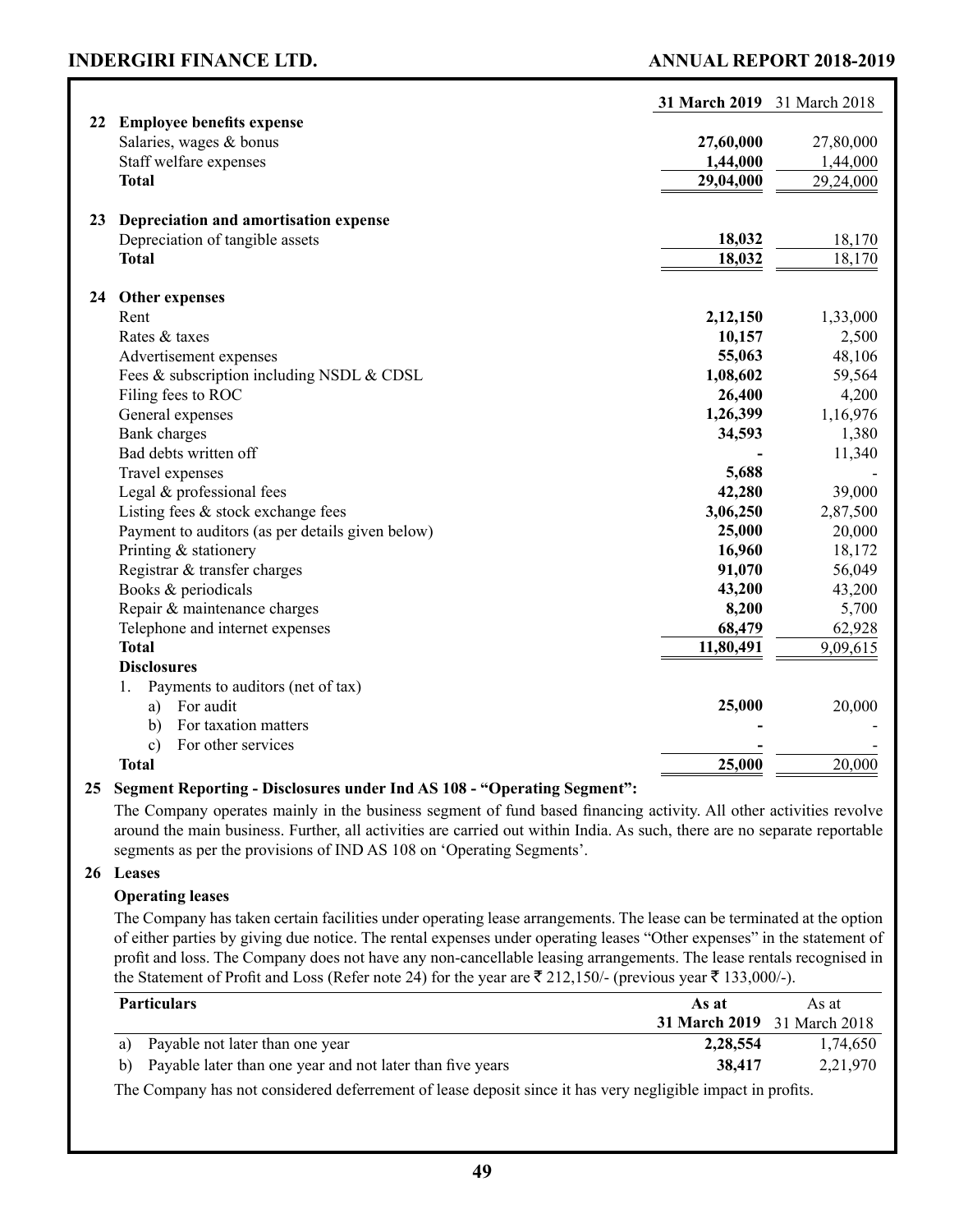### **27 Earnings per share (EPS)**

Basic EPS amounts are calculated by dividing the profit for the year attributable to equity holders by the weighted average number of Equity shares outstanding during the year.

 Diluted EPS amounts are calculated by dividing the profit attributable to equity holders by the weighted average number of Equity shares outstanding during the year plus the weighted average number of Equity shares that would be issued on conversion of all the dilutive potential Equity shares into Equity shares.

In accordance with IND AS - 33 Earnings per share, the computation of earnings per share is set out below:

### **i. Profit attributable to equity holders**

|                                                               | 31 March 2019        | 31 March 2018 |
|---------------------------------------------------------------|----------------------|---------------|
| Profit attributable to equity holders                         | 3,31,146             | 4,69,658      |
| Weighted average number of ordinary shares                    |                      |               |
|                                                               | <b>31 March 2019</b> | 31 March 2018 |
| Issued ordinary shares at 1 April                             | 50,61,000            | 50,61,000     |
| Effect of fresh issue of shares for cash                      |                      |               |
| Weighted average number of shares at 31 March for basic EPS   | 50,61,000            | 50,61,000     |
| Effect of exercise of share options                           |                      |               |
| Weighted average number of shares at 31 March for diluted EPS | 50,61,000            | 50,61,000     |
| Basic and diluted earnings per share                          |                      |               |
|                                                               | <b>31 March 2019</b> | 31 March 2018 |
| Basic earnings per share                                      | 0.07                 | 0.09          |
| Diluted earnings per share                                    | 0.07                 | 0.09          |

**28** The Company believes that no impairment of assets arises during the year as required under IND AS 36 "Impairment of Assets"

#### **29 Contingent liabilities**

| <b>Particulars</b>                            | 31 March 2019 31 March 2018 |          |
|-----------------------------------------------|-----------------------------|----------|
| Under The Income Tax Act, 1961 for AY 2011-12 | 1,73,410                    | Nil      |
| Under The Income Tax Act, 1961 for AY 2014-15 | 9,46,870                    | 9.46.870 |

**30** Based on the intimation received by the Company, none of the suppliers have confirmed to be registered under "The Micro, Small and Medium Enterprises Development ('MSMED') Act, 2006". Accordingly, no disclosures relating to amounts unpaid as at the year end together with interest paid /payable are required to be furnished.

**31** In the opinion of the Management, the Current Assets, Loans & Advances are realizable in the ordinary course of business at least equal to the amount at which they are stated in the Balance Sheet. The provision for all known liabilities is adequate and not in excess of the amount reasonably necessary.

#### **32 Income taxes**

**Tax expense**

| (a) Amounts recognised in profit and loss         | Year ended           | Year ended    |
|---------------------------------------------------|----------------------|---------------|
|                                                   | <b>31 March 2019</b> | 31 March 2018 |
| Current income tax                                | 1,10,457             | 1,63,500      |
| Changes in estimates related to prior period      |                      |               |
|                                                   | 1,10,457             | 1,63,500      |
| Deferred income tax liability / (asset), net      |                      |               |
| Origination and reversal of temporary differences | 12,815               | 1,990         |
| Deferred tax expense                              | 12,815               | 1,990         |
| Tax expense for the year                          | 1,23,272             | 1,65,490      |
|                                                   |                      |               |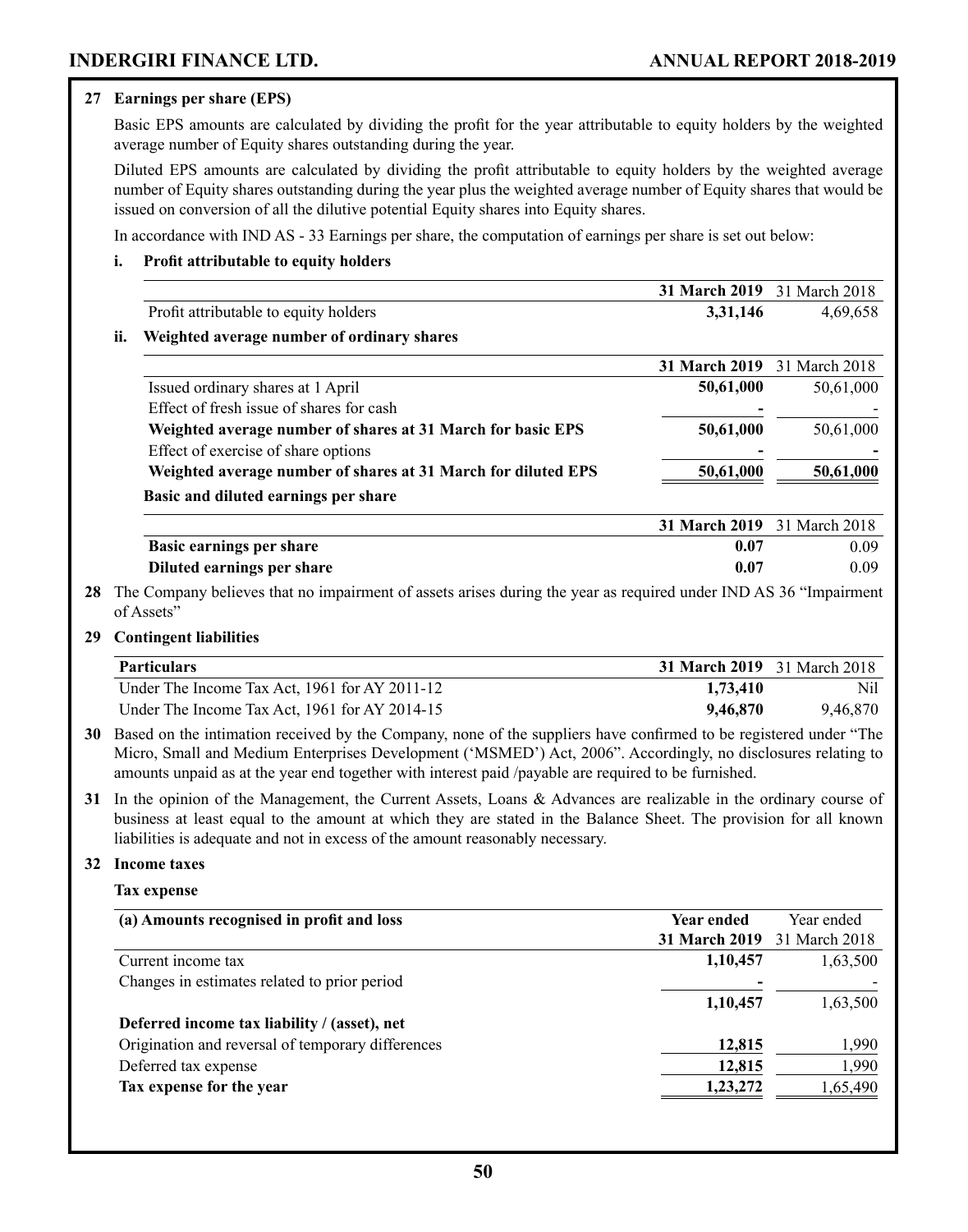### **ANNUAL REPORT 2018-2019**

| (b) Reconciliation of effective tax rate                                                   | Year ended<br><b>31 March 2019</b> 31 March 2018 | Year ended |
|--------------------------------------------------------------------------------------------|--------------------------------------------------|------------|
| <b>Profit before tax</b>                                                                   | 4,54,418                                         | 6, 35, 148 |
| Tax using the Company's domestic tax rate (31 March 2019 : 26%,<br>31 March 2018 : 25.75%) | 1,26,419                                         | 1,74,999   |
| Tax effect of:                                                                             |                                                  |            |
| Others                                                                                     | (3,147)                                          | (9,509)    |
| Tax expense as per profit or loss                                                          | 1,23,272                                         | 1,65,490   |

| (c) Movement in deferred        |              |              |                          | <b>31 March 2019</b> |                                           |                 |                 |
|---------------------------------|--------------|--------------|--------------------------|----------------------|-------------------------------------------|-----------------|-----------------|
| tax balances                    | Net balance  | Recognised   | <b>Recognised Others</b> |                      | Net deferred                              | <b>Deferred</b> | <b>Deferred</b> |
|                                 | 1 April 2018 | in profit or | in OCI                   |                      | tax asset/                                | tax asset       | tax             |
|                                 |              | loss         |                          |                      | liability                                 |                 | liability       |
| Deferred tax asset/(liability)  |              |              |                          |                      |                                           |                 |                 |
| - Property, plant and           | 225          | (4,153)      |                          |                      | (3,928)                                   |                 | (3,928)         |
| equipment                       |              |              |                          |                      |                                           |                 |                 |
| - Trade receivables             | 53,971       | (8,662)      |                          |                      | 45,309                                    | 45,309          |                 |
| Tax assets/ (liabilities)       | 54,196       | (12, 815)    |                          |                      | 41,381                                    | 45,309          | (3,928)         |
| (d) Movement in deferred        |              |              |                          | 31 March 2018        |                                           |                 |                 |
| tax balances                    | Net balance  |              |                          |                      | Recognised Recognised Others Net deferred | Deferred        | Deferred        |
|                                 | 1 April      | in profit or | in OCI                   |                      | tax asset/                                | tax asset       | tax             |
|                                 | 2017         | loss         |                          |                      | liability                                 |                 | liability       |
| Deferred tax asset/(liability)  |              |              |                          |                      |                                           |                 |                 |
| - Property, plant and equipment | (435)        | 660          |                          |                      | 225                                       | 225             |                 |
| - Trade receivables             | 56,620       | (2,650)      |                          |                      | 53,971                                    | 53,971          |                 |
| Tax assets/(liabilities)        | 56,185       | (1,990)      |                          |                      | 54,196                                    | 54,196          |                 |

The company offsets tax assets and liabilities if and only if it has a legally enforceable right to set off current tax assets and current tax liabilities and the deferred tax assets and deferred tax liabilities relate to income taxes levied by the same tax authority.

 Significant management judgement is required in determining provision for income tax, deferred income tax assets and liabilities and recoverability of deferred income tax assets. The recoverability of deferred income tax assets is based on estimates of taxable income and the period over which deferred income tax assets will be recovered. Any changes in future taxable income would impact the recoverability of deferred tax assets.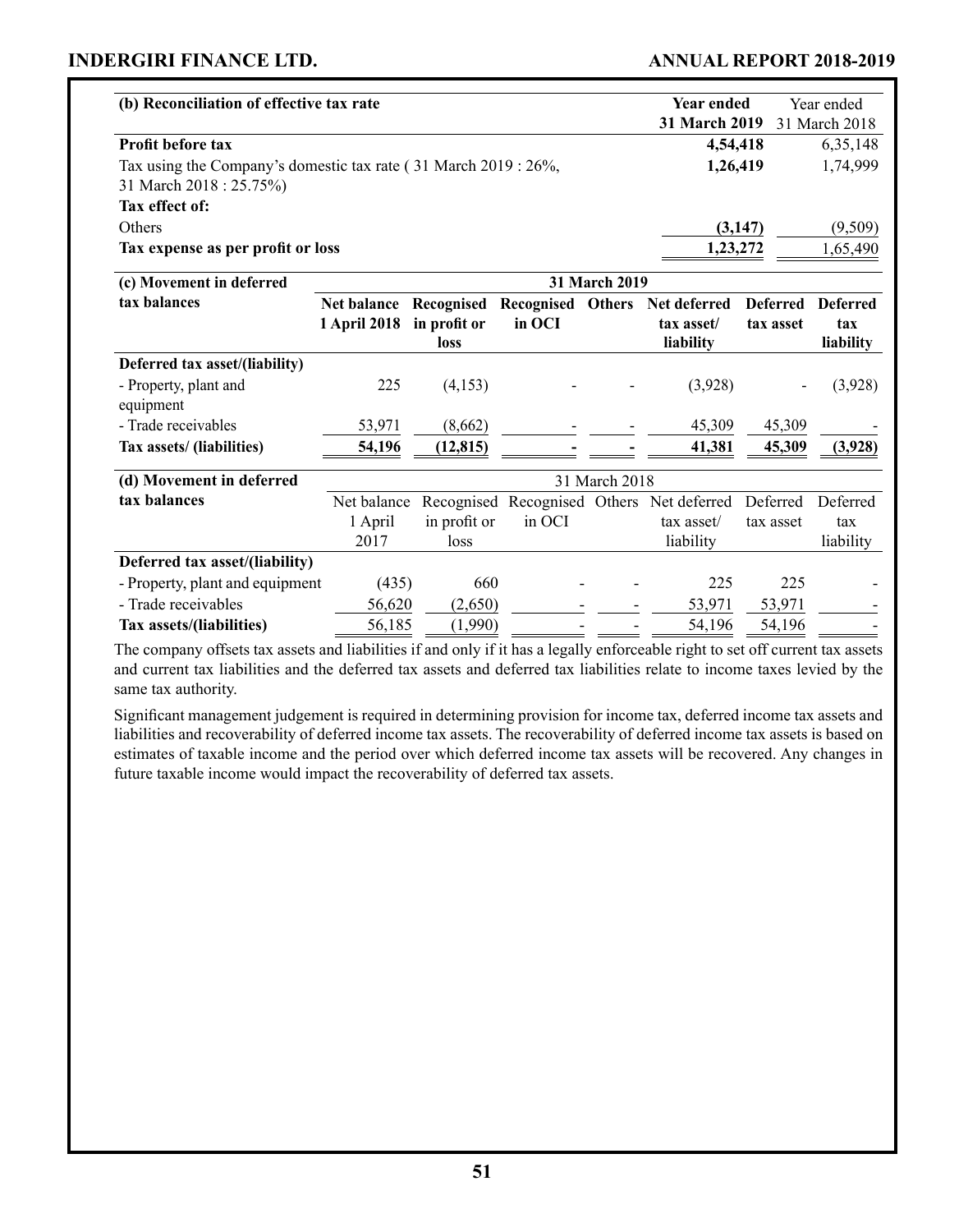### **33 Maturity analysis of assets and liabilities**

The table below shows an analysis of assets and liabilities analysed according to when they are expected to be recovered or settled. They have been classified to mature and/or be repaid within 12 months or after 12 months. With regard to loans and advances to customers, the Company uses the same basis of expected repayment as used for estimating the EIR.

| <b>PARTICULARS</b><br>As at 31 March 2019 |             |          | As at 31 March 2018 |             |          | As at 1 April 2017 |             |                          |             |
|-------------------------------------------|-------------|----------|---------------------|-------------|----------|--------------------|-------------|--------------------------|-------------|
| <b>ASSETS</b>                             | Within 12   | After 12 | <b>Total</b>        | Within 12   | After 12 | Total              | Within 12   | After 12                 | Total       |
|                                           | months      | months   |                     | months      | months   |                    | months      | months                   |             |
| Cash and cash                             | 73,621      |          | 73,621              | 1,63,013    |          | 1,63,013           | 3,44,339    |                          | 3,44,339    |
| equivalents                               |             |          |                     |             |          |                    |             |                          |             |
| <b>Trade Receivables</b>                  | 47,51,835   | -        | 47,51,835           | 38,03,794   |          | 38,03,794          | 38, 35, 033 | $\overline{\phantom{a}}$ | 38, 35, 033 |
| Loans                                     | 4,50,14,799 | 50,000   | 4,50,64,799         | 4,46,94,825 | 50,000   | 4,47,44,825        | 4,55,41,745 | 50,000                   | 4,55,91,745 |
| Investments                               | 1,50,000    | -        | 1,50,000            | 1,50,000    |          | 1,50,000           | 1,50,000    | $\overline{\phantom{a}}$ | 1,50,000    |
| Other financial asset                     | 1,55,700    | ٠        | 1,55,700            | 1,55,700    |          | 1,55,700           | 78,700      |                          | 78,700      |
| <b>Total Assets</b>                       | 5,01,45,955 | 50,000   | 5,01,95,955         | 4,89,67,332 | 50,000   | 4,90,17,332        | 4,99,49,817 | 50,000                   | 4,99,99,817 |
|                                           |             |          |                     |             |          |                    |             |                          |             |
| <b>LIABILITIES</b>                        |             |          |                     |             |          |                    |             |                          |             |
| <b>Financial Liabilities</b>              |             |          |                     |             |          |                    |             |                          |             |
| Other financial                           | 15,55,330   | -        | 15,55,330           | 4,47,876    |          | 4,47,876           | 13,35,765   | $\overline{\phantom{a}}$ | 13,35,765   |
| liabilities                               |             |          |                     |             |          |                    |             |                          |             |
| <b>Total liabilities</b>                  | 15,55,330   | -        | 15,55,330           | 4,47,876    |          | 4,47,876           | 13, 35, 765 | $\overline{\phantom{a}}$ | 13,35,765   |
| <b>Net</b>                                | 4,85,90,626 | 50,000   | 4,86,40,626         | 4,85,19,456 | 50,000   | 4,85,69,456        | 4,86,14,052 | 50,000                   | 4,86,64,052 |

### **34 Fair value measurements**

### **1. Financial instruments – Fair values and risk management**

### **A. Accounting classification and fair values**

The following table shows the carrying amounts and fair values of financial assets and financial liabilities, including their levels are presented below. It does not include the fair value information for financial assets and financial liabilities not measured at fair value if their carrying amount is a reasonable approximation of fair value

| 31 March 2019                | <b>Note</b>    |              | <b>Carrying amount</b> |             |              | <b>Fair value</b> |             |              |              |
|------------------------------|----------------|--------------|------------------------|-------------|--------------|-------------------|-------------|--------------|--------------|
|                              | No.            | <b>FVTPL</b> | <b>FVTOCI</b>          | Amortised   | <b>Total</b> | <b>Ouoted</b>     | Significant | Significant  | <b>Total</b> |
|                              |                |              |                        | Cost        |              | prices            | observable  | unobservable |              |
|                              |                |              |                        |             |              | in active         | inputs      | inputs       |              |
|                              |                |              |                        |             |              | markets           | (Level 2)   | (Level 3)    |              |
|                              |                |              |                        |             |              | (Level 1)         |             |              |              |
| <b>Financial assets</b>      |                |              |                        |             |              |                   |             |              |              |
| Investments                  |                |              |                        |             |              |                   |             |              |              |
| - Equity instruments         | 6              |              |                        | 1,50,000    | 1,50,000     |                   |             | 1,50,000     | 1,50,000     |
| Loans                        |                |              |                        | 4,50,64,799 | 4,50,64,799  |                   |             | 4,50,64,799  | 4,50,64,799  |
| Trade receivables            | 4              |              |                        | 47,51,835   | 47,51,835    |                   |             | 47,51,835    | 47,51,835    |
| Cash and cash                | 3              |              |                        | 73,621      | 73,621       | 73,621            |             |              | 73,621       |
| equivalents                  |                |              |                        |             |              |                   |             |              |              |
| Security deposits            | $\overline{ }$ |              |                        | 1,55,700    | 1,55,700     |                   |             | 1,55,700     | 1,55,700     |
| Total                        |                |              |                        | 5,01,95,955 | 5,01,95,955  | 73,621            |             | 5,01,22,334  | 5,01,95,955  |
|                              |                |              |                        |             |              |                   |             |              |              |
| <b>Financial liabilities</b> |                |              |                        |             |              |                   |             |              |              |
| Other financial              | 14             |              |                        | 15,55,330   | 15,55,330    |                   |             | 15,55,330    | 15,55,330    |
| liabilities                  |                |              |                        |             |              |                   |             |              |              |
| Total                        |                |              |                        | 15,55,330   | 15,55,330    |                   |             | 15,55,330    | 15,55,330    |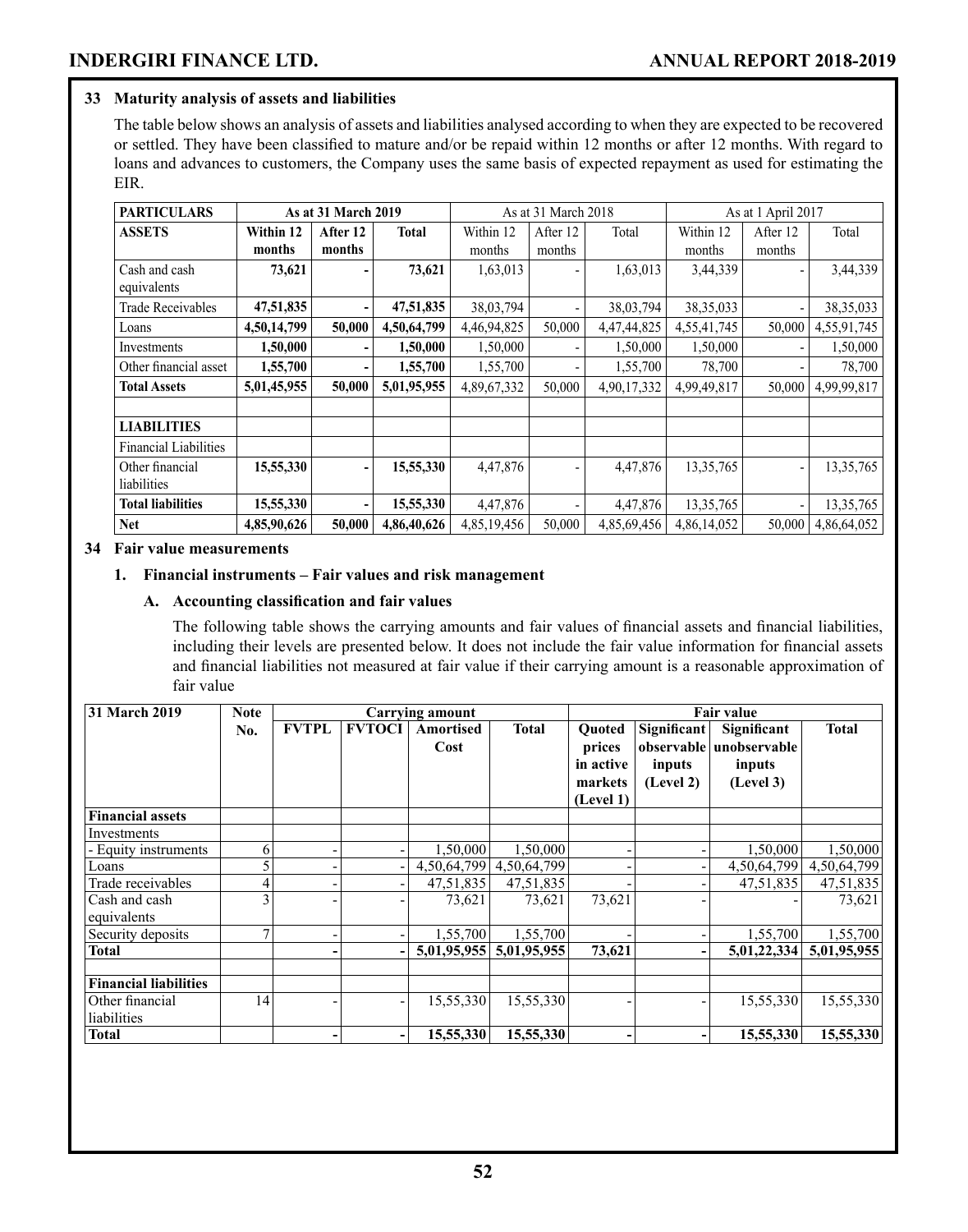| 31 March 2018                | <b>Note</b>    |              | <b>Carrying amount</b> |             |              | <b>Fair value</b> |             |                         |              |
|------------------------------|----------------|--------------|------------------------|-------------|--------------|-------------------|-------------|-------------------------|--------------|
|                              | No.            | <b>FVTPL</b> | <b>FVTOCI</b>          | Amortised   | <b>Total</b> | <b>Ouoted</b>     | Significant | Significant             | <b>Total</b> |
|                              |                |              |                        | Cost        |              | prices            |             | observable unobservable |              |
|                              |                |              |                        |             |              | in active         | inputs      | inputs                  |              |
|                              |                |              |                        |             |              | markets           | (Level 2)   | (Level 3)               |              |
|                              |                |              |                        |             |              | (Level 1)         |             |                         |              |
| <b>Financial assets</b>      |                |              |                        |             |              |                   |             |                         |              |
| Investments                  |                |              |                        |             |              |                   |             |                         |              |
| - Equity instruments         | 6              |              |                        | 1,50,000    | 1,50,000     |                   |             | 1,50,000                | 1,50,000     |
| Loans                        |                |              |                        | 4,47,44,825 | 4,47,44,825  |                   |             | 4,47,44,825             | 4,47,44,825  |
| Trade receivables            | 4              |              |                        | 38,03,794   | 38,03,794    |                   |             | 38,03,794               | 38,03,794    |
| Cash and cash                | 3              |              |                        | 1,63,013    | 1,63,013     | 1,63,013          |             |                         | 1,63,013     |
| equivalents                  |                |              |                        |             |              |                   |             |                         |              |
| Security deposits            | $\overline{7}$ |              |                        | 1,55,700    | 1,55,700     |                   |             | 1,55,700                | 1,55,700     |
| Total                        |                |              |                        | 4,90,17,332 | 4,90,17,332  | 1,63,013          |             | 4,88,54,319             | 4,90,17,332  |
|                              |                |              |                        |             |              |                   |             |                         |              |
| <b>Financial liabilities</b> |                |              |                        |             |              |                   |             |                         |              |
| Other financial              | 14             |              |                        | 4,47,876    | 4,47,876     |                   |             | 4,47,876                | 4,47,876     |
| liabilities                  |                |              |                        |             |              |                   |             |                         |              |
| Total                        |                |              |                        | 4,47,876    | 4,47,876     |                   |             | 4,47,876                | 4,47,876     |

| 1 April 2017                 | <b>Note</b> | <b>Carrying amount</b> |               |             |              |               | <b>Fair value</b> |              |              |
|------------------------------|-------------|------------------------|---------------|-------------|--------------|---------------|-------------------|--------------|--------------|
|                              | No.         | <b>FVTPL</b>           | <b>FVTOCI</b> | Amortised   | <b>Total</b> | <b>Ouoted</b> | Significant       | Significant  | <b>Total</b> |
|                              |             |                        |               | Cost        |              | prices        | observable        | unobservable |              |
|                              |             |                        |               |             |              | in active     | inputs            | inputs       |              |
|                              |             |                        |               |             |              | markets       | (Level 2)         | (Level 3)    |              |
|                              |             |                        |               |             |              | (Level 1)     |                   |              |              |
| <b>Financial assets</b>      |             |                        |               |             |              |               |                   |              |              |
| Investments                  |             |                        |               |             |              |               |                   |              |              |
| - Equity instruments         | 6           |                        |               | 1,50,000    | 1,50,000     |               |                   | 1,50,000     | 1,50,000     |
| Loans                        |             |                        |               | 4,55,91,745 | 4,55,91,745  |               |                   | 4,55,91,745  | 4,55,91,745  |
| Trade receivables            | 4           |                        |               | 38, 35, 033 | 38, 35, 033  |               |                   | 38, 35, 033  | 38, 35, 033  |
| Cash and cash                | 3           |                        |               | 3,44,339    | 3,44,339     | 3,44,339      |                   |              | 3,44,339     |
| equivalents                  |             |                        |               |             |              |               |                   |              |              |
| Security deposits            | 7           |                        |               | 78,700      | 78,700       |               |                   | 78,700       | 78,700       |
| Total                        |             |                        |               | 4,99,99,817 | 4,99,99,817  | 3.44.339      |                   | 4,96,55,478  | 4,99,99,817  |
|                              |             |                        |               |             |              |               |                   |              |              |
| <b>Financial liabilities</b> |             |                        |               |             |              |               |                   |              |              |
| Other financial              | 14          |                        |               | 13, 35, 765 | 13, 35, 765  |               |                   | 13,35,765    | 13,35,765    |
| liabilities                  |             |                        |               |             |              |               |                   |              |              |
| Total                        |             |                        |               | 13,35,765   | 13,35,765    |               |                   | 13, 35, 765  | 13,35,765    |

### **B. Measurement of fair values**

Valuation techniques and significant unobservable inputs

 Level 1: Level 1 hierarchy includes financial instruments measured using quoted prices. This includes listed equity instruments, traded bonds and mutual funds that have quoted price. The fair value of all equity instruments (including bonds) which are traded in the stock exchanges is valued using the closing price as at the reporting period. The mutual funds are valued using the closing NAV.

 Level 2: The fair value of financial instruments that are not traded in an active market (for example, traded bonds, over-the- counter derivatives) is determined using valuation techniques which maximise the use of observable market data and rely as little as possible on entity-specific estimates. If all significant inputs required to fair value an instrument are observable, the instrument is included in level 2.

 Level 3: If one or more of the significant inputs is not based on observable market data, the instrument is included in level 3. This is the case for unlisted equity securities, contingent consideration and indemnification asset included in level 3.

The carrying amounts of trade receivables, trade payables, capital creditors and cash and cash equivalents are considered to be the same as their fair values, due to their short-term nature.

 For financial assets and liabilities that are measured at fair value, the carrying amounts are equal to the fair values.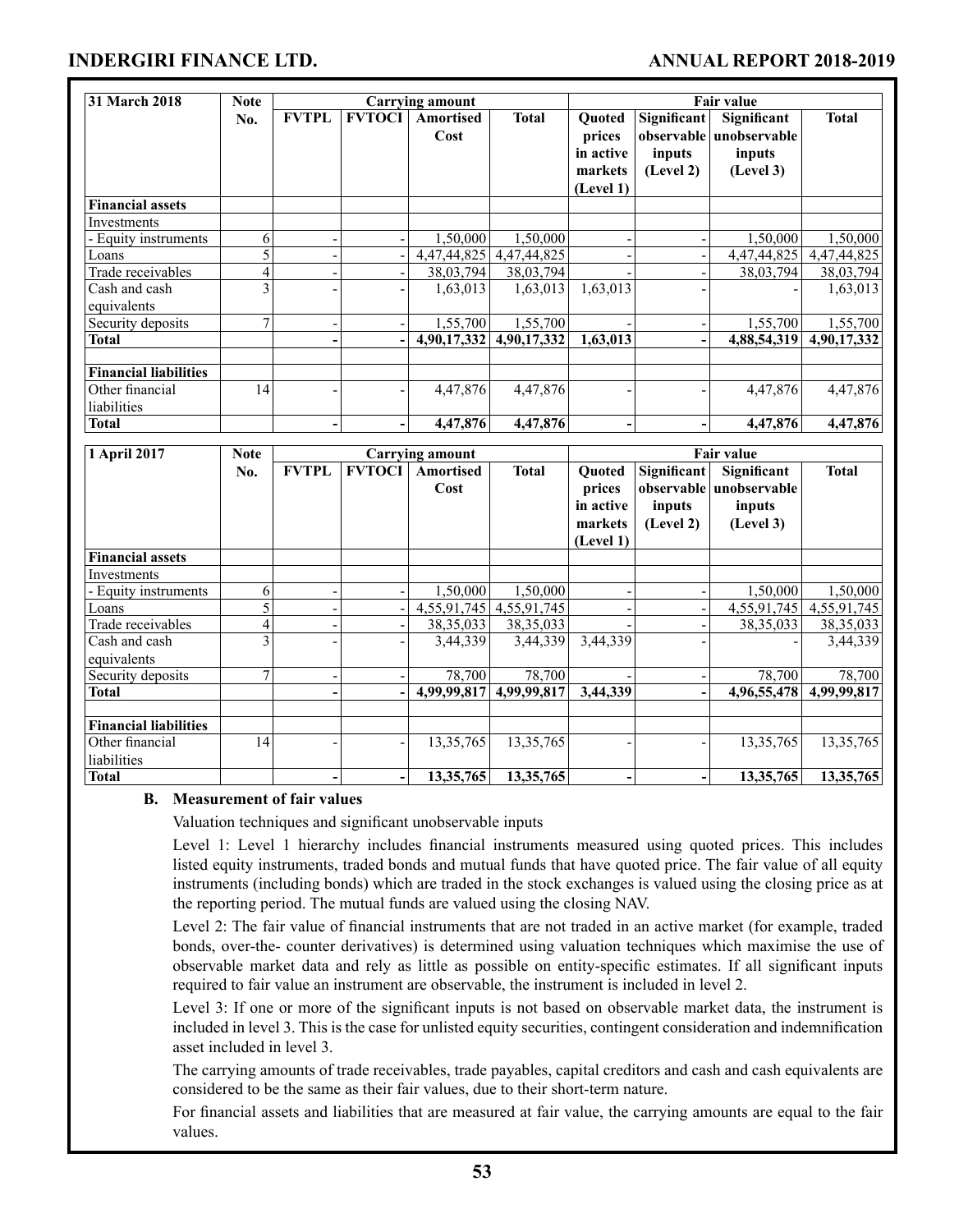### **34 Financial instruments – Fair values and risk management**

### **Credit risk**

 Credit risk is the risk of financial loss to the Company if a customer or counterparty to a financial instrument fails to meet its contractual obligations, and arises principally from the Company's receivables from customers and investment securities. Credit risk is managed through credit approvals, establishing credit limits and continuously monitoring the creditworthiness of customers to which the Company grants credit terms in the normal course of business. The Company establishes an allowance for doubtful debts and impairment that represents its estimate of incurred losses in respect of trade and other receivables and investments.

### **Trade and other receivables**

 The Company's exposure to credit risk is influenced mainly by the individual characteristics of each customer. The demographics of the customer, including the default risk of the country in which the customer operates, also has an influence on credit risk assessment. Credit risk is managed through credit approvals, establishing credit limits and continuously monitoring the creditworthiness of customers.

Summary of the Company's exposure to credit risk by age of the outstanding from various customers is as follows:

| <b>Particulars</b> |                        | 31 March 2019              |                        |
|--------------------|------------------------|----------------------------|------------------------|
|                    | <b>Carrying amount</b> | Weighted average loss rate | <b>Impairment</b> loss |
| $0-365$ days       | 44,99,165              | $2.3\%$                    | 1,04,865               |
| 366-730 days       | 4,20,244               | 16.5%                      | 69,400                 |
| 731-1095 days      | 6,692                  | $0.0\%$                    |                        |
|                    | 49,26,101              |                            | 1,74,266               |
| <b>Particulars</b> |                        | 31 March 2018              |                        |
|                    | Carrying amount        | Weighted average loss rate | Impairment loss        |
| $0-365$ days       | 33,51,026              | 2.7%                       | 91,063                 |
| 366-730 days       | 4,96,474               | 23.5%                      | 1,16,518               |
| 731-1095 days      | 1,63,875               | $0.0\%$                    |                        |
|                    | 40,11,375              |                            | 2,07,580               |
| <b>Particulars</b> |                        | 1 April 2017               |                        |
|                    | Carrying amount        | Weighted average loss rate | Impairment loss        |
| $0-365$ days       | 34,03,849              | 2.5%                       | 86,105                 |
| 366-730 days       | 5,02,985               | 26.6%                      | 1,33,783               |
| 731-1095 days      | 1,48,086               | $0.0\%$                    |                        |
|                    | 40,54,920              |                            | 2,19,887               |

Expected credit loss assessment for customers as at 1 April 2017, 31 March 2018 and 31 March 2019

The Company allocates each exposure to a credit risk grade based on a variety of data that is determined to be predictive of the risk of loss (e.g. timeliness of payments, available press information etc.) and applying experienced credit judgement.

Exposures to customers outstanding at the end of each reporting period are reviewed by the Company to determine incurred and expected credit losses. Historical trends of impairment of trade receivables do not reflect any significant credit losses. Given that the macro economic indicators affecting customers of the Company have not undergone any substantial change, the Company expects the historical trend of minimal credit losses to continue.

The movement in the allowance for impairment in respect of trade and other receivables during the year was as follows:

| <b>Particulars</b>                     | Amount   |
|----------------------------------------|----------|
| Balance as at 1 April 2017             | 2,19,887 |
| Impairment loss recognised/ (reversed) | (12,307) |
| <b>Balance as at 31 March 2018</b>     | 2,07,580 |
| Impairment loss recognised/ (reversed) | (33,314) |
| <b>Balance as at 31 March 2019</b>     | 1,74,266 |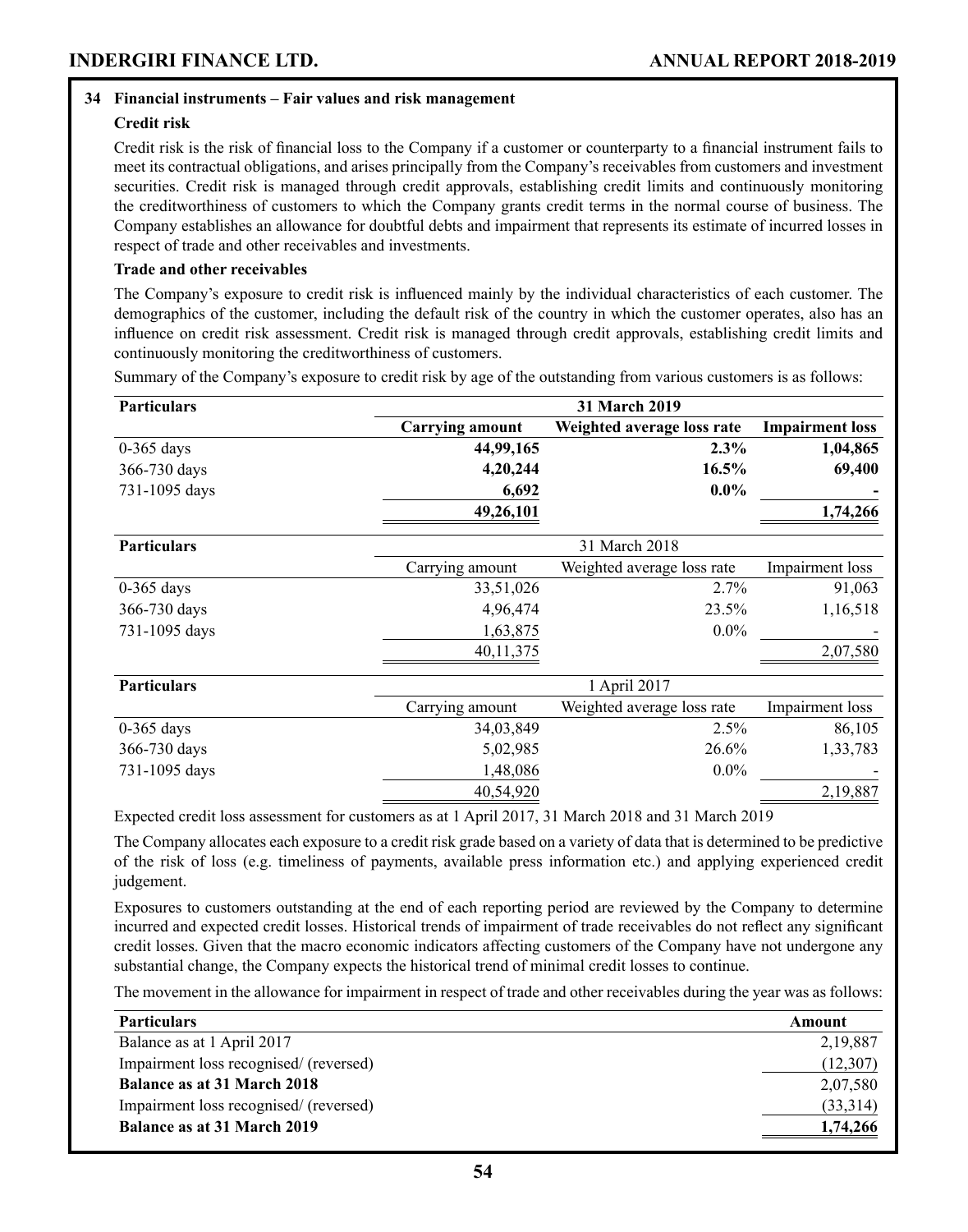The impairment loss at 31 March 2019 related to several customers that have defaulted on their payments to the Company and are not expected to be able to pay their outstanding balances, mainly due to economic circumstances.

### **Financial instruments – Fair values and risk management**

### **Liquidity risk**

Liquidity risk is the risk that the Company will encounter difficulty in meeting the obligations associated with its financial liabilities that are settled by delivering cash or another financial asset. The Company's approach to managing liquidity is to ensure, as far as possible, that it will have sufficient liquidity to meet its liabilities when they are due, under both normal and stressed conditions, without incurring unacceptable losses or risking damage to the Company's reputation.

The Company has obtained fund and non-fund based working capital lines from various banks. The Company invests its surplus funds in bank fixed deposit which carry no/low mark to market risks. The Company monitors funding options available in the debt and capital markets with a view to maintaining financial flexibility

### **Exposure to liquidity risk**:

 The following are the remaining contractual maturities of financial liabilities at the reporting date. The amounts are gross and undiscounted, and include estimated interest payments

### **Market risk**

Market risk is the risk that changes in market prices – such as foreign exchange rates, interest rates and equity prices – will affect the Company's income or the value of its holdings of financial instruments. Market risk is attributable to all market risk sensitive financial instruments including foreign currency receivables and payables. The Company is exposed to market risk primarily related to foreign exchange rate risk. Thus, our exposure to market risk is a function of revenue generating and operating activities in foreign currency. The objective of market risk management is to avoid excessive exposure in our foreign currency revenues and costs.

### **Interest rate risk**

Interest rate risk can be either fair value interest rate risk or cash flow interest rate risk. Fair value interest rate risk is the risk of changes in fair values of fixed interest bearing investments because of fluctuations in the interest rates. Cash flow interest rate risk is the risk that the future cash flows of floating interest bearing investments will fluctuate because of fluctuations in the interest rates.

### **Exposure to interest rate risk:**

Interest rate risk arises from borrowings. Borrowings issued at fixed rates exposes to fair value interest rate risk. The Company does not have any borrowing in financial years 2016-17, 2017-18 and 2018-19 accordingly there is no exposure to interest rate risk.

### **35 Related Party Disclosures, as required by Indian Accounting Standard 24 (Ind AS 24) are given below:**

### **Name of related parties and related party relationship:**

**a) Related parties where control exists:**

**Holding Company:** Nil

**b) Key Management Personnel:**

**Managing Director:** Mr. Laxmi Narayan Sharma

- **c) Fellow Subsidiary Companies:** Nil
- **d) Fellow Step Down Subsidiary:** Nil
- **e) Enterprises over which management and/or their relatives have control**
	- **i)** Indergiri Securities Pvt Ltd
	- **ii)** Indergiri Share & Stock Brokers Pvt Ltd
	- **iii)** Manoo Finance And Investment Pvt Ltd
	- **iv)** Pranoo Financial Services Pvt Ltd
	- **v)** Bagra Financial Services Pvt Ltd
	- **vi)** Kaizen Finance Pvt Ltd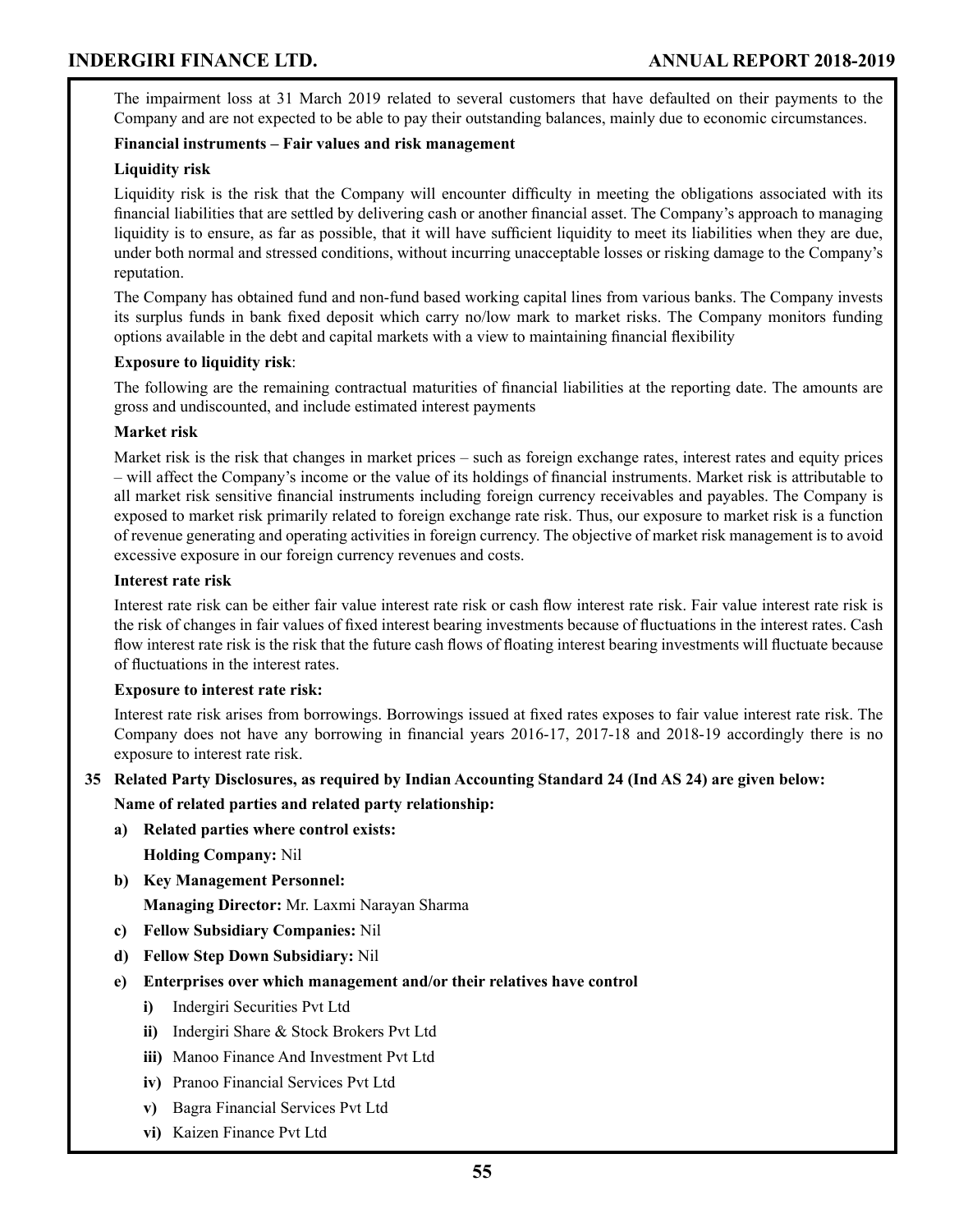### **f) Related parties with whom transaction have taken place during the year:**

|               |                                                                                                 |                      | <b>KMP</b>            |               |
|---------------|-------------------------------------------------------------------------------------------------|----------------------|-----------------------|---------------|
|               |                                                                                                 |                      | Year ended            | Year ended    |
|               |                                                                                                 |                      | <b>31 March 2019</b>  | 31 March 2018 |
|               | <b>Remuneration to managing directors</b>                                                       |                      |                       |               |
|               | Mr. Laxmi Narayan Sharma                                                                        |                      | 3,60,000              | 3,60,000      |
|               |                                                                                                 |                      | Other related parties |               |
|               |                                                                                                 | <b>Year ended</b>    | Year ended            | Year ended    |
|               |                                                                                                 | <b>31 March 2019</b> | 31 March 2018         | 1 April 2017  |
| $\mathcal{L}$ | Non current stock in trade                                                                      |                      |                       |               |
|               | $13,000$ (13,000) Equity Shares of Rs 10 each fully<br>paid of Indergiri Securities Pvt Ltd     | 13,00,000            | 13,00,000             | 13,00,000     |
|               | 8,500 (8,500) Equity Shares of Rs 10 each fully<br>paid of Indergiri Share & Securities Pvt Ltd | 8,50,000             | 8,50,000              | 8,50,000      |

### **36 First time adoption of Ind AS:**

### **Transition to Ind AS:**

For the purposes of reporting as set out in Note 1, we have transitioned our basis of accounting from Indian generally accepted accounting principles ("IGAAP") to Ind AS. The accounting policies set out in note 1 have been applied in preparing the financial statements for the year ended 31 March 2019, the comparative information presented in these financial statements for the year ended 31 March 2019 and in the preparation of an opening Ind AS balance sheet at 1 April 2017 (the "transition date").

 In preparing our opening Ind AS balance sheet, we have adjusted amounts reported in financial statements prepared in accordance with IGAAP. An explanation of how the transition from IGAAP to Ind AS has affected our financial performance, cash flows and financial position is set out in the following tables and the notes that accompany the tables.

### **A. Reconciliation of net worth as at 31 March 2018**

| Particulars                                          | Footnote ref. | As on        | As on         |
|------------------------------------------------------|---------------|--------------|---------------|
|                                                      |               | 1 April 2017 | 31 March 2018 |
| <b>Equity reported under IGAAP</b>                   |               | 5,03,65,645  | 5,08,25,647   |
| <b>Summary of Ind AS adjustments</b>                 |               |              |               |
| Decrease/ (increase) in impairment loss on financial |               | (2,19,887)   | (2,07,580)    |
| instrument under Expected Credit Loss Model          |               |              |               |
| Deferred tax on above                                | 3             | 56,621       | 53,971        |
| Total Ind AS Impact                                  |               | (1,63,266)   | (1, 53, 609)  |
| <b>Equity reported under Ind AS</b>                  |               | 5,02,02,379  | 5,06,72,038   |
|                                                      |               |              |               |

### **B. Reconciliation of comprehensive income for the year ended on 31 March 2018**

| Particulars                                                           | Footnote ref. | As on         |
|-----------------------------------------------------------------------|---------------|---------------|
|                                                                       |               | 31 March 2018 |
| Net profit reported under IGAAP                                       |               | 4,37,837      |
| Add/ (less): adjustments for GAAP differences (net of deferred tax)   |               |               |
| Decrease/ (increase) in impairment loss on financial instrument under |               | 12,307        |
| <b>Expected Credit Loss Model</b>                                     |               |               |
| Reversal of statutory provision on standard assets no longer required |               | 22,165        |
| Deferred tax on note no. 1                                            |               | (2,650)       |
| Net profit reported under Ind AS                                      |               | 4,69,658      |

### **C. Reconciliation of statement of cash flow**

There were no material differences between the Statement of Cash Flows presented under Ind AS and under IGAAP.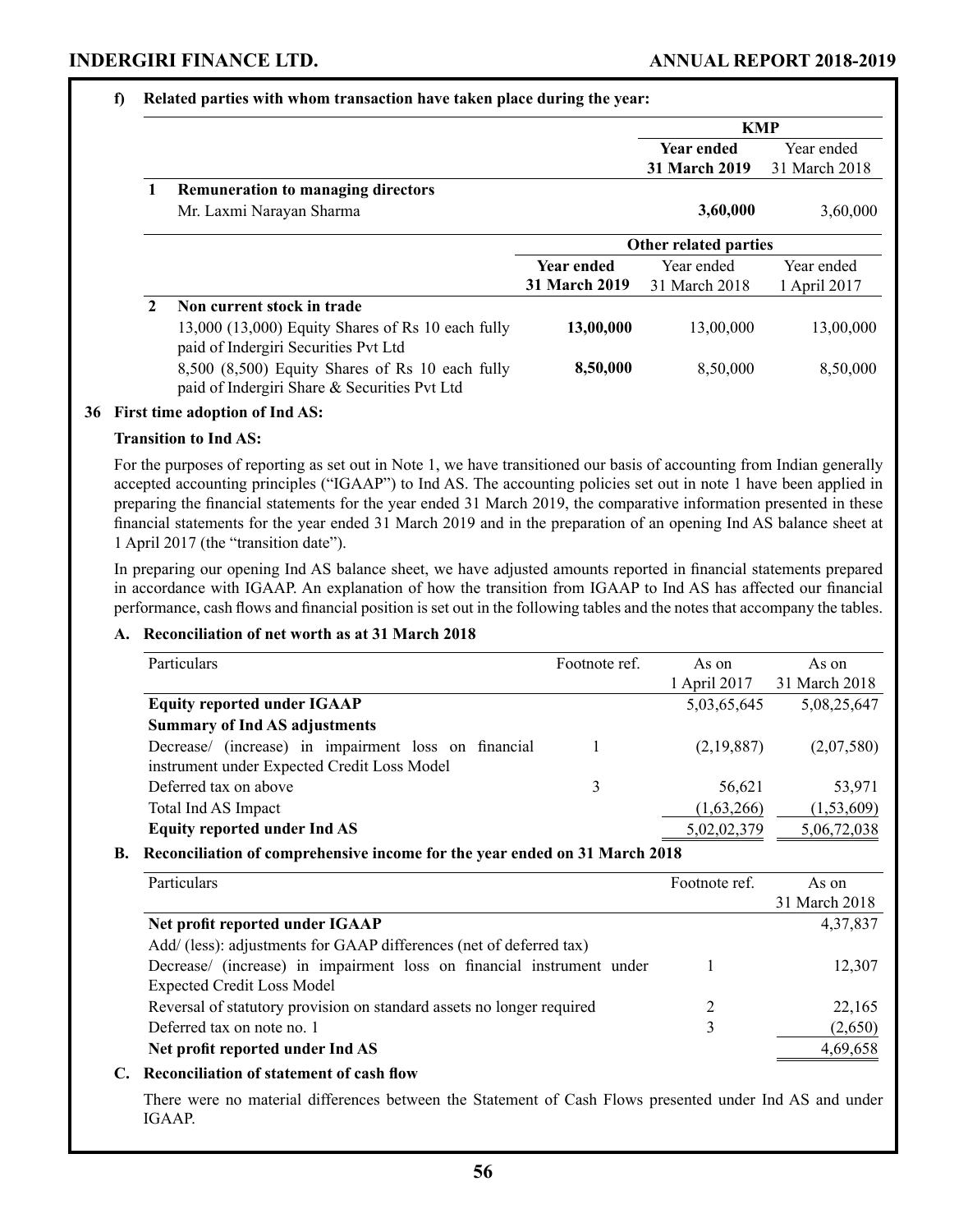### **1. Trade and other receivables**

Under Indian GAAP, the Company has created provision for impairment of receivables consists only in respect of specific amount for incurred losses. Under Ind-AS, impairment loss has been determined based on Expected Loss model (ECL).

### **2. Statutory provision on standard assets**

The Company has provided for impairment loss on receivables accordingly statutory provision on standard assets no longer required and consequently reversed back.

### **3. Other deferred tax adjustments**

Indian GAAP requires deferred tax accounting using the income statement approach, which focuses on differences between taxable profits and accounting profits for the period. Ind AS 12 requires entities to account for deferred taxes using the balance sheet approach, which focuses on temporary differences between the carrying amount of an asset or liability in the balance sheet and its tax base. The application of Ind AS 12 approach has resulted in recognition of deferred tax on new temprorary differences which was not required under Indian GAAP.

### **37 Exemptions and exceptions availed**

### **1. Ind AS mandatory exceptions**

### **1.1 Estimates**

The estimates at 1 April 2017 and 31 March 2018 are consistent with those made for the same dates in accordance with the Indian GAAP (after adjustments to reflect any differences if any, in accounting policies).

### **1.2 De-recognition of financial assets and liabilities**

 Ind AS 101 requires a first-time adopter to apply the de-recognition provisions of Ind AS 109 prospectively for transactions occurring on or after the date of transition to Ind AS. However, Ind AS 101 allows a first-time adopter to apply the de-recognition requirements in Ind AS 109 retrospectively from a date of the entity's choosing, provided that the information needed to apply Ind AS 109 to financial assets and financial liabilities derecognised as a result of past transactions was obtained at the time of initially accounting for those transactions.

The Company has elected to apply the de-recognition provisions prospectively

### **1.3 Classification and measurement of financial assets**

 The Company has classified and measured the financial assets on the basis of the facts and circumstances that exist at the date of transition to Ind AS.

### **2. Ind AS optional exemptions**

### **2.1 Deemed cost**

The Company has elected to continue with the carrying value for all of its property and plant and equipment as recognised in the financial statements as the deemed cost at the date of transition to Ind AS, measured as per the previous GAAP.

**38** Previous year figure is regrouped, reclassified and regrouped wherever necessary to aline with the current year figures

**For S. K. Rathi & Co.**  Chartered Accountants Firm Registration no. 108724W

**Surendra Kumar Rathi** Partner M. No.: 31071

Place : Mumbai Date: 25<sup>th</sup> May, 2019

### In terms of our report attached **For and on behalf of the Board of Directors**

**Laxmi Narayan Sharma** Managing Director (DIN 01731396)

**Beni Prasad Rauka** Director (DIN 00295213)

Place : Mumbai Date: 25<sup>th</sup> May, 2019 **Kishan Sharma Director** (DIN 01168525)

**Ramjeet Yadav** Company Secretary M. No. A50581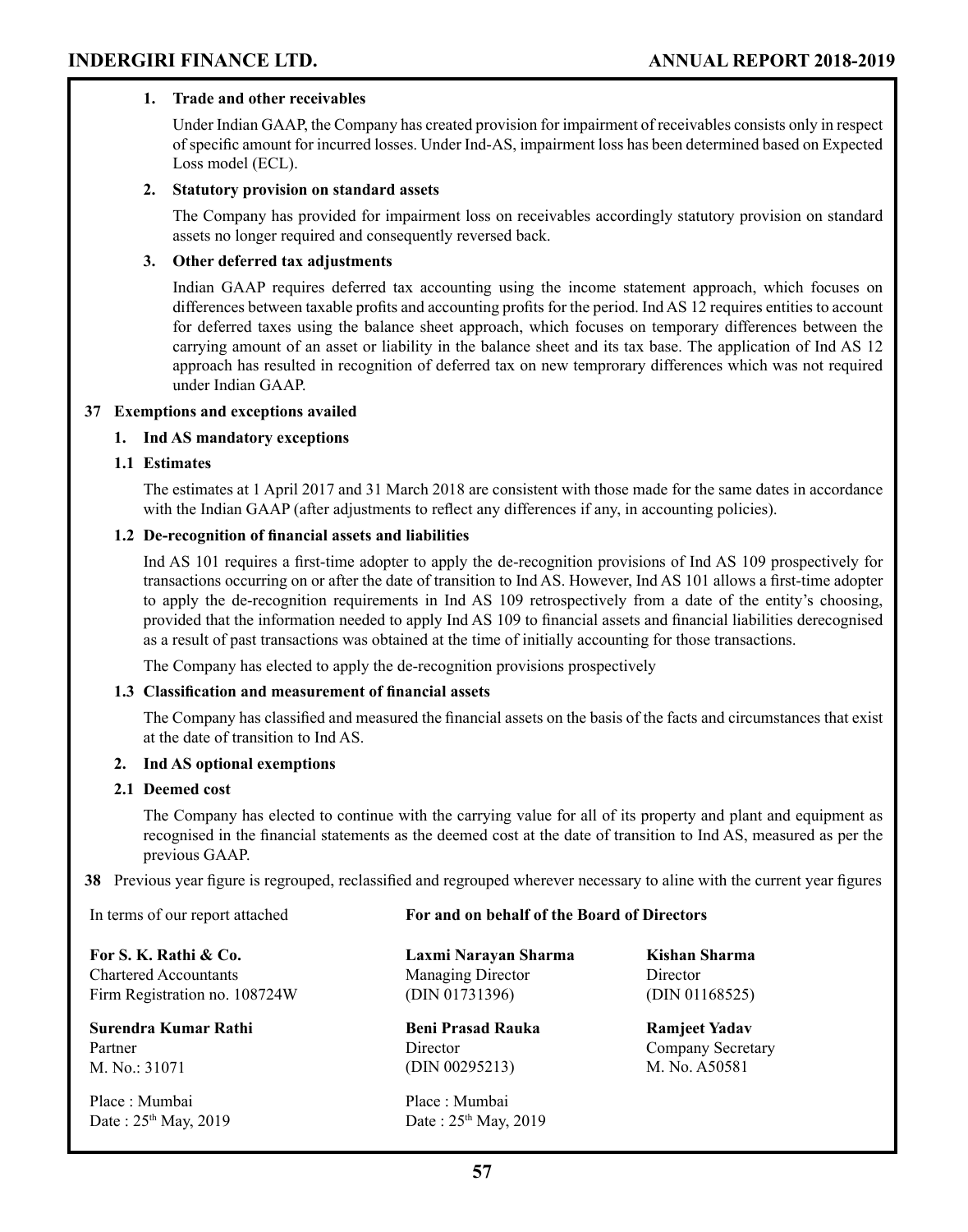To,

The Board of Directors Indergiri Finance Ltd., Mumbai

As required by the Non-Banking Financial Companies Auditor's Report (Reserve Bank) Directions 1998 as per RBI Notification No. DFC 114/DGSPT)-98 dated 02.01.1998 issued by the Reserve Bank of India and on the basis of such examinations of the books and records of the Company as we considered appropriate and according to the information and explanation given to us during the course of our audit of the Company for the Accounting year ended on 31st March, 2019, we report that:

- (i) The Company incorporated prior to 09.01.1997 has applied for Registration as provided in Section 45-IA of the Reserve Bank of India Act, 1934 (2 of 1934). As informed to us the Company has received the Registration Certificate No.B-13.01893 under Non-Banking Financial Companies (Reserve Bank) Directions 1998 issued vide Notification No. DFC 114/DG (SPT) dated January 02, 1998 issued by RBI, Regional Office at Mumbai, consequent to change of the registered office of the Company from the state of Rajasthan to the state of Maharashtra at Mumbai. Further, that company is entitled to continue to hold such Registration in terms of its asset/income pattern as on 31st March, 2019.
- (ii) The Board of Directors of the Company has passed a resolution for non-acceptance of any public deposits and the Company has not accepted any public deposits during the year under reference i.e. Financial Year 2018-19.
- (iii) The Company has complied with the prudential norms relating to income recognition, accounting standards, asset classification and provisioning of bad and doubtful debts as applicable to it.
- (iv) The Company submitted NBS -9 to RBI.

**For S. K. Rathi & Co.** Chartered Accountants Firm Registration No.108724W **(CA S.K. Rathi)** Date:  $25<sup>th</sup>$  May, 2019 **(Partner) (Partner) (Partner)** Place: Mumbai **Membership No. 031071**

 $(\bar{\bar{\mathbf{\tau}}}$  in lakhs)

### ANNEXURE "A"

Additional Disclosure as required in terms of Paragraph 13 of Non-Banking Financial (Non-Deposit Accepting or Holding) Companies Prudential Norms (Reserve Bank) Directions, 2007 issued by Reserve Bank of India.

| <b>Particulars</b>                                                       |      | <b>Amount out-standing</b>                  |      | <b>Amount Overdue</b> |
|--------------------------------------------------------------------------|------|---------------------------------------------|------|-----------------------|
| Liabilities side:                                                        |      | 31.03.2019 31.03.2018 31.03.2019 31.03.2018 |      |                       |
| Loans and advances availed by the NBFCs inclusive of interest<br>(1)     |      |                                             |      |                       |
| accrued thereon but not paid:                                            |      |                                             |      |                       |
| Debentures (other than falling within the meaning of public<br>a)        |      |                                             |      |                       |
| deposits)                                                                |      |                                             |      |                       |
| Secured                                                                  | Nil  | Nil.                                        | Nil  | \Nil                  |
| Unsecured                                                                | Nil  | Nil                                         | Nil  | Nil                   |
| Deferred Credits<br>b)                                                   | Nil  | Nil                                         | Nil  | Nil                   |
| Term Loans<br>$\mathbf{c}$                                               | Nil  | Nil                                         | Nil  | Nil                   |
| Inter-corporate loans and borrowing<br>d)                                | Nil  | Nil                                         | Nil  | Nil                   |
| Commercial Paper<br>e)                                                   | Nil  | Nil                                         | Nil  | Nil                   |
| <b>Public Deposits</b><br>f                                              | Nil  | Nil                                         | Nil  | Nil                   |
| Other Loans (specify nature)<br>g)                                       | Nil  | Nil                                         | Nil  | Nil                   |
| Break-up of $(1)(f)$ above (Outstanding public deposits inclusive<br>(2) | N.A. | N.A.                                        | N.A. | N.A.                  |
| of interest accrued thereon but not paid):                               |      |                                             |      |                       |
| In the form of Unsecured debentures                                      | Nil  | Nil                                         | Nil  | Nil                   |
| In the form of partly secured debentures i.e. debentures where           | Nil  |                                             |      |                       |
| there is a shortfall in the value of security                            |      | Nil                                         | Nil  | Nil                   |
| Other public deposits<br>(c)                                             | Nil  | Nil                                         | Nil  | Nil                   |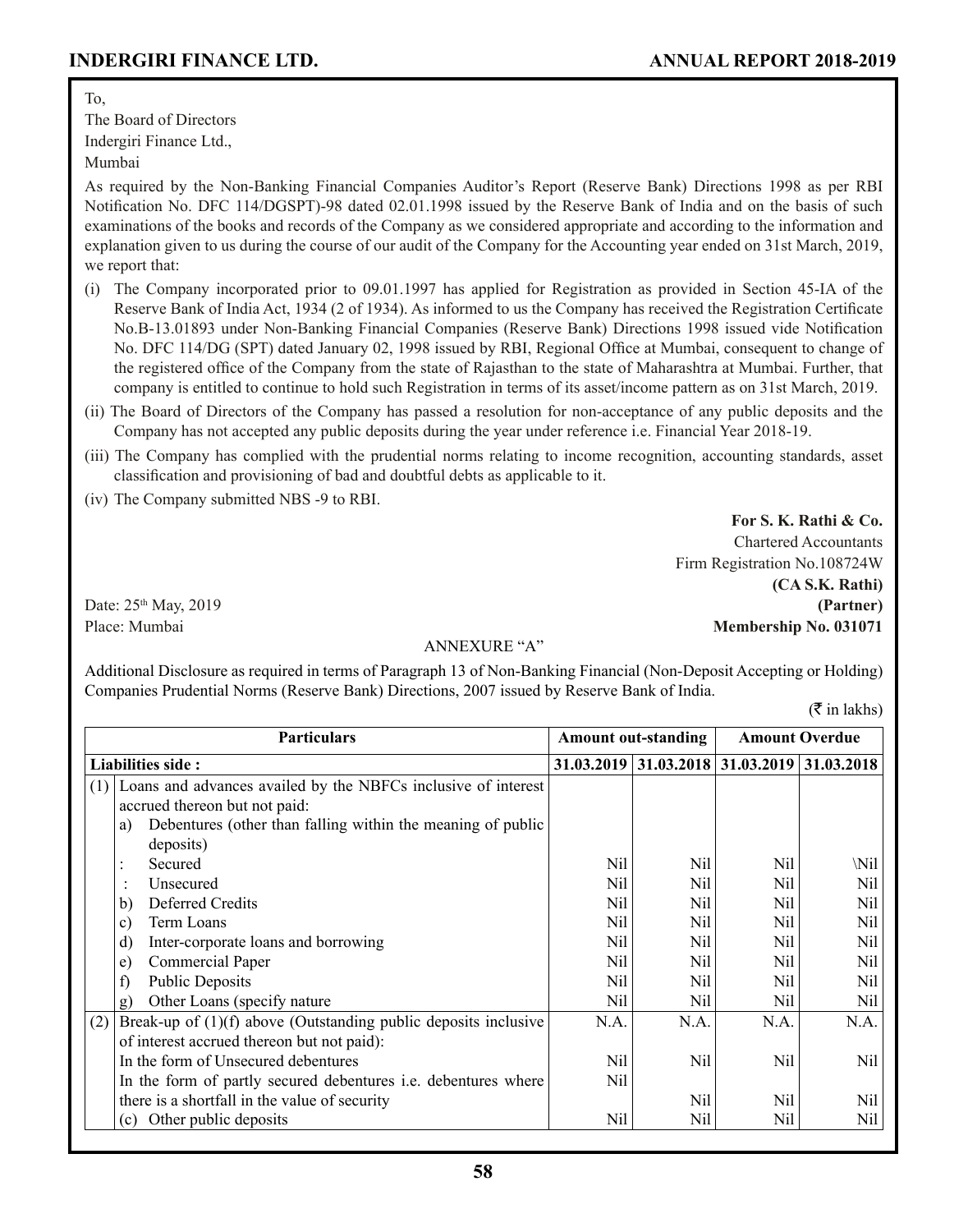|     | Assets side:                                                                                             |                                  |            |
|-----|----------------------------------------------------------------------------------------------------------|----------------------------------|------------|
|     |                                                                                                          | Amount outstanding<br>31.03.2019 |            |
|     |                                                                                                          |                                  | 31.03.2018 |
| (3) | Break-up of Loans and Advances including bills receivables<br>[other than those included in (4) below] : |                                  |            |
|     | (a) Secured                                                                                              | Nil                              | Nil        |
|     | (b) Unsecured                                                                                            | 450.65                           | 447.45     |
|     | Break up of Leased Assets and stock on hire and hypothecation                                            | Nil, N.A.                        | Nil, N.A.  |
| (4) | loans counting towards EL/HP activities.                                                                 |                                  |            |
|     | (i) Lease assets including lease rentals under sundry debtors :                                          | Nil                              | Nil        |
|     | (a) Financial lease                                                                                      |                                  |            |
|     | Operating lease                                                                                          | Nil                              | Nil        |
|     | Stock on hire including hire charges under sundry debtors:                                               |                                  |            |
|     | Assets on hire                                                                                           |                                  |            |
|     | Repossessed Assets                                                                                       | Nil                              | Nil        |
|     | Hypothecation loans counting towards EL/HP activities                                                    |                                  |            |
|     | Loans where assets have been repossessed                                                                 |                                  |            |
|     | (b) Loans other than (a) above                                                                           | Nil                              | Nil        |
| (5) | Break-up of Investments:<br><b>Current Investments:</b>                                                  |                                  |            |
|     | Quoted:                                                                                                  |                                  |            |
|     | Shares:<br>(i)                                                                                           |                                  |            |
|     | (a) Equity                                                                                               | $2.92*$                          | $2.96*$    |
|     | (b) Preference                                                                                           | Nil                              | Nil        |
|     | (ii) Debentures and Bonds                                                                                | Nil                              | Nil        |
|     | (iii) Units of mutual funds                                                                              | Nil                              | Nil        |
|     | (iv) Government Securities                                                                               | Nil                              | Nil        |
|     | (v) Others (please specify)                                                                              | Nil                              | Nil        |
|     | Unquoted:                                                                                                |                                  |            |
|     | Shares:                                                                                                  |                                  |            |
|     | (a) Equity                                                                                               | Nil                              | Nil        |
|     | (b) Preference                                                                                           | Nil                              | Nil        |
|     | Debentures and Bonds                                                                                     | Nil                              | Nil        |
|     | Units of mutual funds                                                                                    | Nil                              | Nil        |
|     | <b>Government Securities</b>                                                                             | Nil                              | Nil        |
|     | Others (Please specify)                                                                                  | Nil                              | Nil        |
|     | Long Term investments:                                                                                   |                                  |            |
|     | 1.<br>Quoted:                                                                                            |                                  |            |
|     | Share:                                                                                                   |                                  |            |
|     | (a) Equity                                                                                               | $3.66*$                          | $3.65*$    |
|     | (b) Preference<br>Debentures and Bonds                                                                   | Nil<br>Nil                       | Nil<br>Nil |
|     | Units of mutual funds                                                                                    | Nil                              | Nil        |
|     | <b>Government Securities</b>                                                                             | Nil                              | Nil        |
|     | Others (Please specify)                                                                                  | Nil                              | Nil        |
|     | 2.<br>Unquoted:                                                                                          |                                  |            |
|     | (i) Shares:                                                                                              |                                  |            |
|     | (a) Equity                                                                                               | 1.50                             | 1.50       |
|     | (b) Preference                                                                                           | Nil                              | Nil        |
|     | (ii) Debentures and Bonds                                                                                | Nil                              | Nil        |
|     | (iii) Units of mutual funds                                                                              | Nil                              | Nil        |
|     | (iv) Government Securities                                                                               | Nil                              | Nil        |
|     | (v) Others (Please specify)                                                                              | Nil                              | Nil        |
|     | * Held as stock in trade                                                                                 |                                  |            |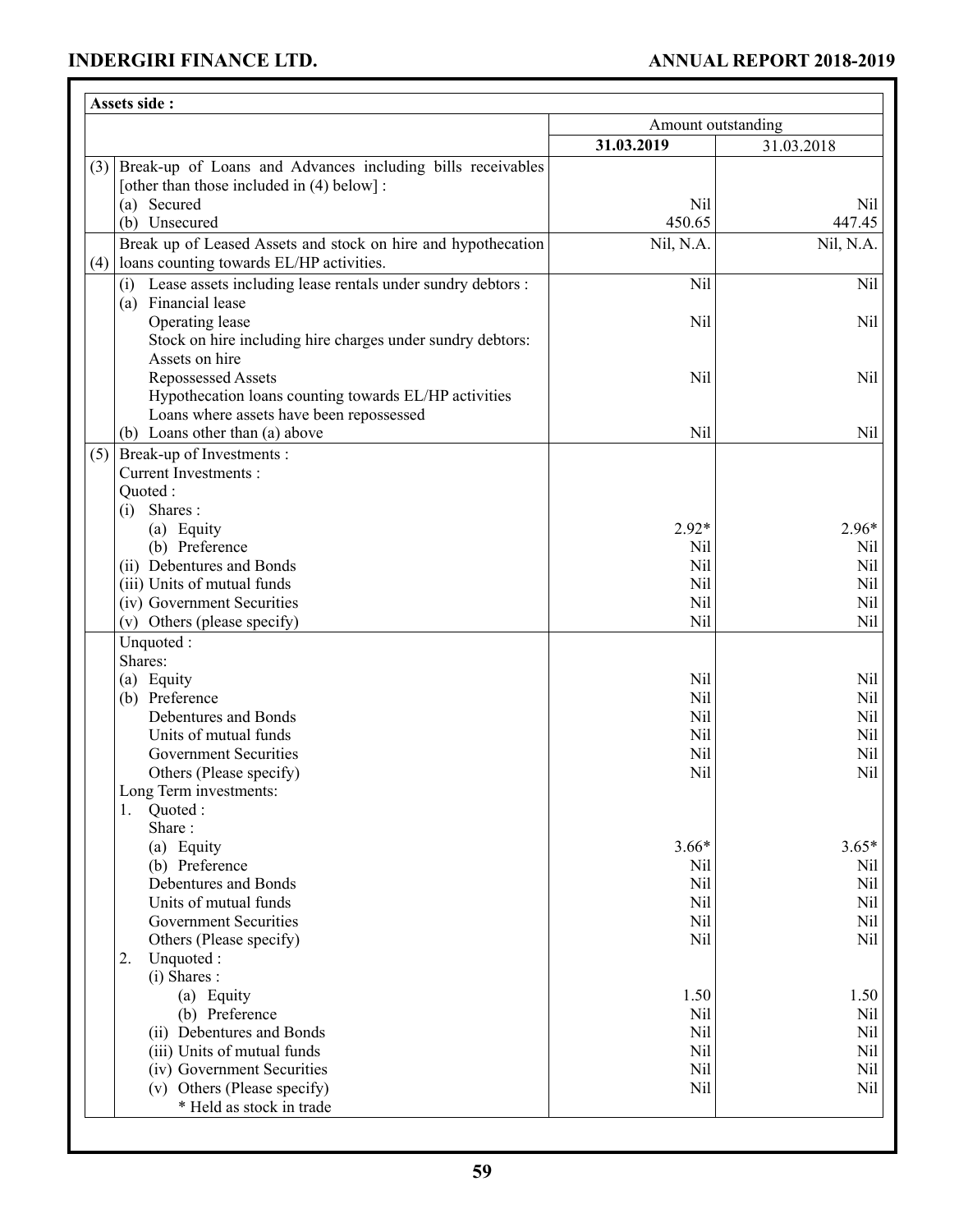(6) Borrower group-wise classification of all leased assets, stock-on-hire and loans and advances:

| Category                        | <b>Amount net of provisions</b> |                  |              |  |
|---------------------------------|---------------------------------|------------------|--------------|--|
|                                 | <b>Secured</b>                  | <b>Unsecured</b> | <b>Total</b> |  |
| <b>Related Parties **</b>       |                                 |                  |              |  |
| Subsidiaries<br>(a)             | Nil                             | Nil              | Nil          |  |
| (b) Companies in the same Group | Nil                             | Nil              | Nil          |  |
| (c) Other related parties       | Nil                             | Nil              | Nil          |  |
| Other than related parties      | Nil                             | 450.65           | 450.65       |  |
| Total                           | Nil                             | 450.65           | 450.65       |  |

(7) Investor group-wise classification of all investments (current and long term) in shares and securities (both quoted and unquoted):

| <b>Category</b> |                                 | Market Value / Break up<br>or fair value or NAV | <b>Book Value</b><br>(Net of Provisions) |
|-----------------|---------------------------------|-------------------------------------------------|------------------------------------------|
|                 | Related Parties **              |                                                 |                                          |
|                 | Subsidiaries<br>a)              | Nil                                             | Nil                                      |
|                 | (b) Companies in the same group | 3.66                                            | 3.66                                     |
|                 | Other related parties<br>(c)    | Nil                                             | Nil                                      |
|                 | Other than related parties      | 4.42                                            | 4.42                                     |
| Total           |                                 | 8.08                                            | 8.08                                     |

\*\* As per Accounting Standard of ICAI (Please see Note 1)

(8) Other information

| <b>Particulars</b> | Amount                                  |       |
|--------------------|-----------------------------------------|-------|
| (i)                | Gross Non-Performing Assets             |       |
|                    | Related parties<br>(a)                  | 21.50 |
|                    | Other than related parties<br>(b)       | 6.00  |
| (ii)               | Net Non-Performing Assets               |       |
|                    | Related parties<br>(a)                  | 3.66  |
|                    | Other than related parties<br>(b)       | 1.50  |
| (iii)              | Assets acquired in satisfaction of debt | Nil   |

Notes:

1. All Accounting Standards and Guidance Notes issued by ICAI are applicable including for valuation of investments and other assets as also assets acquired in satisfaction of debt. However, market value in respect of quoted investments and break up/fair value/NAV in respect of unquoted investments should be disclosed irrespective of whether they are classified as long term or current in column (5) above.

### **For and on behalf of the Board of Directors**

**Laxmi Narayan Sharma** Managing Director (DIN 01731396)

**Beni Prasad Rauka Director** (DIN 00295213)

**Kishan Sharma** Director (DIN 01168525)

**Ramjeet Yadav** Company Secretary M. No. A50581

Place : Mumbai Date: 25<sup>th</sup> May, 2019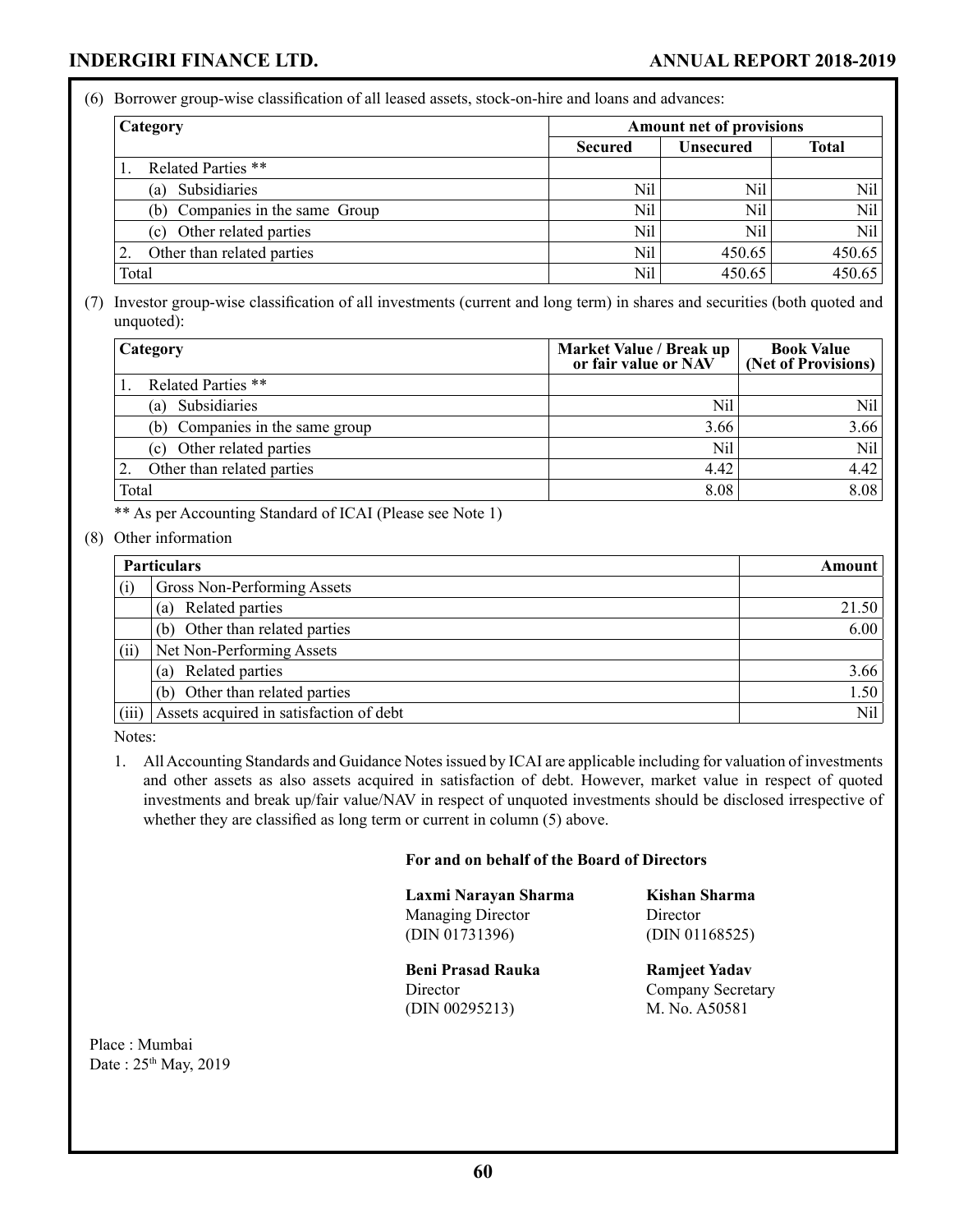### **INDERGIRI FINANCE LIMITED**

**CIN No.:L65923MH1995PLC161968**

**Regd Office: 327, Goyal Trade Centre, Near Sona Talkies, Shantivan, Borivali (E), Mumbai - 400 066.**

#### **FORM NO MGT-11 PROXY FORM**

|                                                                                                                                                                                                                                                                                                                                                                                                                                                                                                                                                                                                                                                                                                                                                                                                                                                                                                                                                                                                                                                                                                                                                                                                                                                                                                                                                                                                                                                                                                                                                                                                                                                                                                                                                                                                                                                                                                                                                                                                                                                                                                                                                                                                                                                                                                                                                                                                                                                           | (Pursuant to Section 105(6) of the Companies Act, 2013 and rule 19(3) of the Companies (Management and Administration) Rules, 2014)                                                                                                                                                                                                                                                                                                                                                                                                                                                                                                                                                                                                                                                                                                                                                                                                |                         |  |  |  |  |  |
|-----------------------------------------------------------------------------------------------------------------------------------------------------------------------------------------------------------------------------------------------------------------------------------------------------------------------------------------------------------------------------------------------------------------------------------------------------------------------------------------------------------------------------------------------------------------------------------------------------------------------------------------------------------------------------------------------------------------------------------------------------------------------------------------------------------------------------------------------------------------------------------------------------------------------------------------------------------------------------------------------------------------------------------------------------------------------------------------------------------------------------------------------------------------------------------------------------------------------------------------------------------------------------------------------------------------------------------------------------------------------------------------------------------------------------------------------------------------------------------------------------------------------------------------------------------------------------------------------------------------------------------------------------------------------------------------------------------------------------------------------------------------------------------------------------------------------------------------------------------------------------------------------------------------------------------------------------------------------------------------------------------------------------------------------------------------------------------------------------------------------------------------------------------------------------------------------------------------------------------------------------------------------------------------------------------------------------------------------------------------------------------------------------------------------------------------------------------|------------------------------------------------------------------------------------------------------------------------------------------------------------------------------------------------------------------------------------------------------------------------------------------------------------------------------------------------------------------------------------------------------------------------------------------------------------------------------------------------------------------------------------------------------------------------------------------------------------------------------------------------------------------------------------------------------------------------------------------------------------------------------------------------------------------------------------------------------------------------------------------------------------------------------------|-------------------------|--|--|--|--|--|
|                                                                                                                                                                                                                                                                                                                                                                                                                                                                                                                                                                                                                                                                                                                                                                                                                                                                                                                                                                                                                                                                                                                                                                                                                                                                                                                                                                                                                                                                                                                                                                                                                                                                                                                                                                                                                                                                                                                                                                                                                                                                                                                                                                                                                                                                                                                                                                                                                                                           | E mail Id                                                                                                                                                                                                                                                                                                                                                                                                                                                                                                                                                                                                                                                                                                                                                                                                                                                                                                                          |                         |  |  |  |  |  |
| Folio No/Client ID                                                                                                                                                                                                                                                                                                                                                                                                                                                                                                                                                                                                                                                                                                                                                                                                                                                                                                                                                                                                                                                                                                                                                                                                                                                                                                                                                                                                                                                                                                                                                                                                                                                                                                                                                                                                                                                                                                                                                                                                                                                                                                                                                                                                                                                                                                                                                                                                                                        |                                                                                                                                                                                                                                                                                                                                                                                                                                                                                                                                                                                                                                                                                                                                                                                                                                                                                                                                    |                         |  |  |  |  |  |
|                                                                                                                                                                                                                                                                                                                                                                                                                                                                                                                                                                                                                                                                                                                                                                                                                                                                                                                                                                                                                                                                                                                                                                                                                                                                                                                                                                                                                                                                                                                                                                                                                                                                                                                                                                                                                                                                                                                                                                                                                                                                                                                                                                                                                                                                                                                                                                                                                                                           | DP ID                                                                                                                                                                                                                                                                                                                                                                                                                                                                                                                                                                                                                                                                                                                                                                                                                                                                                                                              |                         |  |  |  |  |  |
|                                                                                                                                                                                                                                                                                                                                                                                                                                                                                                                                                                                                                                                                                                                                                                                                                                                                                                                                                                                                                                                                                                                                                                                                                                                                                                                                                                                                                                                                                                                                                                                                                                                                                                                                                                                                                                                                                                                                                                                                                                                                                                                                                                                                                                                                                                                                                                                                                                                           | I/We, being the member(s) of shares of the above named company, hereby appoint :                                                                                                                                                                                                                                                                                                                                                                                                                                                                                                                                                                                                                                                                                                                                                                                                                                                   |                         |  |  |  |  |  |
| (1)                                                                                                                                                                                                                                                                                                                                                                                                                                                                                                                                                                                                                                                                                                                                                                                                                                                                                                                                                                                                                                                                                                                                                                                                                                                                                                                                                                                                                                                                                                                                                                                                                                                                                                                                                                                                                                                                                                                                                                                                                                                                                                                                                                                                                                                                                                                                                                                                                                                       |                                                                                                                                                                                                                                                                                                                                                                                                                                                                                                                                                                                                                                                                                                                                                                                                                                                                                                                                    |                         |  |  |  |  |  |
|                                                                                                                                                                                                                                                                                                                                                                                                                                                                                                                                                                                                                                                                                                                                                                                                                                                                                                                                                                                                                                                                                                                                                                                                                                                                                                                                                                                                                                                                                                                                                                                                                                                                                                                                                                                                                                                                                                                                                                                                                                                                                                                                                                                                                                                                                                                                                                                                                                                           |                                                                                                                                                                                                                                                                                                                                                                                                                                                                                                                                                                                                                                                                                                                                                                                                                                                                                                                                    |                         |  |  |  |  |  |
|                                                                                                                                                                                                                                                                                                                                                                                                                                                                                                                                                                                                                                                                                                                                                                                                                                                                                                                                                                                                                                                                                                                                                                                                                                                                                                                                                                                                                                                                                                                                                                                                                                                                                                                                                                                                                                                                                                                                                                                                                                                                                                                                                                                                                                                                                                                                                                                                                                                           |                                                                                                                                                                                                                                                                                                                                                                                                                                                                                                                                                                                                                                                                                                                                                                                                                                                                                                                                    |                         |  |  |  |  |  |
| (3)                                                                                                                                                                                                                                                                                                                                                                                                                                                                                                                                                                                                                                                                                                                                                                                                                                                                                                                                                                                                                                                                                                                                                                                                                                                                                                                                                                                                                                                                                                                                                                                                                                                                                                                                                                                                                                                                                                                                                                                                                                                                                                                                                                                                                                                                                                                                                                                                                                                       |                                                                                                                                                                                                                                                                                                                                                                                                                                                                                                                                                                                                                                                                                                                                                                                                                                                                                                                                    |                         |  |  |  |  |  |
|                                                                                                                                                                                                                                                                                                                                                                                                                                                                                                                                                                                                                                                                                                                                                                                                                                                                                                                                                                                                                                                                                                                                                                                                                                                                                                                                                                                                                                                                                                                                                                                                                                                                                                                                                                                                                                                                                                                                                                                                                                                                                                                                                                                                                                                                                                                                                                                                                                                           | As my/our proxy to attend and vote (on a poll) for me /us and on my/our behalf at the 25 <sup>th</sup> Annual General Meeting of the Company, to be held on 13 <sup>th</sup> September, 2019 at 10.30 A.M.                                                                                                                                                                                                                                                                                                                                                                                                                                                                                                                                                                                                                                                                                                                         |                         |  |  |  |  |  |
| 1.<br>2.<br>3.                                                                                                                                                                                                                                                                                                                                                                                                                                                                                                                                                                                                                                                                                                                                                                                                                                                                                                                                                                                                                                                                                                                                                                                                                                                                                                                                                                                                                                                                                                                                                                                                                                                                                                                                                                                                                                                                                                                                                                                                                                                                                                                                                                                                                                                                                                                                                                                                                                            | at "Hotel Classic, Bhanu Apartment, Ground Floor, Shiv Vallabh Road, Ashok Van, Dahisar East, Mumbai - 400 068" and at any adjournment thereof in respect of such resolutions<br>as are indicated below:<br><b>RESOLUTION NO.</b><br><b>ORDINARY BUSINESS</b><br>To receive, consider and adopt the audited Balance Sheet, Cash Flow Statement as at 31 <sup>st</sup> March 2019 and the Statement of Profit & Loss for the year ended 31 <sup>st</sup> March 2019<br>and the Auditors' Report and Directors' report thereon.<br>To appoint a Director in place of Mr. Beni Prasad Rauka (holding DIN 00295213), who retires by rotation and being eligible offers himself for reappointment.<br>Re-appointment of auditor M/s. S.K. Rathi & Co. for Five years.<br>"RESOLVED THAT pursuant to provisions of Section 139, 142 and other applicable provisions of the Companies Act, 2013, if any, read with the Companies (Audit & |                         |  |  |  |  |  |
|                                                                                                                                                                                                                                                                                                                                                                                                                                                                                                                                                                                                                                                                                                                                                                                                                                                                                                                                                                                                                                                                                                                                                                                                                                                                                                                                                                                                                                                                                                                                                                                                                                                                                                                                                                                                                                                                                                                                                                                                                                                                                                                                                                                                                                                                                                                                                                                                                                                           | Auditors) Rules, 2014, including any statutory enactment or modification thereof, M/s. S.K. Rathi & CO., Chartered Accountant, (Firm Registration No. 108724W) be and<br>is hereby appointed as the Statutory Auditors of the Company and to hold the office from the conclusion of this 25 <sup>th</sup> Annual General Meeting till the conclusion of 29 <sup>th</sup> Annual<br>General Meeting of the Company, subject to ratification as to the said appointment at every Annual General Meeting, at a remuneration to be decided by the Board of Directors<br>in consultation with the Auditors plus applicable service tax and reimbursement of travelling and out of pocket expenses incurred by them for the purpose of audit.<br><b>SPECIAL BUSINESS</b>                                                                                                                                                                 |                         |  |  |  |  |  |
| To approve re-appointment of Mr. Vinod Kumar Sharma (DIN: 02226790) as an Independent Director of the Company:<br>4.<br>To consider and if thought fit, to pass the following Resolution as a Special Resolution:<br>"RESOLVED THAT pursuant to the provisions of Section 149, 152, 160 and other applicable provisions, if any, of the Companies Act, 2013, Schedule IV thereto,<br>corresponding rules framed thereunder, the applicable provisions of Secretarial Standards-2 issued by the Institute of Company Secretaries of India read with the SEBI (Listing<br>Obligations and Disclosure Requirements) Regulations, 2015 (including any statutory modifications or re-enactments thereof for the time being in force), the explanatory<br>statement annexed to the Notice of 25th Annual General Meeting of the Company, and in furtherance to the recommendations of the Nomination and Remuneration Committee<br>and the Board of the Company, consent of the members of the Company be and is hereby accorded to approve the re-appointment of Mr. Vinod Kumar Sharma (DIN:<br>02226790) as an Independent Director of the Company to hold the office for a second term of five years effective from April 01, 2019 to March 31, 2024<br>To approve appointment of Mr. Dinesh Chandra Babel (DIN:03042254) as an Independent Director of the Company:<br>5.<br>To consider and if thought fit, to pass the following Resolution as a Special Resolution<br>"RESOLVED THAT pursuant to the provisions of Section 149, 152 and 160 of Companies Act, 2013, Schedule IV thereto, corresponding rules framed thereunder and such<br>other provisions as may be applicable, read with the SEBI (Listing Obligations and Disclosure Requirements) Regulations, 2015 (including any statutory modifications or<br>re-enactments thereof for the time being in force), the explanatory statement annexed to the Notice of 25th Annual General Meeting of the Company, and in furtherance to<br>the recommendations of the Nomination and Remuneration Committee and the Board of the Company, consent of the members of the Company be and is hereby accorded to<br>approve the appointment of Mr. Dinesh Chandra Babel (DIN:03042254), who was appointed as an Additional Director (Independent) with effect from August 10, 2019 as an<br>Independent Director on the Board of the Company to hold office from August 10, 2019 to August 09, 2024. |                                                                                                                                                                                                                                                                                                                                                                                                                                                                                                                                                                                                                                                                                                                                                                                                                                                                                                                                    |                         |  |  |  |  |  |
|                                                                                                                                                                                                                                                                                                                                                                                                                                                                                                                                                                                                                                                                                                                                                                                                                                                                                                                                                                                                                                                                                                                                                                                                                                                                                                                                                                                                                                                                                                                                                                                                                                                                                                                                                                                                                                                                                                                                                                                                                                                                                                                                                                                                                                                                                                                                                                                                                                                           |                                                                                                                                                                                                                                                                                                                                                                                                                                                                                                                                                                                                                                                                                                                                                                                                                                                                                                                                    | Affix                   |  |  |  |  |  |
|                                                                                                                                                                                                                                                                                                                                                                                                                                                                                                                                                                                                                                                                                                                                                                                                                                                                                                                                                                                                                                                                                                                                                                                                                                                                                                                                                                                                                                                                                                                                                                                                                                                                                                                                                                                                                                                                                                                                                                                                                                                                                                                                                                                                                                                                                                                                                                                                                                                           |                                                                                                                                                                                                                                                                                                                                                                                                                                                                                                                                                                                                                                                                                                                                                                                                                                                                                                                                    | Revenue<br><b>Stamp</b> |  |  |  |  |  |
|                                                                                                                                                                                                                                                                                                                                                                                                                                                                                                                                                                                                                                                                                                                                                                                                                                                                                                                                                                                                                                                                                                                                                                                                                                                                                                                                                                                                                                                                                                                                                                                                                                                                                                                                                                                                                                                                                                                                                                                                                                                                                                                                                                                                                                                                                                                                                                                                                                                           | Signature of Proxy Holder(s):                                                                                                                                                                                                                                                                                                                                                                                                                                                                                                                                                                                                                                                                                                                                                                                                                                                                                                      | Re 1/-                  |  |  |  |  |  |
| Note: This form of Proxy in order to be effective, should be duly completed and deposited at the Registered Office of the Company, not less than<br>48 hours before the commencement of the meeting.                                                                                                                                                                                                                                                                                                                                                                                                                                                                                                                                                                                                                                                                                                                                                                                                                                                                                                                                                                                                                                                                                                                                                                                                                                                                                                                                                                                                                                                                                                                                                                                                                                                                                                                                                                                                                                                                                                                                                                                                                                                                                                                                                                                                                                                      |                                                                                                                                                                                                                                                                                                                                                                                                                                                                                                                                                                                                                                                                                                                                                                                                                                                                                                                                    |                         |  |  |  |  |  |
|                                                                                                                                                                                                                                                                                                                                                                                                                                                                                                                                                                                                                                                                                                                                                                                                                                                                                                                                                                                                                                                                                                                                                                                                                                                                                                                                                                                                                                                                                                                                                                                                                                                                                                                                                                                                                                                                                                                                                                                                                                                                                                                                                                                                                                                                                                                                                                                                                                                           |                                                                                                                                                                                                                                                                                                                                                                                                                                                                                                                                                                                                                                                                                                                                                                                                                                                                                                                                    |                         |  |  |  |  |  |
|                                                                                                                                                                                                                                                                                                                                                                                                                                                                                                                                                                                                                                                                                                                                                                                                                                                                                                                                                                                                                                                                                                                                                                                                                                                                                                                                                                                                                                                                                                                                                                                                                                                                                                                                                                                                                                                                                                                                                                                                                                                                                                                                                                                                                                                                                                                                                                                                                                                           | <b>ATTENDANCE SLIP</b>                                                                                                                                                                                                                                                                                                                                                                                                                                                                                                                                                                                                                                                                                                                                                                                                                                                                                                             |                         |  |  |  |  |  |
|                                                                                                                                                                                                                                                                                                                                                                                                                                                                                                                                                                                                                                                                                                                                                                                                                                                                                                                                                                                                                                                                                                                                                                                                                                                                                                                                                                                                                                                                                                                                                                                                                                                                                                                                                                                                                                                                                                                                                                                                                                                                                                                                                                                                                                                                                                                                                                                                                                                           | 25 <sup>th</sup> Annual General Meeting, 13 <sup>th</sup> September, 2019                                                                                                                                                                                                                                                                                                                                                                                                                                                                                                                                                                                                                                                                                                                                                                                                                                                          |                         |  |  |  |  |  |
|                                                                                                                                                                                                                                                                                                                                                                                                                                                                                                                                                                                                                                                                                                                                                                                                                                                                                                                                                                                                                                                                                                                                                                                                                                                                                                                                                                                                                                                                                                                                                                                                                                                                                                                                                                                                                                                                                                                                                                                                                                                                                                                                                                                                                                                                                                                                                                                                                                                           | Shareholder's Folio No.                                                                                                                                                                                                                                                                                                                                                                                                                                                                                                                                                                                                                                                                                                                                                                                                                                                                                                            |                         |  |  |  |  |  |
|                                                                                                                                                                                                                                                                                                                                                                                                                                                                                                                                                                                                                                                                                                                                                                                                                                                                                                                                                                                                                                                                                                                                                                                                                                                                                                                                                                                                                                                                                                                                                                                                                                                                                                                                                                                                                                                                                                                                                                                                                                                                                                                                                                                                                                                                                                                                                                                                                                                           | Name of the attending shareholder<br>(to be filled in by the proxy attending<br>instead of the shareholder)                                                                                                                                                                                                                                                                                                                                                                                                                                                                                                                                                                                                                                                                                                                                                                                                                        | Name of proxy           |  |  |  |  |  |

I hereby record my presence at the 25<sup>th</sup> Annual General Meeting of the Company.

 $\frac{1}{2}$ 

qρ